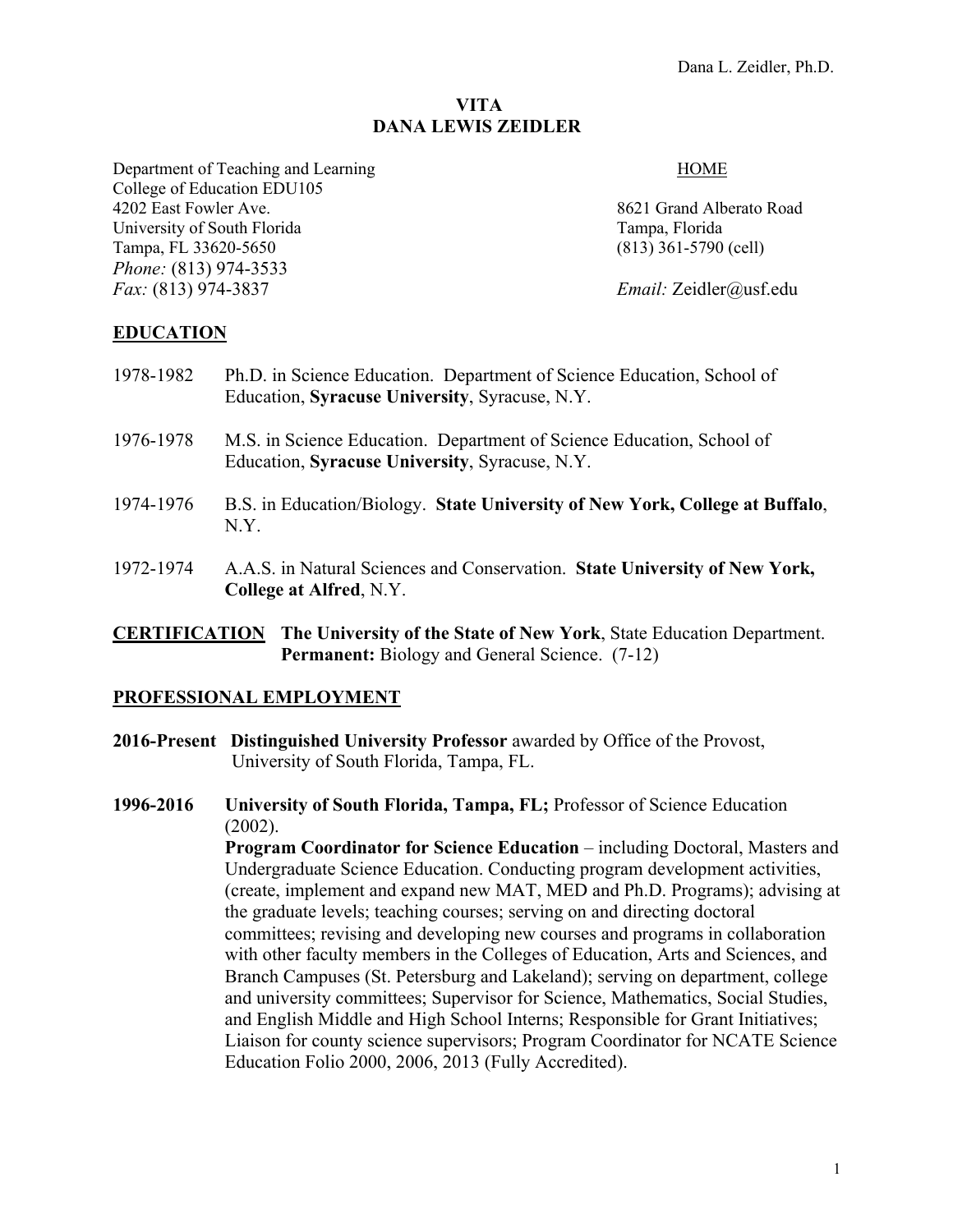- **2018-2023 Guest Professor** in the Department of Disciplinary and Interdisciplinary Science Education Research Center at Beijing Normal University, Beijing, China.
- **2013-2017 Honorary Professor**, Department of Science and Environmental Studies, The Hong Kong Institute of Education, The University of Hong Kong, China. Comprehensive Program Reviews and consulting for research/teaching practices.
- **2012-2016 Distinguished Visiting Professor of Science Education,** The Graduate School of Education, Ewha Womans University, World Class University, Seoul, South Korea. Research Projects, Dissertation Advising, Consulting, teaching classes.

# **Tenure granted 2000.** *University of South Florida.*

#### Instructor for the following courses:

| - Philosophies of Inquiry                                                    |                                             | (Doctoral)              |
|------------------------------------------------------------------------------|---------------------------------------------|-------------------------|
| - Advanced Trends in Science Education                                       |                                             | (Doctoral)              |
| - Philosophy and Sociology of Science                                        |                                             | (Doctoral)              |
| - Socioscientific Issues in Science Education                                |                                             | (Doctoral)              |
| - Epistemology, Reasoning and Cognition in Science Education                 |                                             | (Doctoral)              |
| - Philosophy and Nature of Science                                           |                                             | (Doctoral)              |
| - Moral and Ethical Issues in Science and Society                            |                                             | (Doctoral)              |
| - Qualitative Inquiry                                                        |                                             | (Doctoral)              |
| - Advanced Research Seminar                                                  |                                             | (Doctoral)              |
| - Current Trends in Elem. & Secondary Science Education                      |                                             | (Masters/Doctoral)      |
| - Topics in Science Education – Field Practicum                              |                                             | (Masters)               |
| - Elementary Science Methods                                                 |                                             | (Undergraduate/Masters) |
| - Secondary Science Methods                                                  |                                             | (Undergraduate/Masters) |
| - Project Connect Seminar / Field Experience                                 |                                             | (Undergraduate)         |
| - Socioscientific Issues in Science Education (Ewha Womans Univ. Korea Doc.) |                                             |                         |
| - Methods of Inquiry                                                         | (Ewha Womans Univ. Korea, Masters/Doctoral) |                         |

| 1989-1996 University of Massachusetts - Lowell, MA; Associate Professor of Science |
|------------------------------------------------------------------------------------|
| Education; Senior Faculty for Directing the Science & Mathematics Education        |
| Doctoral Program. Primary responsibilities include conceptual development and      |
| administration of Science and Mathematics Education Doctoral Program, NCATE        |
| Preparation, Teaching Doctoral and Masters Level Courses, Doctoral Advisement      |
| and Committee Service. Partnership Development with Industry. Research             |
| applied to practice.                                                               |

Instructor for the Following Courses: - Moral and Ethical Issues in Science and Society (Doctoral) - Reasoning and Problem Solving in Science (Doctoral) - Development of Philosophical Concepts in Science (Doctoral) - Assessment in Science and Mathematics Teaching (Doctoral) - Principles and Strategies of Teaching (Masters/Doctoral) - Advanced Research Seminar in Sci/Math Edu. I & II (Doctoral)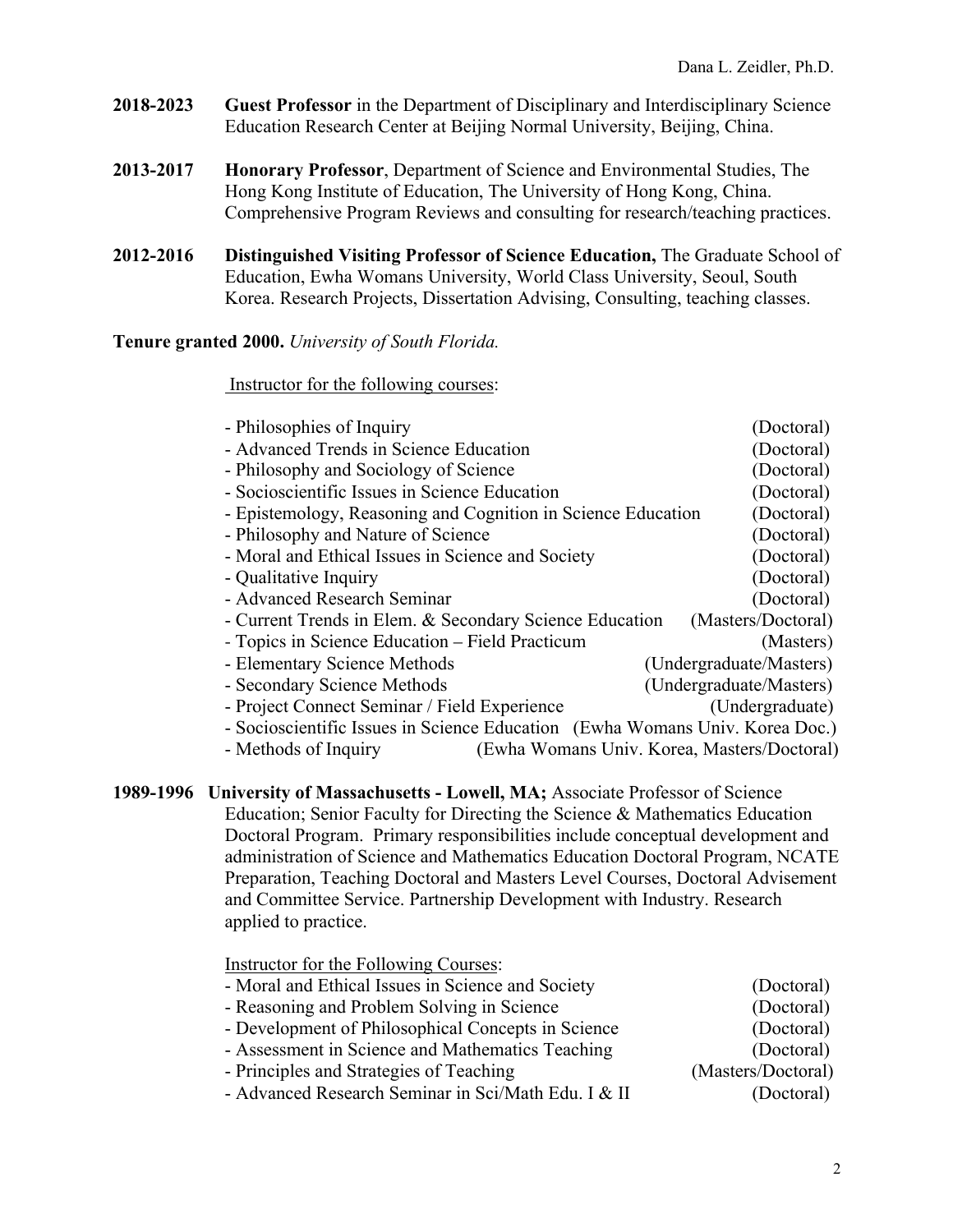Dana L. Zeidler, Ph.D.

| - The Planning Process & Learning Theory               | (Masters/Doctoral) |
|--------------------------------------------------------|--------------------|
| - Research Methods in Education                        | (Masters/Doctoral) |
| - Qualitative Inquiry                                  | (Doctoral)         |
| - Writing for Professional Publication                 | (Doctoral)         |
| - Issues/Advances in Science, Math and Tech. Education | (Doctoral)         |
| - Human Development (Developmental Psychology)         | (Undergraduate)    |

**1987-1989 Delaware State University, Dover, DE;** Chair/Academic Director of the Center for Learning. Primary administrative duties include preparation and dispensing of budget for the Center, preparation and submission of reports relevant to the Center's operation and goals, program development, serving as a liaison between Faculty members and Administration. Additional responsibilities include hiring and evaluation of faculty and staff members and organizing faculty meetings.

> **Tenure and Promotion granted 1986.** *Delaware State University*; Associate Professor of Science Education.

**Delaware State University, DE;** Special Assistant to the Dean of Graduate Studies and Research. Primary administrative responsibilities include development and implementation of new Masters Degree Program in Science Education, generation grant proposals, and coordination of project to increase faculty research productivity.

**1982-1985 Delaware State University, DE;** Assistant Professor of Science Education. Graduate teaching of core courses in curriculum and instruction; Teacher Development. Undergraduate Science Coordinator for at-risk students. Supervisor of Student Teachers. Upward Bound Science Coordinator.

Instructor for the following courses: (1982-1989)

| - Research Methods in Education                    | (Masters)                        |
|----------------------------------------------------|----------------------------------|
| - Human Growth and Development                     | (Masters)                        |
| - Science Education Seminar: The Nature of Science | (Masters)                        |
| - Analysis of Research on Teaching                 | (Masters)                        |
| - Principles and Strategies of Teaching            | (Undergraduate)                  |
| - Science, Technology and Society                  | (Undergraduate)                  |
| - General & Physical Science                       | (Undergraduate)                  |
| - Physical Geology                                 | (Undergraduate)                  |
| - Developmental Psychology                         | (Undergraduate)                  |
| - Summer Science                                   | (Grades 2-10; Summer Enrichment) |

**1980-1982 Altmar-Parish-Williamson Central School, NY;** Science Teacher for Middle School Physical and Chemical Science Classes. Development of Inquiry Approach for Middle School Sciences Curriculum.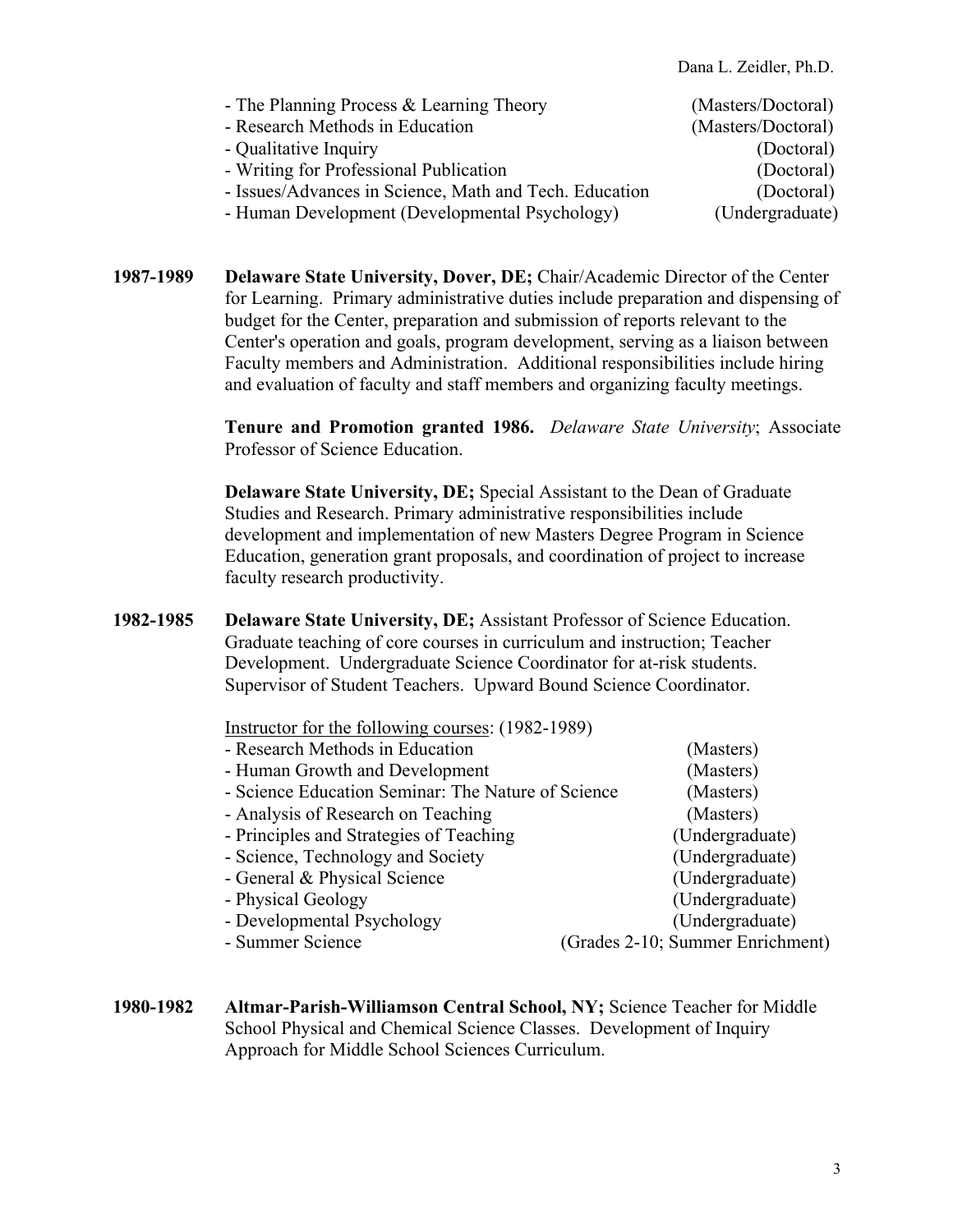**1978-1980 Syracuse University: University College, NY;** Adjunct Faculty Member of Continuing Education Program at Auburn Correctional Facility. Curriculum development and Instructor for the following courses:

| - General Biology | (Undergraduate) |
|-------------------|-----------------|
| - Bioethics       | (Undergraduate) |

**1976-1980 Syracuse University, NY;** Supervisor of Student Teachers and Graduate Research Assistant. Assisted on textbook development, conducted Literature Searches, and performed Statistical Analyses for various research projects.

Instructor for the following courses:

| - Genetics and Evolution                                | (Undergraduate) |
|---------------------------------------------------------|-----------------|
| - Human Genetics                                        | (Undergraduate) |
| - Methods of Teaching in Middle and Sec. School Science | (Undergraduate) |
| - Elementary School Science Trends                      | (Undergraduate) |

**1973-1976 Planting Fields Arboretum State Historic Park: Long Island, NY;**  Horticultural Work and Grounds Keeper, (Summers only)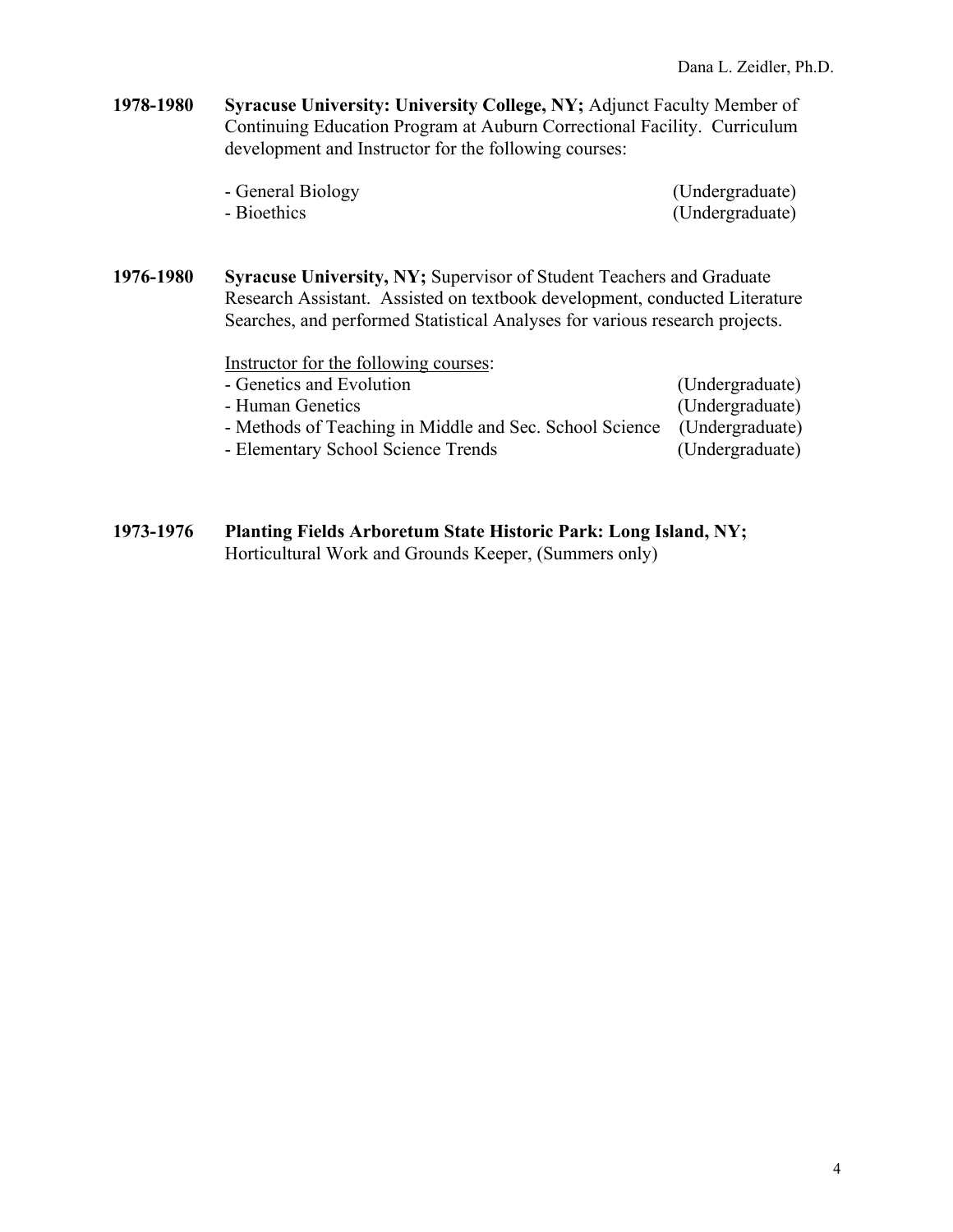# **SCHOLARLY WORKS & REFEREED PUBLICATIONS**

- Lederman, N.G., Zeidler, D.L., & Lederman, J.S. (2022) (Editors). *Handbook of Research in Science Education, Volume III*. New York, NY: Routledge. (In Press)
- Zeidler, D.L., & Sadler, T.D. (2022). Exploring and expanding the frontiers of socioscientific issues: Crossroads and future directions. In N. G. Lederman, D.L. Zeidler, & J.S. Lederman (Eds.), *Handbook of Research on Science Education, Volume III* (pp. xxxxxx). New York, NY: Routledge. (In Press)
- Tuncay, B., Yilmaz-Tuzun, O., & Zeidler, D.L. (2022). Epistemological beliefs and values as predictors of pre-service science teachers' environmental moral reasoning. *Journal of Research in Science Teaching*. (In Press).
- Abd-El-Khalick, F., Zeidler, D.L, & Niswander, E.C. (2021). Editors' Report: Reflections for the *Journal of Research in Science Teaching (2015-2020). Journal of Research in Science Teaching*, *58*(2) pp. 159-x169. http://dx.doi.org/10.1002/tea.21678.
- Herman, B.C., Zeidler, D.L., & Newton, M. (2021). Impact of place-based socioscientific issues instruction on students' contextualization of socioscientific orientations. *Science Education*. (In Press) DOI: 10.1002/sce.21618
- Kinskey, M., Zeidler, D.L., & Ruzek, M. (2021). Facilitating an elementary school-wide immersive academic event. *Innovations in Science Teacher Education*. In Press.
- Ruzek, M., Zeidler, D.L., & Kinskey, M. (2021/2022). The week a meteor crashed our school: Immersing children in science. *Science & Children*. (National Science Teachers Association Press). (In Press)
- Powell, W.A., Newton, M.H., & Zeidler, D.L. (2021). Impact of socioscientific issues on middle school students' character and values for global citizenship. In Powell, W. *An Introduction to Socioscientific Issues-Based Instruction for Scientific Literacy Development* (pp. 56-91). Hershey, PA: IGI Global.
- Zeidler, D.L. (2020). STEM: Unrequited dreams in a material world. In Ackerson, V., & Buck, G.A., (Eds.), *Critical questions in STEM education*. (pp. 257-260). Springer: Dordrecht, Heidelberg, London, New York.
- Zeidler, D.L., (2020). Serendipity of Socioscientific Issues: An Introduction to Socioscientific Issues-Based Instruction for Scientific Literacy Development. In Powell, W. *An Introduction to Socioscientific Issues-Based Instruction for Scientific Literacy Development* (pp. xviii-xxvi). Hershey, PA: IGI Global.
- Kinskey, M., & Zeidler, D.L., (2020). Elementary preservice teachers' challenges in designing and implementing socioscientific issues-based lessons. *Journal of Science Teacher Education* x(x), pp. x-x. DOI: 10.1080/1046560X.2020.1826079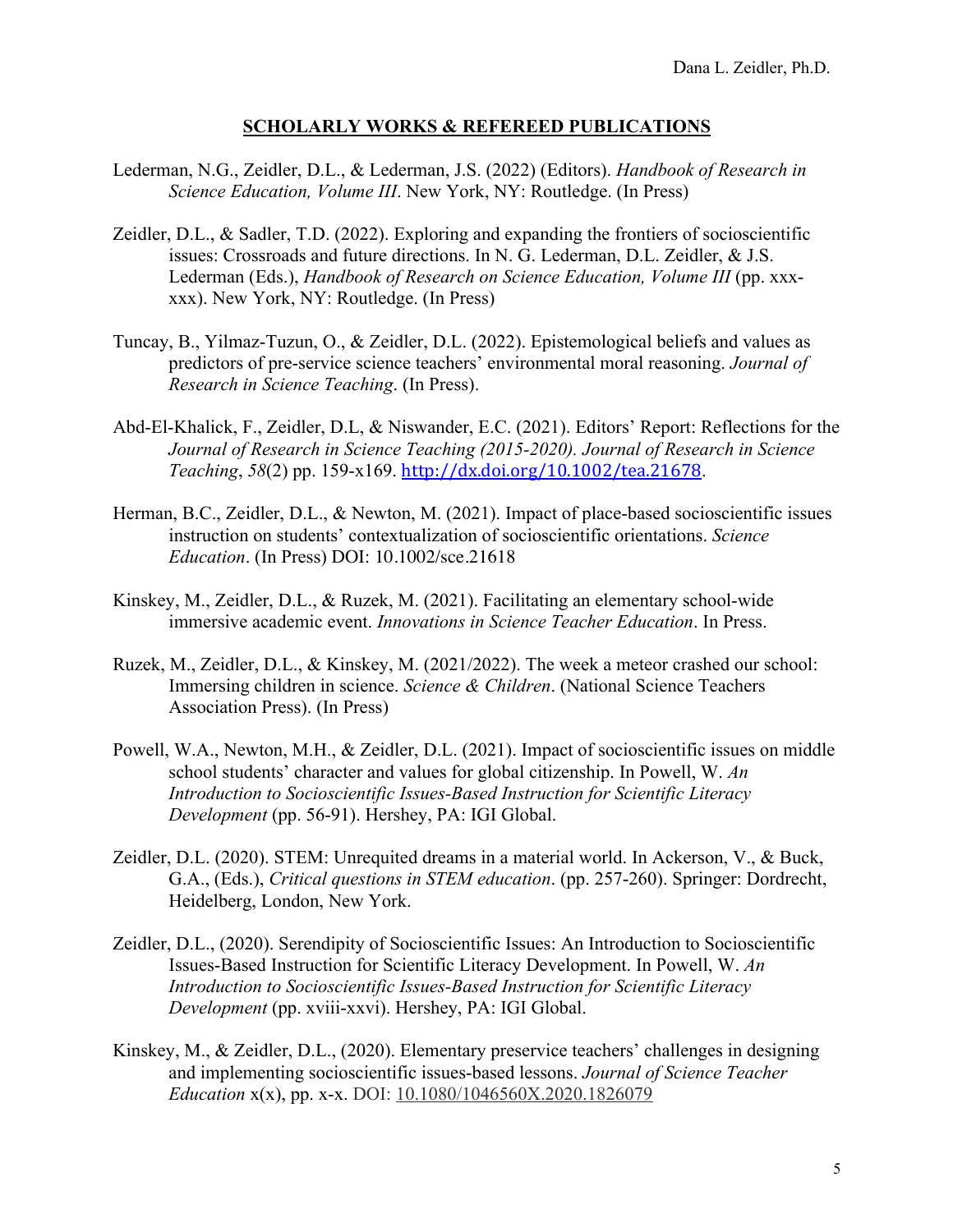- Newton, M., & Zeidler, D.L. (2020). Developing socioscientific perspective taking. *International Journal of Science Education*, *42*(8), pp.1302-1319. https://doi.org/10.1080/09500693.2020.1756515
- Zeidler, D.L. (2020). Forward: Socioscientific Issues and Responsible Pedagogy for Responsible Citizenship**.** In Evagorou, E., Nielsen, J.A., & Dillon, J. (Eds.), *Science Teacher Education for Responsible Citizenship: Towards a pedagogy for relevance through socio-scientific issues.* (pp. 3-6). Springer Nature Switzerland, Cham, Switzerland.
- Bencze, J.L., Pouliot, C., Pedretti, E. Simonneaux, L., Simonneaux, J. & Zeidler, D.L. (2020). SAQ, SSI & STSE education: Defending and extending 'Science-in-Context.' *Cultural Studies in Science Education,* 1-27. https://doi.org/10.1007/s11422-019-09962-7
- Herman, B.C., Zeidler, D.L., & Newton, M. (2020). Students' emotive reasoning through placebased environmental socioscientific issues. *Research in Science Education*, *50*(3), 2081- 2109.
- Zeidler, D.L., Herman, B.C., & Sadler, T.D. (2019). New directions in socioscientific issues research. *Disciplinary and Interdisciplinary Science Education Research*, 1(11), 1-9. https://doi.org/10.1186/s43031-019-0008-7
- Lee, H., Lee, H. & Zeidler, D.L. (2019). Examining tensions in the socioscientific classroom: Students' border crossings into a new culture of science. *Journal of Research in Science Teaching*, *57*(5), 672-694. DOI: 10.1002/tea.21600
- Lindahl, M.G., Folkesson, A.-M., & Zeidler, D.L. (2019). Students' Recognition of Educational Demands in the Context of a Socioscientific Issues Curriculum. *Journal of Research in Science Teaching*, *56*(9), 1155-1182*.* (Early View: DOI: 10.1002/tea.2154)
- Kahn, S., & Zeidler, D.L. (2019). A conceptual analysis of perspective taking: Positioning a tangled construct within science education and beyond. *Science & Education, 28,* 605-638.
- Abd-El-Khalick, F., & Zeidler, D.L. (2018). A new design for manuscript typesetting in the *Journal of Research in Science Teaching*: Increasing efficiencies and embracing future publication trends. *Journal of Research in Science Teaching, 55*(1) 3-4. doi:10.1002/tea.21432 (Editorial)
- Herman, B. C., Sadler, T. D., Zeidler, D. L., & Newton, M. (2018). A socioscientific issues approach to environmental education. In G. Reis, & J. Scott (Eds.), *International Perspectives on the theory and practice of environmental education: A reader pp. 145- 161.* Springer International Publishers, The Netherlands.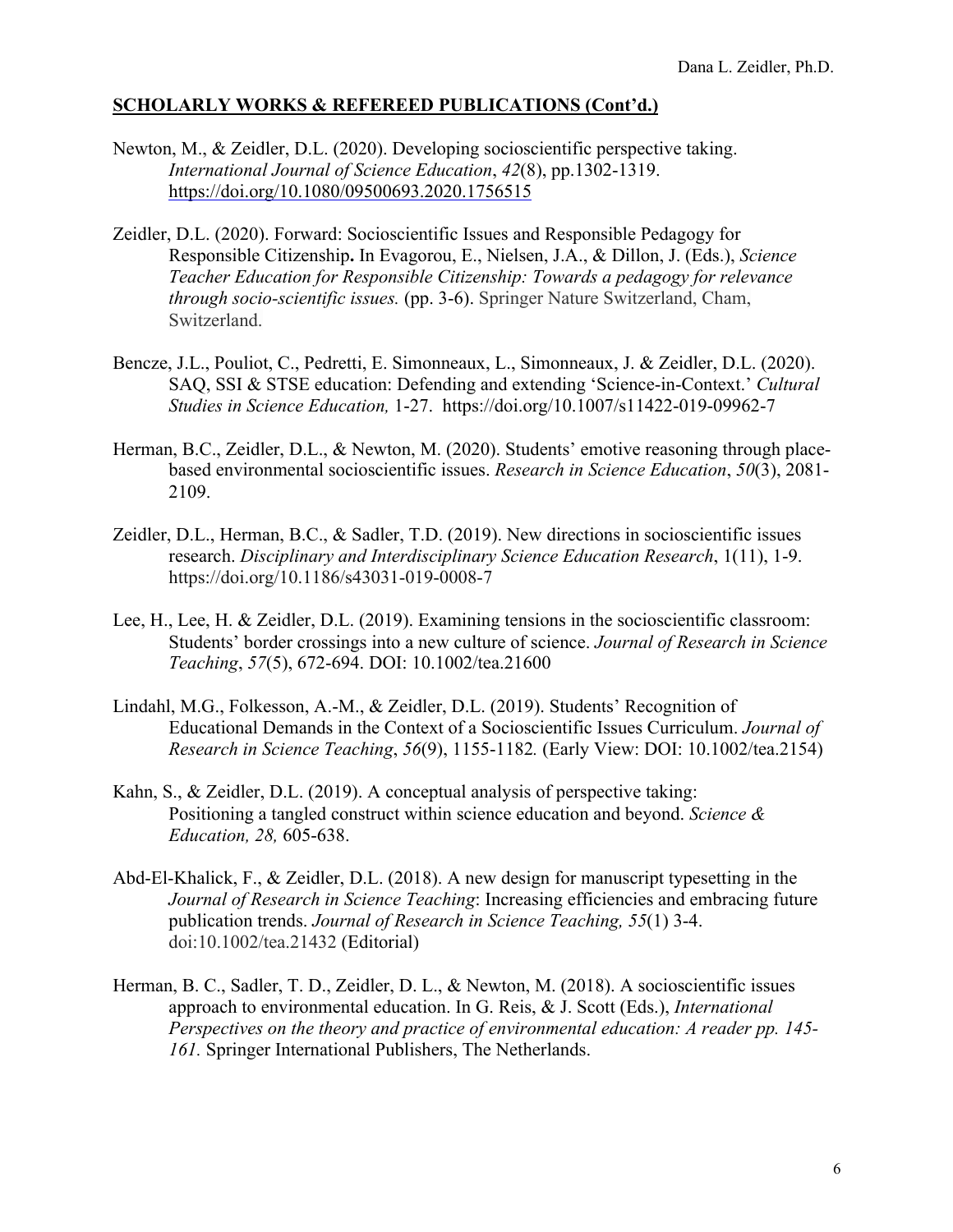- Karisan, D., Yilmaz-Tuzun, O., & Zeidler, D.L. (2018). Pre-service teachers' reflective judgment skills in the context of socio-scientific issues-based inquiry laboratory course. *Turkish Journal of Education, 7*(2), 99-116.
- Karisan, D., Yilmaz-Tuzun, O., & Zeidler, D.L. (2017). Quality of preservice teachers' argumentation in socioscientific issues context. *International Journal of Human Sciences, 14*(4), 3304-3520. doi:10.14687/jhs.v14i4.4949
- Owens, D.C., Sadler, T.D., & Zeidler, D.L. (2017). Controversial issues in the science classroom. *Phi Delta Kappan, 99*(4), 45-49.
- Zeidler, D.L., & Abd-El-Khalick, F. (2017). Science education research thrives in an open, global community. *Journal of Research in Science Teaching, 54*(4) 437-438. (Editorial)
- Kahn, S., & Zeidler, D.L. (2017). A case for the use of conceptual analysis in science education research. *Journal of Research in Science Teaching*, *54*(4), 538-551.
- Karisan, D. & Zeidler, D.L. (2017). Contextualization of nature of science within the socioscientific issues framework: A review of research. *International Journal of Education in Mathematics, Science and Technology, 5*(2), 139-152. DOI:10.18404/ijemst.270186
- Zeidler, D.L. (2017). Forward. In Liang, L., Liu, X., and Fulmer, G.W. (Eds.), *Chinese science education in the 21st century: Policy, practice, and research* (pp. v-vii). Springer: Dordrecht, Heidelberg, London, New York.
- Zeidler, D.L., & Newton, M. (2017). Using a socioscientific issues framework for climate change education: An ecojustice approach. In D. Shepardson & R. Roychoudhury (Eds.), *Teaching and learning about climate change: A framework of educators* pp. 56- 65). New York, NY: Routledge.
- Zeidler, D.L., Herman, B.C., Clough, M.P., Olson, J.K., Kahn, S., & Newton, M. (2016). Humanitas Emptor: Reconsidering recent trends and policy in science teacher education. *Journal of Science Teacher Education, 25*(5), 465-476.
- Abd-El-Khalick, F., & Zeidler, D.L. (2016). Pioneering the JRST doctoral student mentored reviewer initiative: Bolstering the contributions of a top-tier research journal to graduate education. *Journal of Research in Science Teaching 53*(7), 975-979. (Editorial)
- Zeidler, D.L. (2016). STEM education: A deficit framework for the  $21<sup>st</sup>$  century? A sociocultural socioscientific response. *Cultural Studies of Science Education*. *11*(1), pp. 11-26.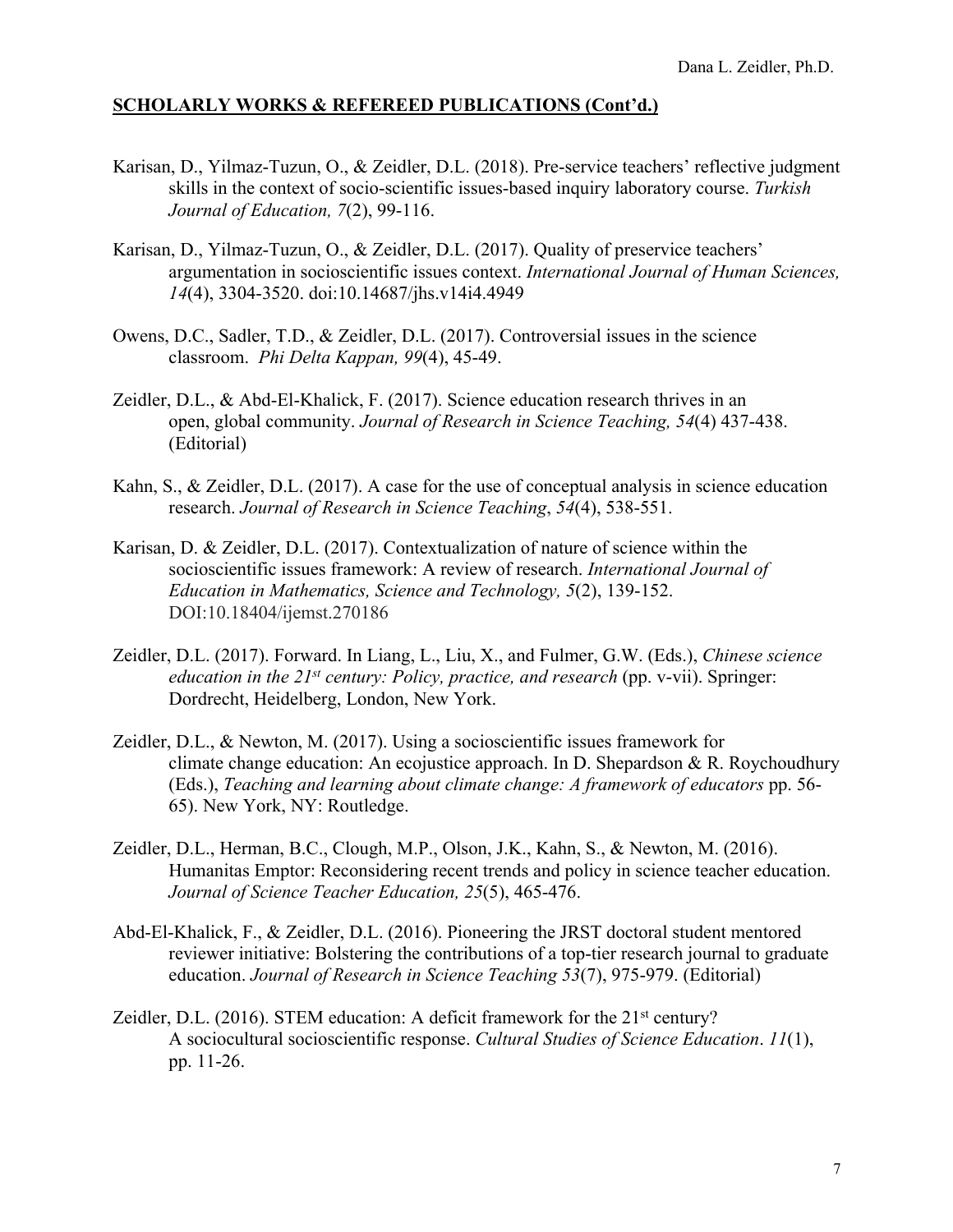- Fowler, S.R. and Zeidler, D.L. (2016). Lack of evolution acceptance inhibits students' negotiation of biology-based socioscientific issues. *Journal of Biological Education*. http://dx.doi.org/10.1080/00219266.2016.1150869 , 1-26.
- Abd-El-Khalick, F., & Zeidler, D.L. (2016). On the 'Fabric' of our global science education research community: The art and science of writing for the *Journal of Research in Science Teaching*. *Journal of Research in Science Teaching*, *53*(1), 3-6. (Editorial)
- Kahn, S., & Zeidler, D.L. (2016). Using our heads and HARTSS\*: Developing perspectivetaking skills for socioscientific reasoning (\*Humanities, Arts, and Social Sciences. *Journal of Science Teacher Education)*, *27*(3), 261-281
- Yoonsook, C., Yoo, J., Kim, S-W., Lee, H. & Zeidler, D.L. (2016). Enhancing students' communication skills in the science classroom through socioscientific issues. *International Journal of Science and Mathematics Education*, *14*(1), 1-27.
- Abd-El-Khalick, F., & Zeidler, D.L. (2015). New horizons for the Journal of Research in Science Teaching. *Journal of Research in Science Teaching, 52*(3), 263-267. (Editorial)
- Burek, K. & Zeidler, D.L. (2015). Seeing the forest for the trees! Conservation and activism through socioscientific issues. In M.P. Mueller & D.J. Tippins (Eds.) *EcoJustice, Citizen Science and Youth Activism: Situated Tensions for Science Education* (pp 425-442). Dordrecht: Springer International Press.
- Zeidler, D.L. (2014). Socioscientific Issues as a Curriculum Emphasis: Theory, Research and Practice. In N. G. Lederman & S. K. Abell (Eds.), *Handbook of Research on Science Education, Volume II* (pp. 697-726). New York, NY: Routledge.
- Zeidler, D.L. & Kahn, S. (2014). *It's Debatable: Using Socioscientific Issues to Develop Scientific Literacy, K-12.* Arlington, VA: National Science Teachers Association Press.
- Zeidler, D.L., (2014) Socioscientific Issues. In Gunstone, R. (ed.) *Encyclopedia of Science Education*, pp. 998-1003, Springer Dordrecht, Heidelberg, New York, London. DOI 10.1007/978-94-007-6165.0\_314-2.
- Zeidler, D.L., Berkowitz, M. & Bennett, K. (2014). Thinking (scientifically) responsibly: The cultivation of character in a global science education community**.** In M.P. Mueller, D.J. Tippins & A.J. Steward (Eds.), *Assessing schools for generation R (Responsibility): A guide to legislation and school policy in science education* (pp. 83-99). The Netherlands: Springer.
- Chistenson, N., Chang-Rundgren, S-N. & Zeidler, D.L. (2014). The relationship of discipline background to upper secondary students' argumentation of socioscientific issues. *Research in Science Education, 44*(4), 581-601.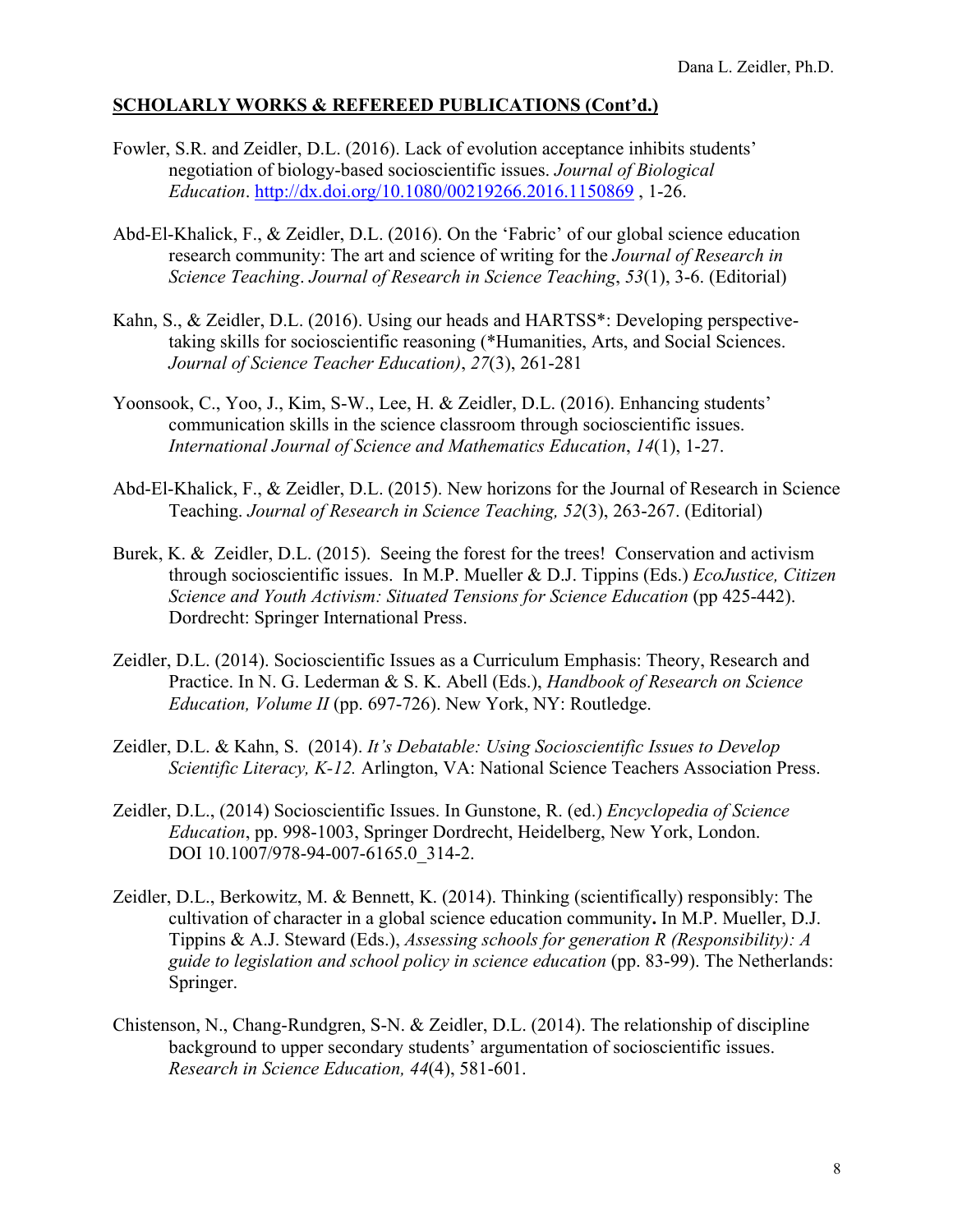- Lee, H., Yoo, J., Choi, K., Kim, S., Krajcik, J., Herman, B., & Zeidler, D.L. (2013). Socioscientific Issues as a Vehicle for Promoting Character and Values for Global Citizens. *International Journal of Science Education, 35*(12), 2079-2113.
- Zeidler, D.L., Herman, B., Ruzek, M., Linder, A. & Lin, S.S. (2013). Cross-Cultural Epistemological Orientations to Socioscientific Issues. *Journal of Research in Science Teaching, 50*(3), 251-283.
- Eastwood, J.L., Sadler, T.D., Zeidler, D.L., Lewis, A., Amiri, L. & Applebaum, S. (2012). Contextualizing Nature of Science Instruction in Socioscientific Issues. *International Journal of Science Education, 34*(15), 2289-2315.
- Lee, H., Chang, H., Choi, K., Kim, S.W. & Zeidler, D.L. (2012). Developing character and values for global citizens: Analysis of pre-service science teachers' moral reasoning on socioscientific issues. *International Journal of Science Education, 34*(6), 925-953.
- Zeidler, D.L. (2011). Global sustainability and public understanding of science: The role of socioscientific issues in the international research community. *Asia-Pacific Forum on Science Learning and Teaching*, 12(1), Foreword (June) 1-9. http://www.ied.edu.hk/apfslt/v12\_issue1/foreword/
- Zeidler, D.L., & Sadler, T.D. (2011). An inclusive view of scientific literacy: Core issues and future directions. In C. Linder, L. Ostman, D.A. Roberts, P.O. Wickman, G. Erickson, A. MacKinnon (Eds.), *Exploring the landscape of scientific literacy* (176-192). New York: Routledge.
- Zeidler, D.L., Applebaum, S.M. & Sadler, T.D. (2011). Enacting a socioscientific issues classroom: Transformative transformations. In T. D. Sadler (Ed.), *Socio-scientific issues in science classrooms: Teaching, learning and research* (pp. 277-306). The Netherlands: Springer.
- Zeidler, D.L., Bell, R.L., Sadler, T.D. & Eastwood, J. (2011). Balancing tensions associated with extensive enactment of SSI based Teaching. In T. D. Sadler (Ed.), *Socio-scientific issues in science classroom: Teaching, learning and research* (pp. 307-312). The Netherlands: Springer.
- Sadler, T.D., Dawson, V.M., Klosterman, M.L., Eastwood, J.L. & Zeidler, D.L. (2011). Issues in the conceptualization of research constructs and design for SSI related work. In T. D. Sadler (Ed.), *Socio-scientific issues in science classroom: Teaching, learning and research* (pp. 79-88). The Netherlands: Springer.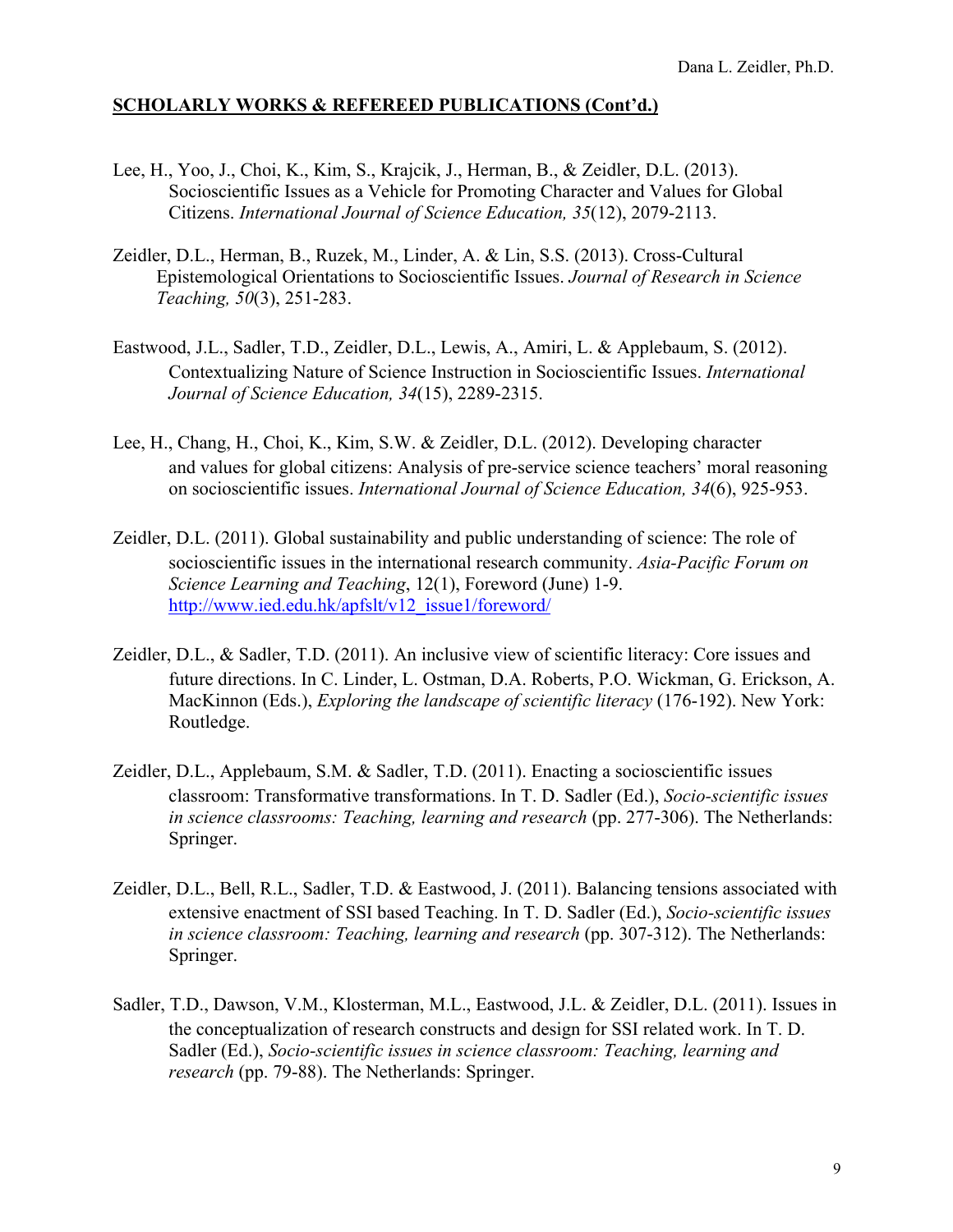- Wong, S.L., Zeidler, D.L. & Klosterman, M.L. (2011). Preconditions and resources for productive socio-scientific issues teaching and learning. In T. D. Sadler (Ed.), *Socioscientific issues in science classroom: Teaching, learning and research* (pp. 271-276). The Netherlands: Springer.
- Zeidler, D.L. (2011). Priming the ethical pump: First blush encounters with ethical issues for science teacher educators. *Studies in Science Education*. 47(2), 237-240.
- Zeidler, D.L. (2011). Moral reasoning and ethical discourse in socioscientific issues: Implications for polymorphism and heterosis in genomics education. In Dirk Jan Boerwinkel & Arend Jan Waarlo (Eds.), *Genomics education for decision making: Proceedings of the Second Invitational Workshop on Genomics Education.* Freudenthal Institute for Science and Mathematics Education, Utrecht University: The Netherlands (Fisme Scientific Library, No 67).
- Mueller, M.P., Zeidler, D.L., & Jenkins, L.L. (2011). Earth's role in moral reasoning and functional scientific literacy. In J. L. DeVitis & T. Yu (Eds.), Character *and* moral education: A reader (pp. 382-391). New York: Peter Lang. (2012 Critics Choice Book Award of the American Educational Studies Association (AESA)).
- Mueller, M.P. & Zeidler, D.L. (2010). Moral-ethical character and science education: Ecojustice ethics through socioscientific issues (SSI). In D. Tippins, M. Mueller, M. van Eijck & J. Adams (Eds.), *Cultural studies and environmentalism: The confluence of ecojustice, place-based (science) education, and indigenous knowledge systems (pp. 105-*128). New York: Springer.
- Applebaum, S., Zeidler, D.L. & Chiodo, K. L. (2010). Using socioscientific issues as contexts for teaching concepts and content. In R. E. Yager (Ed). *Exemplary science for resolving societal challenges*. (pp. 147-163). Arlington, VA: NSTA Press.
- Sadler, T.D. & Zeidler, D.L. (2009). Scientific literacy, PISA, and socioscientific discourse: Assessment for progressive aims of science education. *Journal of Research in Science Teaching*, 46(8), 909-921.
- Zeidler, D.L., Sadler, T.D., Applebaum, S. & Callahan, B.E. (2009). Advancing reflective judgment through socioscientific issues. *Journal of Research in Science Teaching, 46*(1), 74-101.
- Dolan, T.J. & Zeidler, D.L. (2009). Integrating argumentation into elementary classrooms. *Science and Children*, 48(3), 20-23.
- Zeidler, D.L. & Nichols, B.H. (2009). Socioscientific issues: Theory and practice. *Journal of Elementary Science Teacher Education, 21*(2), 49-58.
- Dolan, T.J., Nichols, B.H., & Zeidler, D.L. (2009). Using socioscientific issues in primary classrooms. *Journal of Elementary Science Teacher Education, 21*(3), 1-12.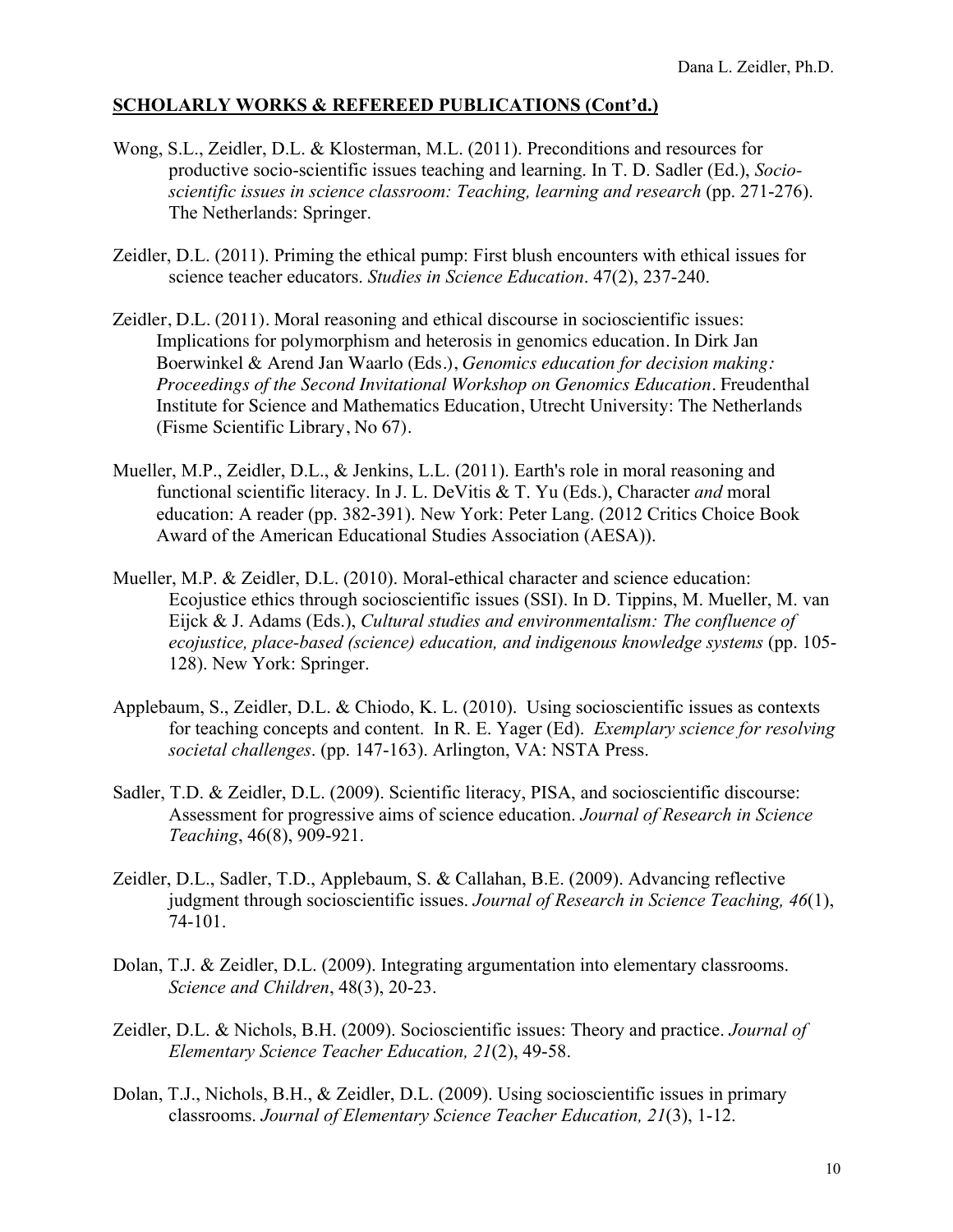- Fowler, S.R., Zeidler, D.L., Sadler, T.D. (2009). Moral sensitivity in the context of socioscientific issues in high school science students. *International Journal of Science Teacher Education, 31*(2), 279-296.
- Zeidler, D.L. & Sadler, T.D. (2008). The role of moral reasoning in argumentation: Conscience, character and care. In S. Erduran & M. Pilar Jimenez-Aleixandre (Eds.), *Argumentation in science education: Perspectives from classroom-based research (pp. 201-216).* The Netherlands: Springer Press.
- Zeidler, D.L. & Sadler, T.D. (2008). Social and ethical issues in science education: A prelude to action. *Science & Education, 17*(8,9), 799-803. (Guest Editors for Science & Education Special Double Issue on: Socio-ethical Issues in Science Education.)
- Zeidler, D.L. (2008). A Conversation between Dana Zeidler and Geeta Verma & Lisa Martin-Hansen: Advancing Conversations in Science. *Eurasia Journal of Mathematics, Science and Technology Education, 4*(4) November, (399-410). http://www.ejmste.com/v4n4/main.html
- Walker, K. A. & Zeidler, D.L. (2007). Promoting discourse about socioscientific issues through scaffolded inquiry. International Journal of Science Education, 29(11), 1387-1410.
- Zeidler, D.L., Sadler, T.D., Simmons, M.L. & Howes, E.V. (2005). Beyond STS: A researchbased framework for socioscientific issues education. *Science Education, 89*(3), 357- 377.
- Sadler, T.D. & Zeidler, D.L. (2005). Patterns of informal reasoning in the context of socioscientific decision-making. *Journal of Research in Science Teaching, 42*(1), 112- 138. (Awarded JRST Outstanding Article for 2005.)
- Sadler, T.D. & Zeidler, D.L. (2004). The significance of content knowledge for informal reasoning regarding socioscientific issues: Applying Genetics knowledge to genetic engineering issues. *Science Education, 89*(1), 71-93.
- Sadler, T.D. & Zeidler, D.L. (2004). The morality of socioscientific issues: Construal and resolution of genetic engineering dilemmas. *Science Education, 88*(1), 4-27.
- Sadler, T.D. & Zeidler, D.L. (2004). Negotiating gene therapy controversies: An activity to help students explicitly consider the ethics of genetic engineering. *American Biology Teacher, 66*, 428-433.
- Sadler, T.D. Chambers, F.W., & Zeidler, D.L. (2004). Student conceptualizations of the nature of science in response to a socioscientific issue. *International Journal of Science Education, 26*, 387-409.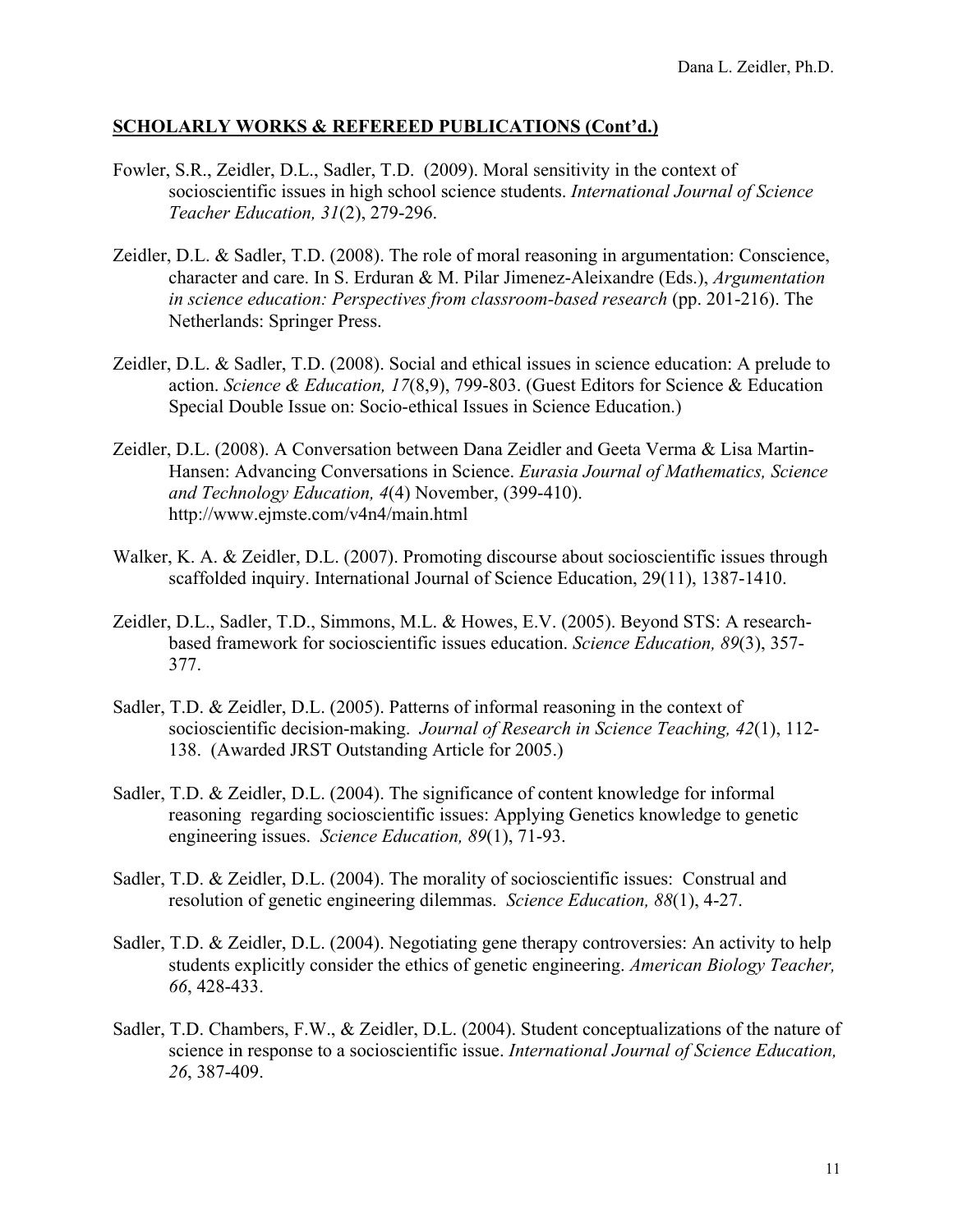- Zeidler, D.L. & Lewis, J. (2003). Unifying themes in moral reasoning on socioscientific issues and discourse. In D.L. Zeidler (Ed.), *The role of moral reasoning on socioscientific issues and discourse in science education*. The Netherlands: Kluwer Academic Press. (pp. 289-306).
- Zeidler, D.L. & Keefer, M. (2003). The role of moral reasoning and the status of socioscientific issues in science education: Philosophical, psychological and pedagogical considerations. In D.L. Zeidler (Ed.), *The role of moral reasoning on socioscientific issues and discourse in science education*. The Netherlands: Kluwer Academic Press. (pp. 7-38).
- Zeidler, D.L., Osborne, J., Erduran, S. Simon, S., & Monk, M. (2003). The role of argument and fallacies during discourse about socioscientific issues. In D.L. Zeidler (Ed.), *The role of moral reasoning on socioscientific issues and discourse in science education*. The Netherlands: Kluwer Academic Press. (pp. 97-116).
- Sadler, T. & Zeidler, D.L. (2003). Scientific errors, atrocities, and blunders: Using cases to promote moral reasoning. In D.L. Zeidler (Ed.), *The role of moral reasoning on socioscientific issues and discourse in science education*. The Netherlands: Kluwer Academic Press (pp. 261-285).
- Simmons, M. & Zeidler, D.L. (2003). Beliefs in the nature of science and responses to socioscientific issues. In D.L. Zeidler (Ed.), *The role of moral reasoning on socioscientific issues and discourse in science education*. The Netherlands: Kluwer Academic Press (pp. 81-95).
- Sadler, T.D. & Zeidler, D.L. (2003). Teaching bad science: Highlighting the past to understand the present. *The Science Teacher, 70*(9), 36-40.
- Zeidler, D.L., Walker, K.A., Ackett, W.A., & Simmons, M.L. (2002). Tangled up in views: Beliefs in the nature of science and responses to socioscientific dilemmas. *Science Education, 86*(3), 343-367.
- Zeidler, D.L. (2002). Dancing with Maggots and Saints: Past and future visions for subject matter knowledge, pedagogical knowledge, and pedagogical content knowledge in reform and science teacher education . *Journal of Science Teacher Education, 13*(1), 27- 42.
- Zeidler, D.L, Sadler, T.D., Berson, M. & Fogelman, A.L. (2002). Bad science and its social implications. *The Educational Forum, 66*, 134-146.
- Duplass, J.A. & Zeidler, D.L. (2002). Critical thinking and logical argument. *Middle Level Learning, 15*, (Sept.), M10-M13. National Council for the Social Studies.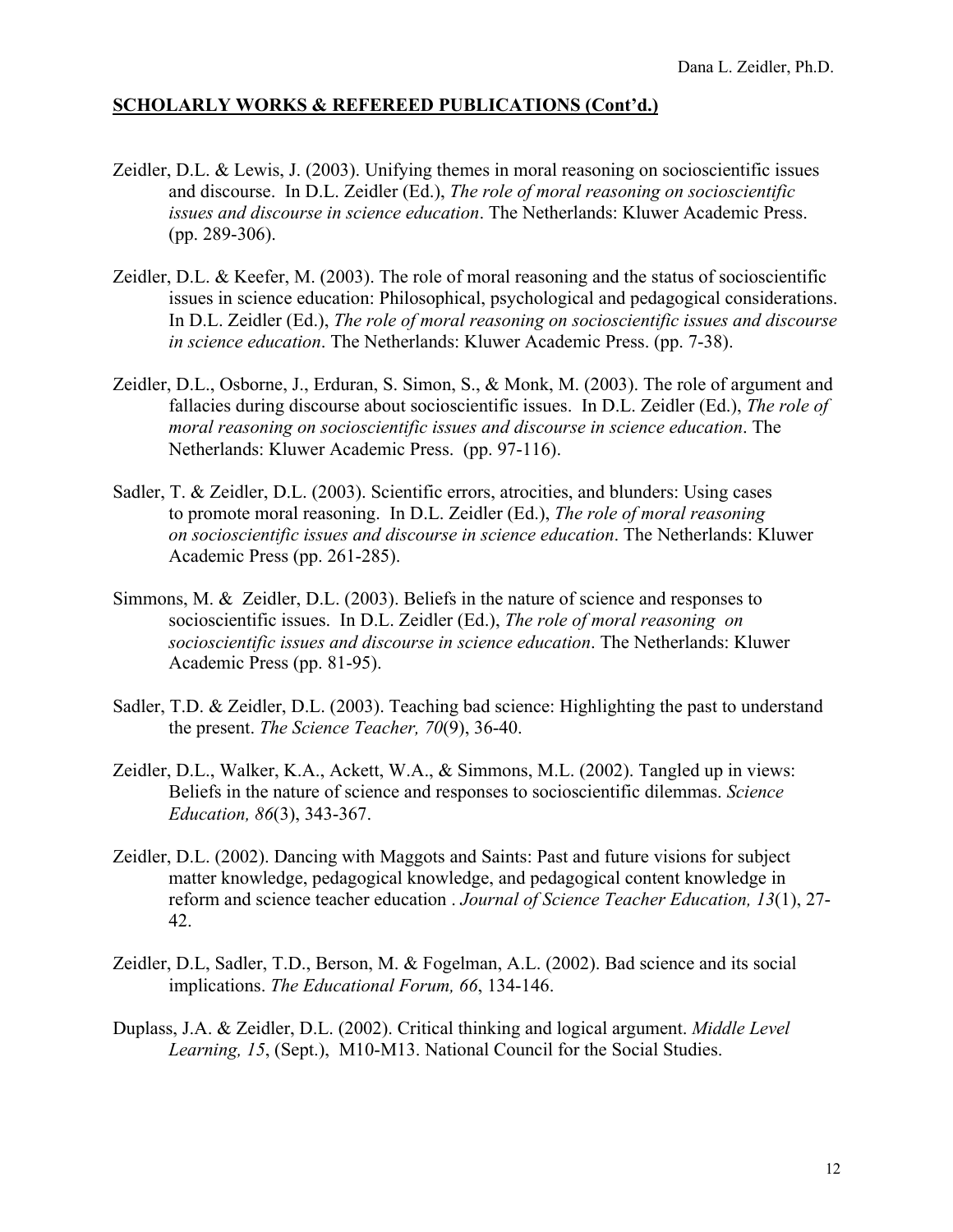- Torres, H.N. & Zeidler, D.L. (2002). The effects of English language proficiency and scientific reasoning skills on the acquisition of science content knowledge by Hispanic English language learners and native English language speaking students. *Electronic Journal of Science Education, 6*(3), March, Article 4. [http://unr.edu/homepage/crowther/ejse/ejsev6n3.html]
- Fischer-Mueller, J. & Zeidler, D.L. (2002). A case study of teacher beliefs in contemporary science education goals and classroom practices*. Science Educator, 11*(1), 46-57.
- Zeidler, D.L. (2002). Rare and well done: Teaching in the other world. In D. Tippins, T. Koballa, & B. Payne, (Eds.), *Learning from cases: Unraveling the complexities of elementary science teaching*. Needham Heights, MA: Allyn & Bacon Publishing.
- Zeidler, D. L. (2001). Standard F: Participating in program development. In E. Siebert & W. Mcintosh (Eds.), *Pathways to the Science Standards: College Edition* (pp. 18-22). Arlington: VA National Science Teachers Association.
- Zeidler, D.L. & Duplass, J.A. (2000). Critical thinking and the role of logical argument in social studies education. *International Journal of Social Education, 15*(1), 113-127.
- Zeidler, D.L. (2000). Engineering ethics: Balancing cost, schedule, and risk -- lessons learned from the space shuttle. *Science Education, 84*(2), 278-280.
- Zeidler, D. L., LeBaron, J. F., Gupta, R. & Torres, H.N. (1999). Meeting the challenge of professional development: Design and evaluation of a telecommunications mediated STS course. *Journal of Science Teacher Education, 10*(3), 195-215.
- Zeidler, D. L. (1998). Visions: Teachers' perceptions of reform goals in science education. *Science Educator, 7*(1), 38-46.
- Zeidler, D. L. (1997). The central role of fallacious thinking in science education. *Science Education, 81*(4), 483-496.
- Zeidler, D. L. & Duffy, M. (1994). Are we almost there yet? Perceptions of goals and reform in science education. *Science Educator, 3*(1), 7-13.
- Lederman, N. G., Gess-Newsome, J., & Zeidler, D. L. (1993). A summary of research in science education--1991. *Science Education , 76*(4), 465-559.
- Lederman, N. G., Gess-Newsome, J., & Zeidler, D. L. (1993). *A summary of Research in Science Education 1991*. Columbus, OH: ERIC Clearinghouse for Science, Mathematics, and Environmental Education. (Monograph 100 pages).
- Lederman, N. G., Gess-Newsome, J., & Zeidler, D. L. (1993). *A summary of Research in Science Education 1991*. Columbus, OH: ERIC Clearinghouse for Science, Mathematics, and Environmental Education. (Monograph 100 pages)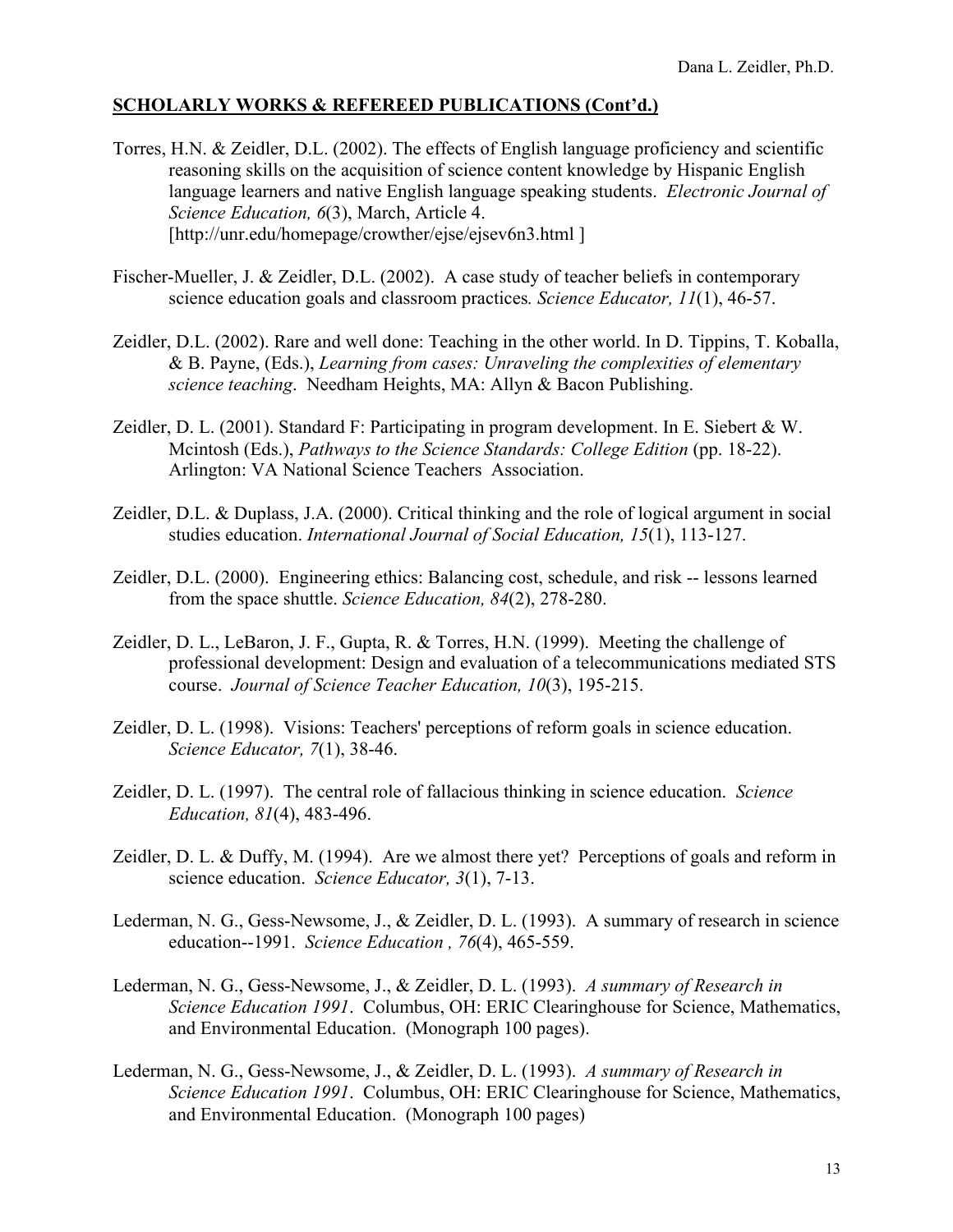- Zeidler, D. L., Lederman, N. G. & Taylor, S. C. (1992). Fallacies and student discourse: Conceptualizing the role of critical thinking in science education. *Science Education, 75*(4), 437-450.
- Brinckerhoff, R. F. & Zeidler, D. L. (1992). *Values in school science: A teacher's handbook*. Reading, MA: Addison-Wesley Publishing Company.
- Zeidler, D. L. & Lederman, N. G. (1989). The effects of teachers' language on students' conceptions of the nature of science. *Journal of Research in Science Teaching, 26*(9), 771-783.
- McIntosh, W. J. & Zeidler, D. L. (1988). Teachers' conceptions of the contemporary goals of science education. *Journal of Research in Science Teaching, 25*(2), 93-102.
- Lederman, N. G. & Zeidler, D. L. (1987). Science teachers' conception of the nature of science: Do they really influence teaching behavior? *Science Education, 71*(5), 721-739.
- Zeidler, D. L. (1985). Hierarchical relationships among formal cognitive structures and their relationship to principled moral reasoning. *Journal of Research in Science Teaching, 22*(5), 461-471.
- Zeidler, D. L. (1985). Evaluating ethical decisions in the sciences. *Delaware State College Faculty Journal*, 12, Dover: Delaware State College, 31-37.
- Zeidler, D. L. (1984). Moral issues and social policy in science education: Closing the literacy gap. *Science Education, 68*(4), 411-419.
- Zeidler, D. L. (1984). Comments on "Thirty studies involving the scientific attitude inventory: What confidence can we have in this instrument?" *Journal of Research in Science Teaching , 21*(3), 341-342.
- Zeidler, D. L. & Schafer, L. E. (1984). Identifying mediating factors of moral reasoning in science education. *Journal of Research in Science Teaching, 21*(1), 1-15.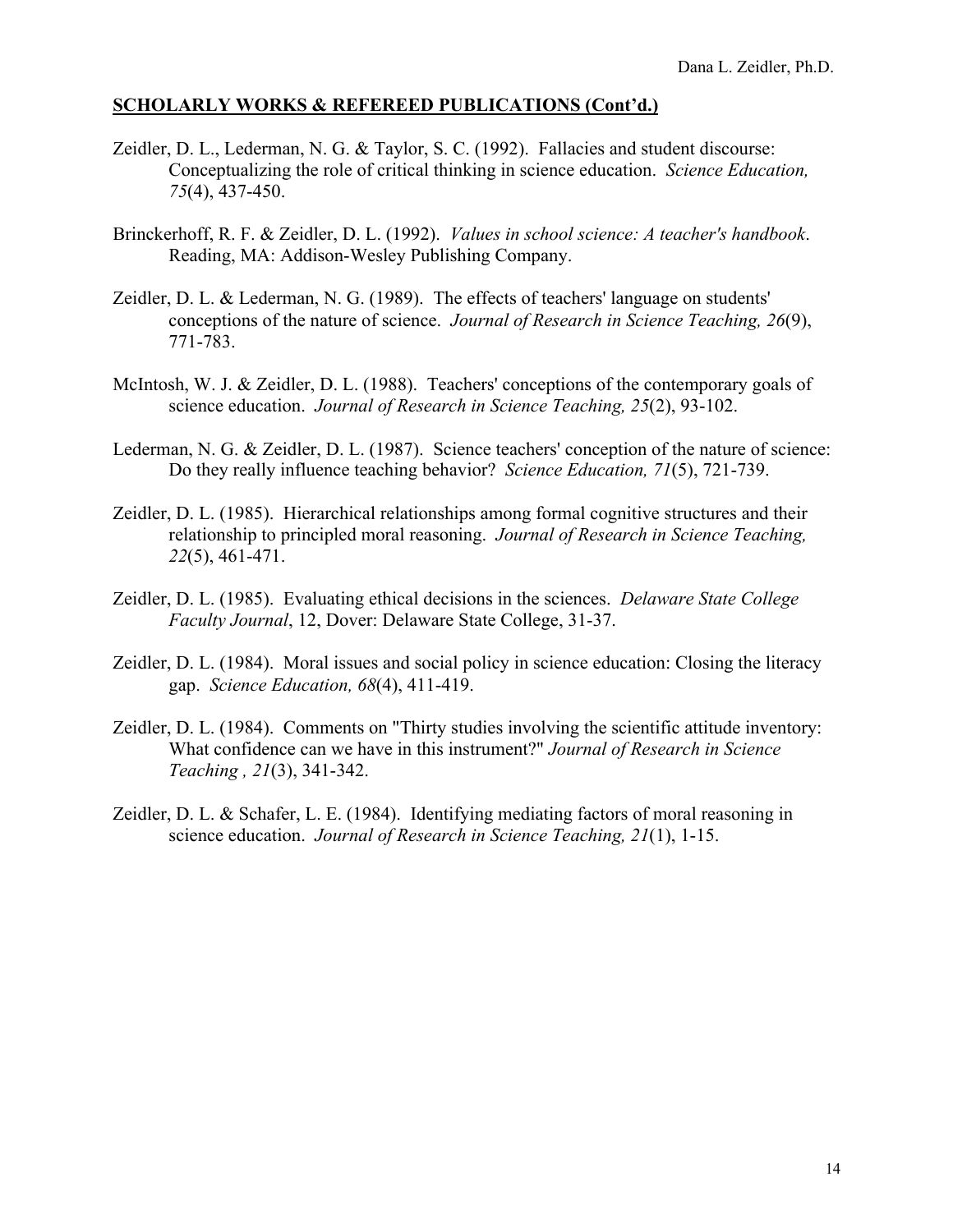# **OTHER SCHOLARLY CONTRIBUTIONS**

The book series *Contemporary Trends and Issues in Science Education* provides a forum for innovative trends and issues connected to science education. Scholarship that focuses on advancing new visions, understanding, and is at the forefront of the field is found in this series. Accordingly, authoritative works based on empirical research and writings from disciplines external to science education, including historical, philosophical, psychological and sociological traditions, are represented here.

Zeidler, D.L. (2020). Series Editor: Contemporary Trends and Issues in Science Education, Volume 52.

Evagorou, M., Nielsen, J.A., & Dillon, J. (2020). Science teacher education for responsible citizenship: Towards a pedagogy for relevance through socio-scientific issues. Dordrecht: Springer Nature.

- Zeidler, D.L. (2020). Series Editor: Contemporary Trends and Issues in Science Education, Volume 51. Critical Questions in STEM Education. Ackerson, V. L., & Buck, G.A. (2020). Critical Questions in STEM Education. Cham: Springer Nature Switzerland.
- Zeidler, D.L. (2020). Series Editor: Contemporary Trends and Issues in Science Education, Volume 50. *Feyerabend's Epistemological Anarchism.* Niaz, M. (Ed.). Springer: Cham, Switzerland.
- Zeidler, D.L. (2019). Series Editor: Contemporary Trends and Issues in Science Education, Volume 49. *Theorizing the Future of Science Education Research*. Prain, V., & Hand, B. (Eds.). Springer: Cham, Switzerland.
- Zeidler, D.L. (2019). Series Editor: Contemporary Trends and Issues in Science Education, Volume 48. *Science and Religion in Education*. Billingsley, B., Chappell, K., & Reiss, M. (Eds.). Springer: Cham, Switzerland.
- Zeidler, D.L. (2018). Series Editor: Contemporary Trends and Issues in Science Education, Volume 47. *Primary Science Education in East Asia: A critical comparison of systems and strategies*. Lee, Y-J., & Tan, J. (Eds.). Springer: Dordrecht, Heidelberg, London, New York.

Zeidler, D.L. (2018). Series Editor: Contemporary Trends and Issues in Science Education, Volume 46. *Evolving Nature of Objectivity in the History of Science and its Implications for Science Education*. Niaz, M. (Ed.), Springer: Dordrecht, Heidelberg, London, New York.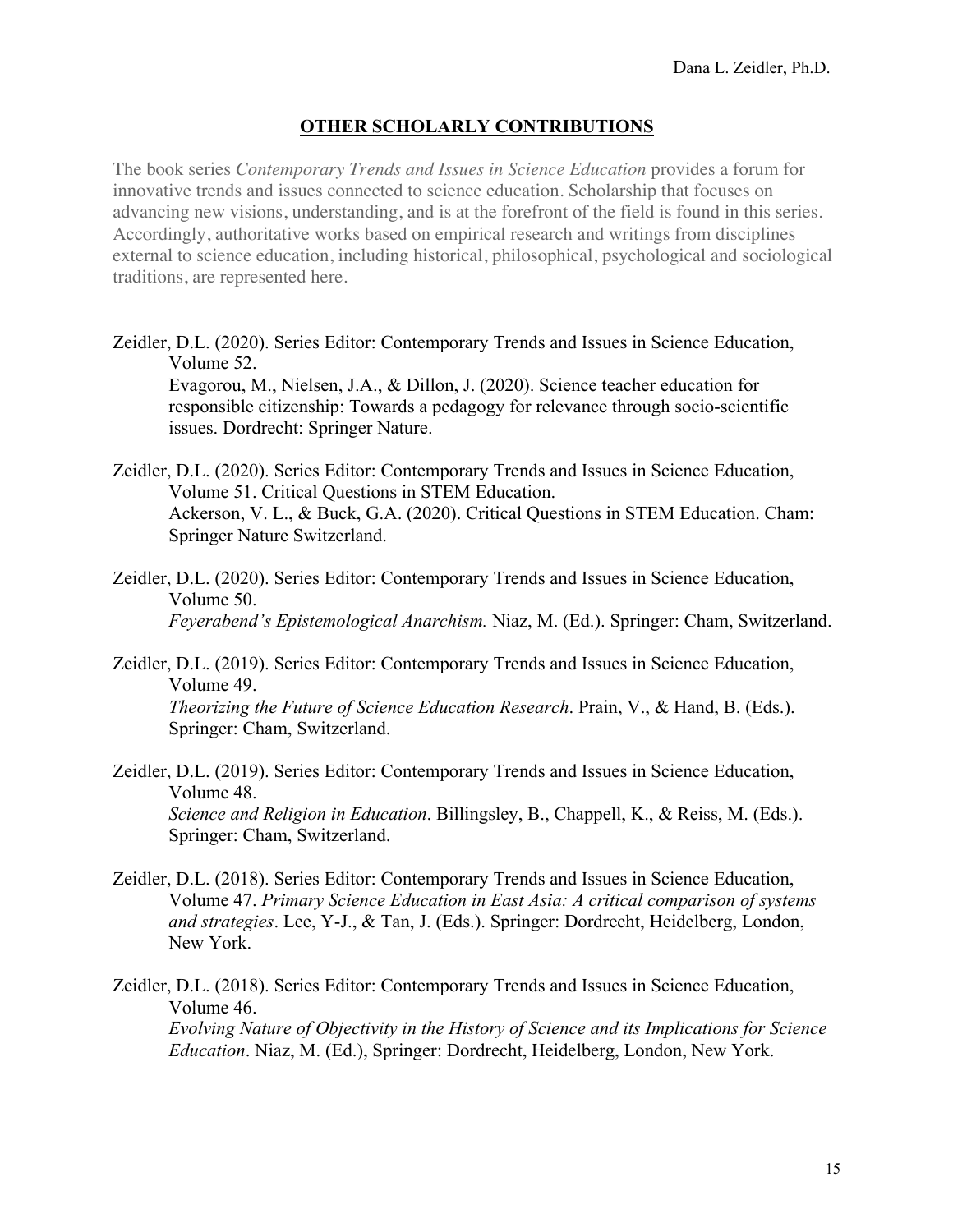#### **OTHER SCHOLARLY CONTRIBUTIONS (CONT'D.)**

Zeidler, D.L. (2017). Series Editor: Contemporary Trends and Issues in Science Education, Volume 45.

*Chinese Science Education in the 21st Century: Policy, Practice, and Research*. Liang, L., Liu, X., and Fulmer, G.W. (Eds.), Springer: Dordrecht, Heidelberg, London, New York.

- Zeidler, D.L. & Topcu, M.S. (2017). Guest Editors for Special Issue on Socioscientific Issues. *International Journal of Education in Mathematics, Science and Technology*, *5(*2) April. 75-152.
- Zeidler, D.L. (2016). Series Editor: Contemporary Trends and Issues in Science Education, Volume 44. *Connecting Science and Engineering Education Practices in Meaningful Ways: Building Bridges*. Annetta, L., & Minogue, J. (Eds.), Springer: Dordrecht, Heidelberg, London, New York.
- Zeidler, D.L. (2014). Series Editor: Contemporary Trends and Issues in Science Education, Volume 43.

*Reconceptualizing the Nature of Science in Science Education*. Erduran, S. & Zoubeida Dagher, Z. (Eds.), Springer: Dordrecht, Heidelberg, London, New York.

Zeidler, D.L. (2014). Series Editor: Contemporary Trends and Issues in Science Education, Volume 42.

*Conceptual Profiles: A Theory of Teaching and Learning Scientific Concepts*. Eduardo F. Mortimer & Charbel N. El-Hani (Eds.), Springer: Dordrecht, Heidelberg, London, New York.

Zeidler, D.L. (2014). Series Editor: Contemporary Trends and Issues in Science Education, Volume 41.

*Assessing Schools for Generation R (Responsibility): A Guide for Legislation and School Policy in Science Education.* Mike Mueller, Debroah J. Tippens, & A.J. Stewart (Eds.) Springer: Dordrecht, Heidelberg, London, New York.

Zeidler, D.L. (2012). Series Editor: Contemporary Trends and Issues in Science Education, Volume 40.

*Metacognition in Science Education: Trends in Current Research.* Anat Zohar & Yehudit Judy Dori, Contemporary Trends and Issues in Science Education. Springer: Dordrecht, Heidelberg, London, New York.

Zeidler, D.L. (2011). Series Editor: Contemporary Trends and Issues in Science Education, Volume 39.

*Socio-scientific issues in science classrooms: Teaching, learning and research.* Troy D. Sadler, (Ed.) Springer: Dordrecht, Heidelberg, London, New York.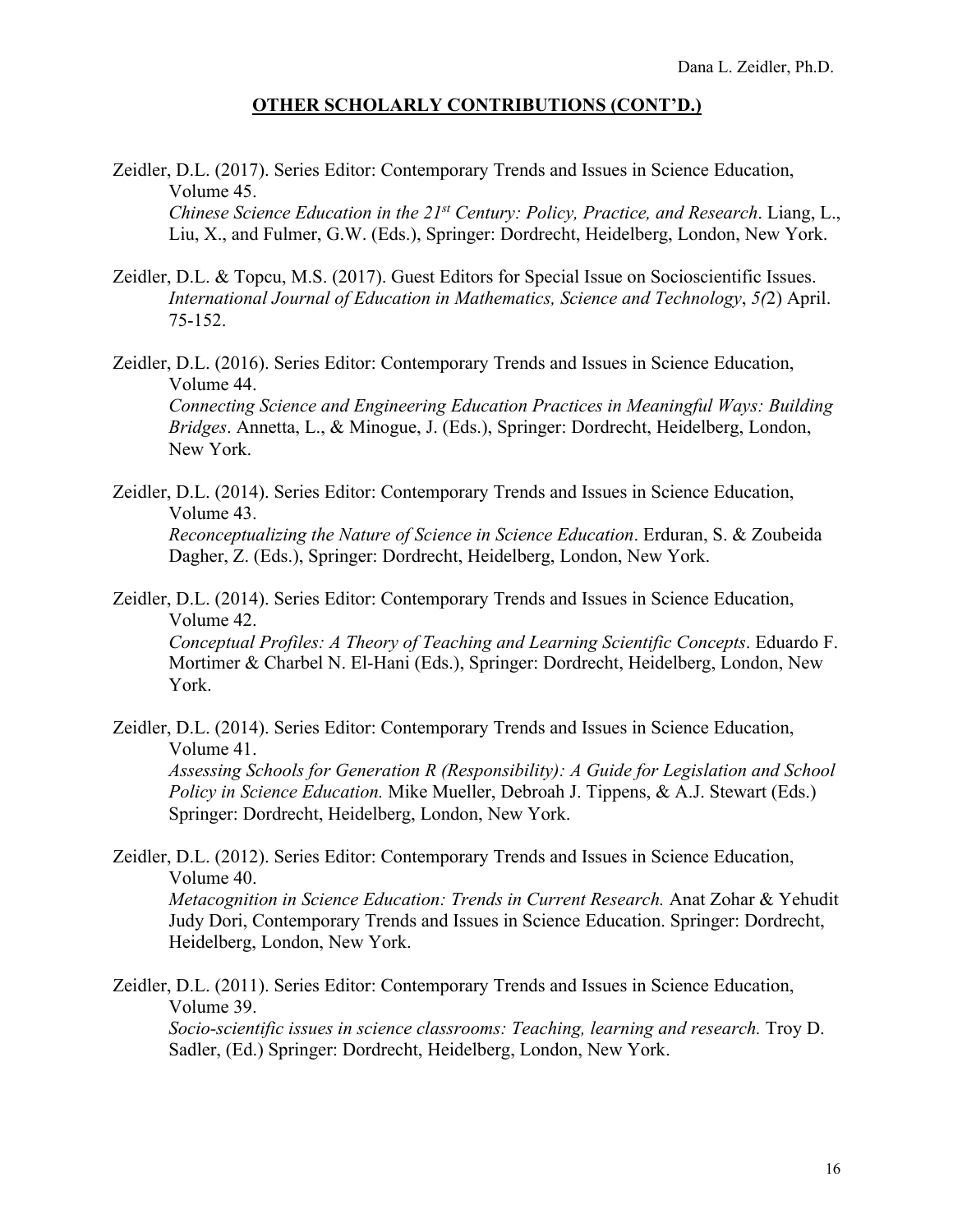# **OTHER SCHOLARLY CONTRIBUTIONS (CONT'D.)**

Zeidler, D.L. (2009). Series Editor: Science & Technology Education Library, Volume 38.

*Progressing Science Education: Constructing the Scientific Research Programme into the Contingent Nature of Learning Science*. Keith S. Taber, Springer: Dordrecht, Heidelberg, London, New York.

- Zeidler, D.L. (2008). Series Editor: Science & Technology Education Library, Volume 37. *Critical Appraisal of Physical Science as a Human Enterprise: Dynamics of Scientific Progress*. Mansoor Niaz, Springer: Dordrecht, Heidelberg, London, New York.
- Zeidler, D.L. & Elaine Howes (2006). *Science Education Masters of Arts in Teaching Portfolio*, Department of Secondary Education, College of Education, University of South Florida, Submitted to the State of Florida. (>100 pages).
- Zeidler, D.L. (1999). *Science Education Folio*, Department of Secondary Education, College of Education, University of South Florida 1999-2000 NCATE Program Review Using the 1998 NSTA Science Program Standards. (156 pages)
- Zeidler, D.L. (1993). Managing Editor for Vol. 4, (No. 1,2,3,4) *Journal of Science Teacher Education*, Published by the Association for the Education of Teachers in Science. (148 manuscript pages)
- Zeidler, D.L. (1992). Managing Editor for Vol. 3, (No. 1,2,3,4) *Journal of Science Teacher Education*, Published by the Association for the Education of Teachers in Science. (128 manuscript pages)
- Zeidler, D.L. (1991). Managing Editor for Vol. 2, (No. 1,2,3,4) *Journal of Science Teacher Education*, Published by the Association for the Education of Teachers in Science. (116 manuscript pages)
- Zeidler, D. L. (1990). Managing Editor for Vol. 1, (No. 3,4) *Journal of Science Teacher Education*, Published by the Association for the Education of Teachers in Science. (40 manuscript pages)
- Zeidler, D. L. (1990). Foreword: A theory of moral development. In Brinckerhoff, R. F. (Ed.), *Values in school science: Some practical materials and suggestions*. Exeter: Phillips Exeter Academy.
- Zeidler, D. L. (1984), (Editor). *Delaware State College Faculty Journal 11*, Dover: Delaware State University.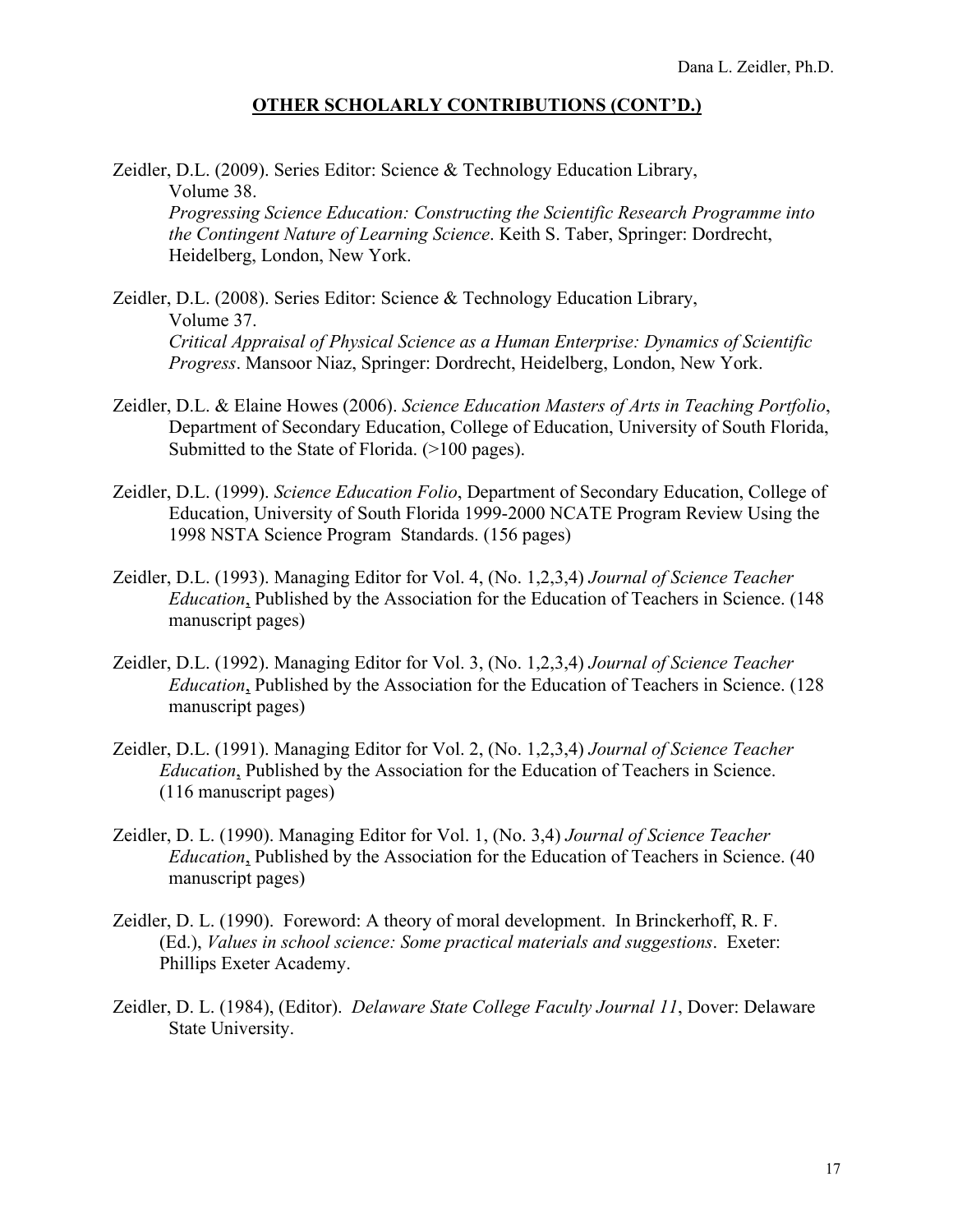- Zeidler, D.L., Herman, B.C., & Sadler, T.D. (2021). *New Directions in Socioscientific Research*. Paper Accepted for Presentation at the 93rd Annual Meeting of NARST: *A worldwide organization for improving science teaching and learning through research*. Virtual Conference.
- Newton, M.H., & Zeidler, D.L. (2021). *Doing Battle with the Dragons of Inaction: Place-Based SSI and Pro-Environmental Behaviors*. Paper Accepted for Presentation at the 93<sup>rd</sup> Annual Meeting of NARST: *A worldwide organization for improving science teaching and learning through research*. Virtual Conference.
- Kinskey, M., & Zeidler, D.L. (2021). *Instructional Decision-Making for Preservice Teachers' Socioscientific Issues-Based Teaching*. Paper Accepted for Presentation at the 93rd Annual Meeting of NARST: *A worldwide organization for improving science teaching and learning through research*. Virtual Conference.
- Torres, H.N., Krejci, S.E., Isokpehi, R.D., & Zeidler, D.L. (2021). Investigating the effects of argumentation development on student academic success. Paper presented at the 84<sup>th</sup> Annual Meeting of the Florida Academy of Sciences, Daytona Beach, FL. Virtual Conference.
- Torres, H.N., Isokpehi, R.D., Krejci, S.E., & Zeidler, D.L. (2021). *Socioscientific argumentation STEM curriculum at a historically Black university*. Paper presented at the 84<sup>th</sup> Annual Meeting of the Florida Academy of Sciences, Daytona Beach, FL. Virtual Conference.
- Zeidler, D.L., Herman, B.C., Kinskey, M., Mitchell, M. Wikman, K. Nkrumah, T. Willis, S. & Applebaum, S., & Lee, E. (2020). *Identifying socioscientific orientations in the context of socioscientific issues*. Paper Accepted for Presentation at the 92nd Annual Meeting of NARST: *A worldwide organization for improving science teaching and learning through research*, Portland Oregon. (Conference Cancelled).
- Kinskey, M., & Zeidler, D.L. (2020). *Elementary preservice teachers' perceptions of facilitating socioscientific issues.* Paper Accepted for Presentation at the 92<sup>nd</sup> Annual Meeting of NARST: *A worldwide organization for improving science teaching and learning through research*, Portland Oregon. (Conference Cancelled).
- Owens, D.C., & Zeidler, D.L. (2020). *Compassion as a framework for understanding and responding to socioscientific issues*. Paper Accepted for Presentation at the 92<sup>nd</sup> Annual Meeting of NARST: *A worldwide organization for improving science teaching and learning through research*, Portland Oregon. (Conference Cancelled).
- Newton, M.H., & Zeidler, D.L. (2020). *Developing socioscientific perspective taking*. Paper Accepted for Presentation at the 92nd Annual Meeting of NARST: *A worldwide organization for improving science teaching and learning through research*, Portland Oregon. (Conference Cancelled).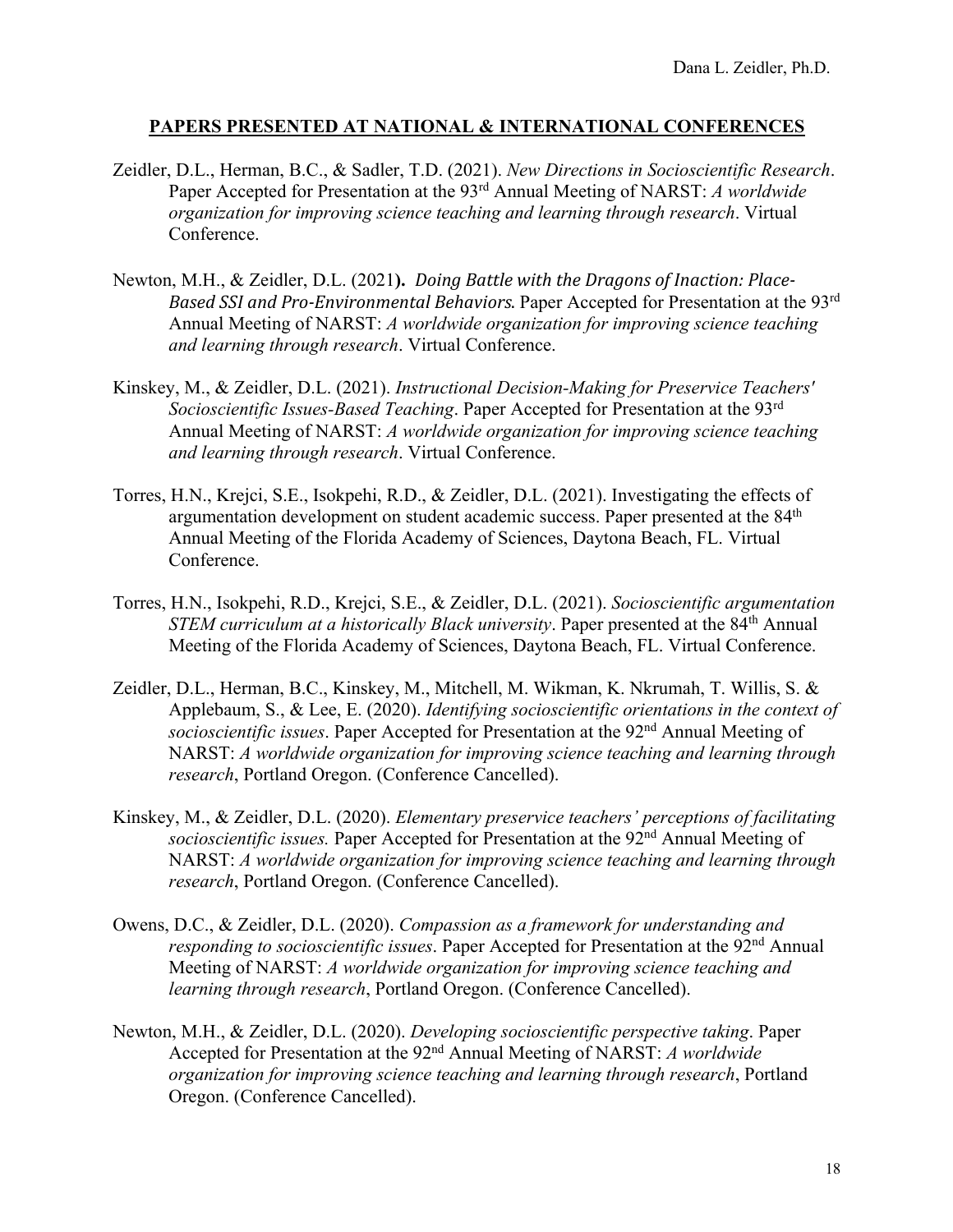- Zeidler, D.L., Herman, B.C., Kinskey, M., Mitchell, M. Wikman, K. Nkrumah, T. Willis, S. & Applebaum, S. (2020). *Students' social and moral compassion through socioscientific issues*. Paper Presented at the Annual Meeting of the Association for Science Teacher Education, San Antonio, Texas.
- Kinskey, M.E., & Zeidler, D.L. (2020). *Challenges experienced by elementary preservice teachers while facilitating socioscientific issues*. Paper Presented at the Annual Meeting of the Association for Science Teacher Education, San Antonio, Texas.
- Zeidler, D.L., Ruzek, M.J., Kinskey, M. & Burns, K. (2019). *Immersive Scenarios: Engaging children in authentic inquiry*. Paper Presented at the Annual Meeting of the Association for Science Teacher Education, Savannah, Georgia.
- Newton, M.H., & Zeidler, D.L. (2019). Promoting perspective-taking in an undergraduate environmental science course. Paper Presented at the Annual Meeting of the Association for Science Teacher Education, Savannah, Georgia.
- Torres, H.N., Isokpehi, R.D., & Zeidler, D.L. (2019). *Development of a socioscientific argumentation STEM curriculum at a historically Black University*. Paper Presented at the Annual Meeting of the Association for Science Teacher Education, Savannah, Georgia.
- Zeidler, D.L., Applebaum, S., Mitchell, M., Wikman, K., Nkrumah, T, Willis, S.,Kinskey, M., & Lee, E. (2018). *Socioscientific issues: Teaching and learning in an evolving context*. Paper Presented at the 91<sup>st</sup> Annual Meeting of NARST: *A worldwide organization for improving science teaching and learning through research*, Atlanta, GA.
- Zeidler, D.L., Applebaum, S., Mitchell, M., Wikman, K., Nkrumah, T, Willis, S.,Kinskey, M., & Lee, E. (2018). *Socioscientific issues: Teaching and learning in an evolving context*. Paper Presented at the Annual Meeting of the Association for Science Teacher Education, Baltimore, Maryland.
- Torres, H.N., Raphael D. Isokpehi, R.D., & Zeidler, D.L. (2018). *Development of a Socioscientific STEM curriculum at a Historically Black University*. Paper presented at the Annual Meeting of the Association of American Colleges and Universities, Atlanta, GA.
- Zeidler, D.L., Herman, B.C., Clough, M.P., Olson, J.K., Kahn, S., & Newton, M. (2017). *Humanitas Emptor: Reconsidering recent trends and policy in science teacher education*. Paper presented at the 12th Conference of the European Science Education Research Association, Dublin City University, Dublin, Ireland.
- Zeidler, D.L., & Herman, B.C., Ruzek, M., Linder, A., & Linn, S.S. (2017). *Cross-Cultural Epistemological Orientations to Socioscientific Issues*. Paper presented at the 12th Conference of the European Science Education Research Association, Dublin City University, Dublin, Ireland.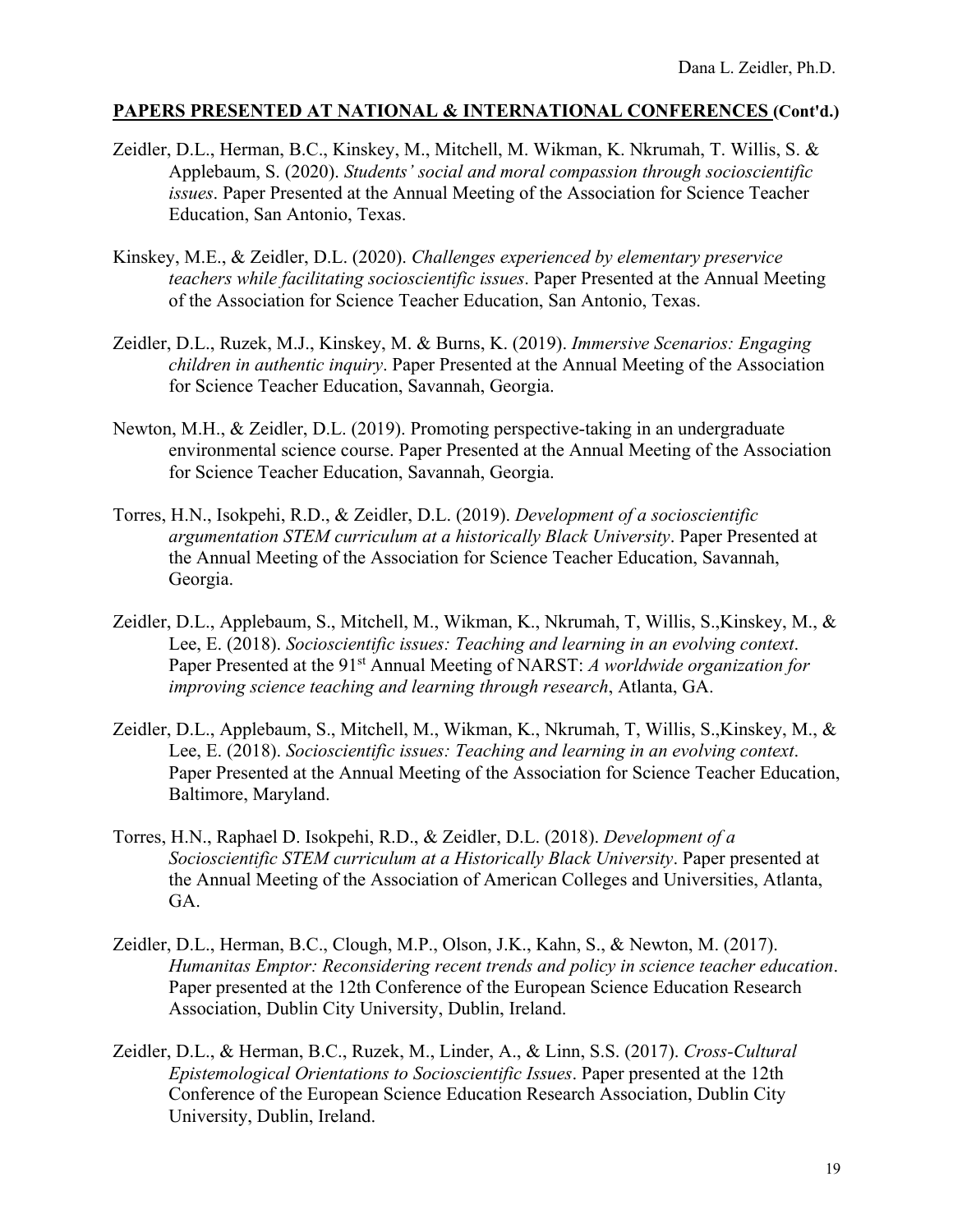- Herman, B.C., Zeidler, D.L., & Newton, M.H. (2017). *Developing empathy through place-based environmental socioscientific issues*. Paper presented at the 12th Conference of the European Science Education Research Association, Dublin City University, Dublin, Ireland.
- Lindahl, M.G., Folkesson, A.-M., & Zeidler, D.L. (2017). Students' recognition of the educational demands in a socioscientific issue task. Paper presented at the 12th Conference of the European Science Education Research Association, Dublin City University, Dublin, Ireland.
- Herman, B.C., Zeidler, D.L., & Newton, M.H. (2017). *Developing empathy through place-based environmental socioscientific issues.* Paper presented at the 90<sup>th</sup> Annual Meeting of NARST: *A worldwide organization for improving science teaching and learning through research*, San Antonio, TX.
- Powell, W.A., & Zeidler, D.L. (2017). *Impact of socioscientific issues on middle school students' character and values for global citizens.* Paper presented at the 90<sup>th</sup> Annual Meeting of NARST: *A worldwide organization for improving science teaching and learning through research*, San Antonio, TX.
- Karisan, D., & Zeidler, D.L. (2017). Contextualization of nature of science within the socioscientific issues framework. Paper presented at the 90<sup>th</sup> Annual Meeting of NARST: *A worldwide organization for improving science teaching and learning through research*, San Antonio, TX.
- Newton, M., Herman, B.C., & Zeidler, D.L. (2017). *Environmental consciousness and behavior development through experiential SSI instruction*. Paper Presented at the Annual Meeting of the Association for Science Teacher Education, Des Moines, IA.
- Herman, B.C., Zeidler, D.L., & Newton, M. (2017). *Post-secondary students' empathy expressed through experiencing place-based Yellowstone contentious environmental issues instruction*. Paper presented at the Annual Meeting of the Association for Science Teacher Education, Des Moines, IA.
- Kahn, S., & Zeidler, D.L. (2016). *A Conceptual Analysis of Perspective Taking in Support of Socioscientific Reasoning*. Paper presented at the 89th Annual Meeting of NARST: *A worldwide organization for improving science teaching and learning through research*, Baltimore, MD.
- Lee, E., & Zeidler, D.L. (2016). *Characteristics of Students' Socioscientific Issues: Peer Argumentations and their Impact on Students' Moral Sensitivity*. Paper presented at the 89th Annual Meeting of NARST: *A worldwide organization for improving science teaching and learning through research*, Baltimore, MD.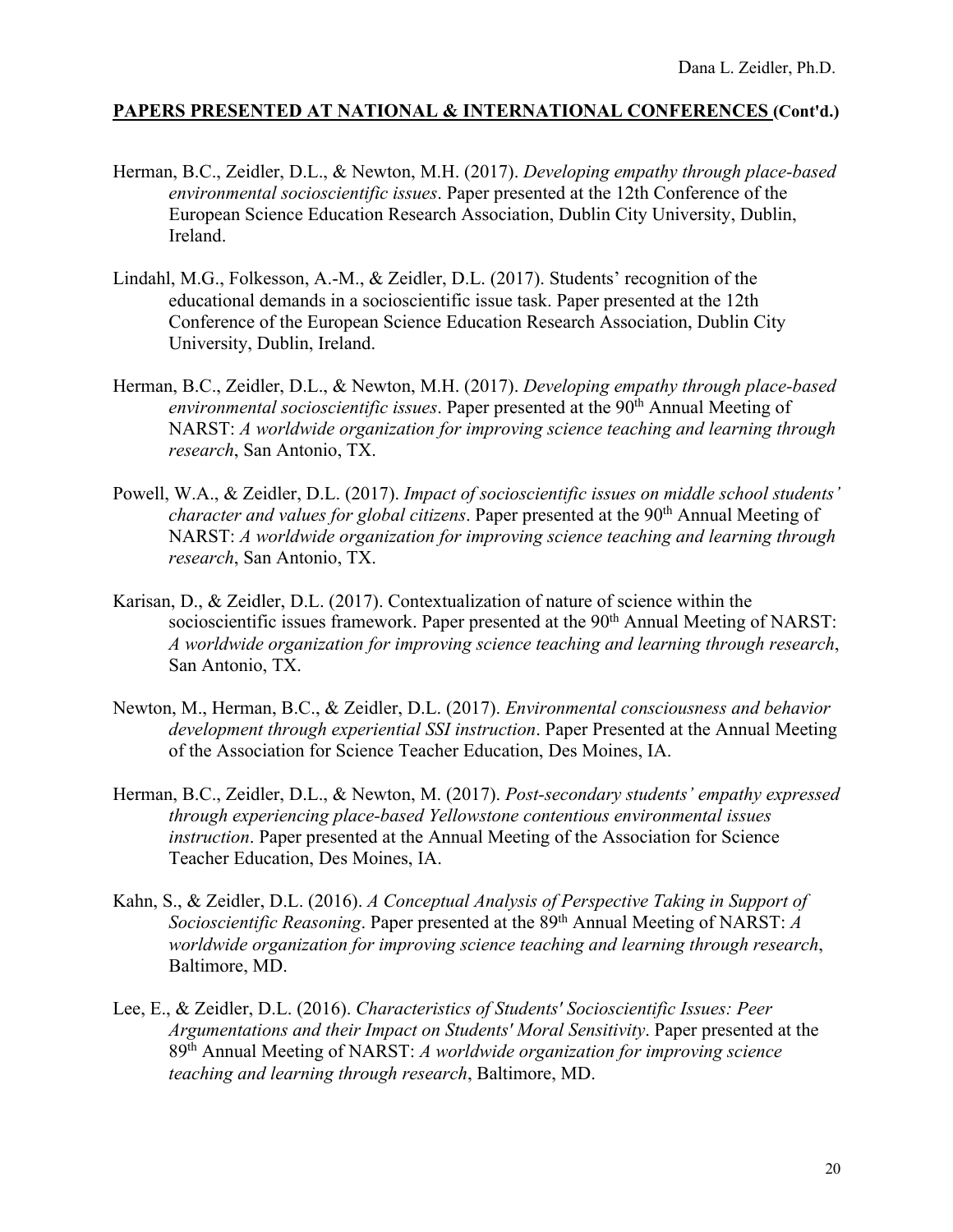- Lee, H., Zeidler, D.L., & Lee, E. (2016). *Construction of a Nature of Technology Conceptual Framework*. Paper presented at the 89th Annual Meeting of NARST: *A worldwide organization for improving science teaching and learning through research*, Baltimore, MD.
- Zeidler, D.L., Kahn, S., Clough, M., Olson, J. Herman, B., Newton, M. Sadler, T. (2016). *Humanitas Emptor: Reconsidering Trends and Policy in Science Teacher Education*. (Themed Paper Set.) Paper presented at the Annual Meeting of the Association for Science Teacher Education, Reno, NV.
- Kahn, S., & Zeidler, D.L. (2016). *Finding common ground: Theoretical inquiry to identify promising frameworks for the promotion of socioscientific perspective taking*. Paper presented at the Annual Meeting of the Association for Science Teacher Education, Reno, NV.
- Newton, M.H., Herman, B.C., & Zeidler, D.L. (2016). *The longitudinal association of an experiential environmental SSI course with students' conceptualizations and behaviors*. Paper presented at the Annual Meeting of the Association for Science Teacher Education, Reno, NV.
- Karisan, D., Yilmaz-Tuzun, O., & Zeidler, D.L. (2015). *Reflective judgment and argumentation skills of preservice teachers in a socioscientific issues-based laboratory inquiry course*. Paper presented at the 88th Annual Meeting of NARST: *A worldwide organization for improving science teaching and learning through research*, Chicago, IL.
- Tuncay-Yuksel, B., Yilmaz-Tuzun, O., & Zeidler, D.L. (2015). *An adaptation study of the epistemic beliefs inventory with Turkish preservice science teachers*. Paper presented at the 88th Annual Meeting of NARST: *A worldwide organization for improving science teaching and learning through research*, Chicago, IL.
- Herman, B.C., Newton, M., & Zeidler, D.L. (2015). *Impact of socioscientific issues instruction on students' conceptions about contentious greater Yellowstone area environmental issues*. Paper presented at the 88th Annual Meeting of NARST: *A worldwide organization for improving science teaching and learning through research*, Chicago, IL.
- Powell, W.A., & Zeidler, D.L. (2015). *Impact of emotive reasoning on students' integration of scientific considerations on decision-making about socioscientific issues*. Paper presented at the 88th Annual Meeting of NARST: *A worldwide organization for improving science teaching and learning through research*, Chicago, IL.
- Lee, E., Zeidler, D.L., & Chung, Y. (2015). *The relationship between moral sensitivity and SSI reasoning*. Paper presented at the 88th Annual Meeting of NARST: *A worldwide organization for improving science teaching and learning through research*, Chicago, IL.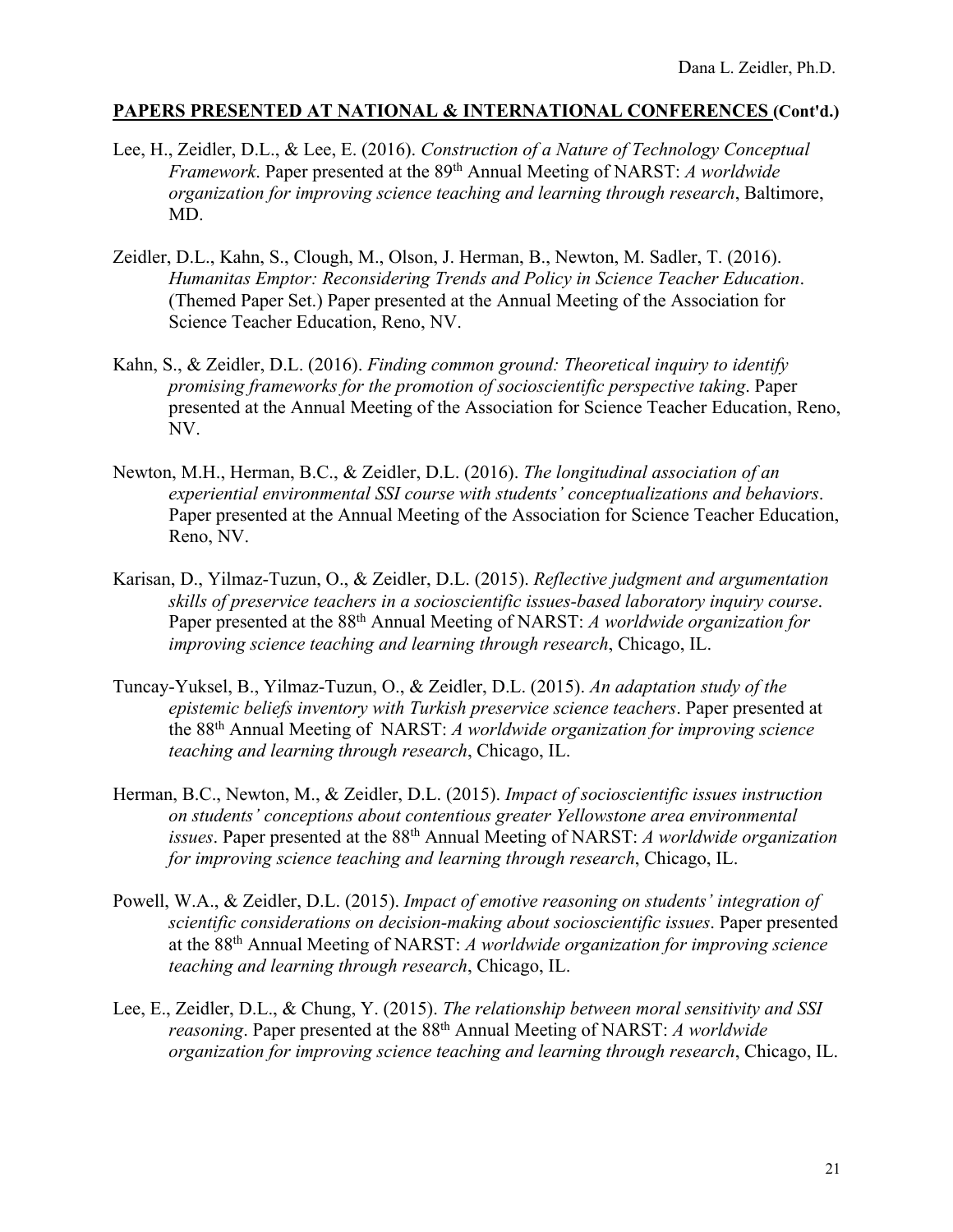- Lee, H.O., Zeidler, D.L., & Yi, S.W. (2015). *Nature of technology and informed socioscientific decision-making*. Paper presented at the 88th Annual Meeting of NARST: *A worldwide organization for improving science teaching and learning through research*, Chicago, IL.
- Herman, B., Newton, M.H., & Zeidler, D.L. (2015). *Impact of Experiential Environmental Socioscientific Issues Instruction on Post-Secondary Students' Conceptions of Environmental Issues in the Greater Yellowstone Ecosystem*. Paper presented at the Annual Meeting of the Association for Science Teacher Education, Portland, OR.
- Powell, W.A., & Zeidler, D.L. (2015). *Impact of Emotions on Secondary School Students' Decision Making on Socioscientific Issues*. Paper presented at the Annual Meeting of the Association for Science Teacher Education, Portland, OR.
- Newton, M.H., Herman, B., & Zeidler, D.L. (2015). *Conceptual Changes in Post-Secondary Students Enrolled in an Experiential Environmental Course Embedded with Socioscientific Issue Instruction*. Paper presented at the Annual Meeting of the Association for Science Teacher Education, Portland, OR.
- Zeidler, D.L. (2014). *Advances in socioscientific issues: Theory, research and practice*. Paper Presented at the Paper presented at the 87th Annual Meeting of NARST: *A worldwide organization for improving science teaching and learning through research*, Pittsburgh, PA.
- Powell, W.A. & Zeidler, D.L. (2014). *The effects of emotive reasoning on secondary school students' ability to evaluate evidence on socioscientific issues*. Paper Presented at the Paper presented at the 87th Annual Meeting of NARST: *A worldwide organization for improving science teaching and learning through research*, Pittsburgh, PA.
- Lee, E., Zeidler, D.L. & Chung, Y. (2014). *The impact of socioscientific issues on moral reasoning and moral sensitivity in high school students*. Paper Presented at the Paper presented at the 87th Annual Meeting of NARST: *A worldwide organization for improving science teaching and learning through research*, Pittsburgh, PA.
- Kahn, S. & Zeidler, D.L. (2014). *Using our heads and HARTSS\*: Developing perspective-taking skills for socioscientific reasoning (\*Humanities, ARTs, and Social Sciences)*. Paper presented at the Annual Meeting of the Association for Science Teacher Education, San Antonio, TX. (Implications of Research for Educational Practice (Award V)
- Powell, W. & Zeidler, D.L. (2014). *The effects of emotive reasoning on secondary school students' ability to evaluate evidence on socioscientific issues*. Paper presented at the Annual Meeting of the Association for Science Teacher Education, San Antonio, TX.
- Newton, M., Herman, B., & Zeidler, D.L. (2014). *Bridging the gap between environmental education and socioscientific issues.* Paper presented at the Annual Meeting of the Association for Science Teacher Education, San Antonio, TX.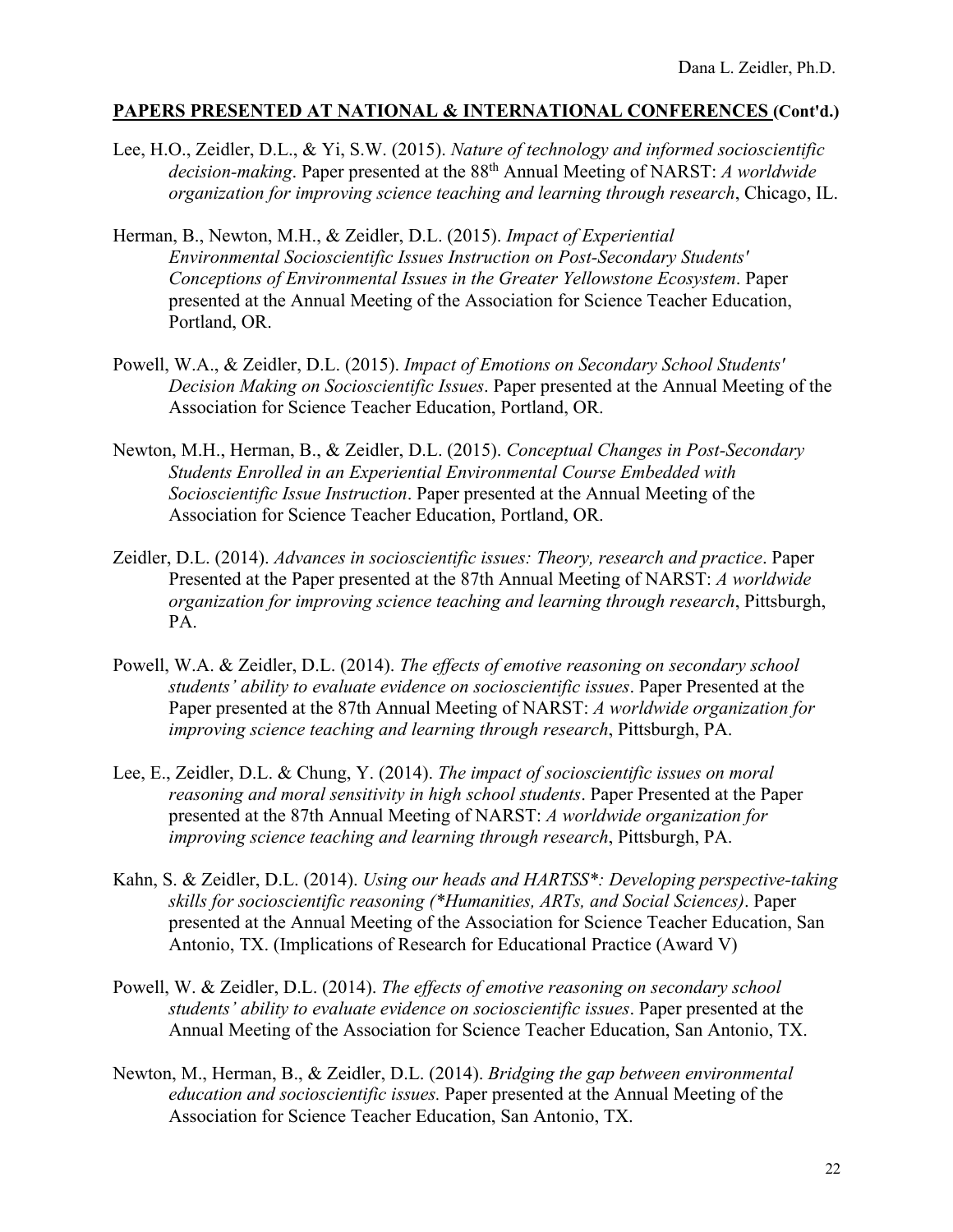- Karisan, D., Zeidler L. D., Yılmaz-Tuzun, Ö. (2014). *Examining preservice teachers' reflective judgements about the effectiveness of alternative energy sources*. Paper presented at The 3rd World Conference on Educational and Instructional Studies (WCEIS), Antalya, Turkey, November 6-8.
- Karisan, D., Zeidler L. D., Yılmaz-Tuzun, Ö. (2014). *Preservice teachers' reflective judgements about the effects of industrialization on society*. The 3rd World Conference on Educational and Instructional Studies (WCEIS), Antalya, Turkey, November 6-8.
- Zeidler, D.L (2013). *STEM education: A deficit framework for the 21st Century? A sociocultural socioscientific perspective*. Paper Presented at the Paper presented at the 86th Annual Meeting of NARST: *A worldwide organization for improving science teaching and learning through research*, San Juan, Puerto Rico.
- Herman, B.H., & Zeidler, D.L. (2013). *Cross-Cultural Epistemological Patterns of reasoning on Socioscientific Issues*. Paper presented at the 3rd Annual Meeting of the East-Asian Association for Science Education, Hong Kong, China. (Received Outstanding Conference Paper Award)
- Lee, H., Choi, K., Kim, S., Herman, B.C., & Zeidler, D.L. (2013). *Promoting character and*  values as global citizens in science education. Paper presented at the 3<sup>rd</sup> Annual Meeting of the East-Asian Association for Science Education, Hong Kong, China.
- Zeidler, D.L., Herman, B.C., & Ruzek, M. (2012). *Cross-Cultural Comparisons of Epistemological Beliefs on Socioscientific Issues***.** Paper presented at the 85th Annual Meeting of NARST: *A worldwide organization for improving science teaching and learning through research*, Indianapolis, Indiana.
- Nichols, B.H., & Zeidler, D.L. (2012). *Teaching earth smarts: A pragmatic, nonpartisan educational construct for socioecological literacy*. Paper presented at the 85th Annual Meeting of NARST: *A worldwide organization for improving science teaching and learning through research*, Indianapolis, Indiana.
- Fowler, S.R., & Zeidler, D.L. (2012). *The influence of students' acceptance of evolution on SSI negotiation*. Paper presented at the 85th Annual Meeting of NARST: *A worldwide organization for improving science teaching and learning through research*, Indianapolis, Indiana.
- Zeidler, D.L., Herman, B.C., & Ruzek, M. (2012). *Epistemological Orientations to Socioscientific Issues in High School Students: A Cross-Cultural Perspective*. Paper presented at the Annual Meeting of the Association for Science Teacher Education, Clearwater Beach, FL.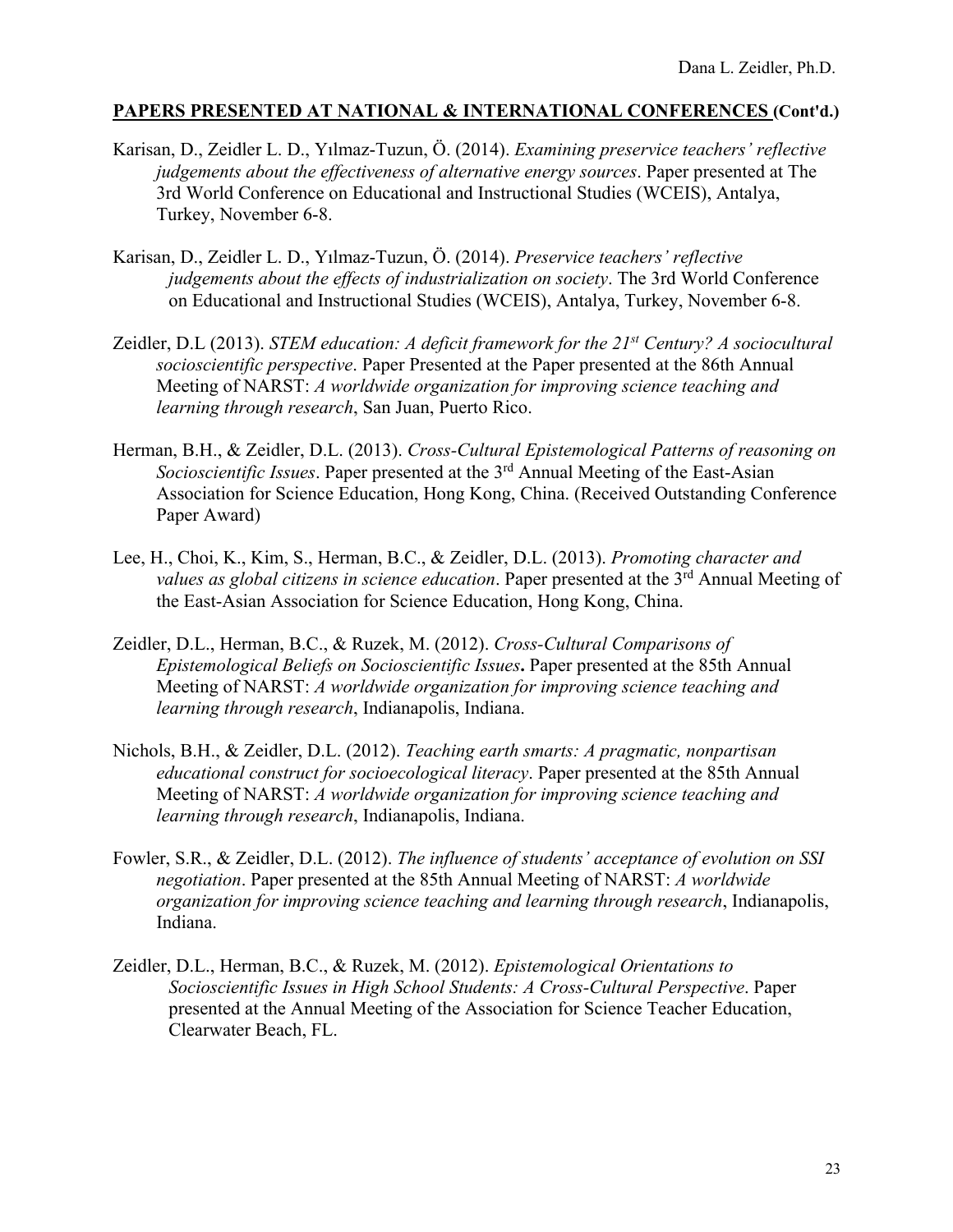- Lee, H., Chang, H., Choi, K., Kim, S.W., & Zeidler, D.L. (2012). *Developing Character and Values for Global Citizens: Analysis of Pre-service Science Teachers' Moral Reasoning on Socioscientific Issues*. Paper presented at the Annual Meeting of the Association for Science Teacher Education, Clearwater Beach, FL. (Part of a themed paper set on: The Congluence of EcoJustice, Socioscientific Issues and Socioscientific Reasoning in Science Teacher Education: Mitchell, D.B., Luther, R.A., Tippins, D.J., Mueller, M.P. Zeidler, D.L. & Sadler, T.D.)
- Powell, W.A., Huling, M., & Zeidler, D.L. (2012). *Informal Reasoning Patterns: What Students' Writing Reveals About Their Conceptions of Cloning Animals for Their Body Parts*. Paper presented at the Annual Meeting of the Association for Science Teacher Education, Clearwater Beach, FL.
- Powell, W.A., Zeidler, D.L., & Huling, M. (2012). *The Use of Socioscientific Issues to Assess Students' Argumentation Quality and Knowledge Transfer*. Paper presented at the Annual Meeting of the Association for Science Teacher Education, Clearwater Beach, FL.
- Zeidler, D.L., Ruzek, M., Herman, B.C., Orasky, J., & Powell, W. (2011). *Cross-Cultural Epistemological Orientations to Socioscientific Issues.* Paper presented at the 2011 Meeting of the European Science Education Research Association, Lyon, France.
- Zeidler, D.L., Ruzek, M. Powell, W.A., Orasky, J., Applebaum, S., Chin, C.C., Lin, S.S., Linder, C., Linder, A., & Herbert, M. (2011). *Cross-Cultural Epistemological Orientations to Socioscientific Issues*. Paper presented at the 84th Annual Meeting of the National Association for Research in Science Teaching April, Orlando, FL.
- Mueller, M.P., & Zeidler, D.L. (2011). *Analyzing Yorktown's GloFish® Ethics: EcoJustice through Socioscientific Issues (SSI)*. Paper presented at the 84th Annual Meeting of the National Association for Research in Science Teaching April, Orlando, FL.
- Callahan, B.E., Zeidler, D.L., Orasky, J., Nichols, B.H., & Burek, K. (2011). *Using Socioscientific Issues to Enhance Reflective Judgment in High School Students*. Paper presented at the 84th Annual Meeting of the National Association for Research in Science Teaching April, Orlando, FL.
- Fowler, S.R., & Zeidler, D.L. (2011). *Measuring the Use of Science Content During Socioscientific Issues Negotiation: The SSI-Q*. Paper presented at the 84th Annual Meeting of the National Association for Research in Science Teaching April, Orlando, FL.
- Callahan, B.E., Zeidler, D.L., & Orasky, J. (2011). *The use of a socioscientific issues based curriculum to enhance nature of science understanding in high school biology students*. Paper presented at the Paper presented at the Annual Meeting of the Association for Science Teacher Education, Minneapolis, MN.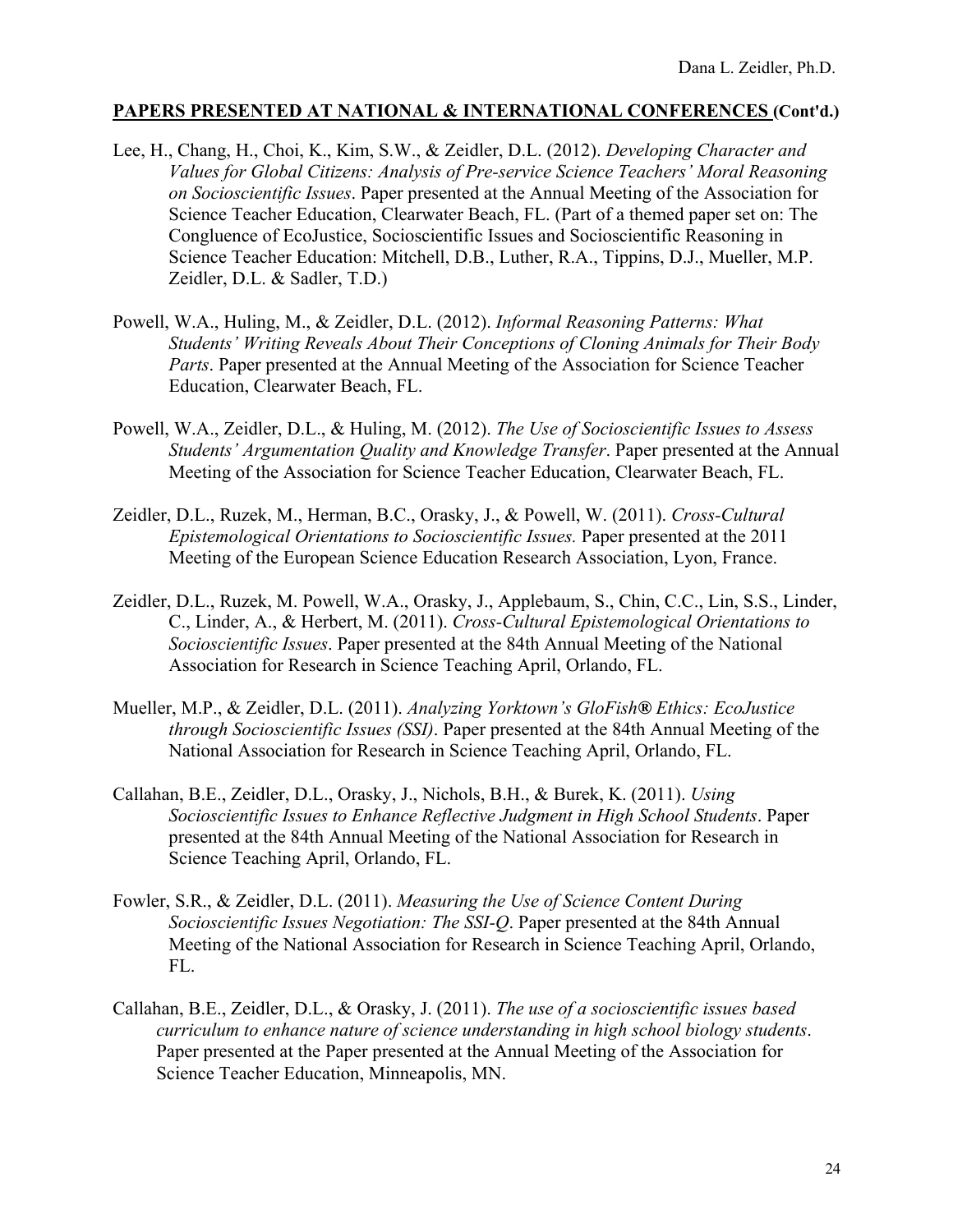- Sadler, T.D., & Zeidler, D.L. (2010). *Scientific Literacy, PISA, and Socioscientific Discourse: Assessment for Progressive Aims of Science Education*. Paper presented at the 83nd Annual Meeting of the National Association for Research in Science Teaching March, Philadelphia PA.
- Fowler, S.R., & Zeidler, D.L. (2010). *College Students' use of Science Content during Socioscientific Issues Negotiation: Evolution as a Prevailing Concept*. Paper presented at the 83nd Annual Meeting of the National Association for Research in Science Teaching March, Philadelphia PA.
- Applebaum, S., Zeidler, D.L., & Loman-Chiodo, K. (2010). *Teacher Transformation to Promote Issues-based Instruction and Curriculum*. Paper presented at the Paper presented at the Annual Meeting of the Association for Science Teacher Education, Sacramento, Californi
- Zeidler, D.L., & Sadler, T.D. (2009). *An Inclusive View of Scientific Literacy: Core Issues and Future Directions of Socioscientific Reasoning*. Paper presented at the 2009 Meeting of the European Science Education Research Association, Istanbul, Turkey.
- Greely, T., Lodge, A., & Zeidler, D.L. (2009). *Ocean Literacy and Reasoning About Ocean Socioscientific Issues*. Paper presented at the 82nd Annual Meeting of the National Association for Research in Science Teaching April, Garden Grove, CA.
- Keen-Rocha, L., & Zeidler, D.L. (2009). *Personal Epistemological Beliefs and Perceptions in Learning Scientific Phenomena*. Paper presented at the 82nd Annual Meeting of the National Association for Research in Science Teaching April, Garden Grove, CA.
- Applebaum, S., & Zeidler, D.L. (2009). *Teaching Socioscientific Issues: Teacher Transformation*. Paper presented at the Paper presented at the Annual Meeting of the Association for Science Teacher Education, Hartford, Connecticut.
- Dolan, T.J., & Zeidler, D.L. (2009). *Socioscientific Issues and Moral Quandaries in an Elementary Classroom Environment*. Paper presented at the Paper presented at the Annual Meeting of the Association for Science Teacher Education, Hartford, Connecticut.
- Zeidler, D.L. (2008). **Invited Keynote Address.** *Socioscientific Issues: Research Implications for Classroom Practice*. Conference of The Theory and Practice of Social Issues in Science. National Chiayi University, Chiayi, Taiwan.
- Zeidler, D.L. (2008). **Invited Keynote Address.** *An Inclusive View of Scientific Literacy: Core Issues and Future Directions*. Conference of The Theory and Practice of Social Issues in Science. National Chiayi University, Chiayi, Taiwan.
- Zeidler, D.L., (2008). *Socioscientific Issue in Science Education: A Summary of Theory and Practice.* Paper presented at the Conference of The Theory and Practice of Social Issues in Science. National Chiayi University, Chiayi, Taiwan.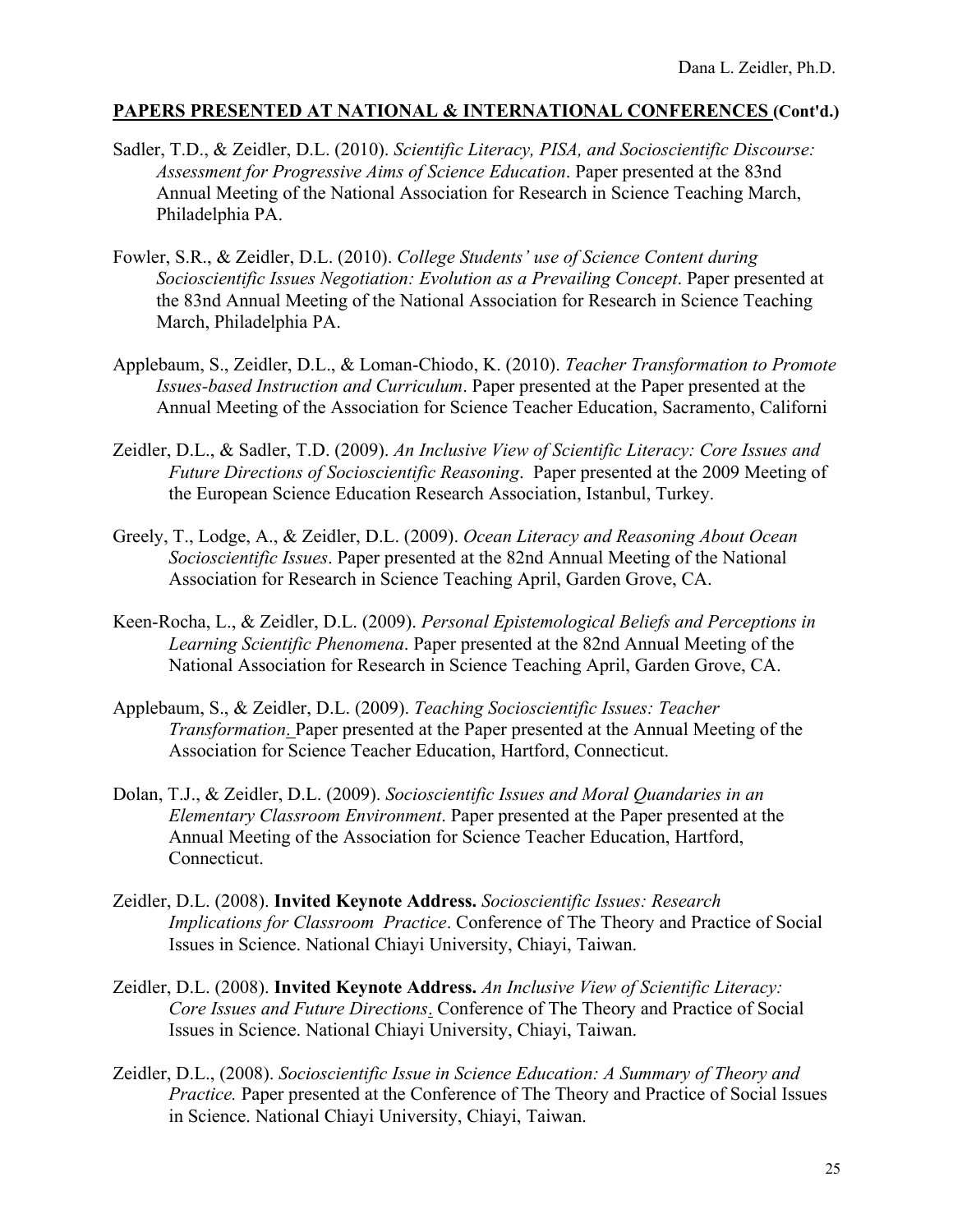- Segal, L., Zeidler, D.L., & Cohen, A. (2008). *Teachers' Pedagogical Beliefs About Socioscientific Issues in Israel.* Paper presented at the 81st Annual Meeting of the National Association for Research in Science Teaching April, Baltimore, MD.
- Keen-Rocha, L., & Zeidler, D.L. (2008). *Epistemological beliefs in the chemistry laboratory*. Paper presented at the Annual Meeting of the Association for Science Teacher Education, St. Louis, MO.
- Zeidler, D.L., Sadler, T.D., Callahan, B.E., Burek, K., & Applebaum, S. (2007). *Advancing Reflective Judgment through Socioscientific Issues.* Paper presented at the 2007 Meeting of the European Science Education Research Association, Malmö University, Malmö, Sweden.
- Zeidler, D.L. (2007). **Invited Keynote Address.** *Socioscientific Issues and moral reasoning: A path to conscience character and reflective judgment in science education. International Conference of Trends and Issues in Science Curriculum Materials Research and Development. Na*tional Taiwan Normal University, Kung-Kuan Campus, Taipei, Taiwan.
- Zeidler, D.L. (2007). **Invited Keynote Address.** *An Inclusive View of Scientific Literacy: Core Issues and Future Directions*. International Symposium on "Promoting Scientific Literacy: Science Education Research and Practice in Transaction." Proceedings of the Linnaeus Tercentenary Symposium, Uppsala University, Uppsala Sweden, May 28-29, 2007, pp.72-81.
- Zeidler, D.L. (2007). *Advancing Character Through Socioscientific Issues in Science Teacher Education.* Invited Paper presented at the International Conference of Trends and Issues in Science Curriculum Materials Research and Development. It is to be held Feb 3 - 5 at National Taiwan Normal University, Kung-Kuan Campus, Taipei, Taiwan.
- Zeidler, D.L. (2007). *A Research Agenda for Socioscientific Issues.* Paper presented at the Annual Conference of the Southeast Association for Science Teacher Education, Valdosta State University, GA.
- Zeidler, D.L., Callahan, B., Burek, K., Sadler, T.D. & Applebaum, S. (2007). *Improving Reflective Judgment in High School Students Through Socioscientific Issues.* Paper presented at the 80th Annual Meeting of the National Association for Research in Science Teaching April 2007, New Orleans, LA.
- Zeidler, D.L., Sadler, T.D. & Applebaum, S. (2007). *Character, Critique and Controversy in Science Teacher Education*. Paper presented at the Annual Meeting of the Association for Science Teacher Education, Clearwater Beach, Florida.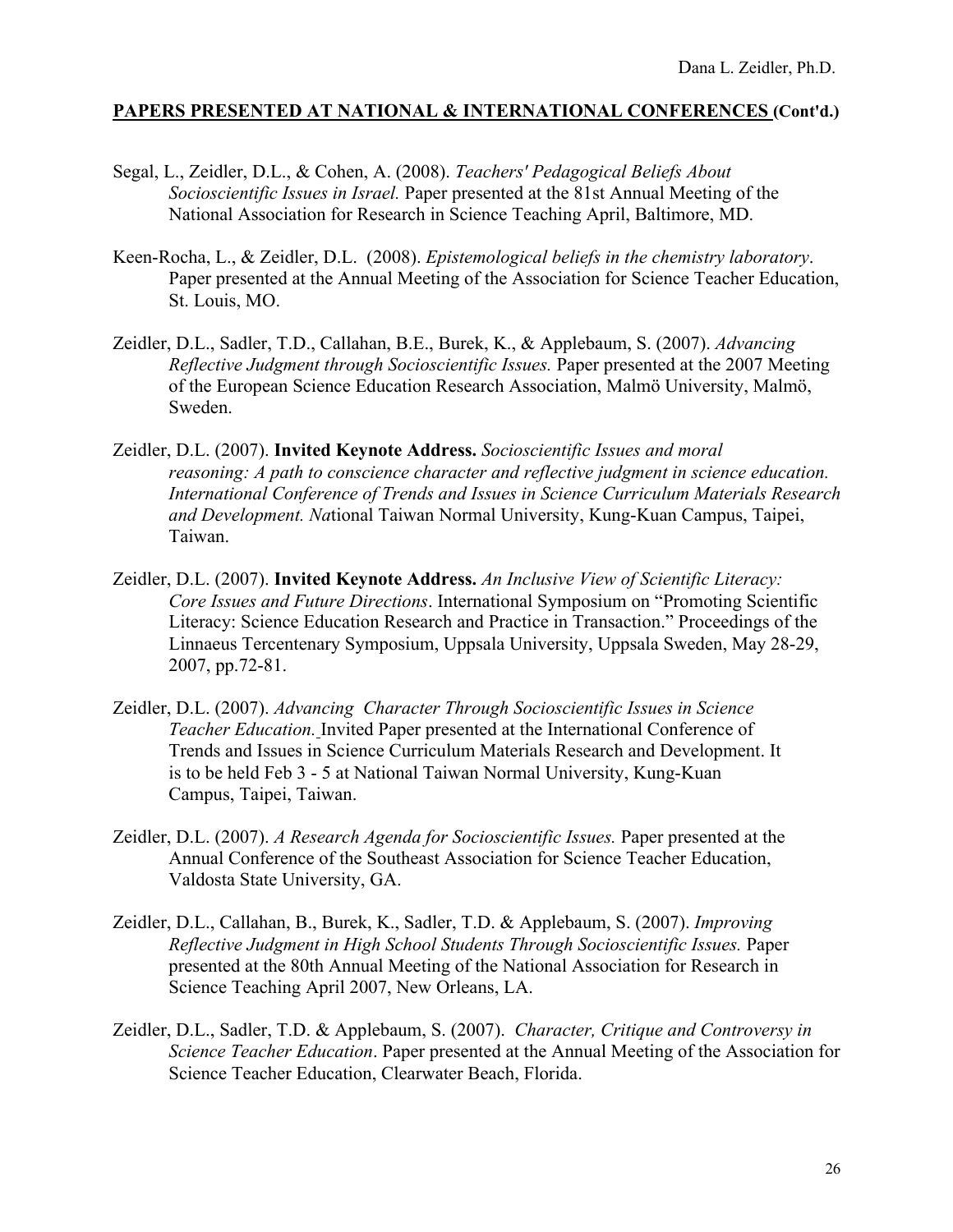- Zeidler, D.L., Callahan, B., Cone, N. & Burek, K. (2006). *The effects of learning socioscientific issues on reflective judgment in high school students.* Paper presented at the 79th Annual Meeting of the National Association for Research in Science Teaching April 2006, San Francisco, CA.
- Zeidler, D.L., Sadler, T.D. & Koehler, C. (2006). *Student Conceptions of Mixed Evidence Using Socioscientific Issues: Seventh and Twelfth Grade Perspectives*. Paper presented at the 79th Annual Meeting of the National Association for Research in Science Teaching April, San Francisco, CA.
- Fowler, S.R. & Zeidler, D.L. (2006). *Moral sensitivity in the context of socioscientific is*sues. Paper presented at the 79th Annual Meeting of the National Association for Research in Science Teaching April, San Francisco, CA.
- Zeidler, D.L., Applebaum, S. & Sadler, T.D. (2006). *Using socioscientific issues as context for teaching content and concepts*. Paper presented at the Annual Meeting of the Association for Science Teacher Education, Portland, OR.
- Zeidler, D.L., & Applebaum, S. (2005). *Using Socioscientific Issues as Context for Teaching Content and Concepts.* Paper presented at the Annual Meeting of the Southeastern Association for Science Teacher Education, Athens, GA.
- Callahan, B.E., Zeidler, D.L., Cone, N. & Burek, K. (2005). *The Effects of Learning Socioscientific Issues on Reflective Judgment in High School Science Students*. Paper presented at the Annual Meeting of the Southeastern Association for Science Teacher Education, Athens, GA.
- Zeidler, D.L., Sadler, T.D., Applebaum, S., Callahan, B. & Amiri. L*. Socioscientific Issues in Secondary School Science: Students' Epistemological Conceptions of Content, NOS, and Ethical Sensitivity*. Paper presented at the 78th Annual Meeting of the National Association for Research in Science Teaching April 2005, Dallas, TX.
- Zeidler, D.L. Sadler, T.D., Applebaum, S., Cone, N. & Burek, K. *Socioscientific Issues in Secondary School Science: Interactions of Content, NOS, Reflective Judgment and Ethical Sensitivity*. Paper presented at the Annual Meeting of the Association for the Education of Teachers of Science January 2005, Colorado Springs, CO.
- Zeidler, D.L., Sadler,T.D., Simons, M.L. & Howes, E.V. (2004). *Beyond STS: A Research-based Framework for Socioscientific Issues Education.* Paper presented at the 77th Annual Meeting of the National Association for Research in Science Teaching, Vancouver, B.C., Canada.
- Walker, K. A. & Zeidler, D.L. (2004). *The role of students' understanding of the nature of science in a debate activity: Is there one*? Paper presented at the 77th Annual Meeting of the National Association for Research in Science Teaching, Vancouver, B.C., Canada.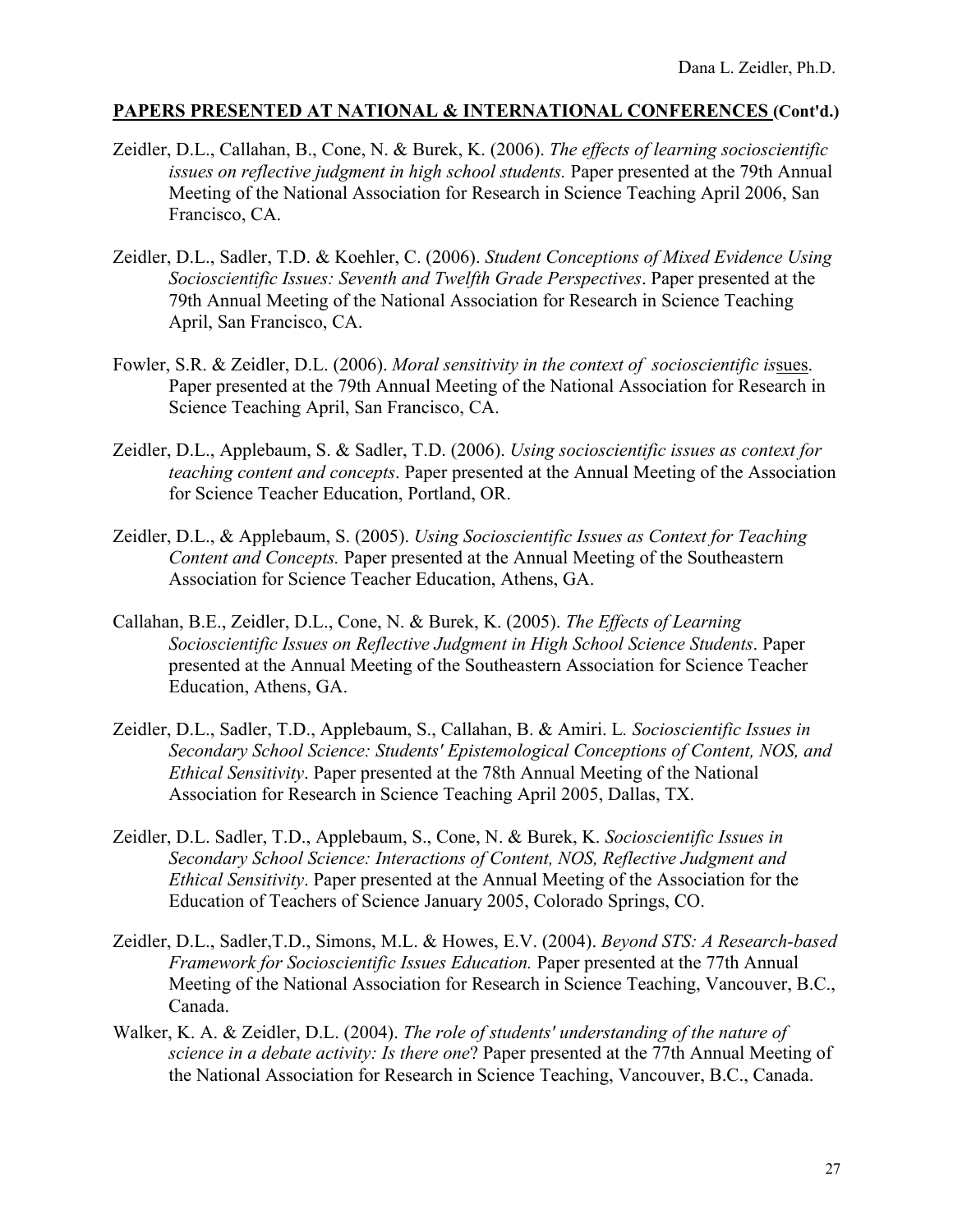- Sadler, T.D. & Zeidler, D.L. (2004). *The significance of content knowledge for socioscientific decision-making: Applying genetics knowledge to genetic engineering issues*. Paper presented at the 77th Annual Meeting of the National Association for Research in Science Teaching, Vancouver, B.C., Canada.
- Zeidler, D.L., & Sadler, T.D. (2004). *Students' conceptions of data and scientific merit in the context of socioscientific issues*. Paper presented at the Annual Conference of the Southeastern Association for the Education of Teachers in Science, Gainesville, FL.
- Burek, K., Callahan, B. & Zeidler, D.L. (2004). *Argumentation for scientific literacy: Seal hunting in Canada*. Paper presented at the Annual Conference of the Southeastern Association for the Education of Teachers in Science, Gainesville, FL.
- Sadler, T.D. & Zeidler, D.L. (2004). *Patterns of informal reasoning in the context of socioscientific decision-making.* Paper presented at the Annual Meeting of the Association for the Education of Teachers in Science, Nashville, TN. (**ERIC Document Reproduction Service ED 481 211)**
- Zeidler, D.L., Sadler, T.D., & Simmons, M.L. (2003). *Morality and socioscientific issues in science education: Current research and practice.* Paper presented at the Meeting of the European Science Education Research Association , Noordwijkerhout, The Netherlands.
- Sadler, T.D. & Zeidler, D.L. (2003). *The morality of socioscientific issues: Construal and resolution of genetic engineering dilemmas*. Paper presented at the 76th Annual Meeting of the National Association for Research in Science Teaching, Philadelphia, PA.
- Walker, K.A. & Zeidler, D.L. (2003). *Students' understanding of the nature of science and their reasoning on socioscientific issues: A Web-based learning inquiry*. Paper presented at the 76th Annual Meeting of the National Association for Research in Science Teaching, Philadelphia, PA.
- Zeidler, D.L. (2002). *Developing caring, serving and leadership through science education scholarship: Can we make a difference*? Paper presented at the Annual Conference of the Southeastern Association for the Education of Teachers in Science, Kennesaw, GA. (Recipient of Outstanding Position Paper Award)
- Sadler, T.D. Chambers, F.W., & Zeidler, D.L. (2002). *Investigating the crossroads of socioscientific issues, the nature of science, and critical thinking*. Paper presented at the 75th Annual Meeting of the National Association for Research in Science Teaching, New Orleans, LA. ERIC (**Document Reproduction Service ED 466 401)**
- Sadler, T.D. Chamber, F.W., & Zeidler, D.L. (2001)*. An examination of student ideas regarding socioscientific issues and the nature of science.* Paper presented at the Annual Conference of the Southeastern Association for the Education of Teachers in Science, Tampa, Florida.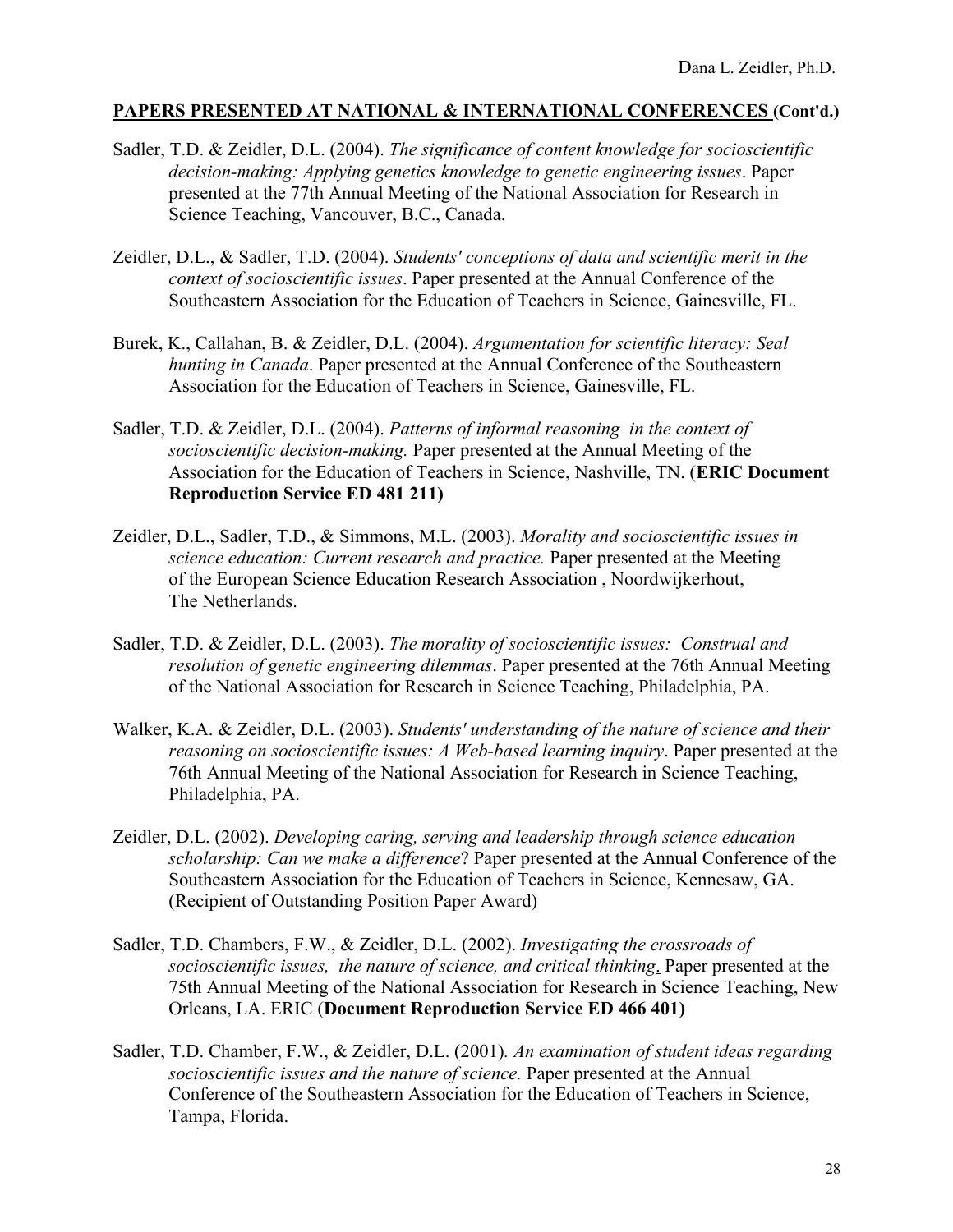- Zeidler, D.L. & Sadler, T.D. (2000). *Bad science and its social implications: Historical perspectives*. Paper presented at the Annual Conference of the Southeastern Association for the Education of Teachers in Science, Auburn, Alabama. **(ERIC Document Reproduction Service ED 449 027)**
- Walker, K.A., Zeidler, D.L., Simmons, M.L. & Ackett, W.A. (2000). *Multiple views of the nature of science.* Paper presented at the Annual Meeting of the American Education Research Association, New Orleans. LA. **(ERIC Document Reproduction Service ED 441 697)**
- Simmons, M.L. & Zeidler, D.L. (2000). *Blending schools of thought: Constructing a reformbased college biology course.* Paper presented at the 73rd Annual Meeting of the National Association for Research in Science Teaching, New Orleans, LA. **(ERIC Document Reproduction Service ED**
- Zeidler, D.L. (1999). *Dancing with Maggots and Saints: Past and future visions for subject matter knowledge, pedagogical knowledge, and pedagogical content knowledge in reform and science teacher education.* Paper presented at the 1999 Annual Conference of the Southeastern Association for the Education of Teachers in Science, Athens, Georgia. (Similar version of paper below). (Recipient of Outstanding Position Paper Award). **(ERIC Document Reproduction Service ED 434 834)**
- Zeidler, D.L. (1999). *Maggot's bite or Saint Vitus' dance? The role of subject matter knowledge, padagogical knowledge, and pedagogical content knowledge in reform and teacher education.* Paper presented at the 1999 College of Education Faculty Retreat "Curriculum Reform of Teacher Education Programs", Tampa, Florida.
- Zeidler, D.L., Walker, K.A., Ackett, W.A., & Simmons, M.L. (1999). *Tangled up in views: Beliefs in the nature of science and responses to socio-scientific dilemmas*. Paper Presented at the 72<sup>nd</sup> Annual Meeting of the National Association for Research in Science Teaching, Boston, Massachusetts. **(ERIC Document Reproduction Service ED 428 971)**
- Mueller, J. & Zeidler, D.L. (1998)*. A case study of teacher beliefs in contemporary science education goals and classroom practices*. Paper Presented at the 71st Annual Meeting of the National Association for Research in Science Teaching, San Diego, California**. (ERIC Document Reproduction Service ED 417 970)**
- Zeidler, D.L. & Spadano, J.W. (1997). *Assessing views on the nature of science: Reflections from Oz.* (History, Philosophy and Epistemology). Paper Presented at the 70th Annual Meeting of the National Association for Research in Science Teaching, Chicago, Illinois. **(ERIC Document Reproduction Service ED 405 208)**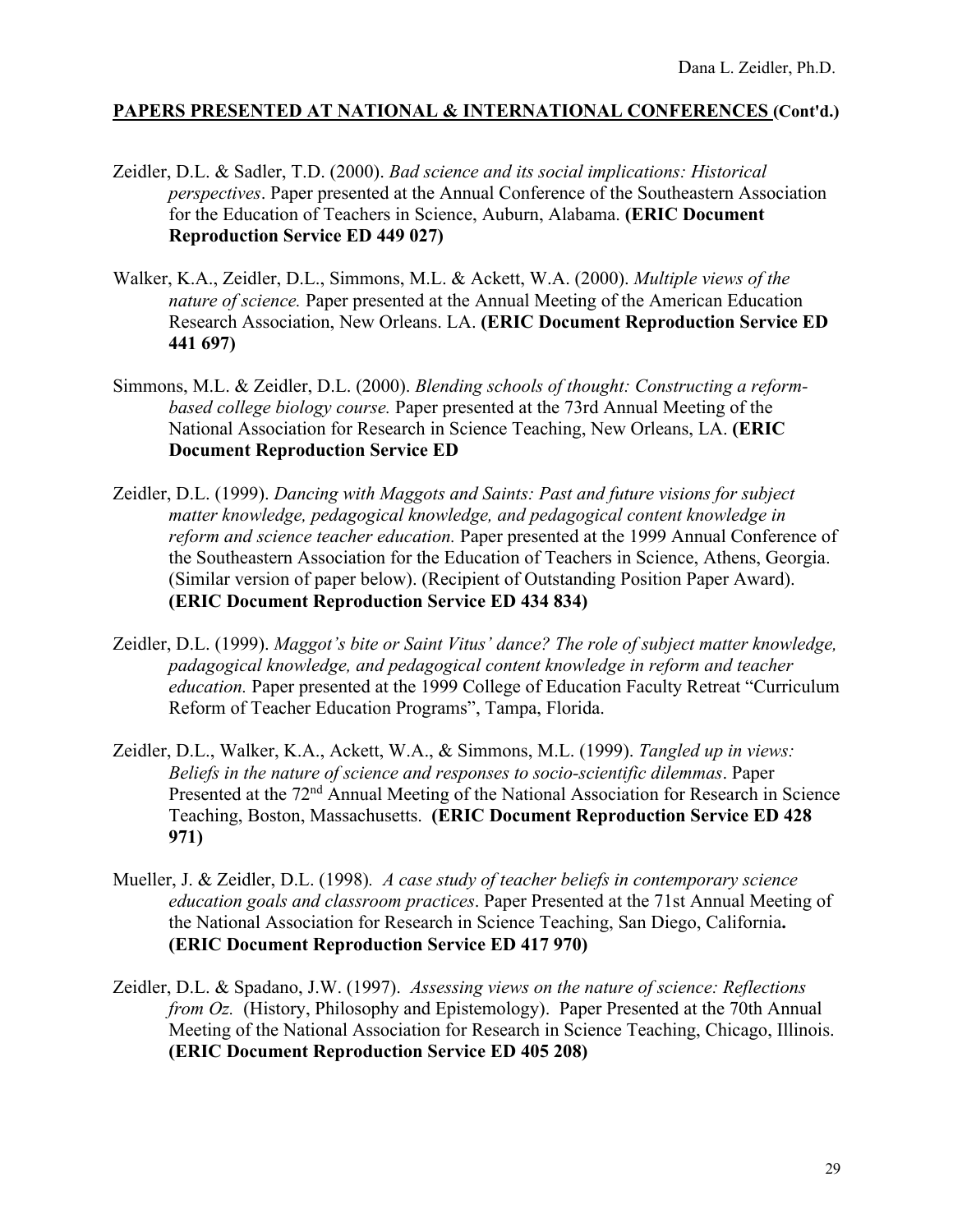- Zeidler, D. L. & LeBaron, J. F. (1997). *Meeting the challenge of professional development: Design and evaluation of a telecommunications mediated STS course*. Paper Presented at the 70th Annual Meeting of the National Association for Research in Science Teaching, Chicago, Illinois. **(ERIC Document Reproduction Service ED 405 209)**
- Spadano, J. W. & Zeidler, D. L. (1997). *Homework as a means of promoting a problem solving education orientation.* Paper Presented at 40th Leadership Conference of the Pi Lambda Theta International Honor Society and Professional Association in Education, San Diego, California. **(ERIC Document Reproduction Service ED 396 916)**
- Spadano, J. W., Zeidler, D. L. & Chappell, M. F. (1997). *Advancing ownership of understanding and responsibility through homework in mathematics education.* **(ERIC Document Reproduction Service ED 414 187).**
- Duffy, M. E. and Zeidler, D. L. (1996). *Perceptions of the contemporary goals of science education*. Paper Presented at the 69th Annual Meeting of the National Association for Research in Science Teaching, San Francisco, California. **(ERIC Document Reproduction Service ED 396 916)**
- Spadano, J. W. & Zeidler, D. L. (1996). *What's the buzz? Tell me what's happening! Ownership of Understanding and responsibility*. **(ERIC Document Reproduction Service ED 395 796)**
- Zeidler, D. L. (1995). *Of Maggots and Saints: The Central Role of Fallacious Thinking in Science Teacher Education*. Paper Presented at the Annual Meeting of The Association for the Education of Teachers in Science and the National Science Teachers Association, Philadelphia, Pennsylvania. **(ERIC Document Reproduction Service ED 385 434)**
- Zeidler, D. L. & Duffy, M. (1995). *Visionquest: Teachers' Perceptions of Reform in Science Education*. Paper Presented at the 68th Annual Meeting of the National Association for Research in Science Teaching, San Francisco, California.
- Zeidler, D. L. (1995). *Fallacious reasoning in science teacher education*. Paper presented at the 68th Annual Meeting of the National Association for Research in Science Teaching, San Francisco, California.
- Lederman, N. G., Gess-Newsome, J. & Zeidler, D. L. (1993). *Annual Review of Science Education*. Paper Presented at the 66th Annual Meeting of the National Association for Research in Science Teaching, Atlanta, Georgia.
- Zeidler, D. L. (1990). *Values morality and STS issues: A developmental Perspective*. Paper presented at the 5th Annual Meeting of the National Association for Science, Technology and Society, Arlington, Virginia. **(ERIC Document Reproduction Service ED 324 246)**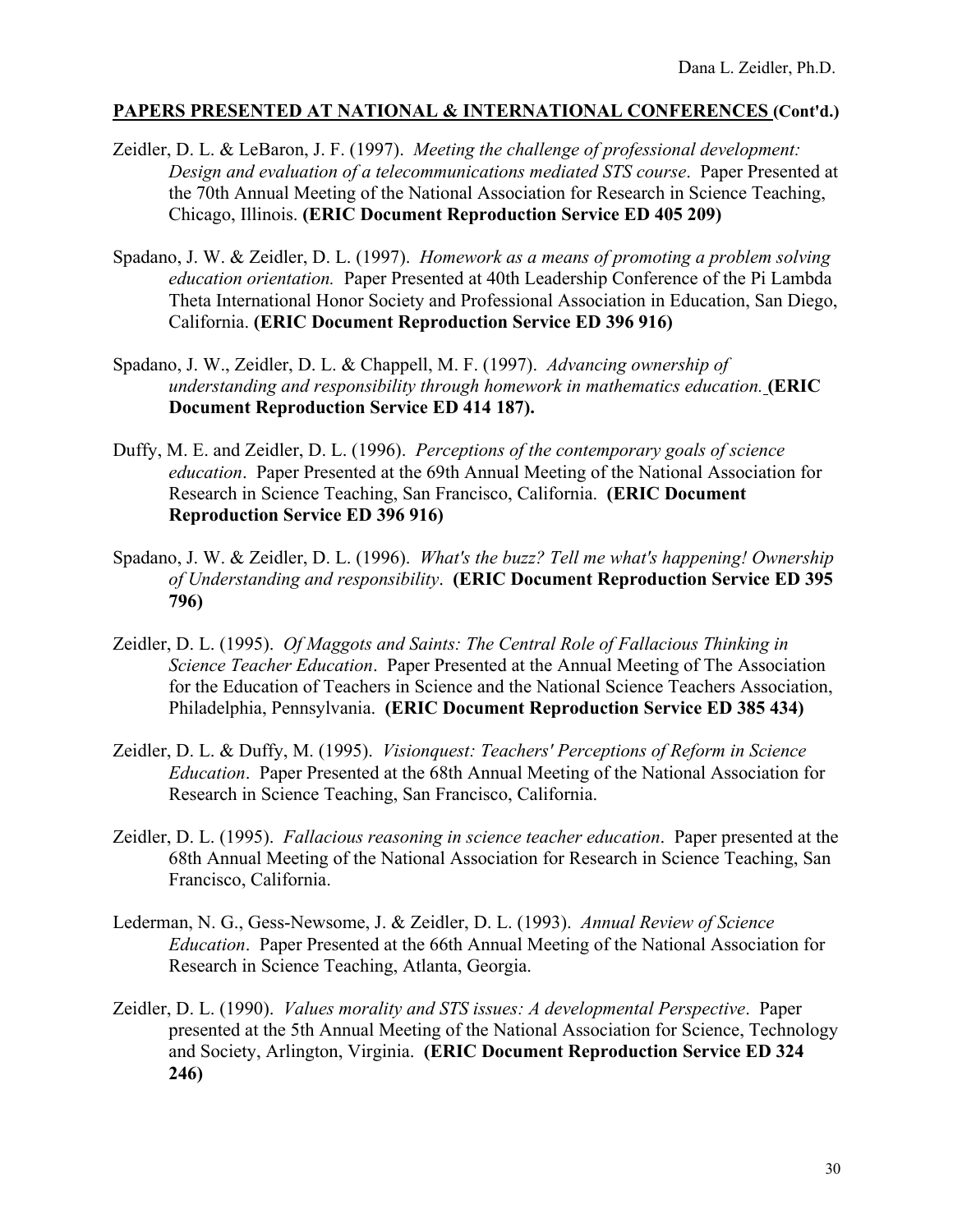- Zeidler, D. L. & McIntosh, W. J. (1989). *The effectiveness of laser disc generated models on conceptual shifts in college students.* Paper presented at the 62nd Annual Meeting of the National Association for Research in Science Teaching, San Francisco, California. **(ERIC Document Reproduction Service ED 305 271)**
- Zeidler, D. L. (1987). *Moral education: The missing link to science, technology and society programs*. Paper presented at the 2nd Annual Meeting of the National Association for Science, Technology and Society, Arlington, Virginia. **(ERIC Document Reproduction Service ED 297 964)**
- Zeidler, D. L. & Lederman, N. G. (1987). *The effects of teachers' language on students' conceptions of the nature of science*. Paper presented at the 60th Annual Meeting of the National Association for Research in Science Teaching, Washington, DC **(ERIC Document Reproduction Service ED 286-734)**
- Lederman, N. G. & Zeidler, D. L. (1986). *Teachers' conceptions of the nature of science: Do they really influence teaching behavior*? Paper presented at the 59th Annual Meeting of the National Association for Research in Science Teaching, San Francisco, California. **(ERIC Document Reproduction Service ED 267 986)**
- McIntosh, W. J. & Zeidler, D. L. (1986). *Teachers' conceptions of the contemporary goals of science education*. Paper presented at the 59th Annual Meeting of the National Association for Research in Science Teaching, San Francisco, California. **(ERIC Document Reproduction Service ED 296 887)**
- Zeidler, D. L. (1984). *Patterns of hierarchy in formal and principled moral reasoning*. Paper presented at the 57th Annual Meeting of the National Association for Research in Science Teaching, New Orleans, Louisiana. **(ERIC Document Reproduction Service ED 243 700)**
- Zeidler, D. L. (1982). *Identifying mediating factors of moral reasoning in science education*. Paper presented at the 55th Annual Meeting of the National Association for Research in Science Teaching, Fontana, Wisconsin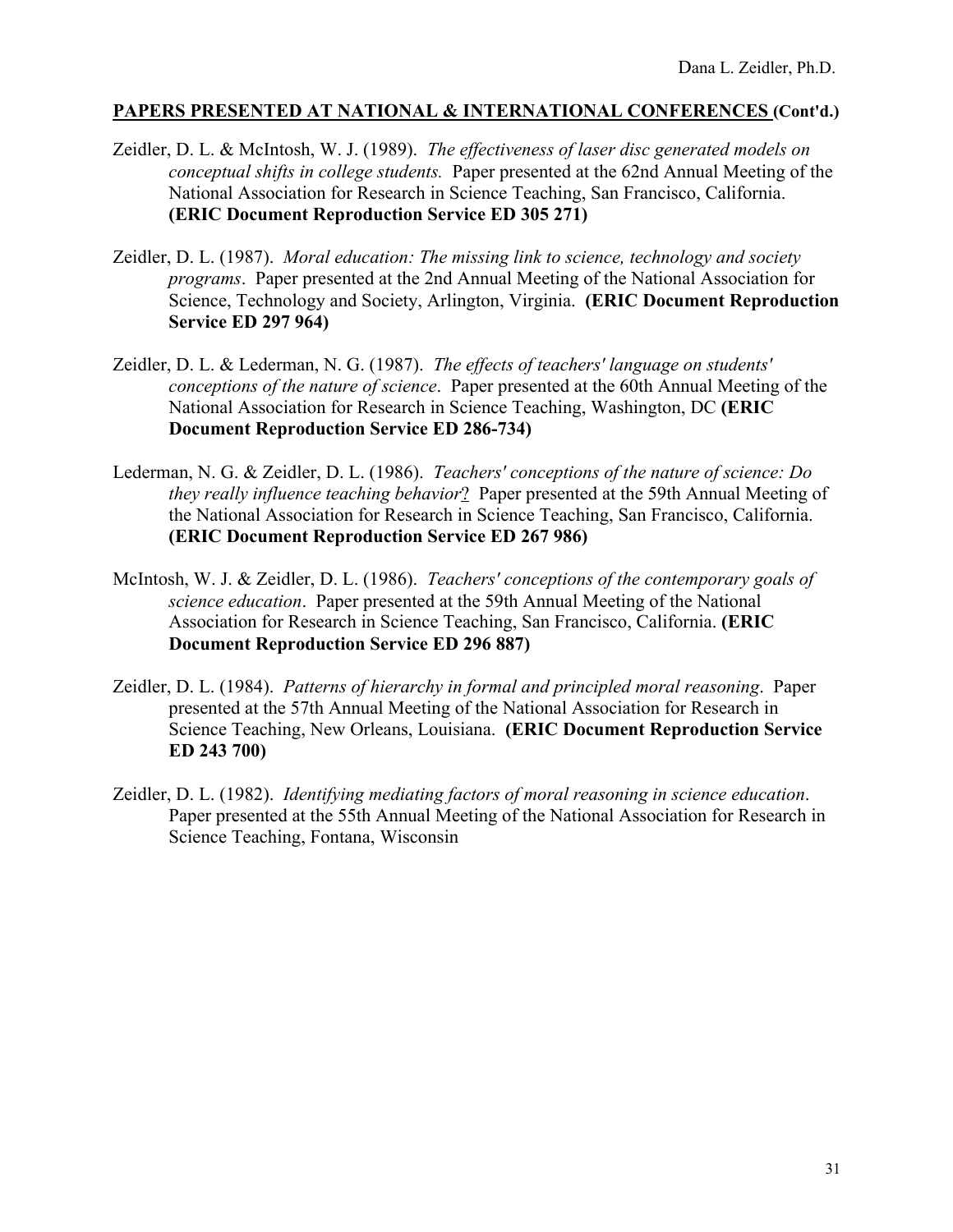\*Karrie Wickman (2021). *Effects of Subsuming Standards-based Objectives within the Socioscientific Issues Framework on Student Accountability Measures and Development of Students' Character and Values as Global Citizens*. Status: Successful Proposal Defense.

Eric Nolan (2021). Socioscientific Perspective Taking in a Four Quadrant-Based Curriculum on Climate Change. Department of Teaching and Learning, College of Education, Northern Arizona University. Status: Successful Defense.

\* Willis, Selene (2020). *Teaching Science for Social Justice: Curriculum, Pedagogy, and Critical Science Agency in Independent School Classrooms*. Department of Teaching and Learning: Science Education, College of Education, University of South Florida. Status: Successful Proposal Defense.

\* Kinskey, Melanie (2020). *Exploring Elementary Preservice Teachers' Experiences as they Engage with Socioscientific Issues*. Department of Teaching and Learning: Science Education, College of Education, University of South Florida. Status: Successful Defense.

\* Dolan, Thomas (2020). *The Effects of Socioscientific Issues on Informal Reasoning and the Transference to Controversial Issues in a Social Studies* Context. Department of Teaching and Learning: Science Education, College of Education, University of South Florida. Status: Successful Defense.

\* Bennett, Kory (2020) *Advancing Functional Scientific Literacy to Socioscientific Literacy as a Cross Disciplinary Education Goal: A Philosophical Analysis*. University of South Florida. Status: Successful Defense.

Miller-Uueda, Daniel (2020). Navigating the STEM Vapor: School Sensemaking of the Science, Technology, Engineering, and Math Institution. College of Education, University of Pennsylvania. Status: Successful Proposal Defense.

Mitchell, Michael (2020). Title Pending. Department of Educational and Psychological Studies: Measurement and Research, College of Education, University of South Florida. Status: Proposal Development.

Nathalie Warran (2020). The Experiences of Minority Women in Biomedical Undergraduate Pathways. Department or Career & Workforce Education, College of Education, University of South Florida: Status: Proposal in Progress.

Nkrumah, Tara. (2019). *Weaved Journeys: Life Writings of Leading and Engagement in Science Education*. Department of Leadership, Counseling, Adult, Career and Higher Education, College of Education, University of South Florida: Status: Successful Defense.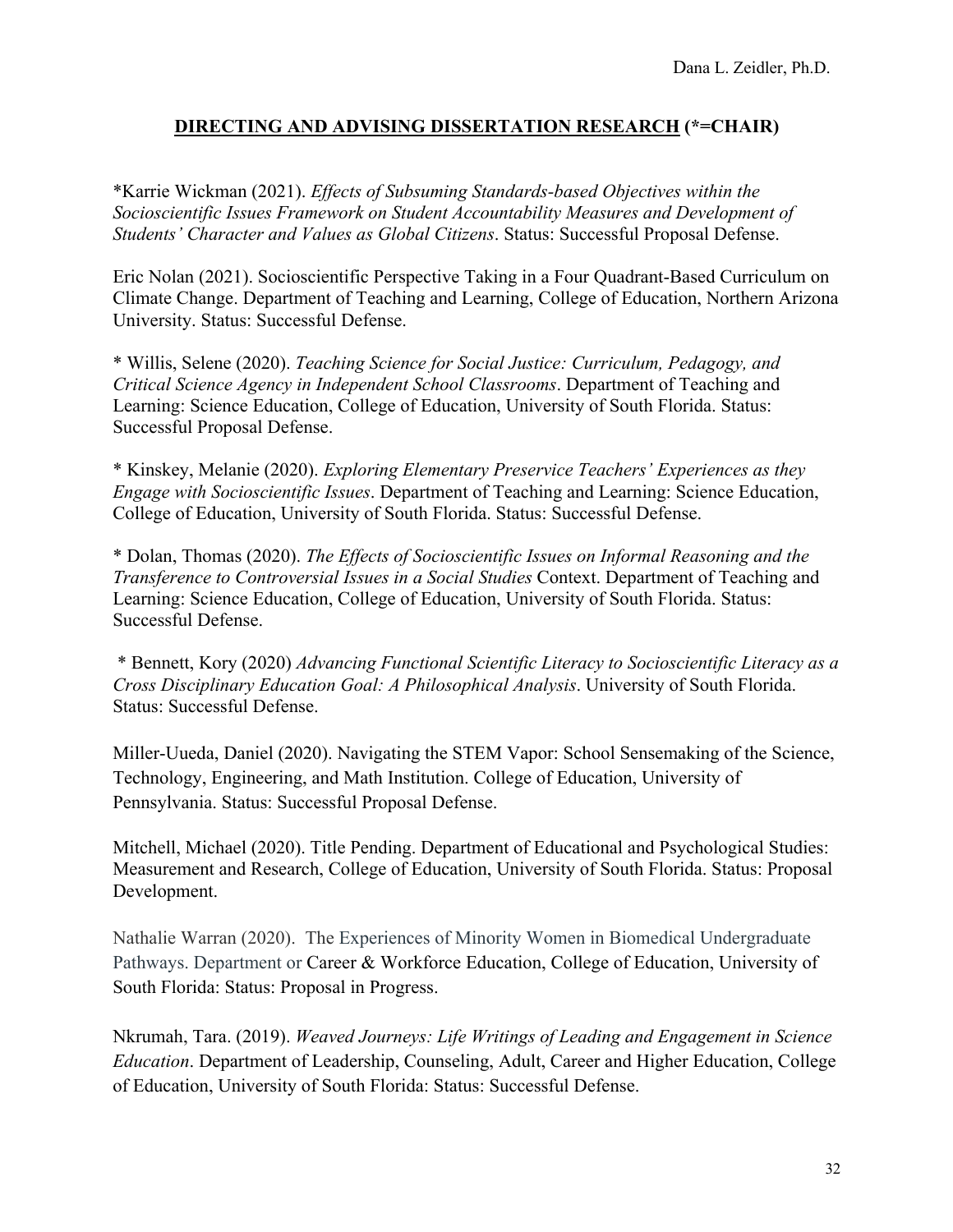Freytes-Ortiz, I. (2018). *Understanding the Effects of Increased Temperatures and Ocean Acidification on Coastal Ecosystems: From System Design to Public Literacy*. College of Marine Science, University of South Florida – St. Petersburg, Florida. Status: Successful Defense.

Horton, K-K. (2018). *The Role of Pulmonary Stretch Receptor Afferents in Swallow-Breathing Coordination: A Comparison of Central Respiratory Rhythm Versus Mechanical Ventilation on Swallow In a Decerebrate Feline Model*. Department of Molecular Pharmacology and Physiology, Morsani College of Medicine, University of South Florida. Status: Successful Defense.

Nolan, E. (2017). *Moral Perspectives of College Students*. University College of Sustainable Communities, Northern Arizona University, Flagstaff, Arizona. (Masters Thesis). Status: Successful Defense.

Man, Lee Hoi (2017). Nurturing Argumentation Skills on Socioscientific Issues: Identifying Effective Subject-related components from Students' Perceptions. Faculty of Education, The University of Hong Kong, China. Status: Successful Defense.

\* Newton, M. H. (2016). *A Longitudinal Examination of an SSI-Embedded Experiential Environmental Education Course and Environmental Behaviors*. Department of Teaching and Learning: Science Education, College of Education, University of South Florida (Co-Chair with Dr. Benjamin Herman). Status: Successful Defense.

\* Kahn, S. (2015). *A Conceptual Analysis of Perspective Taking in Support of Socioscientific Reasoning*. Science Education, University of South Florida. Status: Successful Defense.

Tuncay-Yüksel, B. (2015). *Environmental Moral Reasoning Patterns of Pre-Service Science Teachers and their Relationships with Epistemological Beliefs and Values*. Middle East Technical University, Ankara, Turkey. Status: Successful Defense.

\* Powell, W. (2014). *The Effects of Emotive Reasoning on Secondary School Students' Decision-Making in the Context of Socioscientific Issues*. Science Education, University of South Florida. Status: Successful Defense.

\* Ruzek, M. (2014). *Student Identity Considerations and Implications Associated With Socioscientific Issues Instruction*. Science Education, University of South Florida. Status: Successful Defense.

\* Karisan, D. (2014.) *Exploration of Preservice Teachers' Reflective Judgment and Argumentation Skills Revealed in a Socioscientific Issues-based Inquiry Laboratory Course*. Middle East Technical University, Ankara, Turkey. (Co-Chair with Dr. Ozgul Yilmaz-Tuzun). Status: Successful Defense.

\*Huling, M. (2013). *The Effect of Teachers' Epistemological Beliefs on Practice*. Science Education, University of South Florida. Science Education, Status: Successful Defense.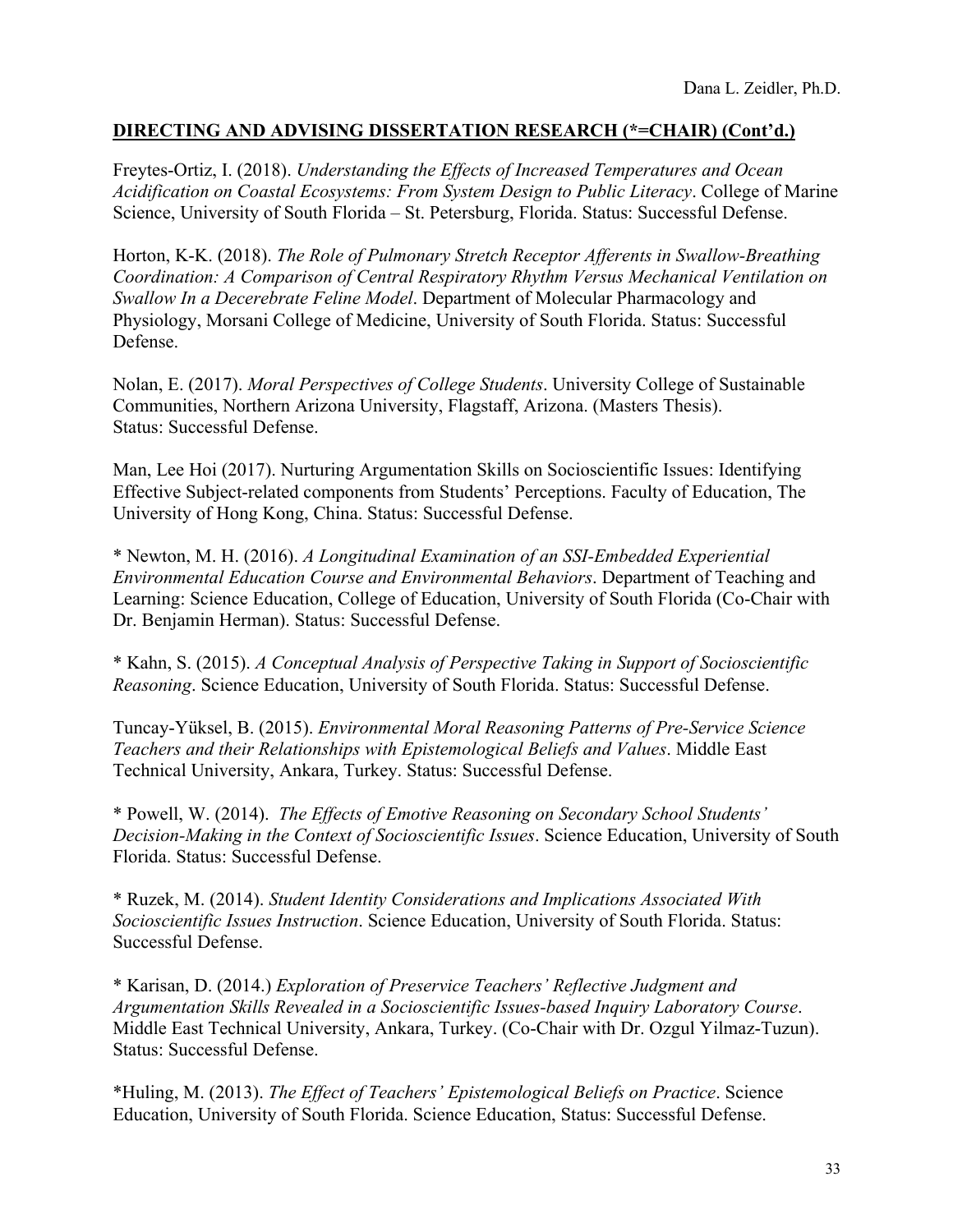Leung Shuk Ching Jessica (2012). *Understanding of Nature of Science and Evaluation of Science in the Media among Non-science Majors*. External Examiner. Science Education, The University of Hong Kong. Status: Successful Defense.

Foong Chan Choong (2012). *Transfer of Argumentation Skills Through Socioscientific Issues***.** External Examiner. Institute of Graduate Studies, University of Malaya, Kuala Lumpur, Malaysia. Status: Successful Defense.

\*Nichols, B. (2012). *Defining Earth Smarts: A Construct Analysis for Socioecological Literacy Based on Justly Maintaining Quality of Life*. Science Education, University of South Florida. Status: Successful Defense.

\*Burek, K. (2012). *The Impact of Socioscientific Issues Based Curriculum involving Environmental Outdoor Education for Fourth Grade Students.* Science Education, University of South Florida. Status: Successful Defense.

\*Callahan, B. (2009). *Enhancing Nature of Science Understanding, Reflective Judgment and Argumentation Through Socioscientific Issues.* Science Education, University of South Florida Status: Successful Defense.

\*Fowler, S. (2009). *The Influence of Evolution Understanding on Informal Reasoning Patterns and Argumentation Quality in the Context of Socioscientific Issues.* Science Education, University of South Florida. Status: Successful Defense.

Eckert, T. (2009). *A Qualitative Analysis of Peer Leader Behaviors that Lead to Productive Whole-Class Discussions in General Chemistry Classes.* Chemistry Education, University of South Florida. Status: Successful Defense.

\*Greely, T. (2008). Ocean Literacy and Reasoning About Ocean Issues: The Influence of Content, Experience and Morality. Science Education, University of South Florida. Status: Successful Defense.

\*Rocha, L. (2008). *The Development of Reflective Judgment in a Chemistry Education Course. Science Education.* University of South Florida. Status: Successful Defense.

Haunstetter, D. (2008) *Literacy and Instructional Technology*. Instructional Technology, University of South Florida. Status: Successful Defense.

\*Lewis, A. (2008). *A Comparative Study of Six Decades of General Science Textbooks: Evaluating the Evolution of Science Content.* Science Education, University of South Florida. Status: Successful Defense.

Bo Jiang. (2008). *Formal Reasoning and Spatial Ability: A Step Towards "Science for All."* Chemistry Education, University of South Florida. Status: Successful Defense.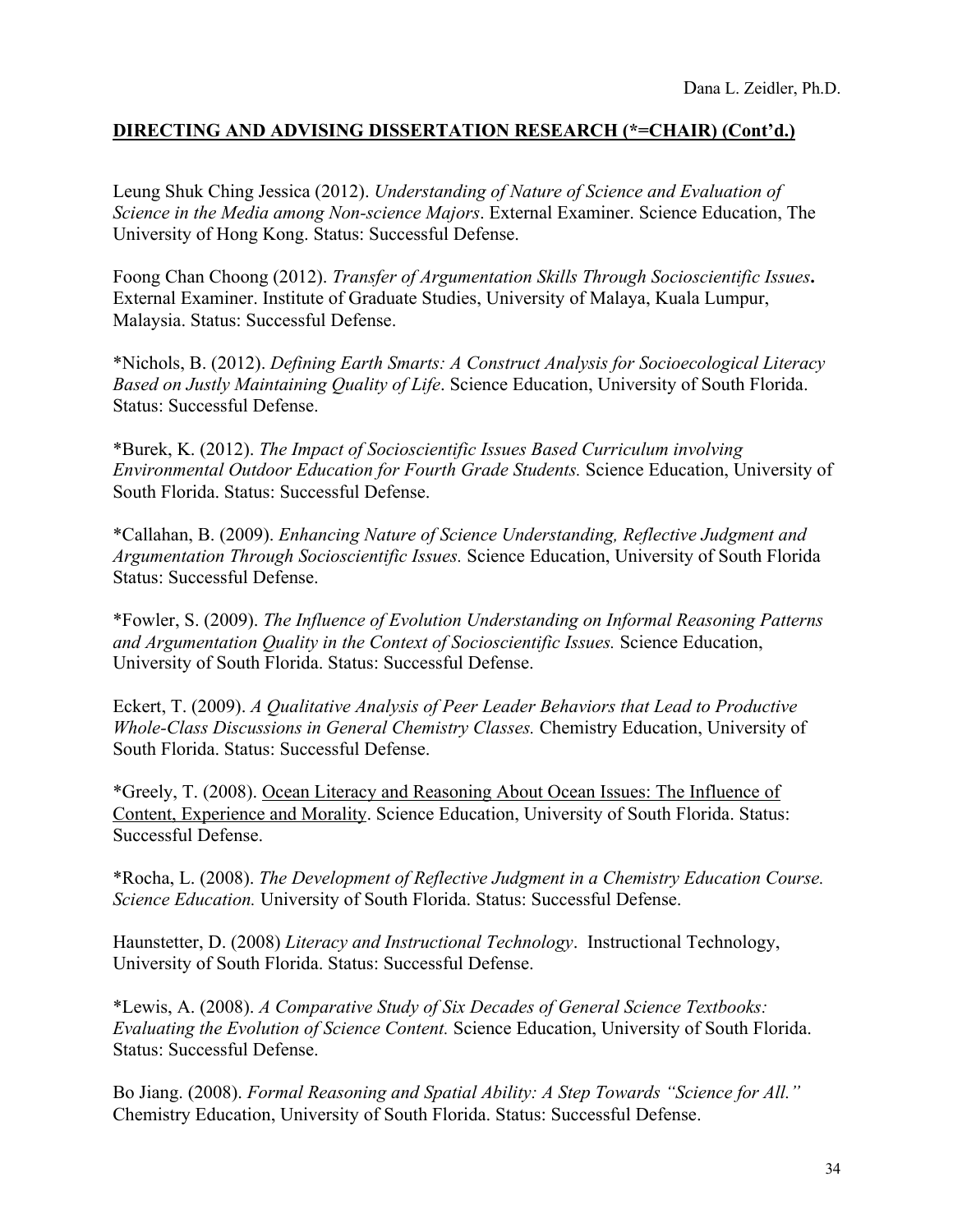Barett, Sarah Elizabeth, (2007). *Teacher Candidates' Beliefs About Including Socioscientific Issues in Physics and Chemistry.* Ontario Institute for Studies in Education, University of Toronto, Canada. (External Defense Chair). Status: Successful Defense.

Madrigal, Ramon (2007). *Cogito ergo doceo: A cross-case study of Latin teacher cognition in technology-rich communities of practice.* Second Language Acquisition / Instructional Technology, University of South Florida. Status: Successful Defense.

\*Cone, Neporcha (2006). *The Effect of Community-based Service-Learning on Proservice Elementary Teachers' Self-Efficacy Beliefs About Equitable Science Teaching and Learning.* Science Education, University of South Florida. Status: Successful Defense.

\*Plank, L. (2006). *Intelligent Design and Evolutionary Theory: Legal Battles and Classroom Relevance for School Leadership.* Dept. of Educational Leadership and Policy Studies, University of South Florida, (Education Specialist Thesis) (Co-Chair)Status: Successful Defense.

Lewis, S. (2006). Chemistry Education. *An evaluation of a pedagogical reform designed for college chemistry teaching with large classes.* Department of Chemistry Education, University of South Florida. Status: Successful Defense.

Barker, B. (2006). *Teaching Philosophy and Practices Among Chemistry Faculty Attending the Mid Project Workship: Implications for Reform in Chemistry Education.* Dept. of Chemistry Education, University of South Florida. Status: Successful Defense.

Sams, D. (2005). *An Empirical Examination of Job Stress and Management of Emotionally-Based Behavior: Frontline Social Service Personnel Perspective.* Department of Marketing, University of South Florida. Status: Successful Defense.

\*Walker, K. (2003) *Students' Understanding of the Nature of Science and Their Reasoning on Socioscientific issues: A web-Based Learning Activity.* Science Education, University of South Florida. Status: Successful Defense.

\*Sadler, T. (2003). *Informal Reasoning Regarding Socioscientific Issues: The Influence of Morality and Content Knowledge.* Science Education, University of South Florida. Status: Successful Defense.

\* Torres, H. (2000). *The Influence of Formal Reasoning and English Language Proficiency on the Acquisition of Science Content Knowledge of Hispanic English Language Students.* College of Education, University of Massachusetts. Status: Successful Defense.

\*Mueller, J. (1997). *Teacher beliefs in contemporary science education goals and classroom practice: The case study of Souhegan high school.* College of Education, University of Massachusetts. Status: Successful Defense.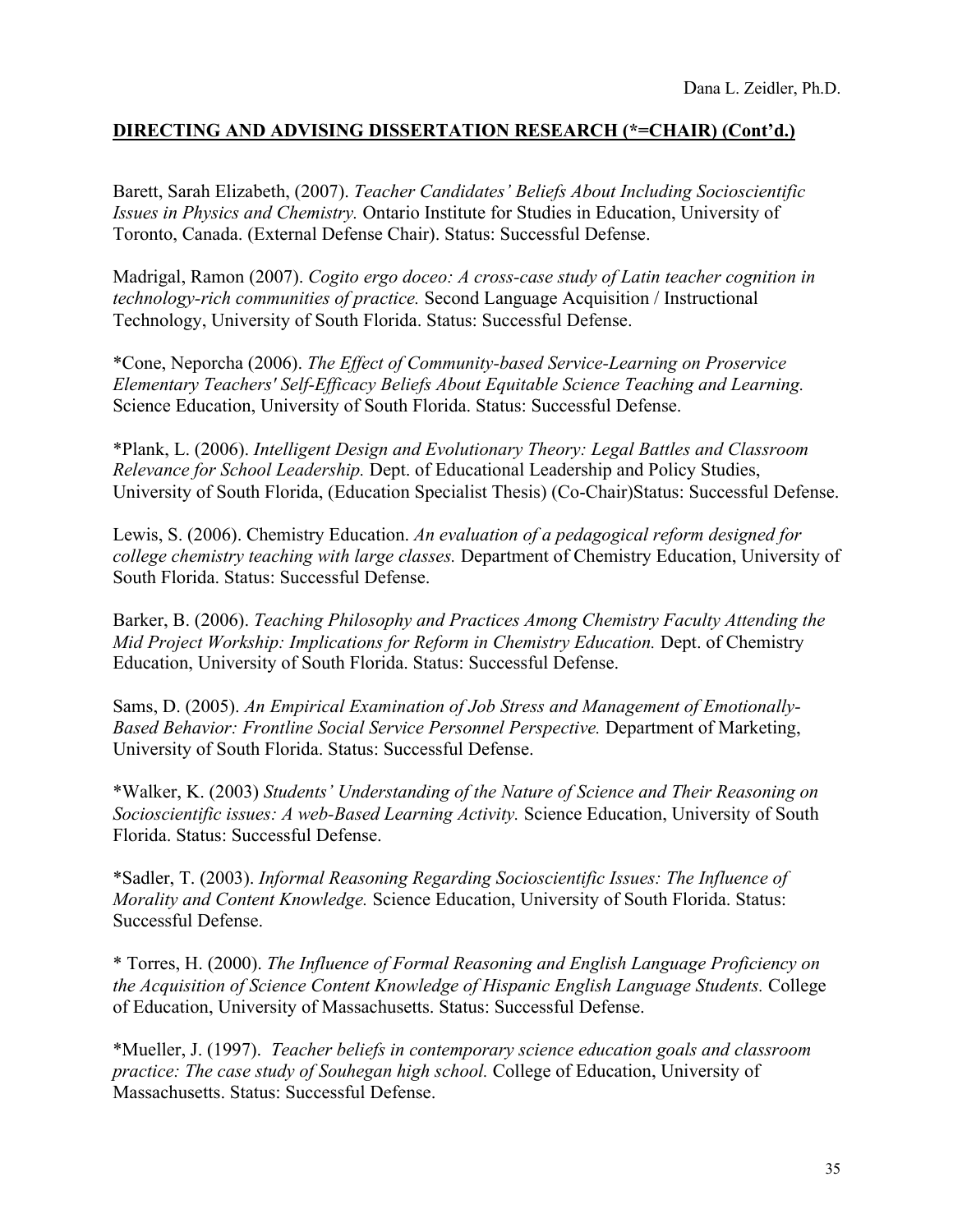\*Duffy, M. (1996). *The combined effects of instructional strategies and grouping practices on science achievement in the secondary classroom.* College of Education, University of Massachusetts. Status: Successful Defense.

\*Spadano, J. (1996). *Examining a homework model as a means of advancing ownership of understanding and responsibility in secondary mathematics education.* College of Education, University of Massachusetts. Status: Successful Defense.

Whitten, J. (1996). *Systemic properties of a shared governance model.* College of Education, University of Massachusetts. Status: Successful Defense.

Herrelko, J. (1996). *Content analysis of algebraic word problems for gender-based reasoning patterns.* College of Education, University of Massachusetts. Status: Successful Defense.

Grant, D. (1996). *The relationship of cooperative verses individual teaching methods to intrinsic motivation and knowledge.* College of Education, University of Massachusetts. Status: Successful Defense.

Sharma, C. (1996*). Personality type and learning styles of college students with attention deficit hyperactivity disorder*. College of Education, University of Massachusetts. Status: Successful Defense.

\*Gillin, J. (1995). *The effect of essay writing strategies on critical thinking in mixed-ability students.* College of Education, University of Massachusetts. Status: Successful Defense. Status: Successful Defense.

Hurtado, J. (1995). *The effects of personal schema activation on the reading comprehension of students.* College of Education, University of Massachusetts. Status: Successful Defense. Status: Successful Defense.

Spina, J. (1995). *The effects of matching and mismatching training methods to subject personality to improve in-service education.* College of Education, University of Massachusetts. Status: Successful Defense.

\*Pershey, M. (1994*). Children's awareness of pragmatic language functions in narrative text.*  College of Education, *University of Massachusetts.* Status: Successful Defense.

\*Greenwood, A. (1992). *Identification and change of pedagogical misconceptions held by preservice science teachers.* College of Education, University of Massachusetts. Status: Successful Defense.

Boisvert, D. (1992). *Learning-associated behaviors in a science museum discovery space.*  College of Education, University of Massachusetts. Status: Successful Defense.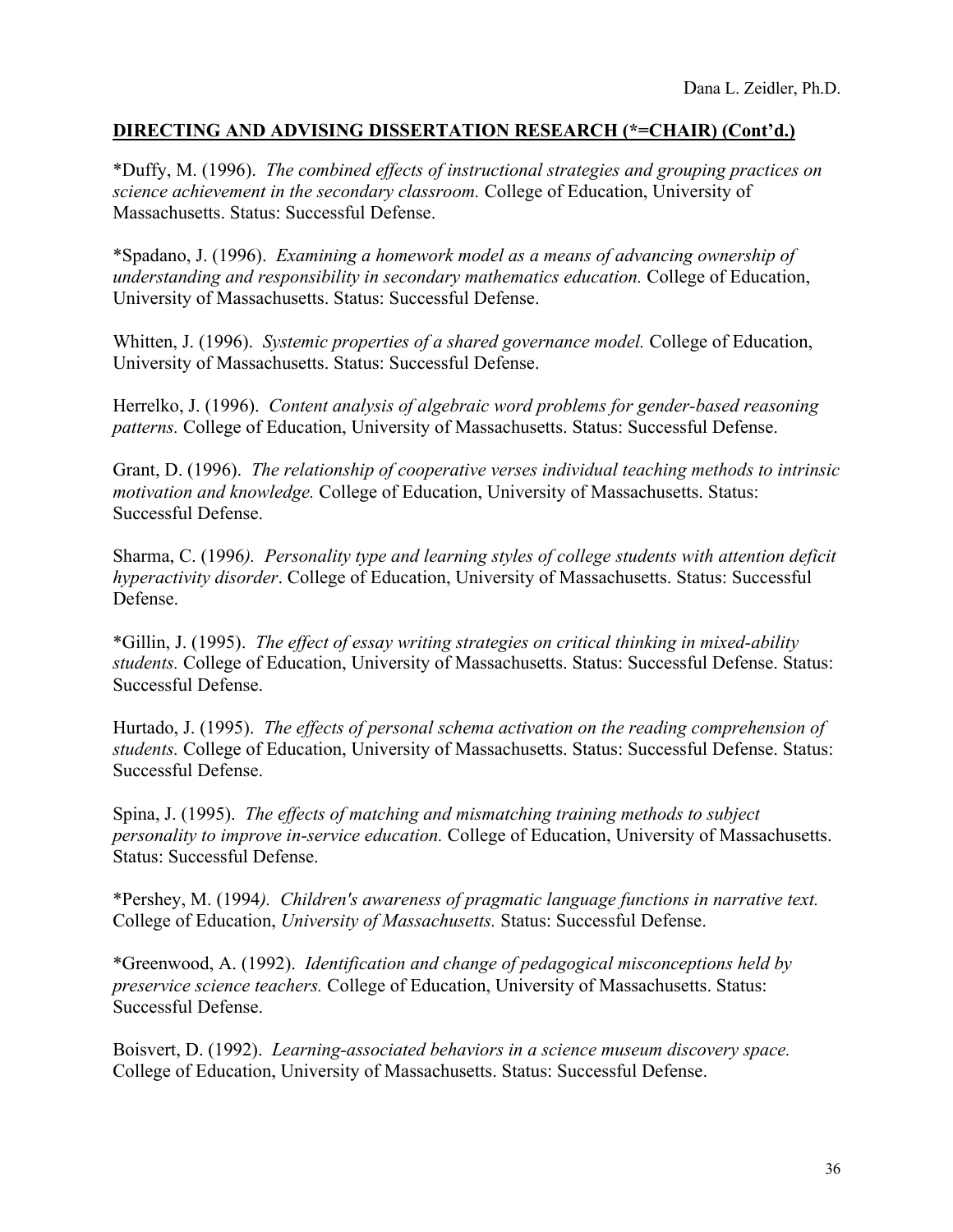- Zeidler, D.L. (2021). STEM in a Sociocultural Context. (Invited Featured Speaker). Presented to the National Science Teachers Association, NSTA STEM21 Virtual Conference.
- Zeidler, D.L. (2021). *Socioscientific Issues: Perspectives and Research in Science Education for Scientific Literacy*. (Invited Research Webinar). Presented to 1,511 Graduate Students and Faculty throughout Turkey via Aydin Adnan Menderes University, Aydin, Turkey.
- Zeidler, D.L. (2021). *Serendipity of Socioscientific Issues: Perspectives in Science Education for Scientific*  Literacy. (Invited Research Webinar). Presented to College of Education, Middle East Technical University, Ankara, Turkey.
- Zeidler, D.L. (2020). *Serendipity of Socioscientific Issues: Perspectives in Science Education for Scientific Literacy*. (Invited Research Webinar). Presented to the Mathematics, Science and Technology Education Group (MSTEG) at the Melbourne Graduate School of Education, The University of Melbourne, Australia.
- Zeidler, D.L. (2020). *The Socioscientific Issues Framework: Past and Present*. (Invited Lecture). Presented to College of Education, Middle East Technical University, Ankara, Turkey.
- Zeidler, D.L. (2020). *STEM or STEAM Education: A Type III Error*. (Invited Research Webinar). Presented to the School of Education, Bethune-Cookman University, Daytona, Florida.
- Zeidler, D.L. (2020) *Socioscientific Issues as a Context for the Nature of Science* (Invited Lecture). Ph.D. Program in Science Education, Gazi University, Ankara, Turkey.
- Zeidler, D.L. (2020). *Serendipity of Socioscientific Issues*. Presented at Virtual Research Pecha Kucha Event to the College of Education, University of South Florida.
- Zeidler, D.L., Abd-El-Khalick, F., Sadler, T.D., Moore-Mensah, F.M., & Niswander, E.C. (2020). *Publishing, Reviewing and Writing for the Journal of Research in Science Teaching: Lessons Learned and New Visions*. Accepted for Presentation at the 93rd Annual Meeting of NARST: *A worldwide organization for improving science teaching and learning through research*, Portland, Oregon. (Conference Cancelled).
- Van Driel, J.J., Millar, V., Reiss, M. Zeidler, D.l. Kahn, S. Duschl, R.A., Osborne, J.F., Neumann, K., Sadler, T.D., & Dillon, J. (2020). (Invited Symposium). *Curriculum, Evaluation, and Assessment: What is the science curriculum of today and the future?* Accepted for Presentation at the 93rd Annual Meeting of NARST: *A worldwide organization for improving science teaching and learning through research*, Portland, Oregon. (Conference Cancelled).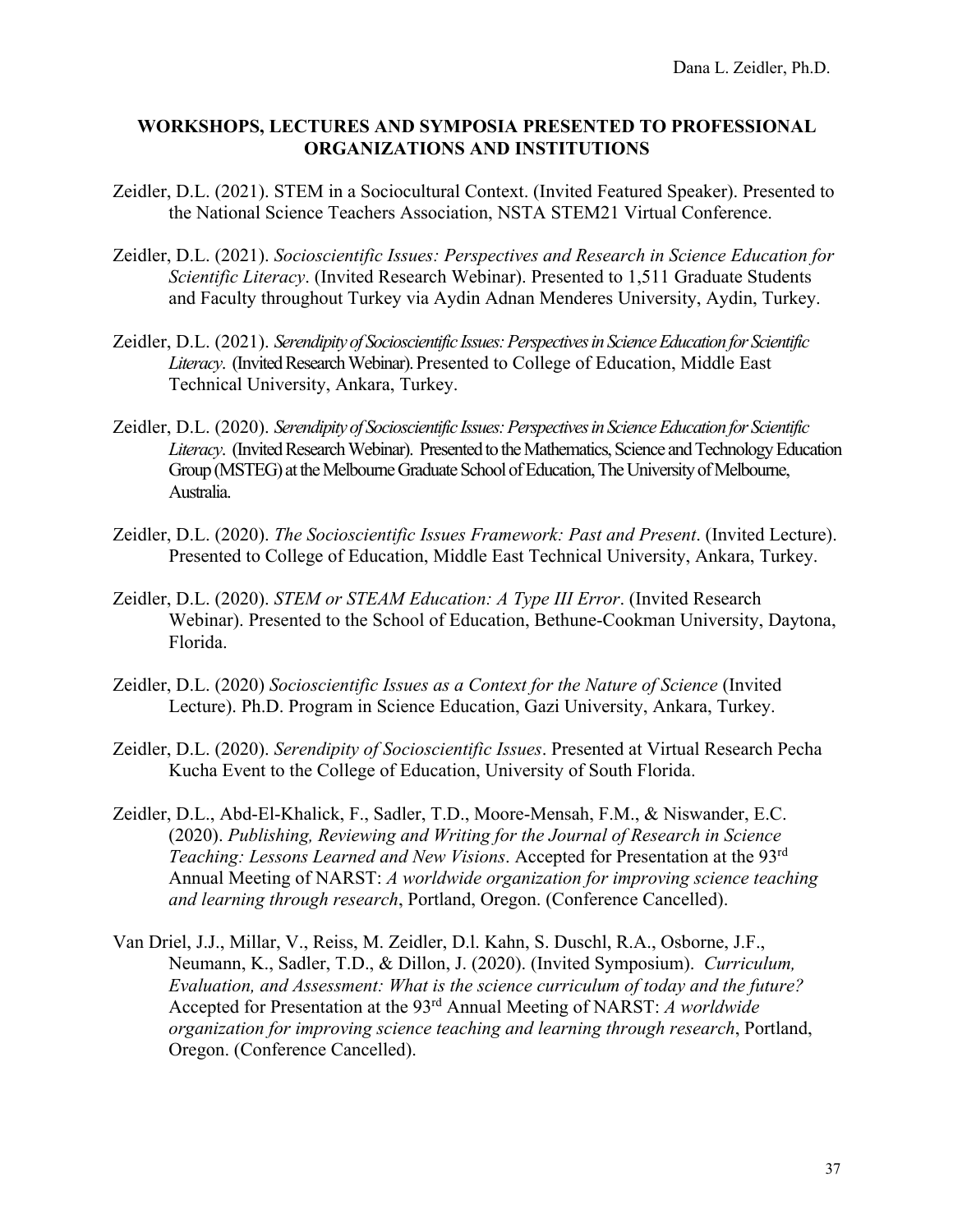- Zeidler, D.L. (2019). (Invited Lecture). *Socioscientific Issues in Science Education: Knowledge, Goodness and Beauty in the Present and Future*. College of Education, Ewha Womans University, Seoul, South Korea.
- Zeidler, D.L. (2019). (Invited Seminar). *Ewha Faculty Seminar: Building Hazard Literacy and Sustainability Awareness*. Presented to Colleges of Arts & Sciences and College of Education, Ewha Womans University, Seoul, South Korea.
- Zeidler, D.L., Ryder, J., Olof, F., Hand, M., Freathy, R., Oancea, A., Zahl, B. Jordan, P., Erduran, S. (2019) . (Invited Symposium). Oxford Argumentation in Religion and Science, Templeton Project Advisory Group. University of Oxford, United Kingdom.
- Zeidler, D.L. (2019). (Invited Symposium). *Enhancing Global Scholarship in the Journal of Research in Science Teaching*. Invited Round Table Symposium Science Education Journals, European Science Education Research Association, Bologna, Italy.
- Zeidler, D.L., Herman, B.C., & Newton, M. (2019). (Invited Symposium). *Socioscientific contexts: New directions*. Presented at the 92nd Annual Meeting of NARST: *A worldwide organization for improving science teaching and learning through research*, Baltimore, MD.
- Zeidler, D.L., (2018) & Abd-El-Khalick, F. (2019). Invited Symposium by Publications Advisory Committee. How to Get Your Research Published in Science Education Journals. Presented at the 92nd Annual Meeting of NARST: *A worldwide organization for improving science teaching and learning through research*, Baltimore, MD.
- Journell, W., Abd-El-Khalick, F., Cai, J., Campano, G., Curry, M.J., Goldberg, T., Stornaiuolo, A., Elizabeth, E., Zeidler, D.L., (2019). Support for International Scholars Seeking to Publish in English-medium Journals. Invited Symposium for American Educational Research Association, Toronto, Canada.
- Zeidler, D.L., & Torres, H.N. (2019). (Invited Lecture). Cross-Discipline Socioscientific Issues and Perspective Taking. Presented at BJ Moore Center for Faculty Innovation Fall Institute on Advancing Excellence in Teaching, Leadership, Scholarship & Service. Bethune-Cookman University, Daytona, FL.
- Zeidler, D.L., & Torres, H.N. (2019). (Invited Commentator). The Thurgood Marshall Speech and Debate Society's Showcase. Heyn Memorial Chapel, Bethune-Cookman University, Daytona, FL.
- Zeidler, D.L., & Abd-El-Khalick, F., (2019). Invited Symposium by Publications Advisory Committee. Publishing and Reviewing in the *Journal of Research in Science Teaching*. Presented at the 92nd Annual Meeting of NARST: *A worldwide organization for improving science teaching and learning through research*, Baltimore, MD.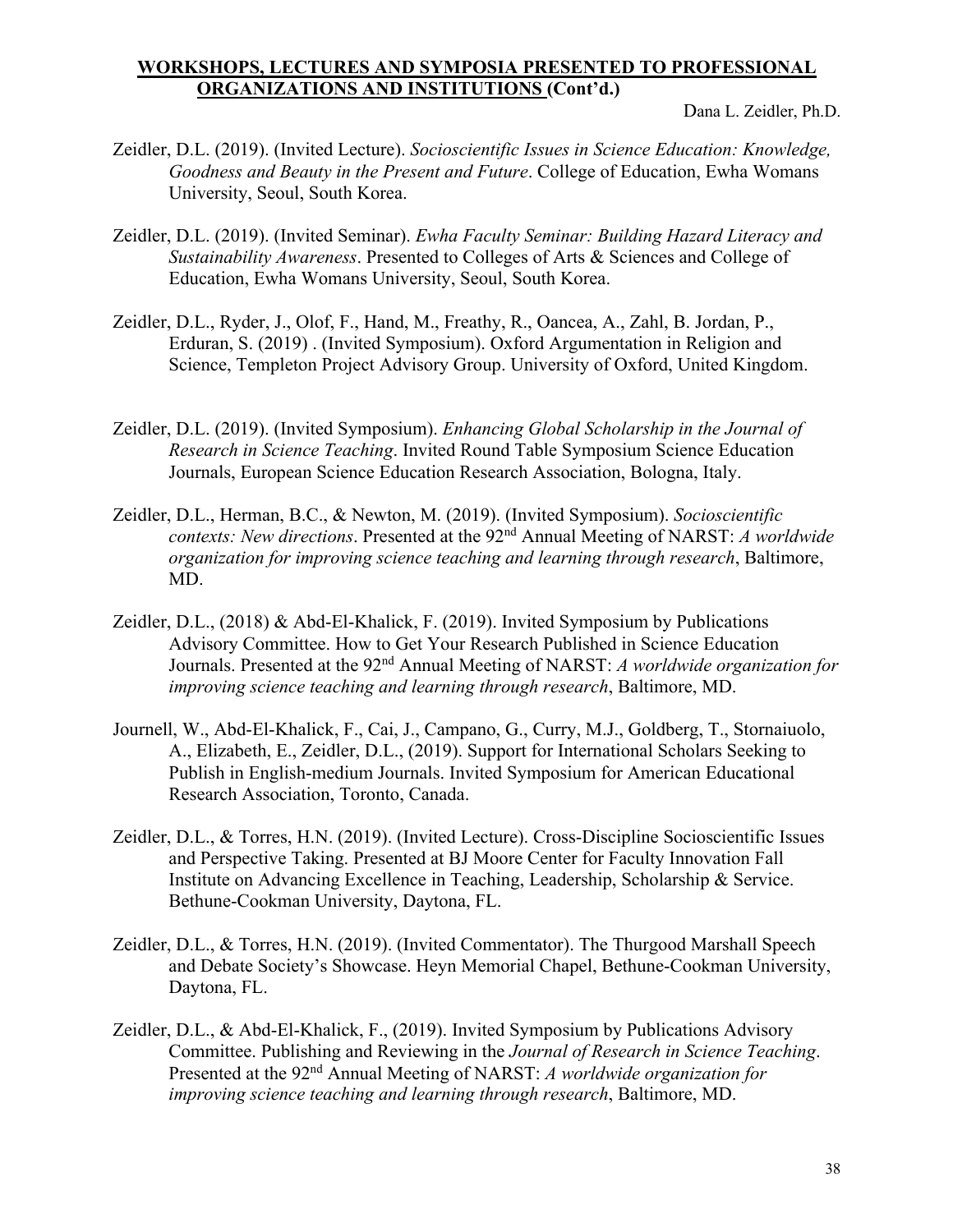- Zeidler, D.L. (2019). (Invited Lecture). Advancing Scientific Literacy through Socioscientific Issues. Presented to High School Professional Study Day: Ambitious Science Teaching. Spoto High School, Riverview, FL.
- Zeidler, D.L. (2018). (Invited Workshop) Conceptual and Methodological Issues in Research and Publishing in Science Education. Presented to Faculty and Doctoral Students at Beijing Normal University, Beijing, China.
- Zeidler, D.L., & Abd-El-Khalick, F., (2018). Invited Symposium by Publications Advisory Committee. Publishing In, and Reviewing For, *The Journal of Research in Science Teaching*. Presented at the 91<sup>st</sup> Annual Meeting of NARST: *A worldwide organization for improving science teaching and learning through research*, Atlanta, GA.
- Abd-El-Khalick, F. & Zeidler, D.L. (2018). Invited Symposium by Publications Advisory Committee. How to Get Your Research Published in Science Education Journals. Presented at the 91st Annual Meeting of NARST: *A worldwide organization for improving science teaching and learning through research*, Atlanta, GA.
- Abd-El-Khalick, F., Zeidler, D.L., Lederman, N.G., Lederman, J., Southerland, S., Benson, L.C., vanDriel, J., Kampourakis, K., Geelan, D., King, D. & Huann-shyand, L. (2018). Invited Presidential Sposored Symposium. Data Sharing and Research Transparency at the Article Publishing Stage: Advantages and Limitations. Presented at the 91st Annual Meeting of NARST: *A worldwide organization for improving science teaching and learning through research*, Atlanta, GA.
- Bryan, L., Mensah-Moore, F., Sampson, V., Schwarz, C., vanDriel, J., Verelas, M., Tippins, D., & Zeidler, D.L. 2018). Workshop on Scholarly Writing and Innovation for NRST Newcomers. Presented at the 91st Annual Meeting of NARST: *A worldwide organization for improving science teaching and learning through research*, Atlanta, GA.
- Zeidler, D.L. (2018). Writing for Scholarship in Science Education and Publishing in the *Journal of Research in Science Teaching*. Invited Lecture, College of Education, Stanford University, Stanford, CA.
- Zeidler, D.L. (2018). (Invited Lecture). Teaching and Learning in the Content Areas: A Disciplined Inquiry into Disciplines. Department of Teaching and Learning, College of Education, University of South Florida, Tampa, Fl.
- Zeidler, D.L., & Abd-El-Khalick, F. (2017). Invited Symposium. Epistemological Inquiry from the *Journal of Research in Science Teaching*. 12th Conference of the European Science Education Research Association, Dublin City University, Dublin, Ireland.
- Zeidler, D.L. (2017). Invited Lecture. Socioscientific Issues as Functional Scientific Literacy: The Primacy of Morality. Distinguished University Professor Lecture, Office of the Provost, University of South Florida, Tampa, FL.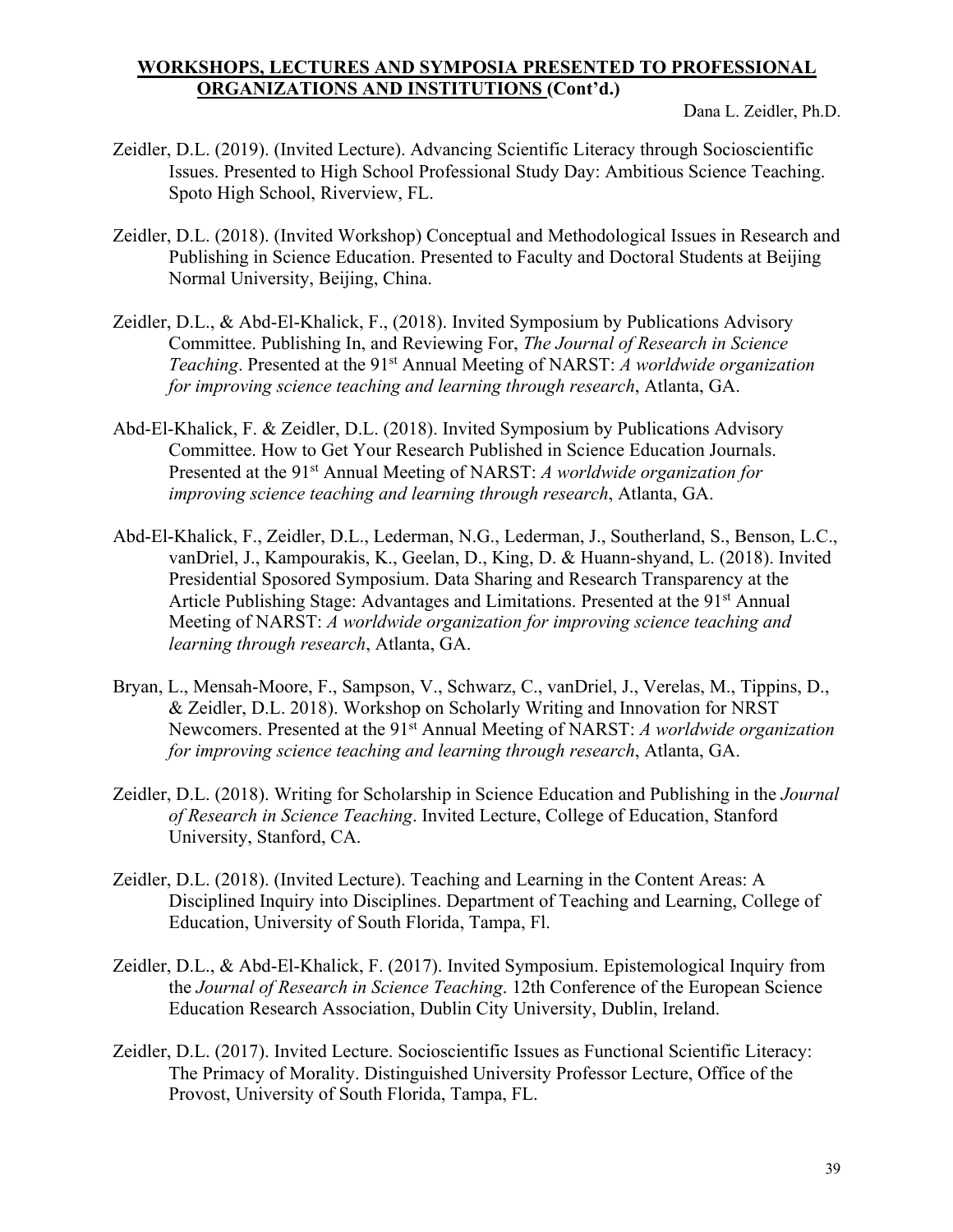- Zeidler, D.L. (2017). *Socioscientific Issues as a Curriculum Emphasis: Theory, Research and Practice*. Webinar presented to Association of American Colleges and Universities and National Foundation Supported Grant Participants: Investigating the Effects of Socioscientific Argumentation Development on Student Academic Success, Dr. Hector N. Torres, PI, Bethune-Cookman University.
- Milne, C., Siry, C. Mueller, M., Reid, A., Tunnicliffe, S.D., Benson, L., van Aalst, J., Yoon, S., Crippen, K., Lederman, N.G., Lederman, J.S., Kelly, G.J., Singh, S., Boyt, D. (2017). How to Get Your Research Published in Science Education Journals. (Invited Symposium). Symposium presented at the 90<sup>th</sup> Annual Meeting of NARST: *A worldwide organization for improving science teaching and learning through research*, San Antonio, TX.
- Zeidler, D.L., Clough, M.P., Hufnagel, E., Peel, A.N., Anderson, C.W., Shepardson, D.P., Johnson, W.R., Busch, K.C., McGinnis, J.R., & Branch, G. (2017). A Symposium on Teaching and Learning about Climate Change: A framework for Educators. (Invited Symposium). Symposium presented at the 90<sup>th</sup> Annual Meeting of NARST: *A worldwide organization for improving science teaching and learning through research*, San Antonio, TX.
- Abd-El-Khalick. F. & Zeidler, D.L. (2017). The JRST doctoral student mentored reviewer Initiative: Bolstering a Top-Tier Research Journal's Graduate Education Contributions. Symposium presented at the 90th Annual Meeting of NARST: *A worldwide organization for improving science teaching and learning through research*, San Antonio, TX.
- Zeidler, D.L., Abd-El-Khalick, Rivera Maulucci, M.S., Moore Mensah, F., Parker, C.A., Schwartz, R.S., & Boda, P.A. (2017). *Methodological, Ethical, and Identify Issues in Naming Ourselves and Others*. (Invited Symposium). Symposium presented at the 90<sup>th</sup> Annual Meeting of NARST: *A worldwide organization for improving science teaching and learning through research*, San Antonio, TX.
- Zeidler, D.L. (2017). Invited Lecture. Socioscientific Issues as Functional Scientific Literacy: The Primacy of Morality. Distinguished University Professor Lecture, Office of the Provost, University of South Florida, Tampa, FL.
- Zeidler, D.L. (2017). Invited Lecture. Developing a Sustainable Research Agenda. Doctoral Students, Social Sciences Programs, Office of Graduate Studies, University of South Florida, Tampa, FL.
- Zeidler, D.L. (2016). Invited Lecture. Considering Ethical Issues as Scientific Literacy. Biology Students and Faculty, College of Education and College of Arts and Sciences, Bethune-Cookman University, Daytona, Florida.
- Zeidler, D.L. (2016). Invited Workshop. Integrating Socioscientific Issues in the Curriculum. Faculty of Science, University of Calgary, Canada.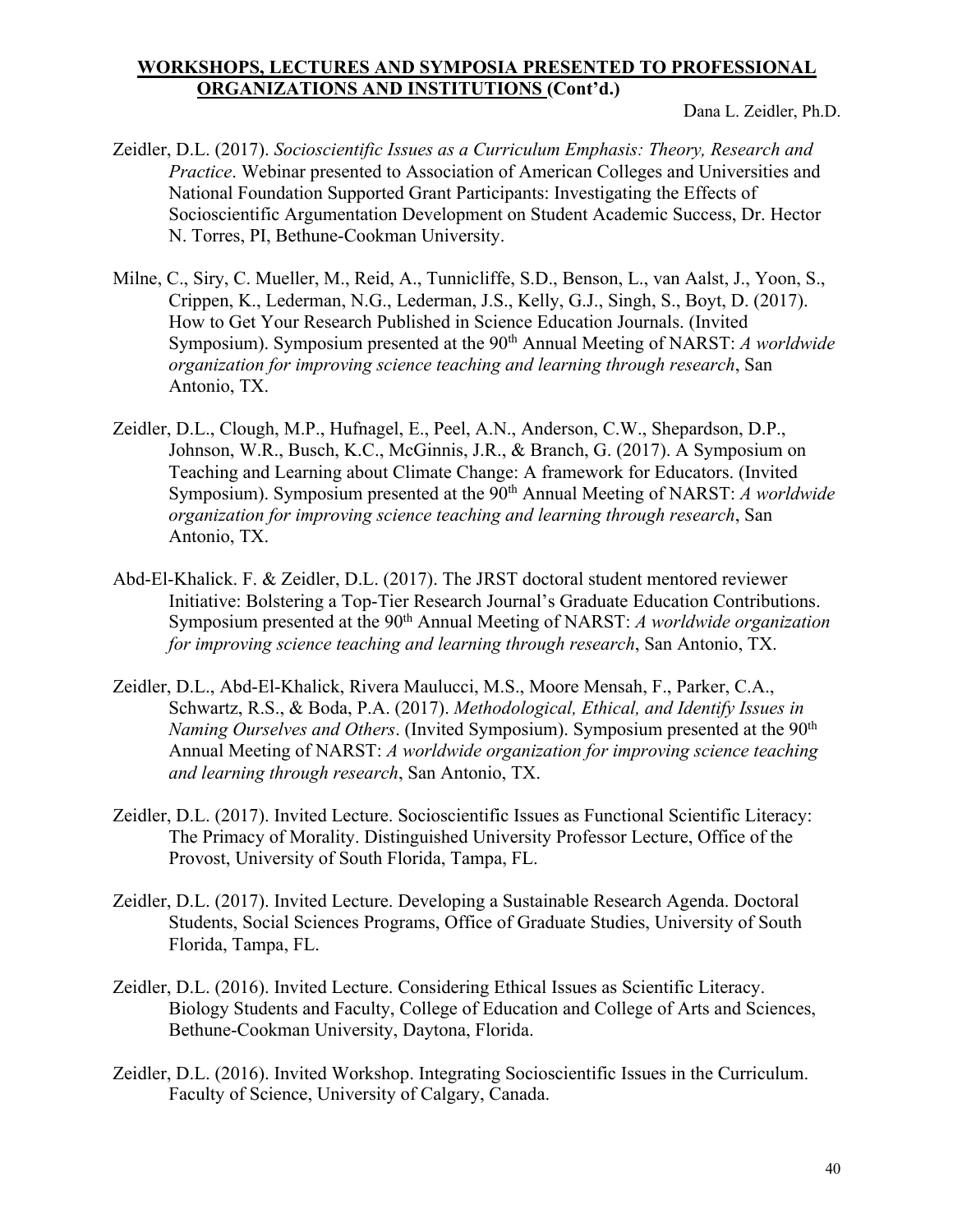- Abd-El-Khalick, F. & Zeidler, D.L. (2016). (Publications Advisory Committee Sponsored Session Symposium). The "Guest Doctoral Student Reviewers" Initiative: Realizing the Professional Development Potential of the *Journal of Research in Science Teaching*. Symposium presented at the 89th Annual Meeting of NARST: *A worldwide organization for improving science teaching and learning through research*, Baltimore, MD.
- Zeidler, D.L. (2016). (Invited Discussant). Environmental Education Administrative Sponsored Session: How Should We Treat Animals in Science Education? Symposium presented at the 89th Annual Meeting of NARST: *A worldwide organization for improving science teaching and learning through research*, Baltimore, MD.
- Zeidler, D.L. (2015). (Invited Symposium). Socioscientific Issues in Science Education: Teaching and Teacher Education. Bogazici University, Guney Kampus, Turkey.
- Zeidler, D.L. (2015). (Invited Lecture). Socioscientific Issues as a Path to Scientific Literacy and Virtue. College of Education and College of Arts and Sciences, Bethune-Cookman University, Daytona, Florida.
- Zeidler, D.L. (2015). (Invited Lecture). Research and Publication: Conceptual and Methodological Issues from the Co-Editor of the *Journal of Research in Science Teaching.* Middle Eastern Technical University, Ankara, Turkey.
- Zeidler, D.L. (2015). (Invited Lecture). Current / Future Conceptual and Empirical Trends for Socioscientific Issues and Scientific Literacy. *Re*STEM Institute: Reimagining & Researching STEM Education, College of Education, University of Missouri, Columbia, MS.
- Zeidler, D.L. (2015). (Invited Lecture). Publishing Your Research: Perspectives about Conceptual and Methodological Issues from the Co-Editor of the *Journal of Research in Science Teaching. Re*STEM Institute: Reimagining & Researching STEM Education, College of Education, University of Missouri, Columbia, MS.
- Zeidler, D.L., BouJaoude, S., Reiners, C., McDonald, C., & Ramnarain, U. (2015). (Invited Symposium). International perspectives on science teacher education. College of Education, University of Illinois at Urbana-Champaign.
- Zeidler, D.L. (2015). (Invited Lecture). Socioscientific issues as a curriculum emphasis: Theory, research and practice. College of Education, University of Illinois at Urbana-Champaign.
- Zeidler, D.L. & Kahn, S. (2015). NSTA Press Session: It's Debatable! Using Socioscientific Issues to Develop Scientific Literacy K-12. National Science Teachers Association Annual Conference on Science Education, Chicago, IL.
- Zeidler, D.L. & Kahn, S. (2015). NSTA Press Session: It's Debatable! Using Socioscientific Issues to Develop Scientific Literacy K-12. New York State Association of Independent Schools (NYSAIS) New York, NY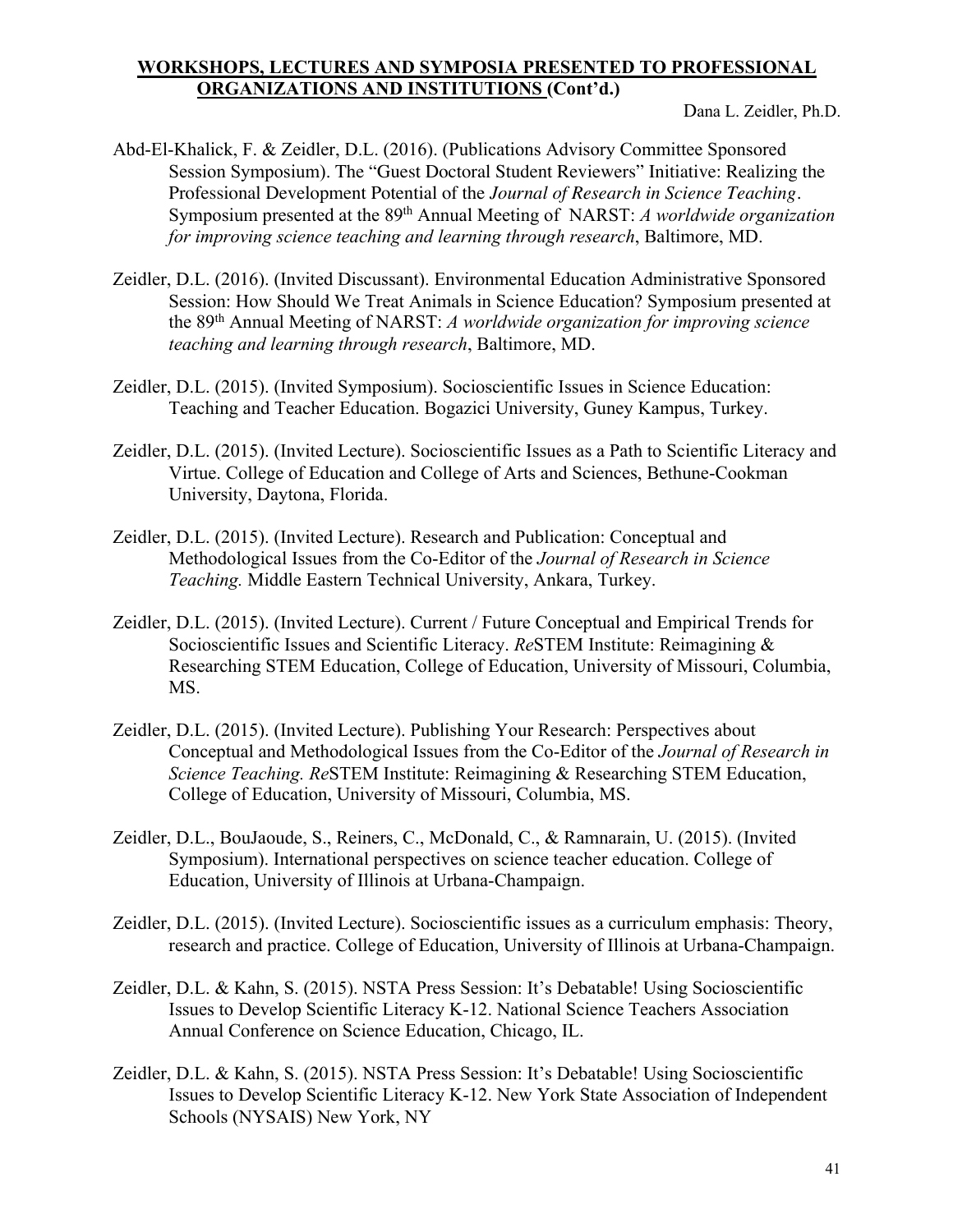- Kahn, S. & Zeidler, D.L. (2015). It's Debatable! Using Socioscientific Issues (SSI) in Science Methods Courses to Promote K-12 Scientific Literacy. Presented at the Annual Conference of the Association for Science Teacher Education, Portland, Oregon.
- Abd-El-Khalick, F. & Zeidler, D.L. (2015). (Publications Advisory Committee Sponsored Session Symposium). New Horizons for the *Journal of Research in Science Teaching*. Symposium presented at the 88th Annual Meeting of NARST: *A worldwide organization for improving science teaching and learning through research*, Chicago, IL.
- Lederman, N.G., Czerniak, C.M., Johnson, C.C., Zeidler, D.L., Calabrese-Barton, A., Tan, E., O'Neill, T., Wickman, P-O., Crawford, B., & Luft, J. (2015). (In-service Science Teacher Education Strand Sponsored Symposium) – The Handbook of Research on Science Education: Implications for inservice teacher education. Symposium presented at the 88th Annual Meeting of NARST: *A worldwide organization for improving science teaching and learning through research*, Chicago, IL.
- Zeidler, D.L. & Kahn, S. (2014). NSTA Press Session: It's Debatable! Using Socioscientific Issues to Develop Scientific Literacy K-12. National Science Teachers Association Area Conference on Science Education, Orlando, FL.
- Zeidler, D.L. & Applebaum, S. (2014). Invited Workshop. Socioscientific Teaching. Presented to science teachers of Pinellas County, Palm Harbor University High School, Palm Harbor, Florida.
- Zeidler, D.L. & Herman, B. (2013). Invited Lecture. Sociocultural Factors of Socioscientific Issues. Presented to Department of Chemistry and Biomedical Sciences, Linnaeus University, Kalmar, Sweden. (Concurrent Satellite Presentation to Karlstad University and Umeå University, Sweden.)
- Zeidler, D.L. (2013). Invited Lecture. Socioscientific Issues as Functional Scientific Literacy for All: The Primacy of Morality. Presented to College of Education and Arts & Sciences, Seoul National University, Seoul, South Korea
- Zeidler, D.L. (2013). Invited Lecture. Socioscientific Issues as Functional Scientific Literacy for All: The Primacy of Morality. Presented to College of Education and Arts & Natural Sciences, Pusan National University, Busan, South Korea.
- Zeidler, D.L. (2013). Invited Lecture. Socioscientific Issues as Functional Scientific Literacy for All: The Primacy of Morality. Presented to College of Education and Arts & Sciences, Chosun University, Gwangju, South Korea
- Zeidler, D.L. (2013). Invited Lecture. Writing for Scholarship in Science Education: Conceptual and Methodological Issues. Presented to Faculty and Graduate Students of the Science Education Program, Ewha Womans University, World Class University, Seoul, South Korea.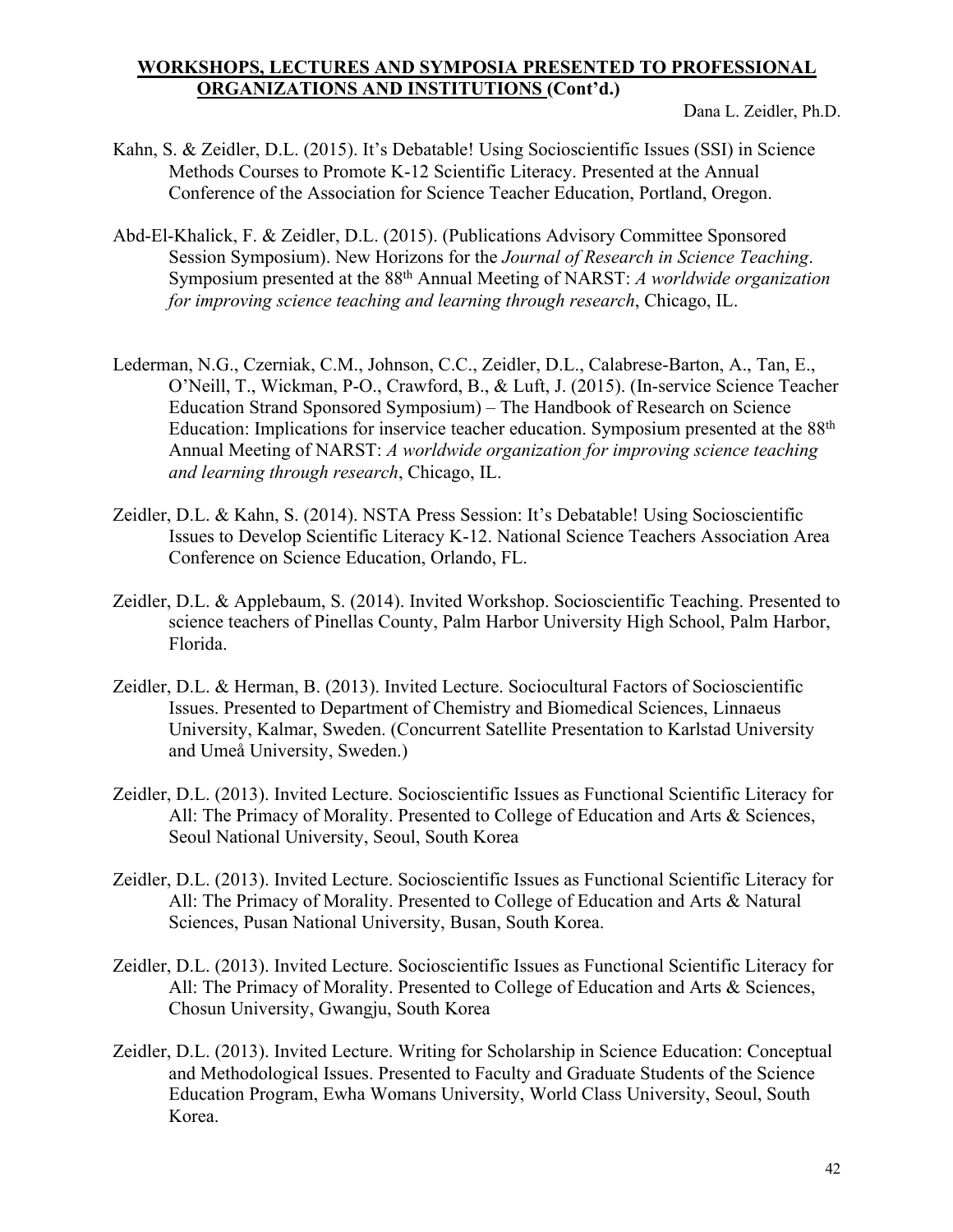- Zeidler, D.L. (2013). Invited Panel Discussion. What it Takes to Earn Excellence in Research: The Role of Publications, Grants, Major Speeches, and Collaborative Research Efforts. Presented to Tenure and Promotion Discussion Group, College of Education, University of South Florida, Tampa, Florida.
- Zeidler, D.L. (2012). Invited Lecture. Current Research and Trends in Socioscientific Issues. Presented to the Faculty of Science, Marmara University, Istanbul, Turkey.
- Zeidler, D.L. & Topcu, M. (2012). Invited Panel Discussion. Socioscientific Issues in Science Education. Presented to Faculty of Education, Mugla Sitki Kocman Universitesi, Ankara, Turkey.
- Zeidler, D.L. & Kilinc, A. (2012). Invited Lecture and Panel Discussion. Current Research and Trends in Socioscientific Issues. Presented to the Department of Elementary Education, Faculty of Education, Middle East Technical University, Turkey.
- Zeidler, D. L. (2012). Invited Lecture. Writing for Scholarship in Science Education: Conceptual and Methodological Issues. Presented to PhD students and Faculty at Ahi Evran University, Kirsehir, Turkey.
- Zeidler, D.L. (2012). Invited Lecture. Epistemological Views about Socioscientific Issues: A Cross Cultural Perspective. World Class University, Global Institute for STS Education, Ewha Woman's University, Seoul, South Korea.
- Zeidler, D.L. & Herman, B.C. (2012). Invited Workshop: Developing Socioscientific Issues Units for Students: Pedagogical Concerns and Research Considerations. World Class University, Global Institute for STS Education, Ewha Woman's University, Seoul, South Korea.
- Zeidler, D.L. (2012). Invited Lecture. Epistemological Understanding of Socioscientific Issues in Science Education: Character, Conscience and Reflective Judgment. Presented to College of Science and Letters, Illinois Institute of Technology, Chicago, Illinois
- Zeidler, D.L. (2011). Invited Seminar Keynote. STEM Education: A Deficit Framework for the 21st Century? A socio-cultural Socioscientific Response. NSF-Supported 2020 Vision Seminar. Department of Science and Mathematics Education & Center for Research on Lifelong STEM Learning, College of Science, Oregon State University, Corvallis, OR.
- Sadler, T.D., Klosterman, M.L., Zeidler, D.L., Applebaum, S., Evagorou, M.P. Simon, S.S. Amos, R., Eastwood, J.L. Technion, T.T., Kali, Y. & Dawson, V. (2011). Socio-scientific Issues in Science Classrooms: Teaching, Learning and Research. Symposium presented at the 84th Annual Meeting of the National Association for Research in Science Teaching April, Orlando, FL.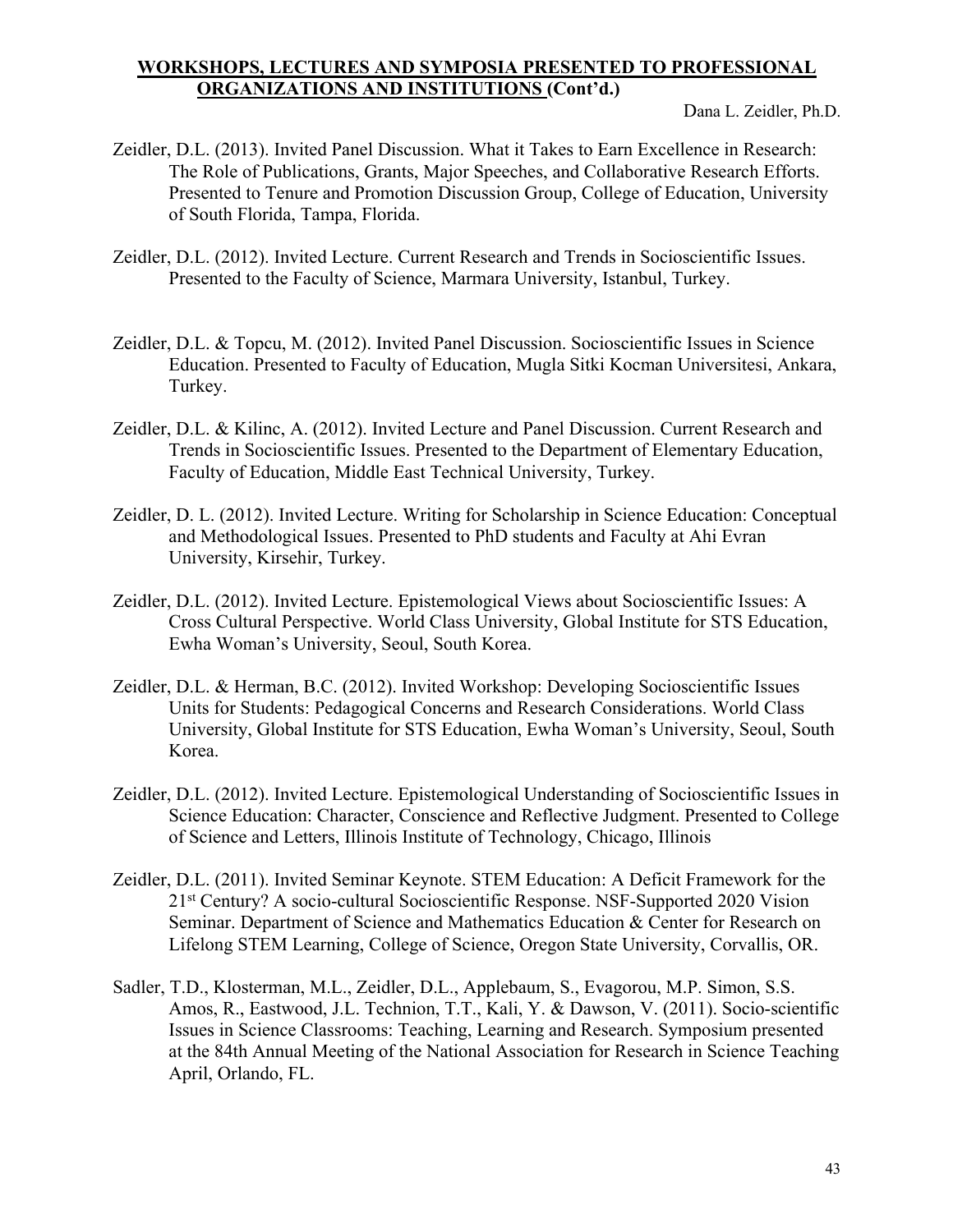- Zeidler, D.L. (2011). Socioscientific Issues and Scientific Literacy in Science Education. Invited Lecture presented at World Class University, Global Institute for STS Education, Ewha Womans University, Seoul, South Korea.
- Morrell, P., Eick, C., Popejoy, K., Bell, R., Zeidler, D. & Feldman, A. (2011). How to Get More Involved with ASTE. Experiential Session presented at the Annual International Meetings of the Association for Science Teacher Education, Minneapolis, MN.
- Zeidler, D.L. (2010). Invited Lecture. Moral reasoning and ethical discourse in socioscientific issues: implications for polymorphism and heterosis in genomics education. Workshop on genomics education for citizenship. Freudenthal Institute for Science and Mathematics Education, Utrecht University, The Netherlands.
- Zeidler, D.L. (2010). Epistemological Understanding of Socioscientific Issues and Ethical Discourse. Research Seminar, Faculty of Education, University of Hong Kong, Hong Kong, China.
- Zeidler, D.L., Dolan, T. & Bennett, K. (2010). The Socioscientific Issues Research Program: Theory and Practice. Poster presentation presented to Research One –A Tradition of Excellence in Research, Innovation and Creativity. College of Education, University of South Florida, Tampa, Florida.
- Zeidler, D.L. & Potter, R. (2009). Leadership for Integrated Middle School Science: Finding Common Ground for Reform Through Inquiry, Nature of Science and Socioscientific Issues. Intertactive Postor Session at the 2009 Meeting of the European Science Education Research Association, Istanbul, Turkey.
- Sadler, T.D. & Zeidler, D.L. (2009). PISA 2006 Science: A contribution to assessing progressive science education? Symposium for Assessment of Context-based Science Education: Lessons from PISA 2006 Science: with Fensham, P. Millar, R. Gunstone, R., Schoeps, K. & Ratcliffe, M. Symposium presented at the European Science Education Research Association, Istanbul, Turkey.
- Czerniak, C.M., Abell, S., Anderson, C.A., Kahle, J.B., Calabrese-Barton, A., Champagne, A., Gilmer, P.J., Holliday, W.G., Krajcik, J., Luft, J., Moore, F., Rennie, L. & Zeidler, D.L. (2009). NARST's Grand Challenges and Great Opportunities: Presidential Speech Reaction Panel. Symposium presented at the 82nd Annual Meeting of the National Association for Research in Science Teaching April, Garden Grove, CA.
- Zeidler, D.L. (2009). Research on science issues of social and personal significance: Understanding students' decision-making, creating meaningful curriculum, and educating teachers. Discussant for Symposium presented to the 82nd Annual Meeting of the National Association for Research in Science Teaching April, Garden Grove, CA.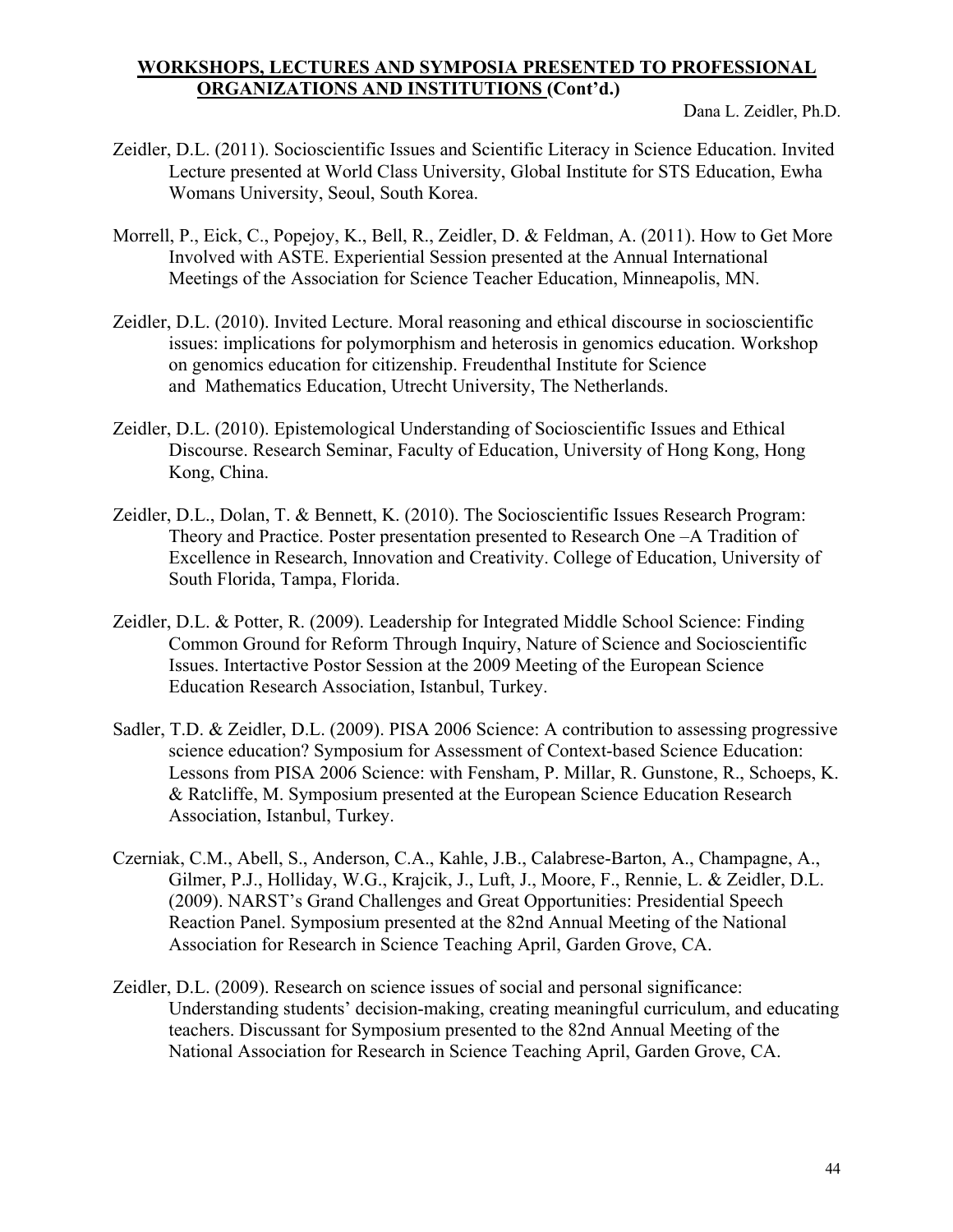- Zeidler, D.L. (2009). Teaching, Learning and Inquiry with Socioscientific Issues. Workshop presented to Hillsborough County Schools, Summer Professional Development Workshop, July 20-24, FL.
- Zeidler, D.L. (2009). Teaching, Learning and Inquiry with Socioscientific Issues. Workshop presented to Hillsborough County Schools, Summer Professional Development Workshop, July 20-24, FL.
- Zeidler, D.L. (2009). Socioscientific Issues: The Development of Character and Excellence. Lecture presented to the 2009 Summer Teacher Training Workshop, Florida Institute of Phosphate Research, Bartow, FL.
- Zeidler, D.L. (2009). Socioscientific Issues in Middle School Science. Workshop presented to the Leadership for Integrated Middle School Science (LIMSS) Project, Hillsborough County Schools, FL.
- Zeidler, D.L. (2009). Developing Habits of Mind Through the Nature of Science. Workshop presented to the Leadership for Integrated Middle School Science (LIMSS) Project, Hillsborough County Schools, FL
- Zeidler, D.L., Sadler, T.D., Nieswandt, M, Tsai, C., Dawson, V.M. & Venville, G.J. (2008). Impact of socioscientific issues research on research, policy and practice. Symposium presented to the 81st Annual Meeting of the National Association for Research in Science Teaching April, Baltimore, MD.
- Zeidler, D.L. (2008). Improving Reflective Judgment of Students Through Socioscientific Issues. Lecture presented to the Graduate School of National Taichung University, Taichung, Taiwan.
- Fowler, S., Sadler, T.D., Callahan, B. & Zeidler, D.L. (2008). Socioscientific Issues in Action. Workshop presented at the International Conference of the Association for Science Teacher Education, St. Louis, MS.
- Zeidler, D.L. (2008). The Nature of Science and Socioscientific Issues. Workshop presented to Hillsborough County School District, Tampa, FL.
- Zeidler, D.L., Lederman, N., Duschl, R.A., Krajcik, J. Schwartz, R., Ebenzer, J. (2007). Socioscientific inquiry: Making connections-extending conversations. Invited Symposium presented to the Annual Meeting of the American Association for Educational Research. Chicago, IL.
- Zeidler, D.L. (2006). Zen & Physics: Science in (Martial Arts) Action. Invited Demonstration. Philip Shore Elementary Science Fair Kickoff. Philip Shore Magnet School of the Arts, Tampa, FL.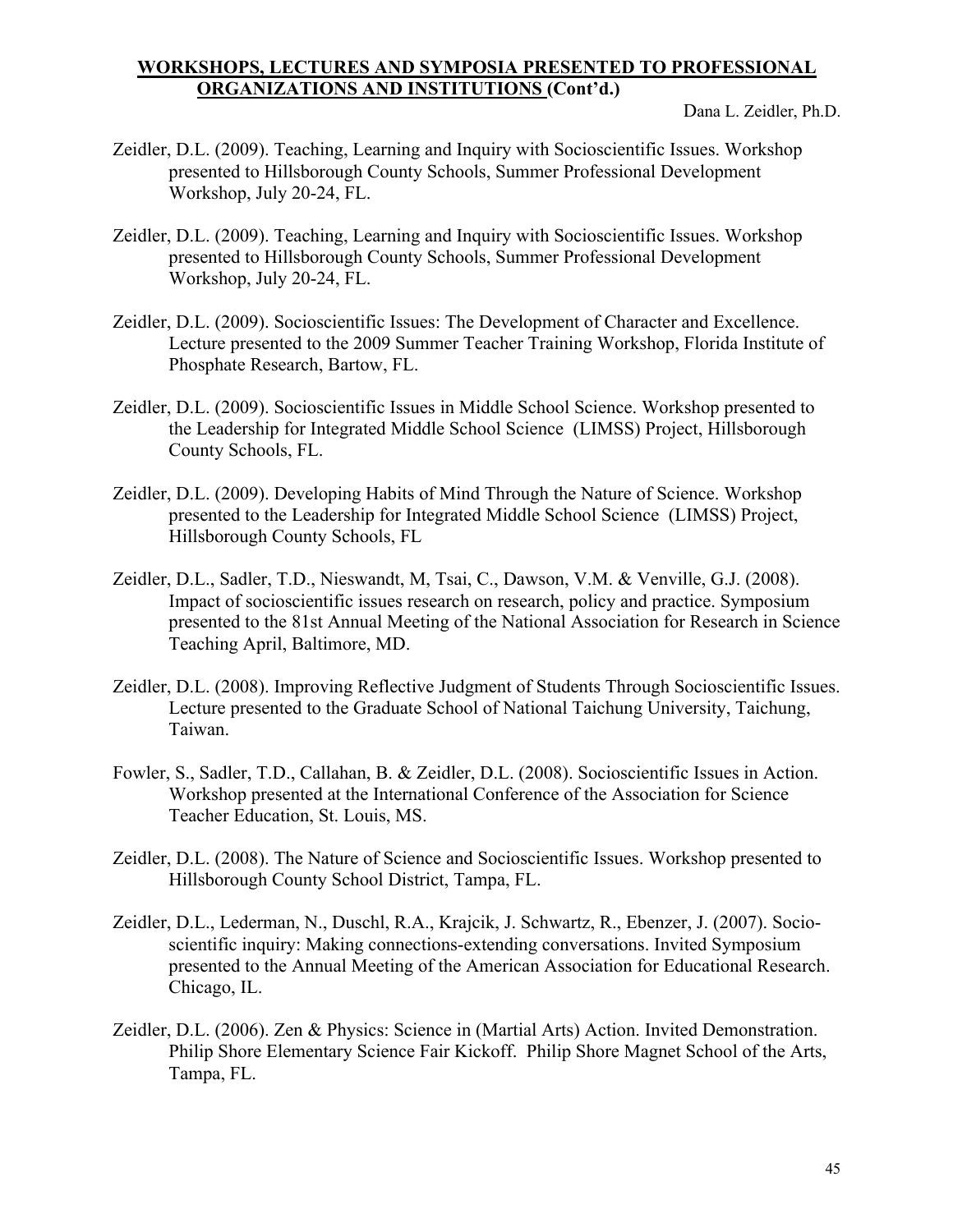- Zeidler, D.L. (2006). Teaching the Nature of Science with Marshmallow Catapults. Workshop presented to the Hillsborough County School District, Tampa, FL.
- Sadler, T.D. & Zeidler, D.L. (2005). The Socioscientific Issue Agenda: Goals and Models for Teaching and Research**.** Symposium presented at the Annual Conference of the Southeastern Association for Science Teacher Education, Athens, Georgia.
- Zeidler, D.L. (2005). Of Monkeys, Picnic Hams and Psychedelic Substances: A Socioscientific Framework for Advancing Science Education Research and Curricula. Keynote Speech presented to the Science Education Research Symposium, School of Education, Indiana University.
- Zeidler, D.L. (2005).The Case for Socioscientific Issues and Righteous Indignation in Science Education. Invited Lecture presented to the Graduate School of The University of Saint Louis, Saint Louis, MO.
- Zeidler, D.L. (2004). Teaching the Nature of Science with the Learning Cycle. (Secondary School). Workshop presented to the Hillsborough County School District, Tampa, FL.
- Zeidler, D.L. (2004). Investigating Inquiry and Communication. (Middle School). Workshop presented to the Hillsborough County School District, Tampa, FL.
- Zeidler, D.L. (2003). Inquiry Teaching in the New Reform (Middle School). Workshop presented to the Hillsborough County School District, Tampa, FL.
- Zeidler, D.L. (2002). Moral and Ethical Issues in Science Education: Is There a Voice for Research, Policy & Practice? Symposium presented at the 75<sup>th</sup> Annual Meeting of the National Association for Research in Science Teaching, New Orleans, LA.
- Zeidler, D.L. (2002). The Role of Scholarship in Developing Virtue: Morality and Socioscientific Issues in Science Education. Symposium and themed paper set presented at the Annual Meeting of the Southeastern Association for the Education of Teachers in Science, Kennesaw, GA.
- Zeidler, D.L., & Sadler, T. (2002). Using Moral and Ethical Issues in Science Teacher Education. Workshop presented at the Annual Meeting of the Association for the Education of Teachers in Science, Charlotte, NC.
- Simmons, M., Zeidler, D.L., & Sadler, T.D. (2001). The Role of Moral Reasoning in Science Education: Issues and Trends. Symposium presented at the Annual Meeting of the Southeastern Association for the Education of Teachers in Science, Tampa, FL.
- Sadler, T.D., Chambers, W., & Zeidler, D.L. (2001). Socioscientific Aspects of the Nature of Science. Symposium presented at the Annual Meeting of the Southeastern Association for the Education of Teachers in Science, Tampa, FL.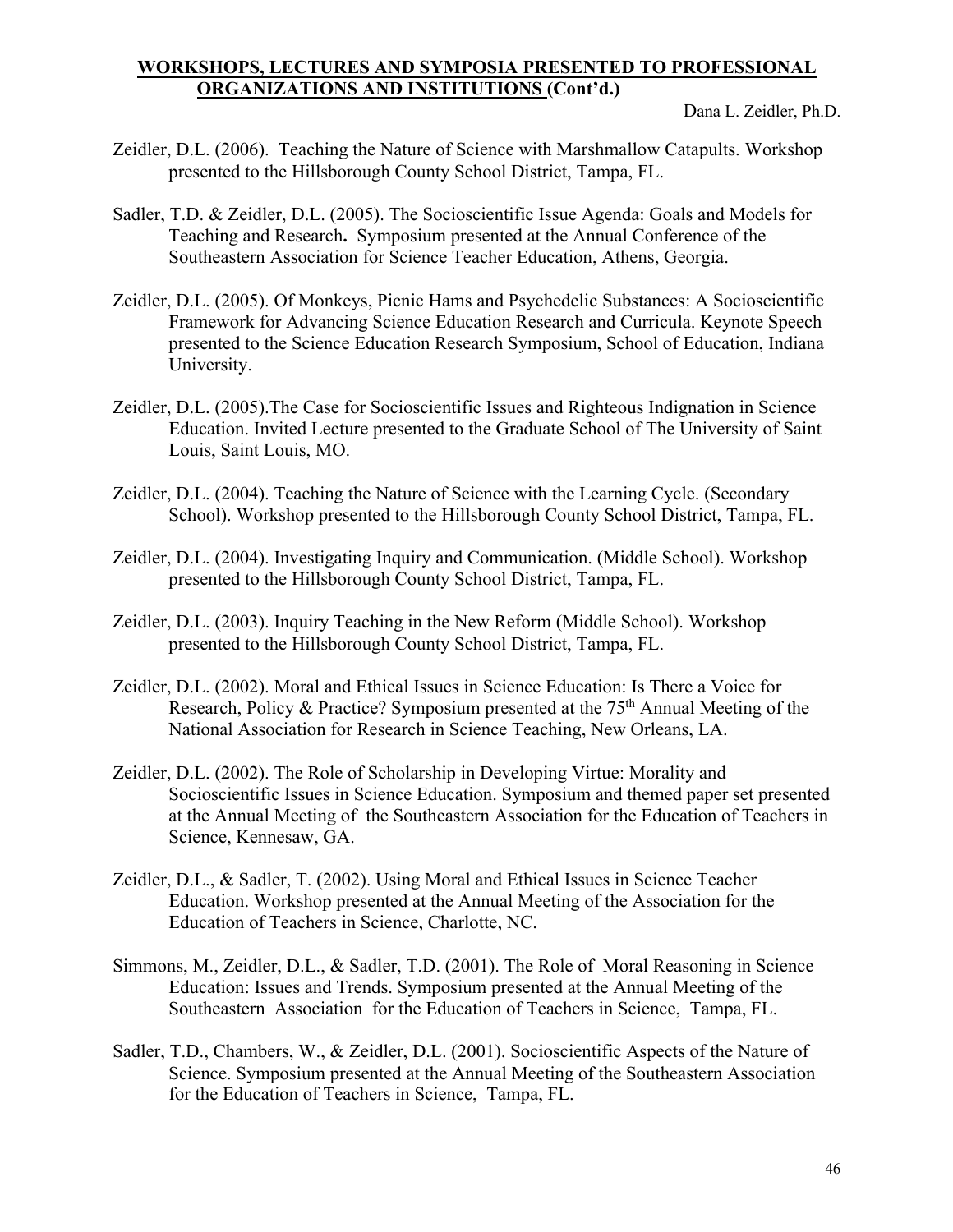- Zeidler, D.L (2001). The Role of Moral Reasoning and Discourse on Socioscientific Issues in Science Education. Symposium presented at the 74<sup>th</sup> Annual Meeting of the National Association for Research in Science Teaching, St. Louis, MS.
- Zeidler, D.L. (2001). Quality, Ethics and Rigor in Qualitative Research. Invited Lecture presented to Graduate Students in the College of Business, University of South Florida.
- Zeidler, D.L. (2001). Standards and Science Education for Interns. Invited Lecture presented to Clinical Faculty, College of Education, University of South Florida.
- Zeidler, D.L. (2000). The Status of Science Education in Schools and at USF. Invited Lecture presented to Introduction to Education Students (undergraduate), College of Education, University of South Florida.
- Simmons, M.L., Ackett, W.A., Walker, K.A., & Zeidler, D.L. (2000). Exploring the Nature of Science Through Moral and Ethical Dilemmas. Workshop and paper presented at the 57th Annual Convention of the National Science Teachers, Orlando, Florida.
- Zeidler, D.L. (1999). Science in Everyday Thinking. Workshop presented to teachers and students at Thomas E. Weightman Middle School, Wesley Chapel, Florida.
- Zeidler, D.L. (1998). Current Trends and Classroom Practice in Science Education. Invited Lecture/Workshop presented to Graduate Students in the Masters Program for Elementary Teachers, University of South Florida, Saint Petersburg, Florida.
- Zeidler, D.L. (1998). Fallacies and Bias in Reasoning about Social Issues. Invited Seminar presented to Graduate Students in Masters Program for Social Studies Education, Department of Secondary Education, University of South Florida, Tampa, Florida.
- Zeidler, D. L. (1997). Science Teachers and Scientists: Connecting Project Connect at USF. Symposium presented at the 4th National Conference of Scientific Work Experience Programs for Teachers (SWEPT). Triangle Coalition for Science and Technology Education, St. Charles, Illinois.
- Loving, C. C., Lederman, N. G., Brickhouse, N. W., Duschl, R. A., Gess-Newsome, J., Good, R., & Zeidler, D. L. (1997). Formal and Informal Assessments of Views on the Nature of Science. Symposium presented at the 70th Annual Meeting of the National Association for Research in Science Teaching, Oak Brook, Illinois.
- Zeidler, D. L. (1996). The Relationship Between Research and Exemplary Teaching in Science Education. Lecture presented to the Faculty of the College of Education at Seton Hall University, South Orange, New Jersey.
- Zeidler, D. L. (1996). Reasoning, Fallacies and Discourse in Science Education. Lecture presented to the Department of Secondary Education, University of South Florida, Tampa, Florida.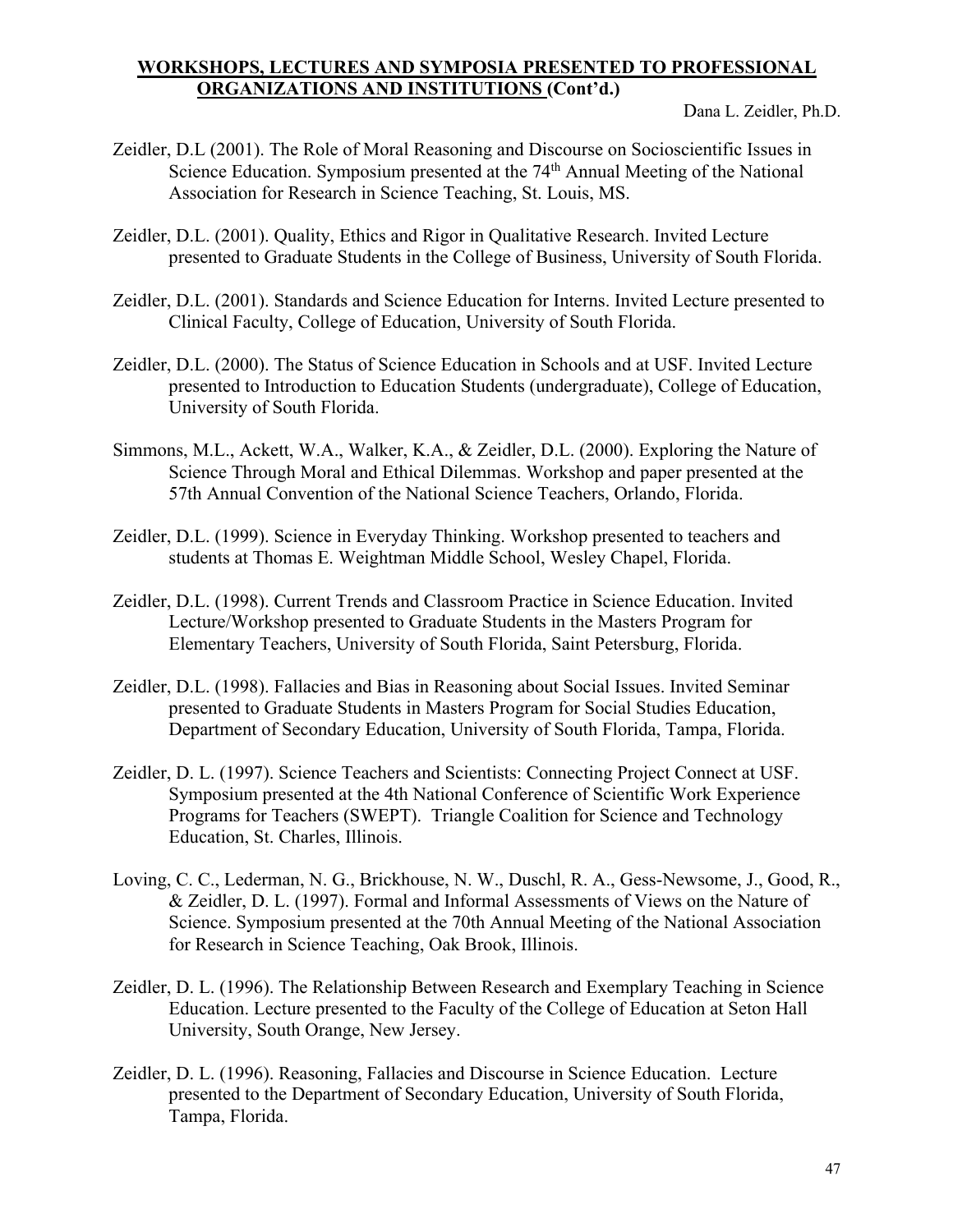- Zeidler, D. L. (1995). Discussant/Presider: A Teacher Developed Science/Technology/Society Issues--Investigation and Action Unit for Middle School on Global Warming. Paper Set at the 52nd Annual Convention of the National Science Teachers Association, Philadelphia, Pennsylvania.
- Zeidler, D. L. (1995). Paradigms and Research Traditions. Invited Lecture presented to Doctoral Students, College of Education, University of Massachusetts Lowell.
- Zeidler, D. L. (1995). Infusing Moral Dilemmas in Science Teaching. Lecture/Workshop presented to Preservice Teachers in the Masters Program for Initial Certification, University of Massachusetts, Lowell, MA.
- Zeidler, D. L. (1994). The Relationship of Scholarship to Research. Invited Lecture presented to Doctoral Students, College of Education, University of Massachusetts, Lowell, MA.
- Zeidler, D. L. (1994). Critical Thinking Across the Curriculum. Invited Lecture presented to Masters and Doctoral Students, College of Education, University of Massachusetts Lowell.
- Zeidler, D. L. (1993). Ethical Considerations and Moral Dilemmas in Scientific Research. Lecture/Workshop presented to Honors Science Students at Newburyport High School, Newburyport, MA.
- Zeidler, D. L. (1993). Misconceptions and Fallacies in Theory Formation. Lecture presented to the Education Staff of the Tsongas Industrial History Center, University of Massachusetts Lowell, Lowell, MA.
- Zeidler, D. L. (1993). Quantitative Research and The Doctoral Program. Faculty Development Workshop, College of Education, University of Massachusetts Lowell (1993).
- Lederman, N. G., Zeidler, D. L., & Gess-Newsome, J. (1993). Reflections of Research in Science Education. Presentation and Panel Discussion at the 66th Annual Meeting of the National Association for Research in Science Teaching, Atlanta, GA, April.
- Zeidler, D. L. (1993). Water Science. Workshop presented to Elementary School students at the Rice School, Holden, MA.
- Zeidler, D. L. (1992). Moral Development and Science Teaching: The Means Two Ends. Workshop/paper presented at the 40th Annual Meeting of the National Science Teachers Association, Boston, MA, March.
- Haury, D. L., Lederman, N. G., Enochs, L. G., Zeidler, D. L., & Duschl, R. A. (1992). Writing for Publication in Science Education. Panel Discussion presented at the 40th Annual Convention of the National Science Teachers Association, Boston, MA.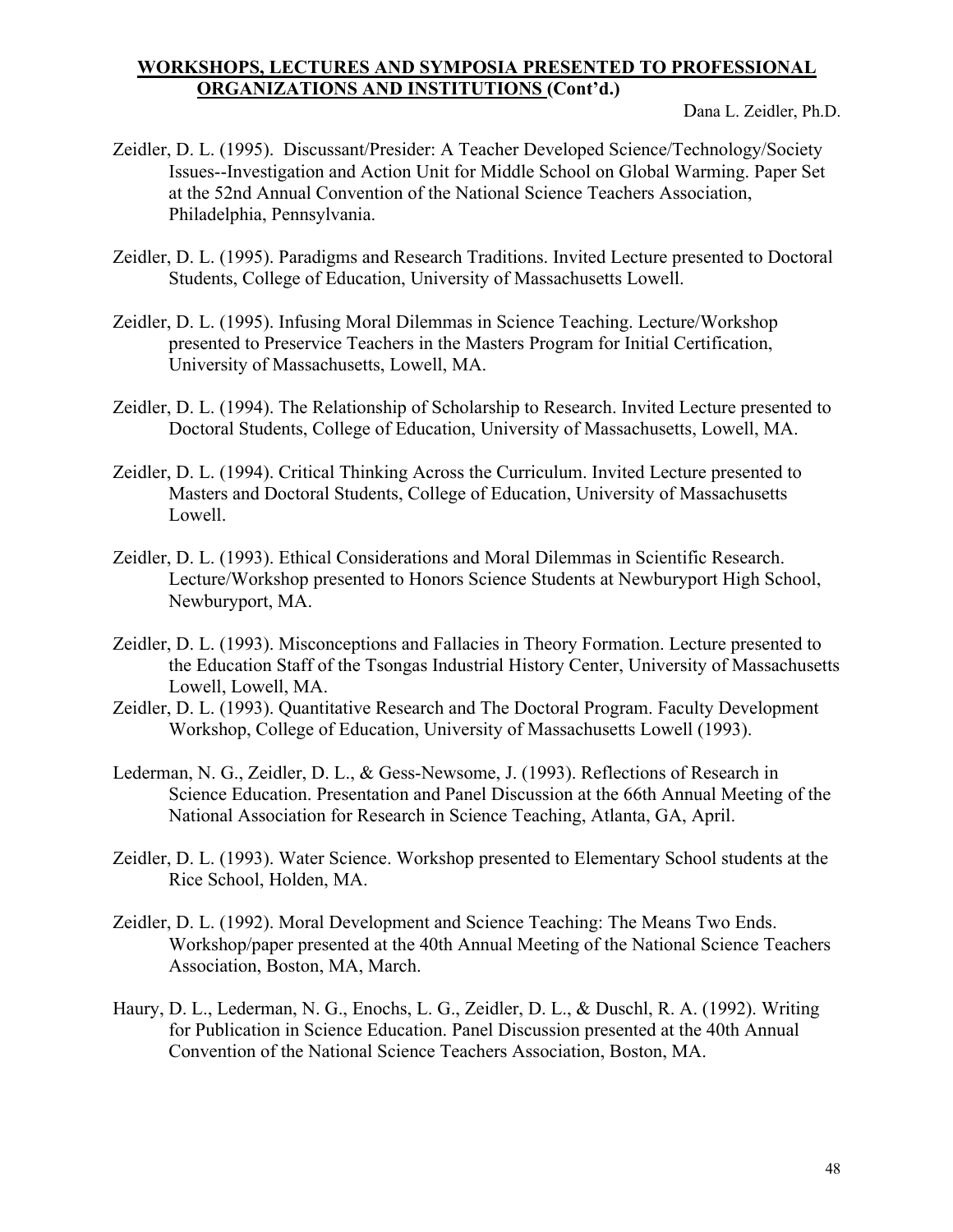- Zeidler, D. L. (1992). Evaluability Assessment and Program Evaluation. Lecture presented to Masters and Doctoral Students, College of Education, University of Massachusetts Lowell, Lowell, MA.
- Zeidler, D. L. (1992). (Discussant) The support teacher program: Teachers helping teachers change. Paper set at the 49th Annual Convention of the National Science Teachers Association in Conjunction with the Association for the Education of Teachers in Science, Boston, MA, March.
- Zeidler, D. L. (1992). (Discussant) Integrated ninth grade: Introductory Physical Science and Algebra. Paper set at the 49th Annual Convention of the National Science Teachers Association in Conjunction with the Association for the Education of Teachers in Science, Boston, MA, March.
- Zeidler, D. L. (1991). (Discussant) Topics in Assessment and Analysis. Paper set at the Annual Meeting of the Eastern Educational Research Association, Boston, MA.
- Klopfer, L., Haury, D. L., Lederman, N. G., & Zeidler, D. L. (1991). Publishing in Science Education and in the Journal of Science Teacher Education: How, why, and what? A panel discussion presented at the Annual Meeting of the Association for the Teachers in Science, Houston, Texas.
- Zeidler, Dana L. (1991). Ethical Decisions in Science and Society. Lecture/Workshop presented to Honors Science Students at Newburyport High School, Newburyport, MA.
- Zeidler, Dana L. (1990). Using Moral Dilemmas in the Science Curriculum. Workshop presented at the 18th Annual Massachusetts Association of Science Teachers, Framingham, Massachusetts.
- Zeidler, Dana L. (1990). Techniques for Teaching Societal Issues in Physics Courses. Workshop presented at the Regional Meeting of the American Physics Society and the American Association of Physics Teachers, Lowell, MA.
- Zeidler, Dana L. & Brinckerhoff, R. F. (1990). Values in School Science: Some Practical Materials and Suggestions. Workshop presented at the 5th Annual Meeting of the National Association for Science, Technology and Society, Arlington, Virginia.
- Zeidler, Dana L. (1990). Qualitative Research Paradigms. Invited Lecture presented to Doctoral Students, College of Education, University of Massachusetts Lowell, Lowell, MA.
- Zeidler, Dana L. (1989). Moral Dilemmas for Science Classes. Workshop presented at the 37th Annual Meeting of the National Science Teachers Association, Seattle, Washington.
- Zeidler, Dana L. (1989). Mystery Boxes, Scientific Models and Processes. Inservice Workshop presented to Middle School Science and Mathematics Teachers at Lowell Public Schools.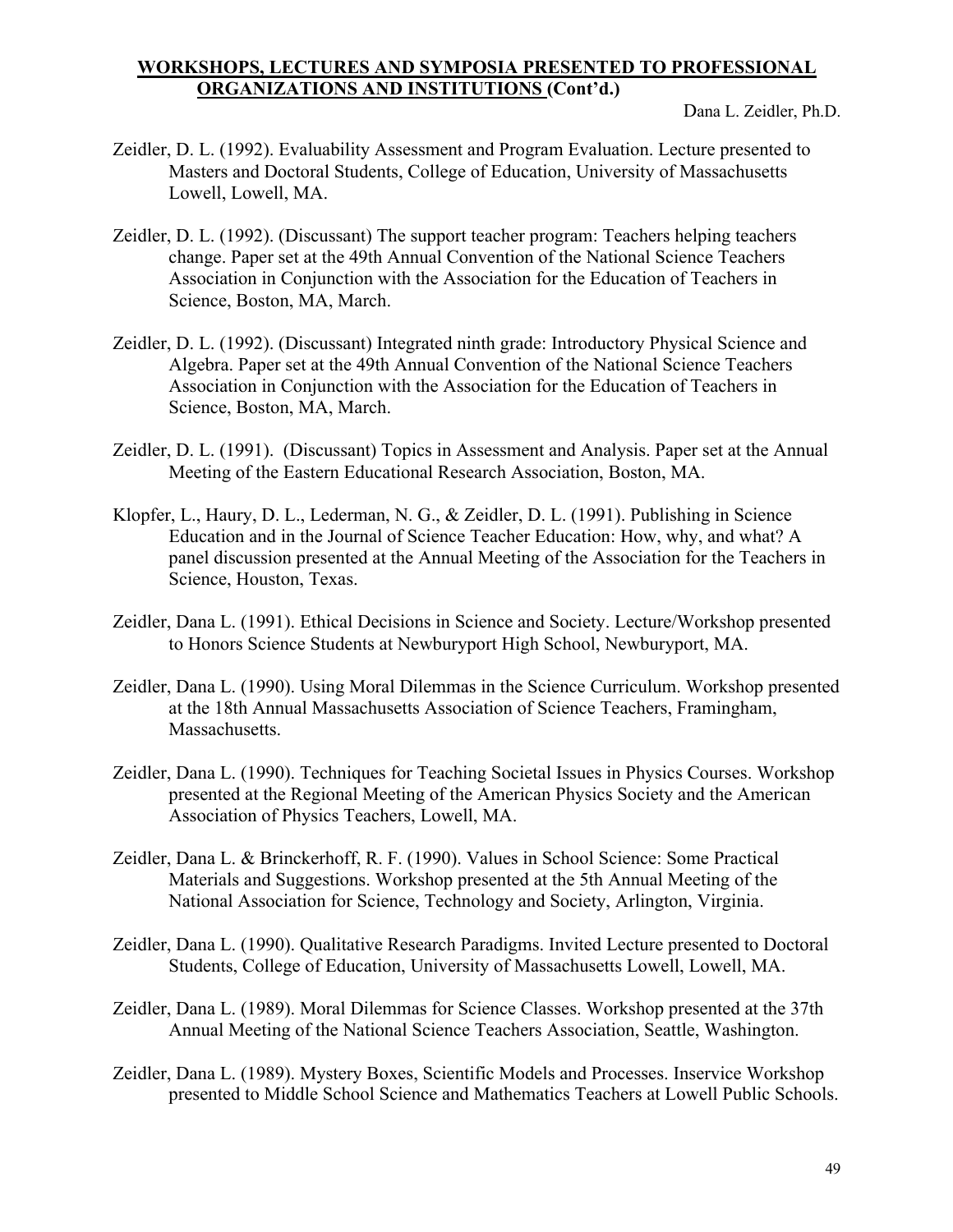- Zeidler, Dana L. (1989). Marshmallow Catapults and Process Skills. Inservice Workshop presented to Middle School Science and Mathematics Teachers at Lowell Public Schools MA.
- Zeidler, Dana L. (1989). Ethical Issues and Moral Reasoning in Science. Invited Lecture presented to the Chemistry Department at Merrimack College, MA.
- Zeidler, Dana L. (1988). Cooperative Problem Solving and Critical Thinking. Workshop presented at the First Annual State Conference on Teaching in Higher Education: Collaboration in Teaching and Learning, Dover, DE.
- Zeidler, Dana L. (1988). Stories, Science and Sleuthing: The Use of Scientific Concepts in Solving Mysteries. Inservice workshop presented to Elementary and Middle School Science Teachers, State of Delaware.
- Zeidler, Dana L. (1988). Higher Education: For Whom and Under What Conditions? Invited Lecture presented to the Delaware Postsecondary Education Commission.
- Zeidler, Dana L. (1988). Ethics in Social Science Research. Lecture presented to the Honors Colloquium of Cape Henopen High School, DE.
- Zeidler, Dana L. (1988). Promoting Critical Thinking. Workshop presented to Prison Educators for the State of Delaware.
- Zeidler, Dana L. (1987). Moral Dilemmas for Elementary and Middle School Science. Inservice Workshop presented to Elementary and Middle School Science Teachers, State of Delaware.
- Zeidler, Dana L. (1986). The Science Enrichment Program and the Learning Cycle. Inservice Workshop presented to Secondary School Science Teachers, State of Delaware.
- Zeidler, Dana L. (1985). Using Process Skills and Evaluating Cognitive Content. Inservice workshop presented to Secondary School Science Teachers, Capital School District, Dover, Delaware.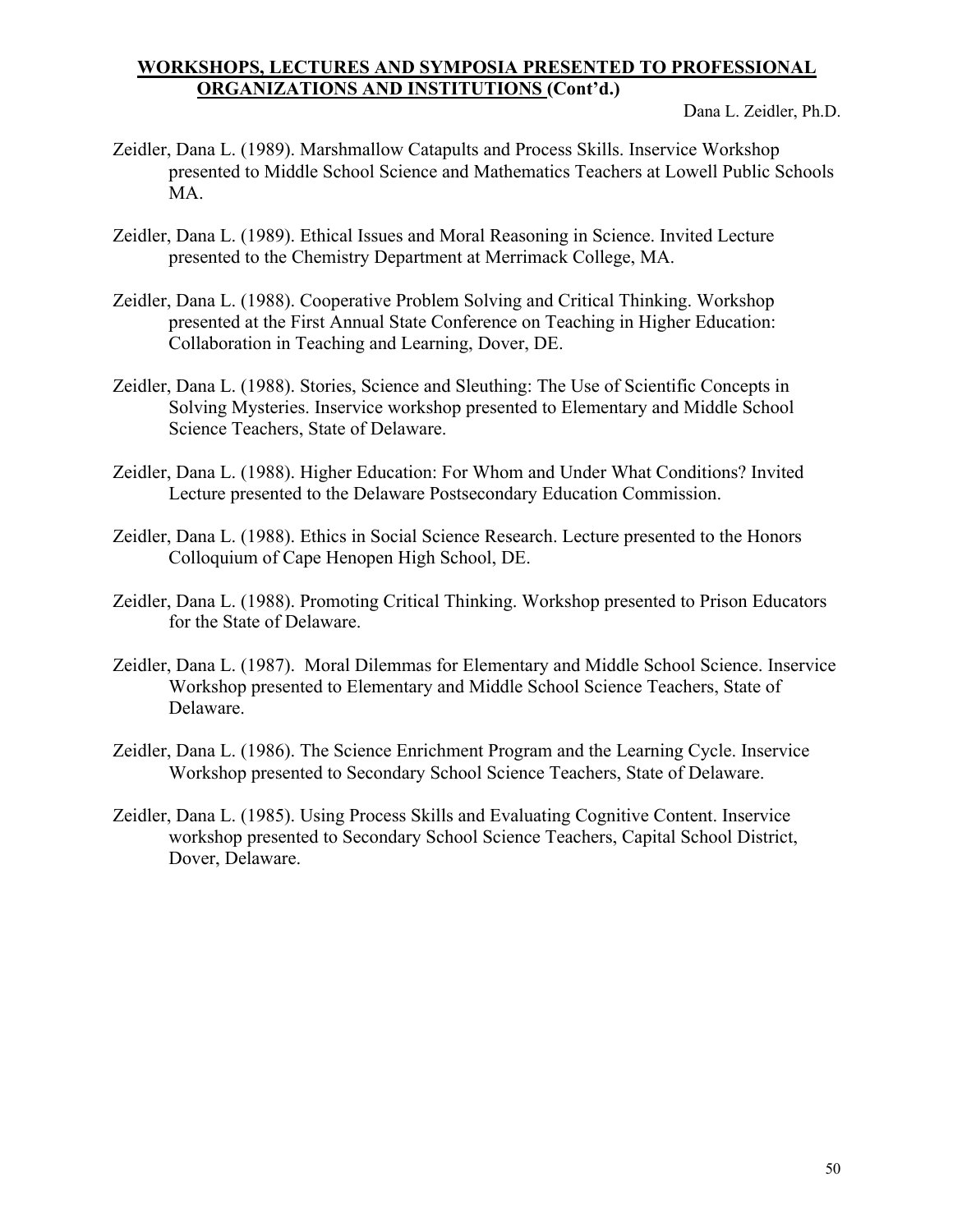## **GRANT SERVICE**

Co-Principal Investigator (with Dr. Kalanithy Vairavamoorthy, Patel School of Global Sustainability, USF) on Sustainability in Engineering Education. Funding Agency: India Educational Foundation, Obama Singh 21st Century Knowledge Initiative. Total Value of Grant: \$246,396.00. Status: Not Funded (2013).

Co-Principal Investigator (with Dr. Bob Potter, Coalition for Science Literacy, College of A&S, USF Pamela Caffery, Supervisor of Middle School Science and Larry Plank STEM Director, Hillsborough County Public Schools, FL): Promoting Leadership and Collaboration for Effective Science (PLCES). Funding Agency: The Institute of Education Science Responding to Solicitation IES-NCER-Teach and Development: Total Value of Grant: \$1,293,045.00 Status: Not Funded (2013).

Co-Principal Investigator (with Dr. Bob Potter, Coalition for Science Literacy, College of A&S, USF): Leadership for Integrated Middle-School Science (LIMSS). Funding Agency: Institute of Education Science, Department of Education. Total Value of Grant: \$1,444,403.00 Status: Funded (2008-2012).

Principal Investigator for COE. Orange County Water Atlas Inquiry-Based Curriculum for Sustainability & Climate Change Education. Funding Agency: Orange County, Florida. Total Value of Grant: \$14,000.00. Status: Funded (2011-2012).

Co-Principal Investigator (with Dr. Troy Sadler, University of Florida, Steve Downey, Instructional Technology, Secondary Education, USF, Mary Jo Koroly, Biochemistry & Molecular Biology, UF): Socio-Scientific Issues Network (SSI-Net): Science Teacher Resources and Professional Development for Promoting Scientific Literacy. Funding Agency: National Science Foundation. Total Value of Grant: \$450,000.00. Status: Not Funded (2010).

Co-Principal Investigator (with Dr. James King): Science, Literacy, and Research in the Garden. Funding Agency: Center for 21st Century Teaching Excellence Innovative Teaching Grants. Total Value of Grant: \$10,000.00. Status: Funded. (2004)

Member of Steering Committee and Management Team: Partnership to Reach Optimum Mathematics Instruction and Science Education (PROMISE) in conjunction with the Coalition for Science Literacy, USF. Funding Agency: National Science Foundation: Total Value of Grant: \$5,000,000.00 (2003). Status: Not Funded

Member of Steering Committee and Chair of MAT Science Education Development: Mathematics and Science Teacher Recruitment, Alternative Certification, and Induction (MASTRACI) in conjunction with the Coalition for Science Literacy (College of A&S). Funding Agency: USF. Total Value of Grant: \$500,000.00. Status: Funded (2004)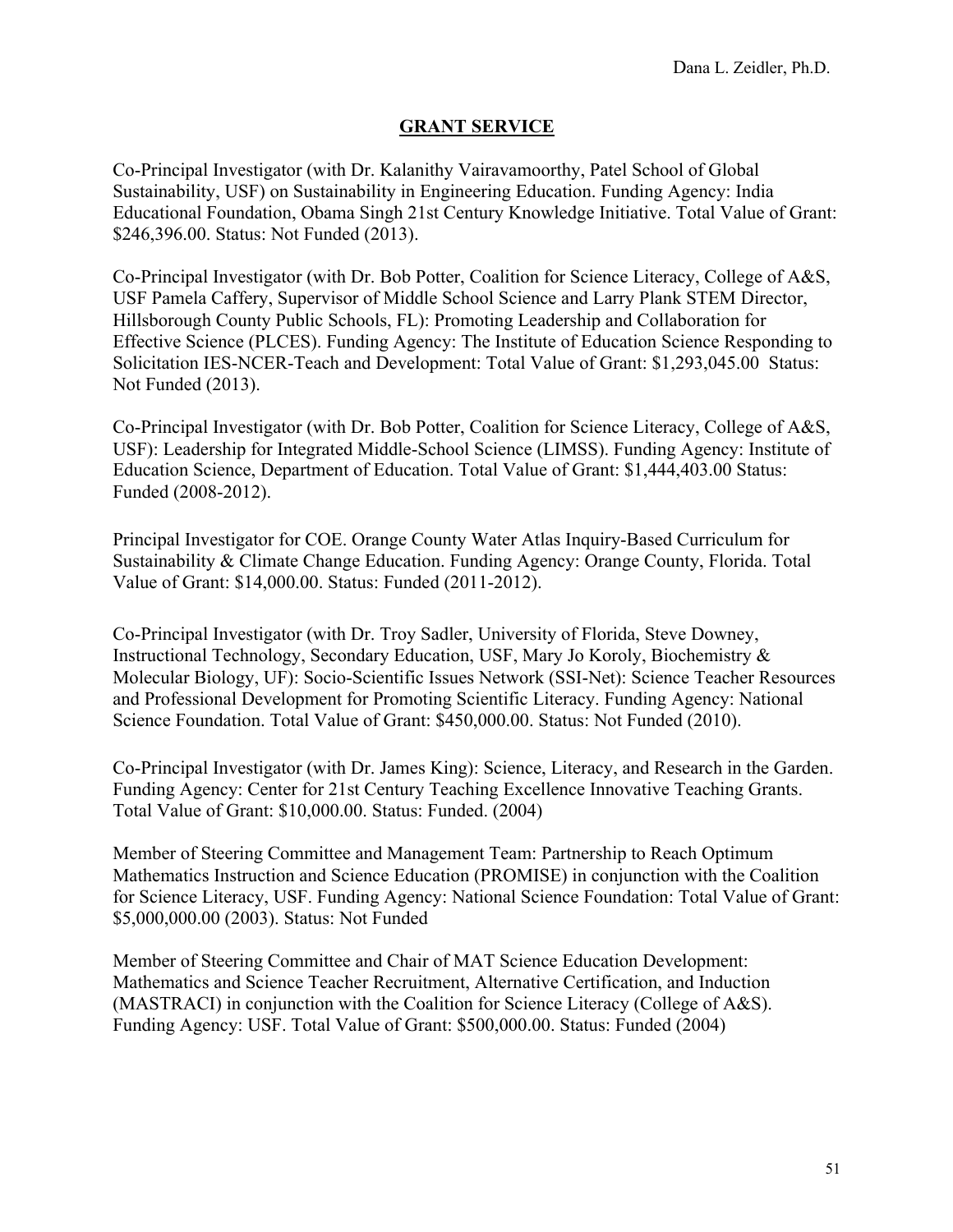### **GRANT SERVICE (Continued)**

Co-Principal Investigator (with Drs. Bob Potter, Bruce Cochrane and Gerry Meisels.) Science That Matters: A Standards Based Interdisciplinary Science Course for Non-Science Majors and Future Elementary School Teachers-Instructional Material Upgrade and Multi-site Implementation. Funding Agency: National Science Foundation Total Value of Grant: \$104,269.00. Status: Funded (2003). (0231179)

Principal Investigator: Cross Bar Ranch Science Education Center to develop informal environmental science education. Funding Agency: Pinellas County Utilities, Clearwater, Fl. Total Value of Grant: \$59,596.00. (2003) Status: Funded.

Recipient of International Travel Grant Award to present research at the European Science Education Research Association, The Netherlands. Total Value of Grant (\$2,376.00). Funding Agency: Research Council, University of South Florida. (2003).

Principal Investigator. Conference Support Program for Southeastern Association for the Education of Teachers in Science 2001 Annual Meeting. Funding Agency: Division of Sponsored Research, University of South Florida. Total Value of Grant: \$4,275.00 (2001). Status: Funds not distributed this year.

Co-Principal Investigator (with Dr. Robert Potter), Gerry Meisels, PI) for Planning a Suncoast Center for Learning and Teaching. Funding Agency: National Science Foundation. Total Value of Grant: \$196,866.00 (2001). Status: Not Funded.

Co-Principal Investigator (with Dr. Jack Romeo & Diane TeStrake, College of A&S) for Travel and Transitions in Time and Space: A New Course Linking Aging, NASA, and the University of South Florida in Education Reform. Funding Agency: NASA/NOVA (NASA Opportunities for Visionary Academics). Total Value of Grant \$65,000. (1999-2000). Status: Funded.

Principal Investigator for RISE! (Resource Initiatives in Science Education!). Funding Agency: Department of Sponsored Programs, University of South Florida. Total Value of Grant: \$10,000.00. (1997) Status: Not Funded.

Consultant for Project Connect to reform preservice science education at USF for Pasco County Charter Schools. (Bill Blank PI) (1996-1998). Status: Work completed.

Co-Principal Investigator (with Dr. John LeBaron). Departmental Scholarship Pilot Project. Total Value of Grant: \$6,000.00. Funding Agency: Council of Teaching and Learning: Scholarship Action Team; University of Massachusetts Lowell (1995). Status: Funded.

Co-Principal Investigator (with Dr. Richard Ackerman). Evaluation Study: Outward Bound in the Schools and in the Cities: An Urban/Education Initiative for the 1990's and Beyond. Total Value of Grant: (\$50,000.00). Funding Agency: Outward Bound USA (1994). Status: Not Funded.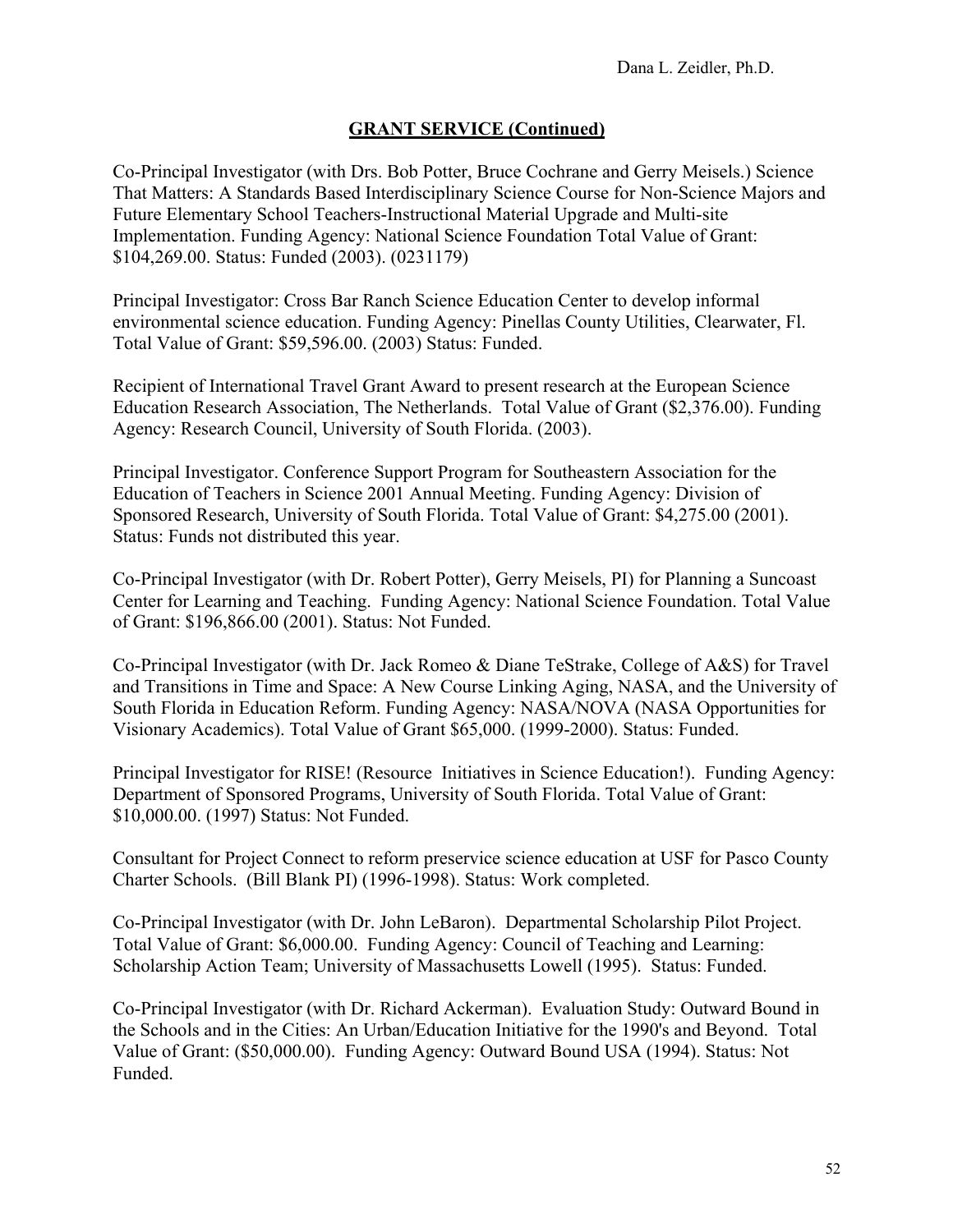## **GRANT SERVICE (Continued)**

Consultant for the Tsongas Center for a Grant to Development an Interdisciplinary Model for Studying Science and Technology. (Ed Pershey PI) (1993) Status: Work completed.

Principal Investigator for Evaluation and Dissemination of the Externship Program for Teachers. In collaboration with the Acton-Boxborough Public Schools/Acton-Boxborough Regional School District, MA. (Project Director Art Goodall). Value of Grant: \$250,000.00. Funding Agency: U.S. Dept. of Education: Education Partnerships Grant (1992). Status: Not Funded.

Consultant for AT&T University Equipment Donation Program. In collaboration with the Dept. of Computer Science. Value of Grant: \$25,000.00 Funding Agency: AT&T (1992). Status: Funded.

Evaluator of 1991 SEPAL grant at University of Massachusetts Lowell In collaboration with Dr. David Haury. (See Evaluative Summary of 1991 SEPAL Institute). Status: Completed, Grant Renewed.

Co-Principal Investigator / Project Director of Title III Learning Center Enhancement. Total Value of Grant (\$160,000.00). Funding Agency: United States Department of Education - Office of Postsecondary Education (1988). Status: Funded.

Principal Investigator / Project Director for the 1987 Delaware State University Lecture Series: Issues of Leadership in Society. Total Value of Grant (\$25,600.00). Funding Agency: Delaware Humanities Forum. Status: Funded.

Co-Principal Investigator / Project Director of the Delaware State University Service and Mathematics Chautauque: Summer Short Courses for Elementary and Middle School Science and Mathematics Teachers. Total Value of Grant (\$8,000.00). Funding Agency: State of Delaware (1987). Status: Funded.

Recipient of Grant Award to empirically identify models of effective science teaching in the area of conceptual change. Total Value of Grant (\$4,000.00). Funding Agency: The Center for Excellence in College Teaching, Delaware State University (1988).

Recipient of Grant Award to develop a Research Course in Quantitative Analysis using SPSSx. Total Value of Grant (\$3,500.00). Funding Agency: The Center for Excellence in College Teaching, Delaware State College (1987).

Recipient of Grant Award to conduct and publish research in Science Education. Total Value of Grant (\$1,000.00). Funding Agency: Faculty Research Committee, Delaware State College (1985).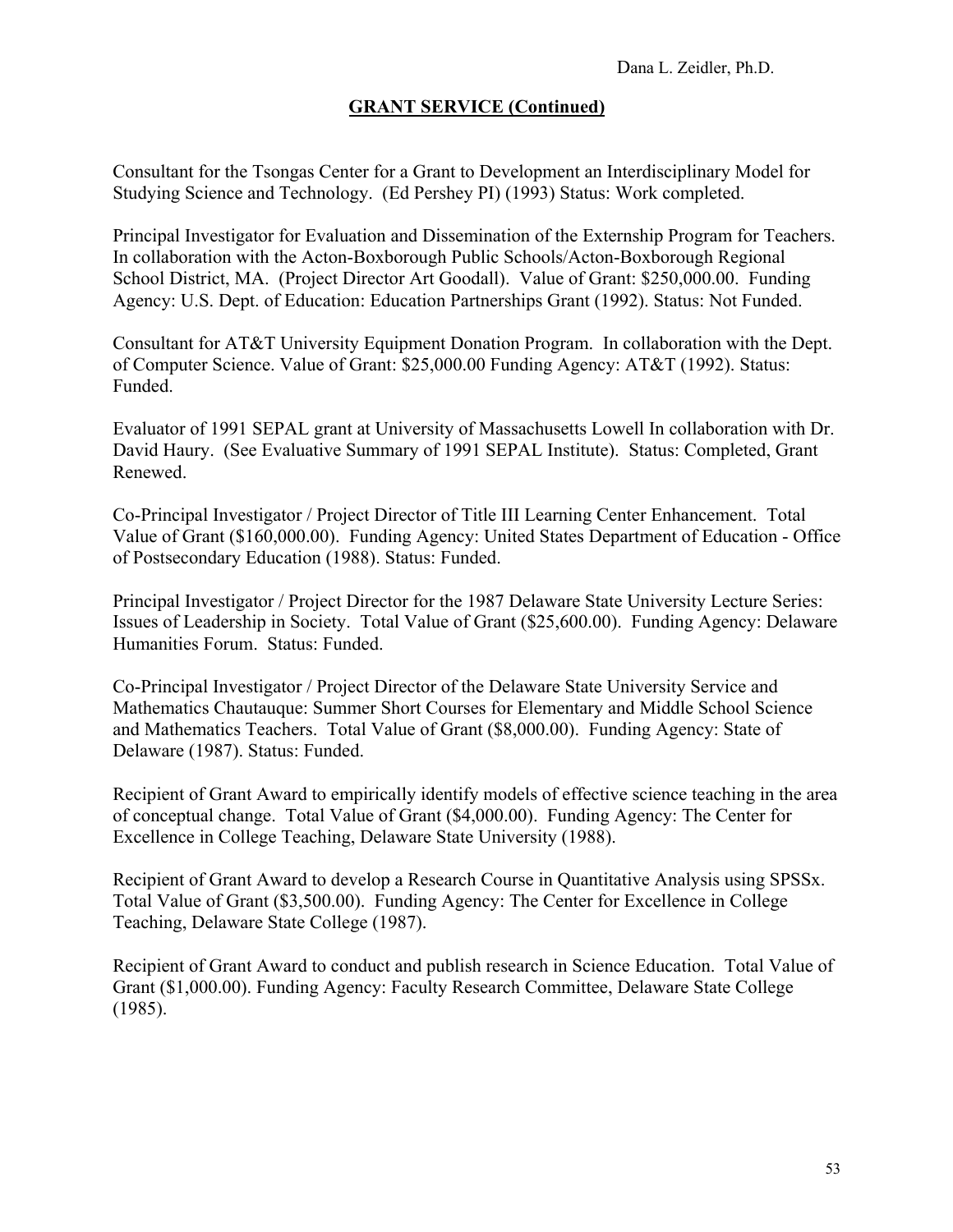#### **LEADERSHIP, HONORS, SERVICES, AND OFFICES National / International**

#### *Keynote and Symposium Addresses*

**Invited Keynote Address for Research Webinar, (2021**). *Socioscientific Issues: Perspectives and Research in Science Education for Scientific Literacy*. Presented to 1,511 Graduate Students and Faculty throughout Turkey via Aydin Adnan Menderes University, Aydin, Turkey.

**Invited Keynote Address, 2018.** *The Progression of Socioscientific Issues in Science Education: Past, Present and Future*. Opening of Center for Disciplinary and Interdisciplinary Science Education Research, Beijing Normal University, Beijing, China.

**Invited Keynote Address, 2017.** *Honor and Distinction in Science.* The Science National Honor Society Annual Induction. Paul R. Wharton High School, Tampa, Florida.

**Invited Symposium Keynote, 2016.** *Scientific Literacy Through Socioscientific Issues*. Investigating the Effects of Socioscientific Argumentation Development on Student Academic Success: A STEM Education Research Project funded by the National Science Education, Bethune-Cookman University, Daytona, Florida.

**Invited Symposium Keynote, 2016.** *Using Socioscientific Issues to Develop Scientific Literacy*. Faculty of Science, University of Calgary, Canada.

**Invited Symposium Keynote, 2015.** *A Sociocultural Perspective of STEM Education: Avoiding the Faustian Bargain*. Middle East Technical University, Ankara, Turkey.

**Invited Keynote Address, 2015.** *Developing Scientific Literacy with Honors.* Science National Honor Society. Palm Harbor University High School, Palm Harbor, Florida.

**Invited Symposium Speaker, 2013.** *Sociocultural Factors of Socioscientific Issues*. Network for Science Education Research & Development, Swedish Research Council, Linnaeus University, Kalmar, Sweden.

**Invited Keynote Address, 2013.** *Socioscientific Issues as a Sociocultural Approach to Scientific Literacy*. East-Asian Association for Science Education International Conference. The Hong Kong Institute of Education, University of Hong Kong, Hong Kong, China.

**Invited Keynote Address, 2013.** *Writing for Scholarship in Education: Conceptual and Methodological Issues.* Postgraduate Summer School & Research Conference: Enhancing Research and Academic Writing Skills. The Hong Kong Institute of Education, Hong Kong, China.

**Invited Keynote Address, 2013.** *Sociocultural Approaches to Socioscientific Issues and Nature of Science: Context is Everything*. 2013 International Summer Symposium Science Education: Sociocultural Approaches to Socioscientific Issues and Nature of Science. Ewha Womans University, World Class University, Seoul, South Korea.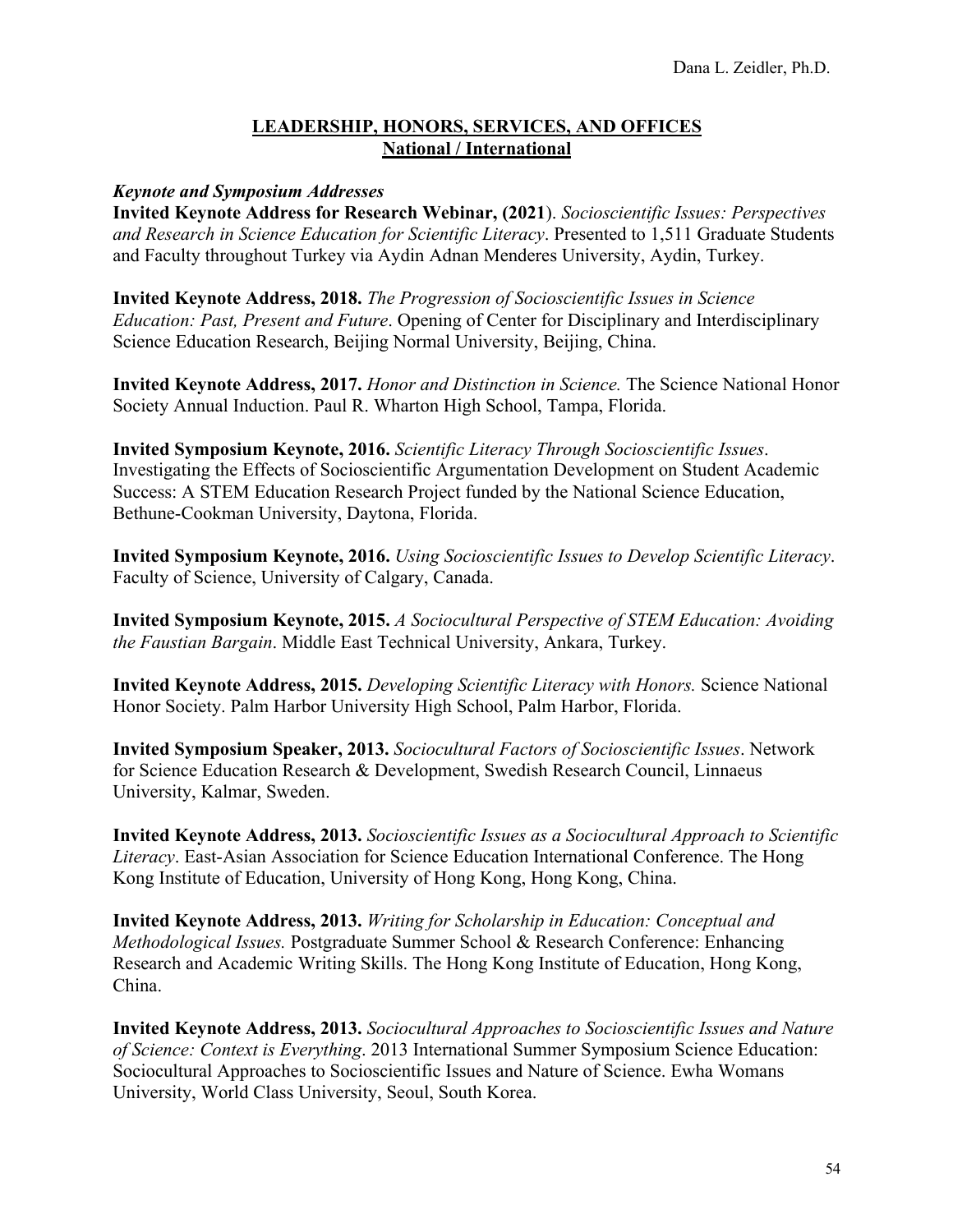**Invited Keynote Address, 2013.** *Socioscientific Issues as a Socio-cultural Approach to Scientific Literacy. episteme-5 Conference.* Fifth International Conference to Review Research on Science, Technology and Mathematics Education. Homi Bhabha Centre for Science Education, National Centre of the Tata Institute of Fundamental Research, Mumbai, India.

**Invited Keynote Address, 2012.** *Socioscientific Issues as a Path to Scientific Literacy and Virtue*. NATED National PhD Days, The Norwegian University of Life Sciences. University of Oslo, Norway.

**Invited Keynote Address, 2011.** *EcoJustice, Citizen Science, and Youth Activism: Enacting Transformative Transformations Through Socioscientific Issues*. Regional Conference on Ecojustice, Citizen Science, and Youth Activism, Southeastern Association for Science Teacher Education, University of Georgia, Athens, GA.

**Invited Symposium Speaker, 2011.** *Enacting a Socioscientific Issues Program: Transformative Transformations*. (July) World Class University: Ewha Womans University, Seoul, South Korea.

**Invited Keynote Address, 2011.** *Communicating Science Through Socioscientific Issues in Science Education: Research Into Practice.* Korean Association for Science Education, Juju National University, South Korea.

**Invited Symposium Speaker, 2011.** *Socioscientific Issues and Scientific Literacy in Science Education*. (February). World Class University: Ewha Womans University, Seoul, South Korea.

**Invited Keynote Address**, **2010**. *Moral Reasoning and Ethical Discourse in Socioscientific Issues: Implications for Polymorphism and Heterosis in Genomics Education*. Invitational Workshop for Genomics Education, Freudenthal Institute for Science and Mathematics Education, Utrecht University, The Netherlands.

**Invited Keynote Address, 2010**. *Developing Socio-cultural and Human Values in Science and Technology Through Socioscientific Issues.* International Conference on Socio-cultural and human values in science and technology education, International Organization for Science and Technology Education, Bled, Slovenia.

**Invited Keynote Address 2010.** *Epistemological Understanding of Socioscientific Issues: Dissonance, Conflict and Ethical Discourse.* Meeting of the SPP 1409, Special Priority Program 'Science and the General Public: Understanding Fragile and Conflicting Scientific Evidence' (funded by the Deutsche Forschungsgemeinschaft, DFG) in cooperation with the Deutsches Museum (the German National Science Museum).

**Invited Keynote Address 2008.** *Socioscientific Issues: Research Implications for Classroom Practice.* Conference of The Theory and Practice of Social Issues in Science. National Chiayi University, Chiayi, Taiwan.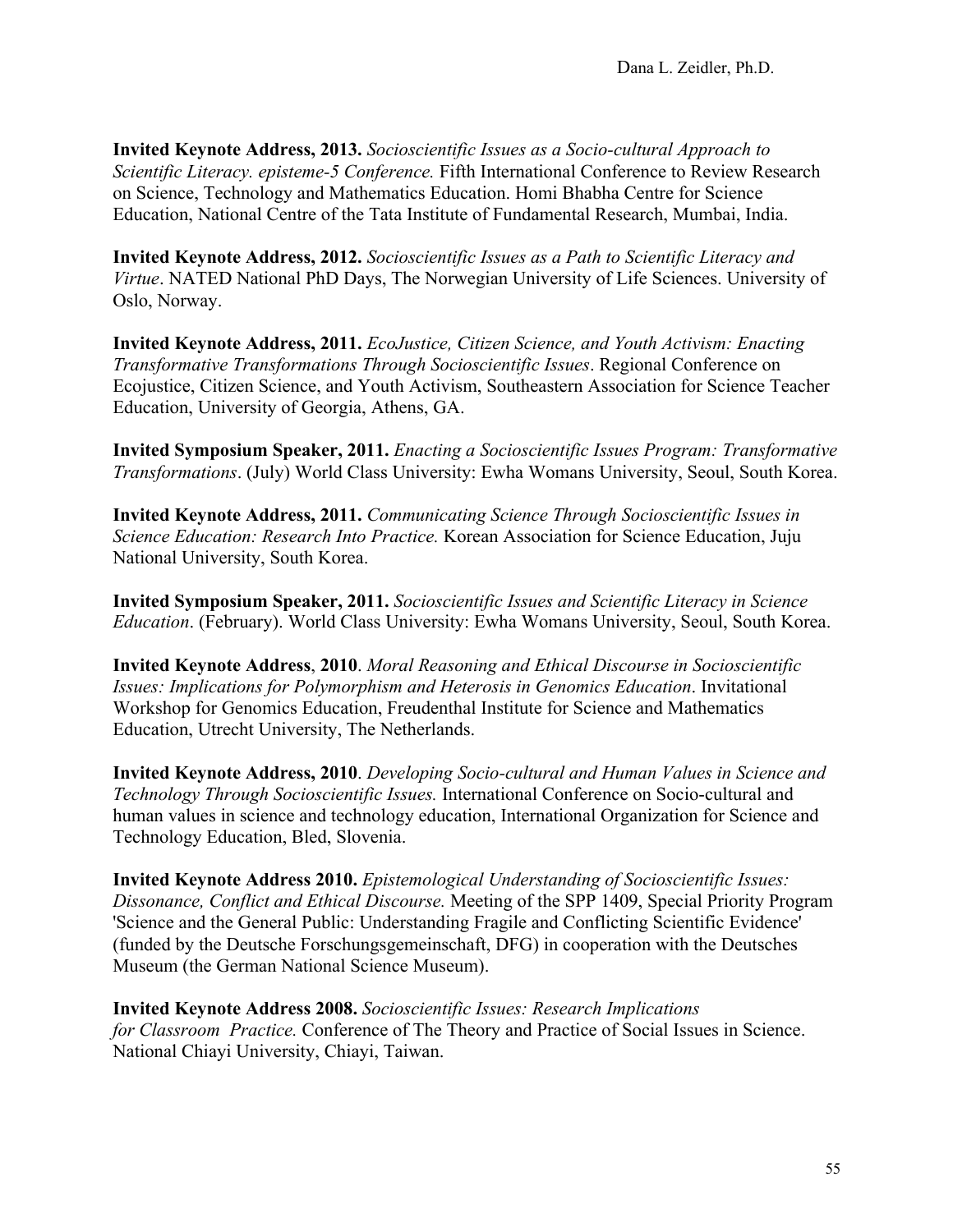**Invited Keynote Address 2008.** *An Inclusive View of Scientific Literacy: Core Issues and Future Directions.* Conference of The Theory and Practice of Social Issues in Science. National Chiayi University, Chiayi, Taiwan.

**Invited Keynote Address 2007.** *Socioscientific Issues and moral reasoning: A path to conscience character and reflective judgment in science education.* International Conference of Trends and Issues in Science Curriculum Materials Research and Development. National Taiwan Normal University, Kung-Kuan Campus, Taipei, Taiwan.

**Invited Keynote Address 2007.** *Socioscientific Issues and Scientific Literacy*. International Symposium on "Promoting Scientific Literacy: Science Education Research and Practice in Transaction**."** Linnaeus Tercentenary 2007 Symposium, Uppsala University, Uppsala Sweden.

**Invited Symposium Speaker 2007**. *Socioscientific Issues in Science Education Research*. National Taichung University, Taichung Taiwan.

#### *Leadership Positions and Awards:*

**Co-Chair, Distinguished Contributions through Research Award.** NARST: *A worldwide organization for improving science teaching and learning through research.* (2021-2022).

**Ad Hoc Search Committee for Executive Director:** NARST: *A worldwide organization for improving science teaching and learning through research.* (2021).

**Co-Editor-in-Chief, Journal of Research in Science Teaching** (with Fouad Abd-El-Khalick). Official Journal of NARST: *A worldwide organization for improving science teaching and learning through research* (2015-2020).

**Editor**, *Contemporary Issues and Trends in Science Education Library Series* (formerly *Science & Technology Education Library Series*, Springer Publications, The Netherlands (2008-Present).

**Editorial Board** *Disciplinary and Interdisciplinary Science Education Research* (2019-2024).

**Ex-Officio Executive Board of Directors.** NARST: *A worldwide organization for improving science teaching and learning through research.* (2015-2020).

**Committee Member:** NARST Ad hoc Committee on update of website. (2014-2015).

**Co-Chair:** *International Summer Symposium Science Education: Sociocultural Approaches to Socioscientific Issues and Nature of Science*. Ewha Womans University, World Class University, Seoul, South Korea (2013).

**Immediate Past President:** NARST: *A worldwide organization for improving science teaching and learning through research.* (2011-2012).

**Co-Chair,** Membership and Elections Committee, NARST: *A worldwide organization for improving science teaching and learning through research.* (2011-2012).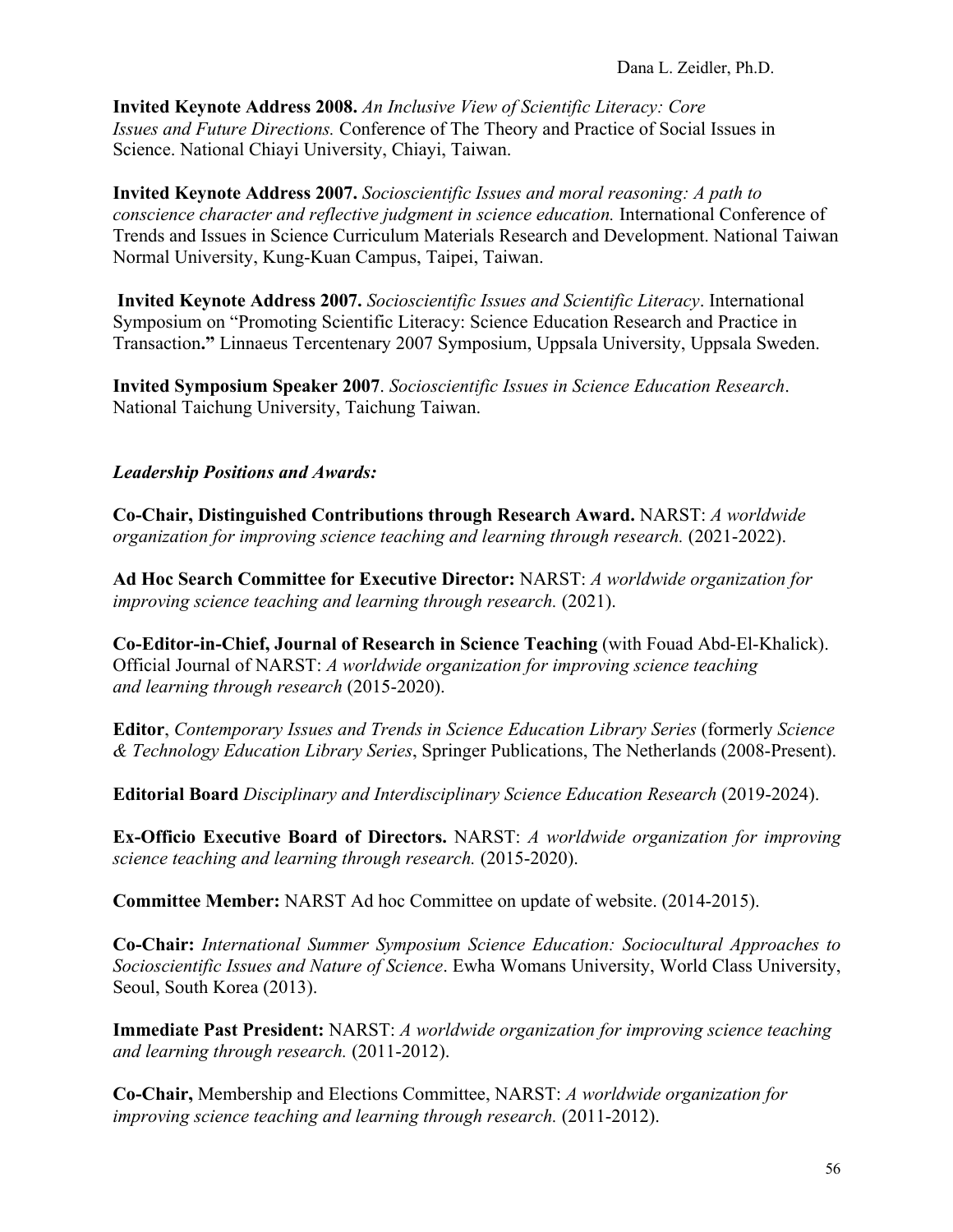**Co-Conference Chair** for the 2012 Annual Meeting of the Association for Science Teacher Education, Clearwater Beach, Florida.

**Chair, Conference Coordination Committee** (2010-2011). Annual Meeting of the Association for Science Teacher Education, Clearwater Beach, Florida.

**President**, NARST: *A worldwide organization for improving science teaching and learning through research* (2010-2011).

**Chair, Program Committee,** NARST: *A worldwide organization for improving science teaching and learning through research* (2010-2011), Annual International Conference, Orlando, FL.

**President-Elect,** National Association for Research in Science Teaching (2009-2010).

**Program Committee,** 2010 National Association for Research in Science Teaching Annual International Conference, Philadelphia, PA.

**Executive Board of Directors** for the National Association for Research in Science Teaching, 2006-2009.

**Chair, Awards Committee,** National Association for Research in Science Teaching, 2008.

**Co-Chair for Awards Committee,** National Association for Research in Science Teaching, 2006, 2009.

**At-Large Board Member,** Association for Science Teacher Education, 2008-2011.

**Chair, Technology Committee.** Association for Science Teacher Education, 2008-2010.

**Committee Member** of the 2009 International Scientific Committee for the European Science Education Research Association Conference, Istanbul, Turkey.

**Conference Chair** for the 2007 Annual Meeting of the Association for Science Teacher Education, Clearwater Beach, Florida.

**Conference Coordination Committee,** Association for Science Teacher Education, 2006- 2008).

**Conference Chair** for the Annual Meeting of the 2001 Southeast Association for Science Teacher Education.

**Editorial Board** of Reviewers for *Journal of Science Teacher Education* published by the Association for the Education of Teachers in Science (AETS), (1997, 1998, 1999, 2000, 2001, 2002).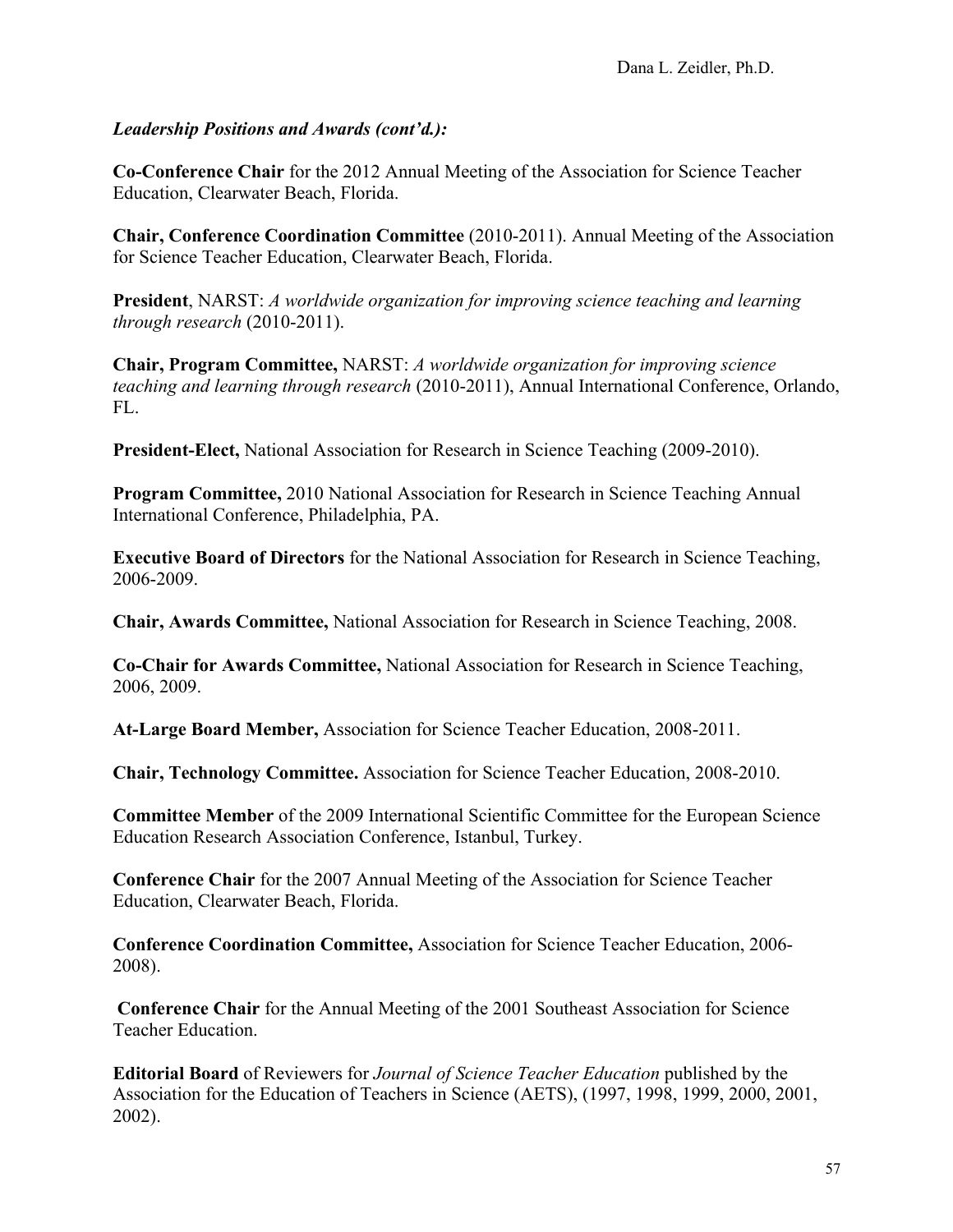**Editorial Board** of Reviewers for *Science Education*, (1996, 1997, 1998, 1999, 2000, 2001, 2002, 2003, 2005).

**External Reviewer** for University of Hong Kong Faculty of Education, China, Science Education Programs (2013, 2014, 2015, 2016, 2017).

**External Reviewer** of Grant: Fonds National de la Recherche, (National Research Fund), CORE-Multi-Annual Thematic Research Programme, Luxembourg (2020).

**External Reviewer** of Grant: Fonds National de la Recherche, (National Research Fund), CORE-Multi-Annual Thematic Research Programme, Luxembourg (2017).

**External Reviewer** of Grant: Fonds National de la Recherche, (National Research Fund), CORE-Multi-Annual Thematic Research Programme, Luxembourg (2015).

**External Evaluation/Reviewer** Doctoral Programs in Mathematics and Science Education, Middle Tennessee State University, Murfreesboro, Tennessee. (2015).

**External Reviewer** of Grant: Fonds National de la Recherche, (National Research Fund), INTER MOBILITY Programme, Luxembourg (2014).

**External Reviewer** for National Science Teachers Association Press (2015).

**Guest Reviewer** for *British Journal of Educational Psychology* (2012).

**Guest Reviewer** for *Environmental Education Research* (2011).

**Guest Reviewer** for *Journal of Science Teacher Education* (2008, 2011, 2014, 2018, 2019).

**External Reviewer** for *Science Education*, (2004, 2006, 2007, 2008, 2009, 2010, 2011, 2012, 2017).

**Guest Reviewer** and **External Reviewer** for the *Journal of Research in Science Teaching*  published by the NARST: A Worldwide Organization for Improving Science Teaching and Learning through Research (1994, 1995, 1996, 1997, 1998, 1999, 2000, 2001, 2003, 2004, 2006, 2007, 2008, 2009, 2010, 2011).

**External Reviewer** for the *International Journal of Science Education* (2005, 2008, 2009, 2010, 2011, 2012, 2013, 2014, 2017, 2018, 2019, 2020, 2021).

**External Reviewer** for *Science & Education* (2005, 2006, 2007, 2008, 2011, 2017, 2020, 2021).

**External Reviewer** for *Cultural Studies in Science Education* (2020, 2021).

**External Reviewer** for the *International Journal of Science and Mathematics Education*, (2005, 2006, 2012, 2013, 2014, 2015).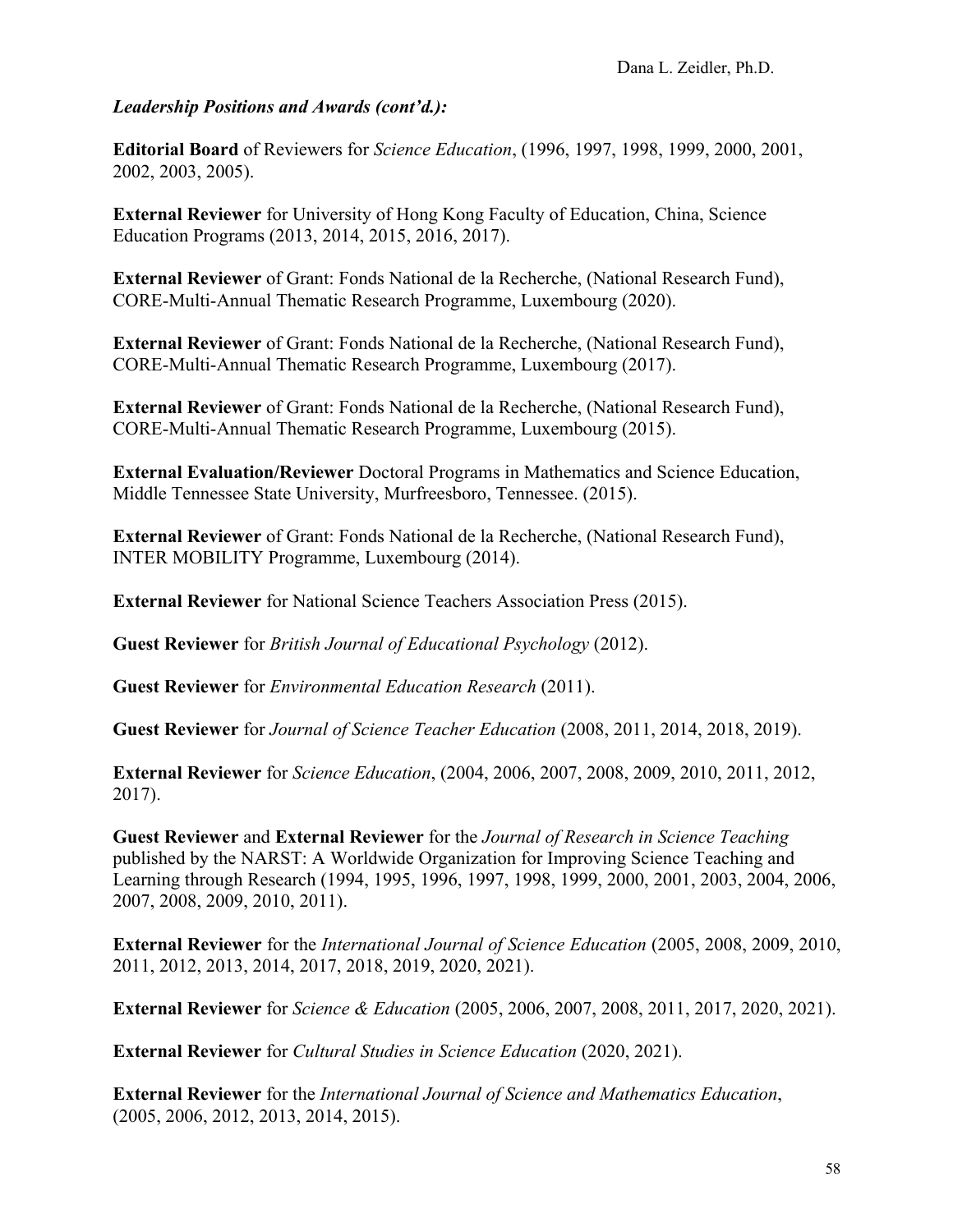**External Reviewer** for *Journal of Geoscience Education*, (2004).

**Co-Editor** for *The International Journal of Educational Policy Research and Practice*, University of South Florida, Tampa, Florida. (2000, 2001, 2002)

Reelected as **Managing Editor** for the *Journal of Science Teacher Education* published by the Association for the Education of Teachers in Science (AETS), (1992, 1993, 1994).

**Disscusant / Moderator** for Socioscientific, Moral, Ethical Issues of Concern in Science Teacher Education at the Annual Meeting of the Association for Science Teacher Education, Hartford, Connecticut (2009).

**Discussant** for Argumentation, Socioscientific Issues, and NOS. National Association for Research in Science Teaching, San Francisco, (2006).

**External Reviewer** for Promotion and Tenure Committee for the College of Education & Human Development, Georgia State University (2018).

**External Reviewer** for Promotion and Tenure Committee for the College of Education, School of Education & Human Development, University of Colorado – Denver (2018).

**External Reviewer** for Promotion and Tenure Committee for the School of Education, University of North Carolina Chapel Hill (2018).

**External Reviewer** for Promotion and Tenure Committee for the College of Education, Hong Kong University (2017).

**External Reviewer** for Promotion and Tenure Committee for the College of Education, University of Massachusetts – Dartmouth (2017).

**External Reviewer** for Promotion and Tenure Committee for the College of Education, University of Wyoming, Laramie, Wyoming (2016).

**External Reviewer** for Promotion and Tenure Committee for the College of Education, Social & Human Sciences, University of Southampton, England (2014).

**External Reviewer** for Promotion and Tenure Committee for the College of Education, University of Illinois, Urbana-Champaign (2014).

**External Reviewer** for Promotion and Tenure Committee for the College of Education, Iowa State University, Ames, Iowa (2014).

**External Reviewer** for Promotion and Tenure Committee for the College of Education, Iowa State University, Ames, Iowa (2013).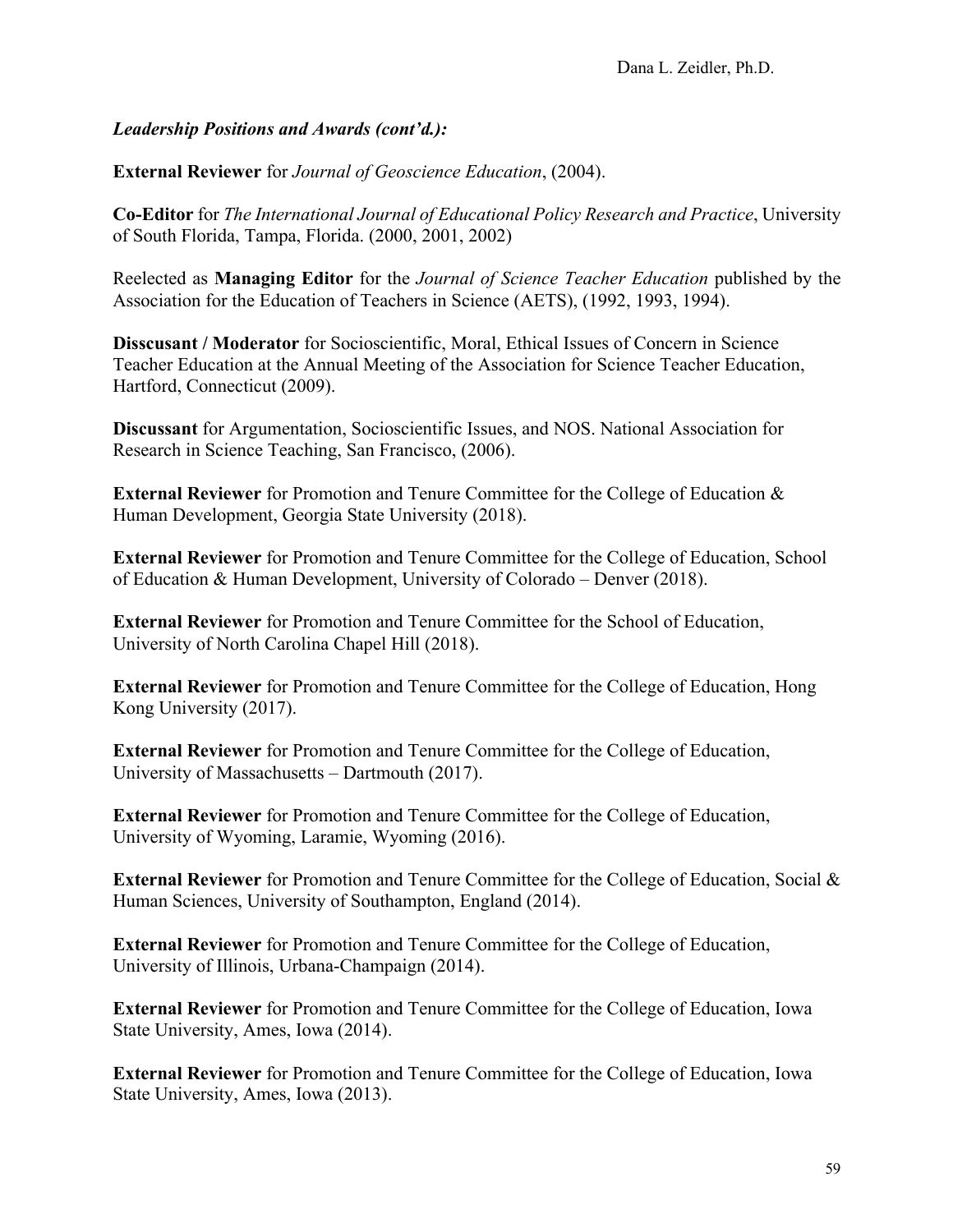**External Reviewer** for Promotion and Tenure Committee for the College of Education, School of Education, Oregon State University, Corvallis, Oregon (2013).

**External Reviewer** for Promotion and Tenure Committee for the College of Education, American University of Beirut (2012).

**External Reviewer** for Promotion and Tenure Committee for the College of Education, George Mason University (2012).

**External Reviewer** for Promotion and Tenure Committee for the College of Education, University of Virginia (2011).

**External Reviewer** for Promotion and Tenure Committee for the College of Education, Learning, Teaching & Curriculum, College of Education, University of Missouri-Columbia (2011).

**External Reviewer** for Promotion and Tenure Committee for the College of Education, University of Leeds, England (2010).

**External Reviewer** for the Centre for Science, Mathematics and Technology Education, Ontario Institute for Studies in Education, University of Toronto (2008).

**External Reviewer** for Book Proposal on Socioscientific Issues, Institute of Education, University of London (2008).

**External Reviewer** for Promotion and Tenure Committee for Ontario Institute for Studies in Education of the University of Toronto (2006).

**Editorial Board** of the Association for the Education of Teachers in Science Yearbook on: Methods of Methods Teaching - 1994.

**Managing Editor** for the Journal or Science Teacher Education published by the Association for the Education of Teachers in Science (AETS), (1990, 1991, 1992, 1993).

**Editorial Board** for the Journal of Research in Science Teaching published by the National Association for Research in Science Teaching (NARST), (1984, 1985, 1986; 1987, 1988).

**Past President** of the Southeastern Association for Teachers in Science (2000-2001). Organize and host the Annual Meeting of SAETS at the University of South Florida, Tampa, FL, October.

**Discussant** for Argumentation and Reasoning in Children's Science. National Association for Research in Science Teaching, New Orleans, LA (2002).

**Discussant** for Science Education in Post-Secondary Settings, American Educational Research Association, New Orleans, LA (2000).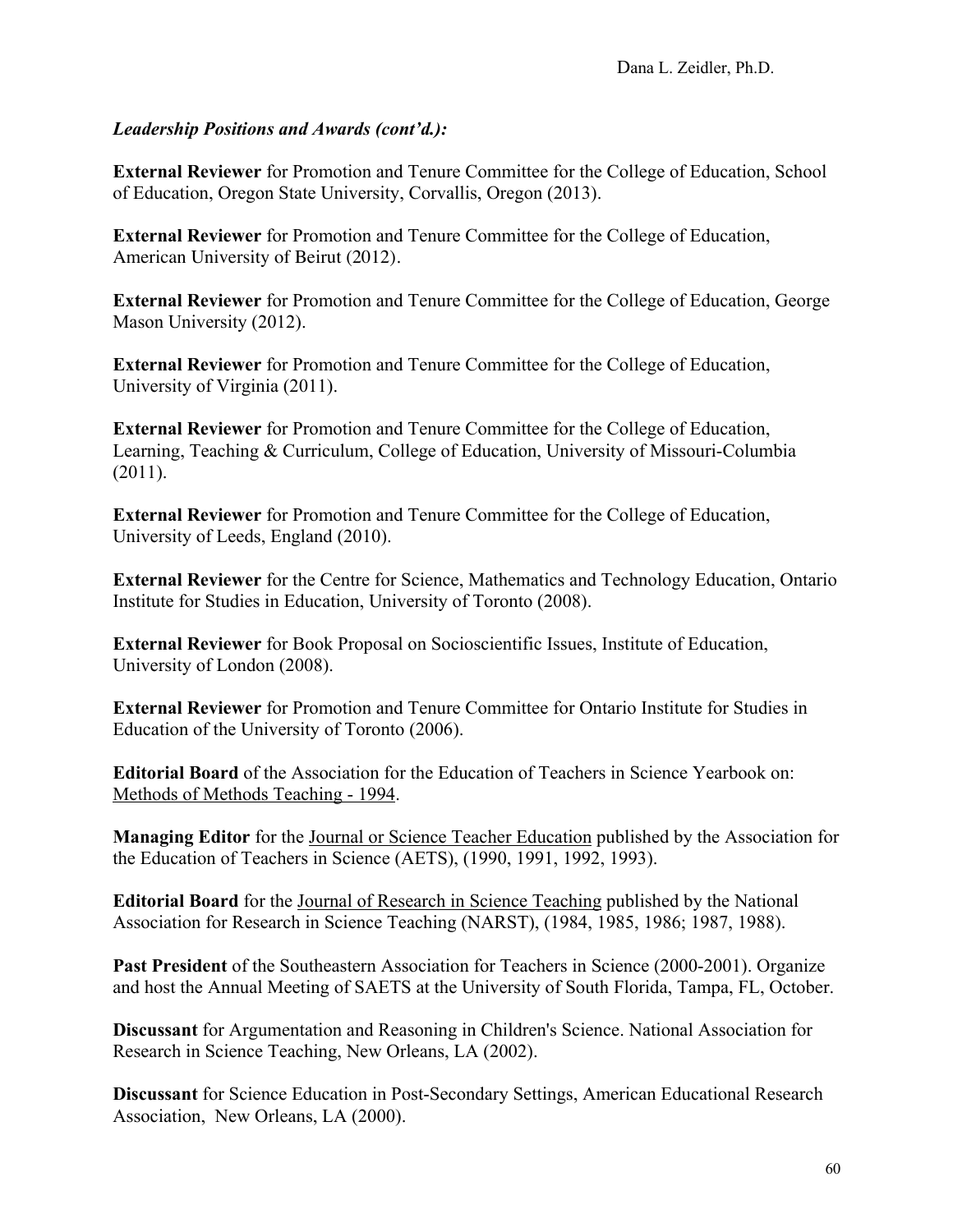**Discussant** for Science and Mathematics Teachers Experiences in Professional Development, American Educational Research Association, New Orleans, LA (2000).

# *Awards in Field*

**Outstanding Faculty Award (2017)**, Office of the President, University of South Florida, Tampa, Florida.

**Recipient of 2016 Distinguished Contributions to Science Education through Research Award** for NARST**:** *A Worldwide Organization for Improving Science Teaching and Learning through Research*. This represents the highest honor bestowed by the organization for life achievement in scholarship and service to the profession.

**Recipient of 2016 Distinguished University Professor**, Office of the President, University of South Florida, Tampa, Florida.

**Recipient of 2013 Association for Science Teacher Education Implications of Research for Educational Practice Award**. (Sami Kahn & Dana L. Zeidler) Paper entitled: "*Using our Heads and HARTSS: Developing Perspective-Taking Skills for Socioscientific Reasoning*."

**Recipient of 2013 Outstanding Conference Paper Award, East-Asian Association for Science Education**, Hong Kong, China (Dana Zeidler & Ben Herman). Paper entitled: *Cross-Cultural Epistemological Patterns of reasoning on Socioscientific Issues*.

**Recipient of 2012 Association for Science Teacher Education Outstanding Longtime Service to ASTE**. Presented at the International Annual Meeting of the Association for Science Teacher Education, Charleston, SC.

**Recipient of Co-Conference Chair Award** for service for the 2012 Annual Meeting of the Association for Science Teacher Education, Clearwater Beach, Florida.

**Recipient of Presidential Service Award** for President-Elect, President (2010-2012), Past-President of NARST: *A Worldwide Organization for Improving Science Teaching and Learning through Research*.

**Recipient of ASTE At-Large Board Member Service Award** (2008-2010), Association for Science Teacher Education.

**Recipient of Executive Board of Directors Award** (2006-2009), NARST: *A Worldwide Organization for Improving Science Teaching and Learning through Research*.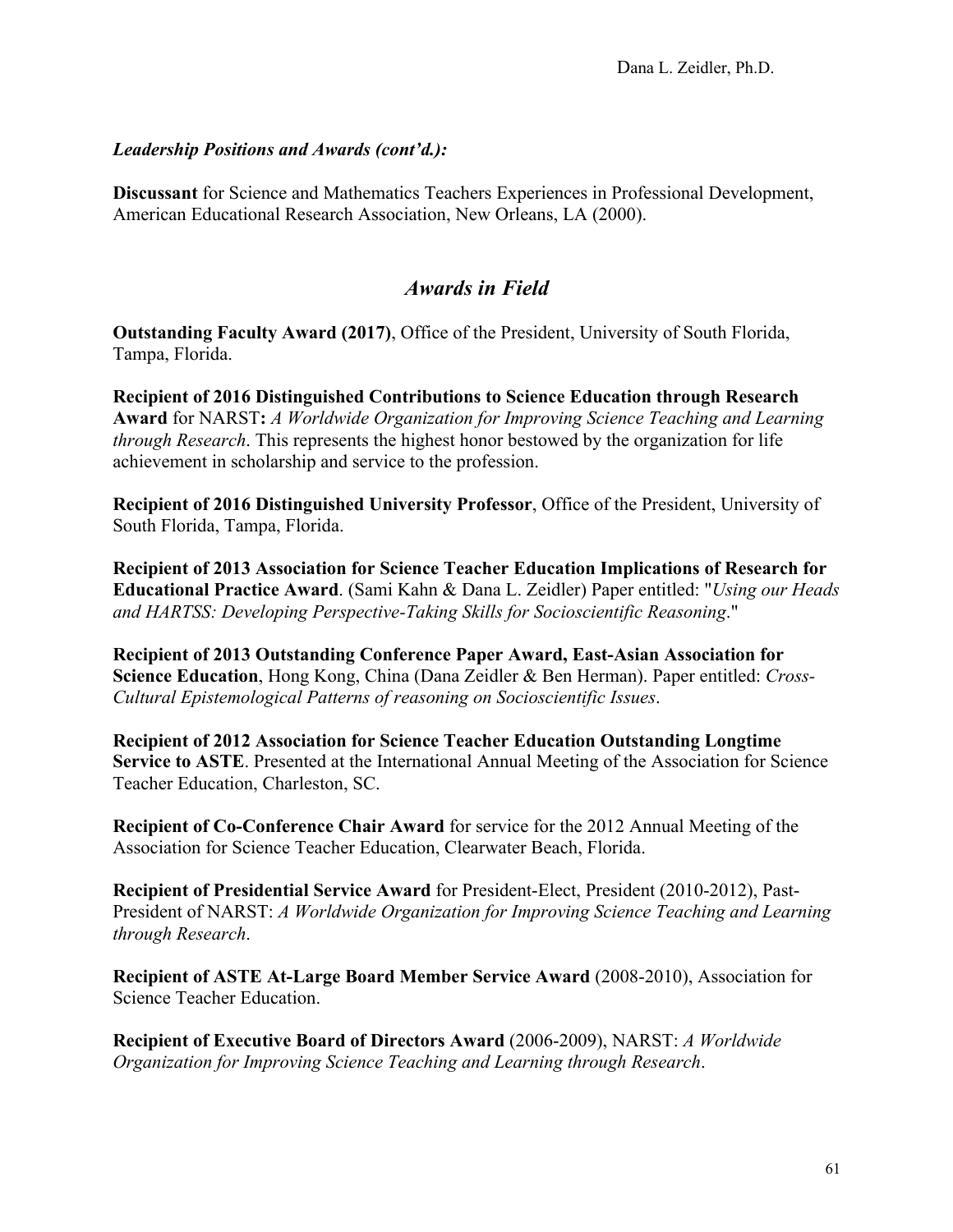**Recipient of 2008 Association for Science Teacher Education Outstanding Mentor Award**, Presented at the International Annual Meeting of the Association for Science Teacher Education, St. Louis, MS.

**Recipient of Conference Chair Award** for service for the 2007 Annual Meeting of the Association for Science Teacher Education, Clearwater Beach, Florida.

**Recipient of 2006** *Journal of Research in Science Teaching Award* article (Troy D. Sadler & Dana L. Zeidler) entitled: "Patterns of informal reasoning in the context of socioscientific decision making," *JRST,* 42(1), 112-138. This honor reflects our article receiving the highest ratings from colleagues in the Selection Committee from among all articles published in Volume 42 of *JRST*.

**Recipient of President's Faculty Excellence Award (2003)** to recognize faculty who are performing at a superior level in receiving national and international recognition, whose contributions are fundamental to the future of the University, and whose high marketability places them in the highest risk of being recruited away. University of South Florida, Tampa, Florida.

**Recipient of 2002 Outstanding Position Paper Award** for *Developing caring, serving and leadership through science education scholarship: Can we make a difference?* Paper presented at the Annual Meeting of the Southeastern Association for the Education of Teachers in Science, Kennesaw, GA.

**Recipient of 1999 Outstanding Position Paper Award** for *Dancing with Maggots and Saints: Past and future visions for subject matter knowledge, pedagogical knowledge, and pedagogical content knowledge in reform and science teacher education*. Paper presented at the Annual Meeting of the Southeastern Association for Teachers in Science, Athens, Georgia.

**Recipient of 1994 Award of Recognition of Service to AETS** as Managing Editor of the *Journal of Science Teacher Education)* presented at the Annual AETS Meeting, Texas.

### *Committee / Program Work / Other Contributions*

**Program Reviewer** for 2000 Annual Meeting of the American Educational Research Association in Teaching and Teacher Education Science and Mathematics Strand. New Orleans, LA (1999).

**Committee Member** for the National Association for Research in Science Teaching (NARST) Outstanding Paper Award, (1999, 2000, 2001, 2002, 2003).

**Committee Member** for the National Association for Research in Science Teaching (NARST) Early Career Award, (2001, 2002, 2003, 2004).

**Committee Member** for Association for the Education of Teachers in Science (AETS) Award Committee (2001, 2002, 2003).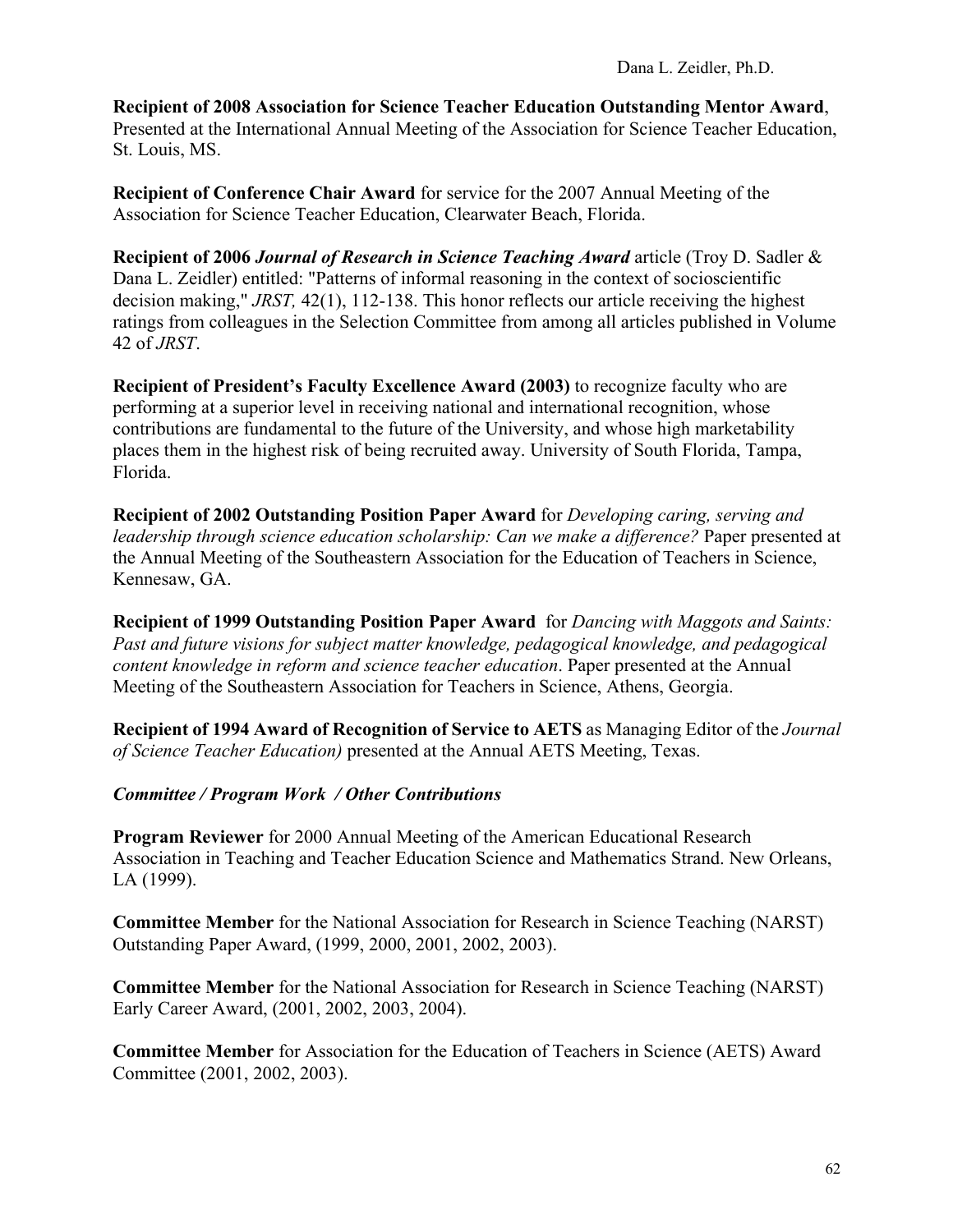**Committee Member** PT3 Catalyst Partners Grant: University of South Florida, Universtiy of Virginia, North Carolina Central University, North Carolina State University, Virginia Commonwealth University. (2000, 2001)

**Appointed** to **Full Graduate Credentialing**, School of Education, The Hebrew University of Jerusalem, Israel. (2000).

**Appointed** to **Full Graduate Credentialing**, School of Education, Oregon State University, Corvallis, OR (1997-2000).

**Program Reviewer** for 2005 Annual Meeting of the National Association for Research in Science Teaching: History, Philosophy, and Epistemology Strand. Dallas, TX. (2004).

**Program Reviewer** for 2004 Annual Meeting of the National Association for Research in Science Teaching: History, Philosophy, and Epistemology Strand. Vancouver, Canada. (2003).

**Program Reviewer** for 2003 Annual Meeting of the National Association for Research in Science Teaching: History, Philosophy, and Epistemology Strand. Philadelphia, PA. (2002).

**Program Reviewer** for 2002 Annual Meeting of the National Association for Research in Science Teaching: History, Philosophy, and Epistemology Strand. New Orleans, LA. (2001).

**Program Reviewer** for 2001 Annual Meeting of the National Association for Research in Science Teaching: History, Philosophy, and Epistemology Strand. Saint Louis, MO. (2000).

**Program Reviewer** for 2000 Annual Meeting of the National Association for Research in Science Teaching: History, Philosophy, and Epistemology Strand. New Orleans, LA. (1999).

**Program Reviewer** for 1999 Annual Meeting of the National Association for Research in Science Teaching: History, Philosophy, and Epistemology Strand. San Diego, CA. (1998).

**Program Reviewer** for 1998 Annual Meeting of the National Association for Research in Science Teaching: History, Philosophy, and Epistemology Strand. San Diego, CA. (1997).

**Program Reviewer** for 1997 Annual Meeting of the National Association for Research in Science Teaching, Chicago, Illinois. (1996).

**Program Reviewer** for 1995 Annual Meeting of the National Association for Research in Science Teaching, San Francisco, CA (1995)

**Program Reviewer** for 1993 Annual Meeting of the National Association for Research in Science Teaching, Atlanta, GA (1992)

**Member** of sub committee for National Science Education Standards for the Nature of Science, Association for the Education of Teachers in Science and the National Science Teachers Association (AETS/NSTA). (1997-1998).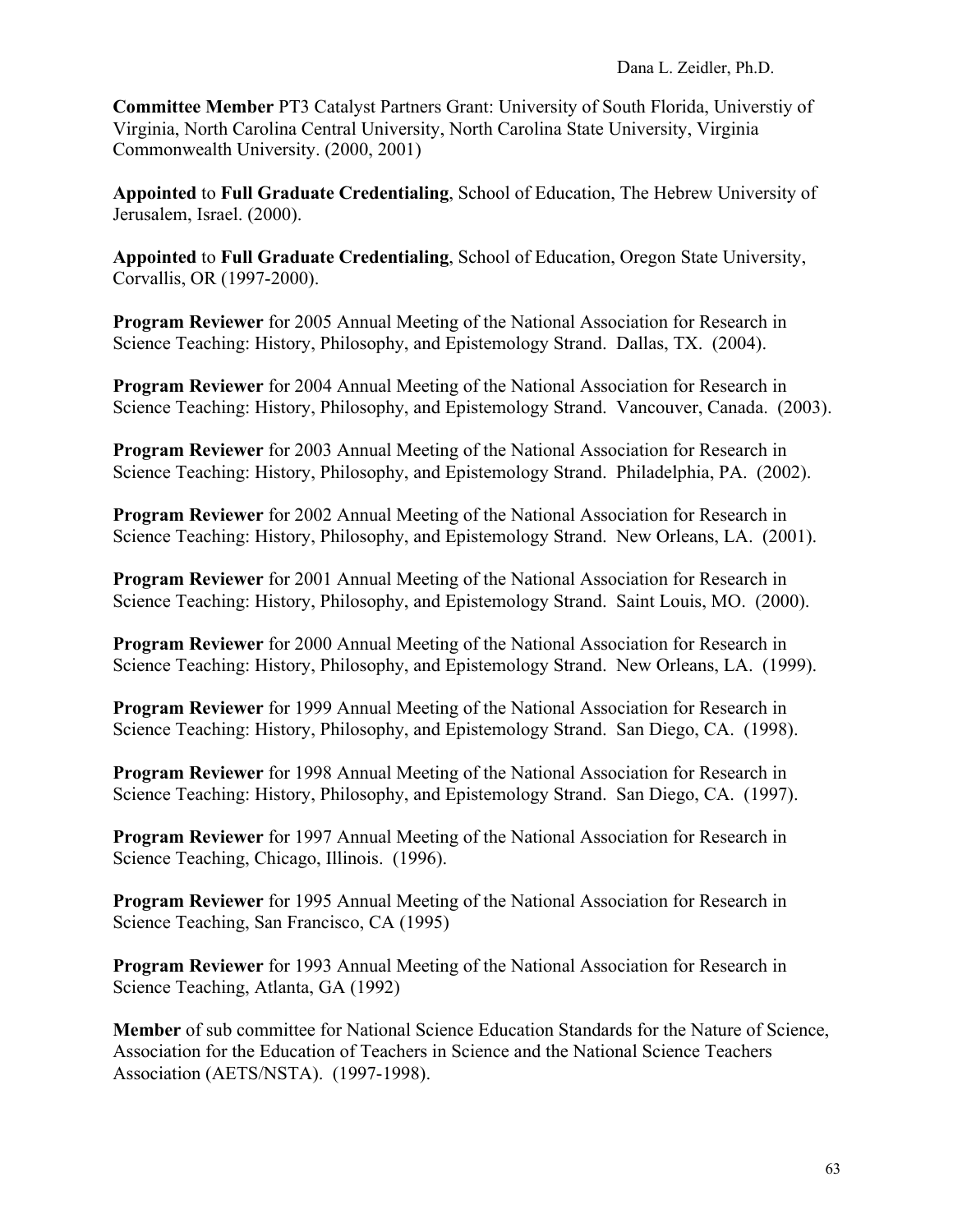**Evaluator** for *Project 2061: Benchmarks for Science Literacy* published by the American Association for the Advancement of Science (1993).

**Evaluator** of Research Grants for the National Science Foundation: Science Education Division, (1985).

**Evaluator** for National Science Teachers Association Conference 55th Annual Meeting, Baltimore, MD, (1985).

**Presider** at National Association for Research in Science Teaching 57th Annual Meeting, New Orleans, LA, (1984).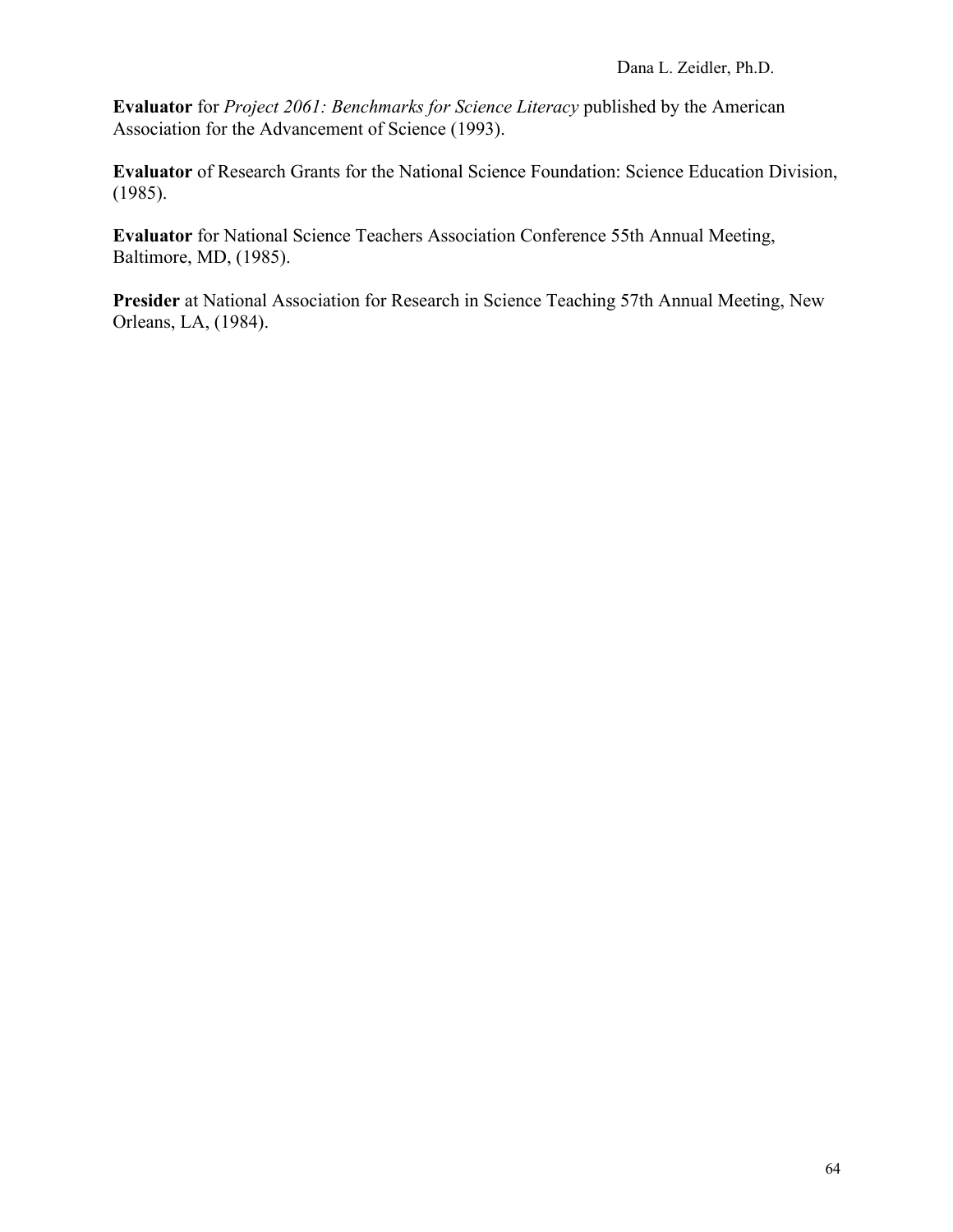**Committee Member**, Faculty Success and Community Initiatives Committee (FSCIC) (Formerly Faculty Awards Committee), College of Education, University of South Florida, Tampa, FL (2020-2021).

**Committee Member,** College of Education Promotion and Tenure Committee, University of South Florida, Tampa, FL (2020-2021).

**Committee Member**, Search Advisory Committee for Dean, College of Education, University of South Florida, Tampa, FL (2020-2021).

**Program Coordinator,** Science Education, MAT, MED, PhD Programs, Department of Teaching and Learning, College of Education, University of South Florida. Tampa, FL. (2015- 2021).

**Member**, Ad Hoc College of Education Distinguished Award Committee, Office of the Dean, (2019).

**Committee Member,** Distinguished University Professor Award Committee, Office of the Provost, University of South Florida, Tampa, FL (2017, 2018, 2019, 2020, 2021).

**Mentor to New Faculty,** Department of Teaching and Learning, College of Education, University of South Florida, (2017-2018, 2021-2022).

**Committee Member,** Promotion and Tenure Committee, Department of Teaching and Learning, University of South Florida, (2019, 2020).

**Chair,** Promotion and Tenure Committee, Department of Teaching and Learning, University of South Florida, (2017-2018).

**Committee Member,** Student Scholarship Awards, Department of Teaching and Learning, University of South Florida, Tampa, FL (2017)

**Committee Member,** Graduate Program Committee, Department of Teaching and Learning, College of Education, University of South Florida, Tampa, FL (2016-2017).

**Chair,** Promotion and Tenure Committee, Department of Teaching and Learning, University of South Florida, (2020).

**Committee Member,** Promotion and Tenure Committee, Department of Teaching and Learning, University of South Florida, (2016-2019).

**Committee Member,** Philosophy of Inquiry Core Course Planning Committee, Department of Teaching and Learning, College of Education, University of South Florida, Tampa, FL. (2014- 2021).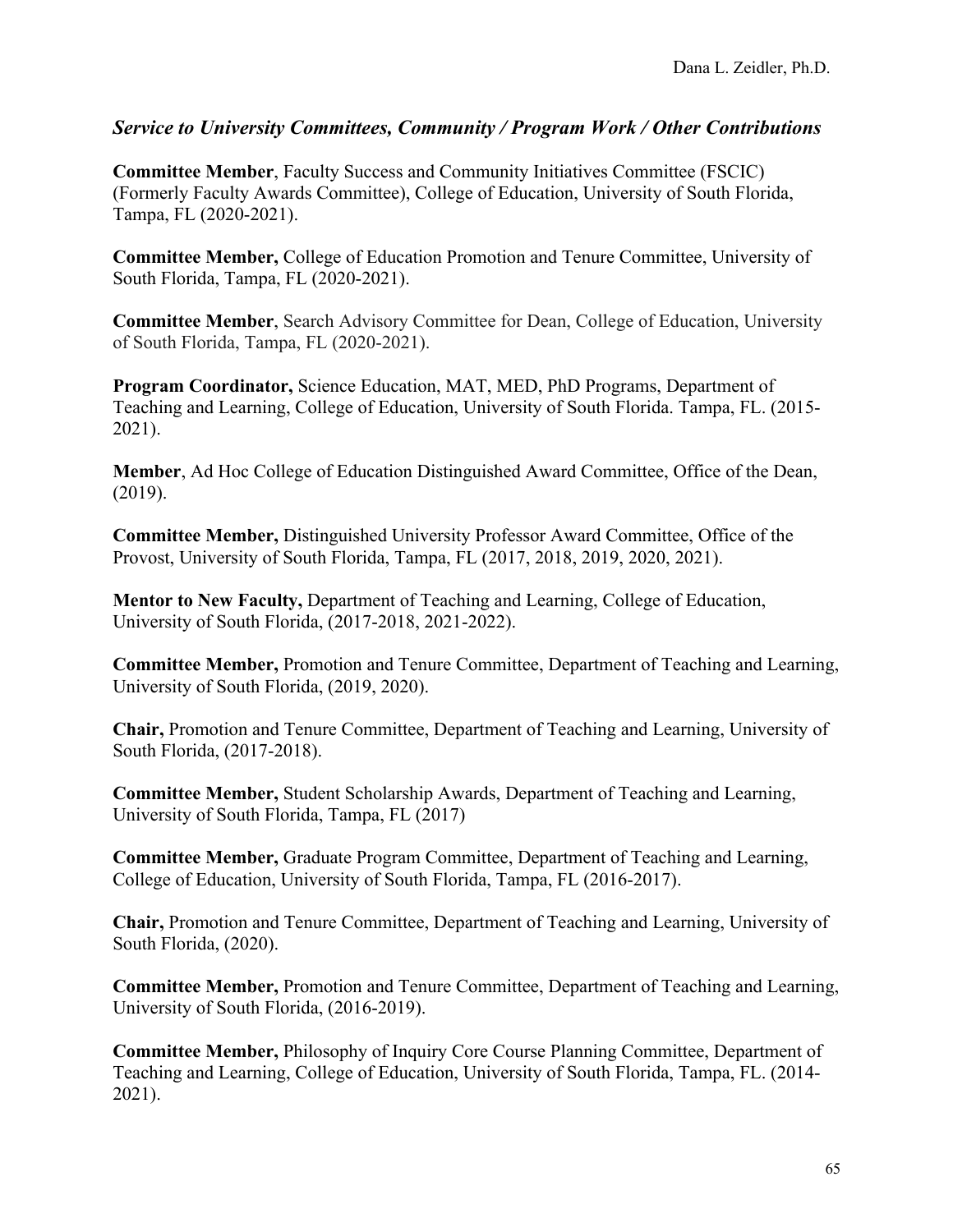**Program Coordinator,** Science Education, MED, Program, Department of Secondary Education, College of Education, University of South Florida, Tampa, FL (2012-2014).

**Program Coordinator,** Science Education, MAT, MED, PhD Programs, Department of Secondary Education, College of Education, University of South Florida Tampa, FL. (1996 - 2012).

**Program Coordinator** for the Undergraduate Science Education Program, Department of Secondary Education, College of Education, University of South Florida. Tampa, FL (1999, 2000, 2001, 2002).

**Committee Member,** Graduate Program Committee, Department of Teaching and Learning, College of Education, University of South Florida, Tampa, FL (2014-2015).

**Committee Member,** Graduate Policy Council, College of Education, University of South Florida, Tampa, FL (2015-2016).

**Committee Member**, University Graduate Fellowship Ad Hoc Committee, College of Education, University of South Florida, Tampa, FL (2016).

**Faculty Representative** to the Florida Future Educators of America College of Education Leadership Day. Department of Teaching and Learning, College of Education, University of South Florida, Tampa, FL (2014).

**Committee Member:** EPC Sub-Committee on Syllabi, Department of Teaching and Learning, College of Education, University of South Florida, Tampa, FL (2014).

**Committee Member**, Annual Review Committee, Department of Secondary Education, College of Education, University of South Florida, Tampa, FL (2010-2011; 2013-2014).

**Committee Member**, Science Education Search Committee, Department of Secondary Education, College of Education, University of South Florida, Tampa, FL (2009-2010).

**Chair of Ph.D. Coordinator Committee,** Department of Secondary Education, College of Education, University of South Florida (2008-2009).

**Chair**, Science Education Search Committee, Department of Secondary Education, College of Education, University of South Florida, Tampa, FL (2008-2009).

**Committee Member,** Promotion and Tenure Committee, Department of Secondary Education, College of Education, University of South Florida, Tampa, FL (2009, 2010, 2011,2013).

**Committee Member,** Ph.D. Program Coordinator Committee, Department of Secondary Education, University of South Florida, Tampa, FL (2010, 2011, 2012, 2013).

**Faculty Representative** to President's Research Council, University of South Florida, (2008).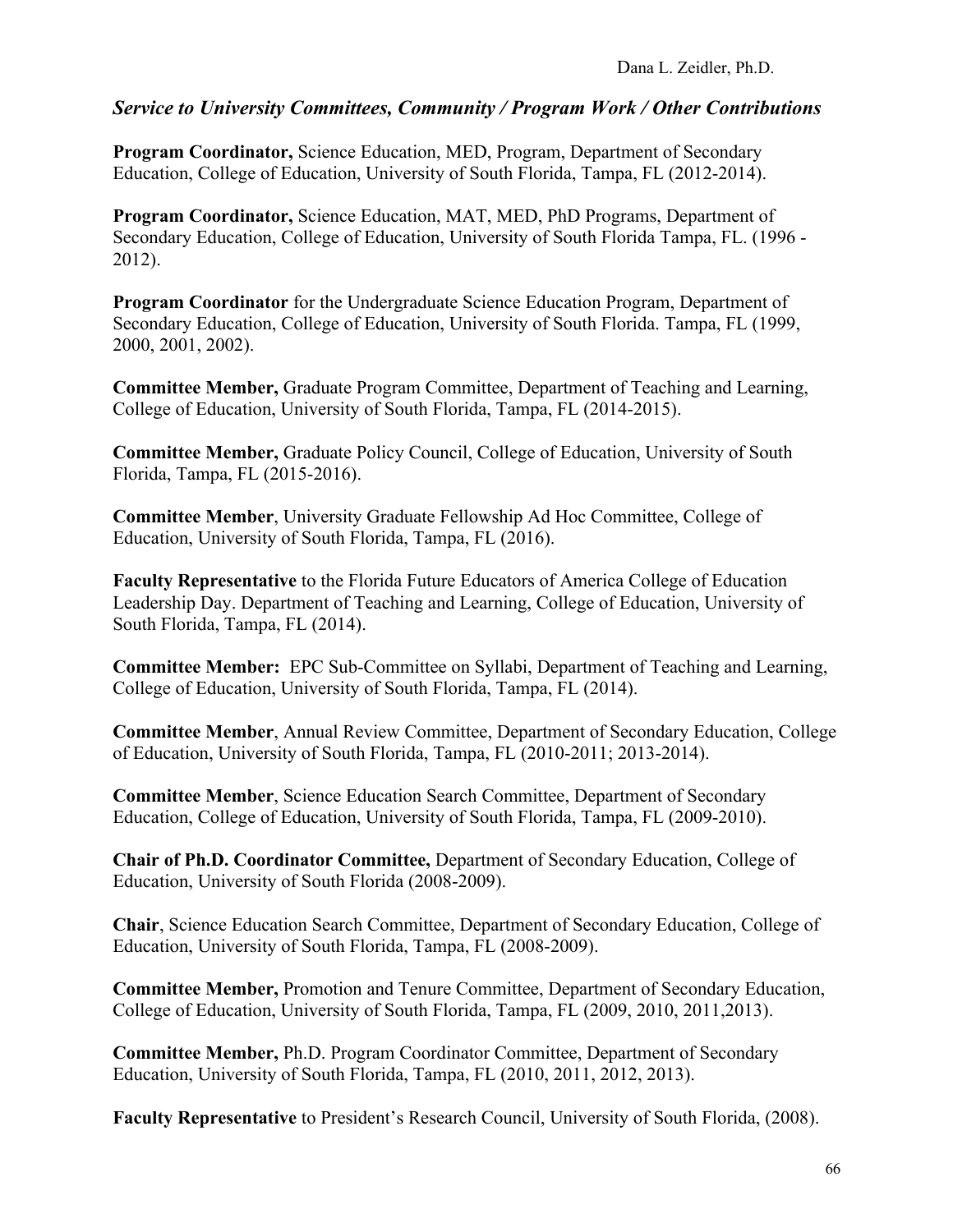**Program Coordinator,** Science Education, MAT, MED, PhD Programs, Department of Teaching and Learning, College of Education, University of South Florida. (2015-2016).

**Program Coordinator,** Science Education, MED, Program, Department of Secondary Education, College of Education, University of South Florida. (2012-2014).

**Program Coordinator,** Science Education, MAT, MED, PhD Programs, Department of Secondary Education, College of Education, University of South Florida. (1996 -2012).

**Program Coordinator** for the Undergraduate Science Education Program, Department of Secondary Education, College of Education, University of South Florida. (1999, 2000, 2001, 2002).

**Appointed** to **Full Graduate Credentialing**, Department of Secondary Education, College of Education, University of South Florida, Tampa, FL (1997 to present).

**Committee Member,** Instructional Technology Search Committee, College of Education, University of South Florida, Saint Petersburg, St. Petersburg, FL (2007-2008).

**Member** of the Graduate Policy Committee, College of Education, University of South Florida, Tampa, FL (2001-2002).

**Chair**, Promotion and Tenure Committee, Department of Secondary Education, College of Education, University of South Florida, Tampa, FL (2002).

**Chair**, Science Education Search Committee, Department of Secondary Education, College of Education, University of South Florida, Tampa, FL (2002-2003).

**Committee Member**, Chemistry Search Committee, Department of Chemistry, College of Arts and Science, University of South Florida, Tampa, FL (2002-2003).

**Committee Member,** Science Education Search Committee, College of Education, University of South Florida, Saint Petersburg, St. Petersburg, FL (2002-2003).

**Chair, Sub Committee** on Graduate Credentialing for Doctoral Dissertations for the Graduate Policy Committee, College of Education, University of South Florida, Tampa, FL (2001-2002).

**Chair, Sub Committee** on Admissions Criteria for Doctoral Programs for the Graduate Policy Committee, College of Education, University of South Florida, Tampa, FL (2001-2002).

**Thesis Director**, The Honors College of the University of South Florida: "CD ROM for Elementary Science Standards" (Kylie Smith, 2002, 2003). **Thesis Director**, The Honors College of the University of South Florida: "Environmental Science Modules for Informal Science Education" (Katie Milton, 2002).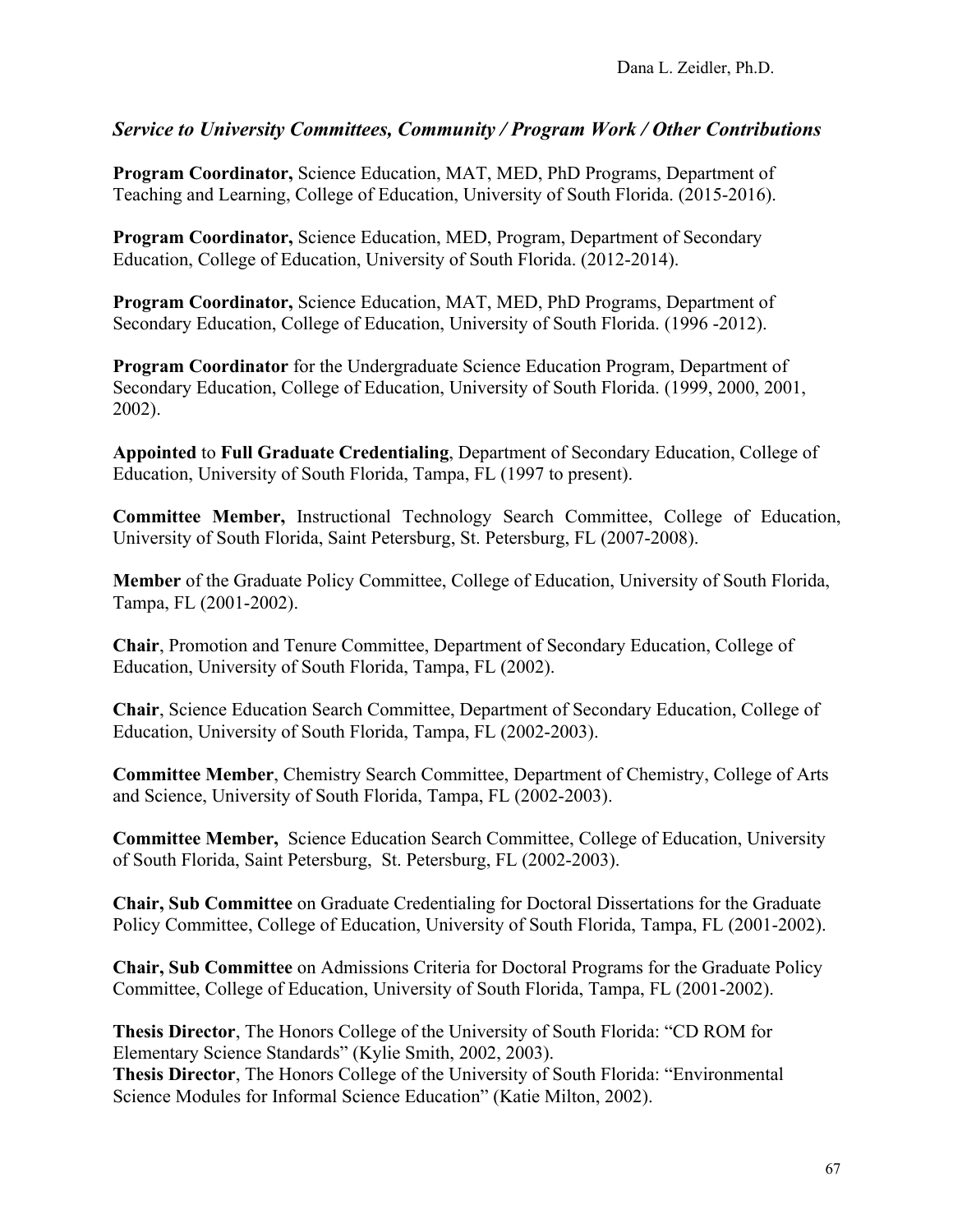**Member** PT3 Grant Working Group, College of Education, University of South Florida. (2000, 2001)

**Member** Annual Review Committee, Department of Secondary Education, College of Education, University of South Florida, Tampa, FL (2001, 2002).

**Chair**, Dissertation Proposal Defense of Troy Sadler, Science Education, Department of Secondary Education, University of South Florida, Tampa, FL (2002).

**Chair**, Dissertation Proposal Defense of Kimberly Walker, Science Education, Department of Secondary Education, University of South Florida, Tampa, FL (2001).

**Outside Dissertation Chair** for Proposal Defense of Thomas Loveland, Department of Adult Education, University of South Florida, 2002.

**Outside Dissertation Chair** for Proposal Defense of Ann McKeighan Lee, Department of Adult Education, University of South Florida, 2001.

**Outside Dissertation Chair** for Proposal Defense of Irene Canton, Department of Second Language Acquisition, Teaching and Instructional Technology, College of Education and College of Arts and Sciences, University of South Florida, 2000.

**Outside Dissertation Chair** for Proposal Defense of Denise Smith, Department of Special Education, University of South Florida, 1999.

**Outside Dissertation Chair** for Proposal Defense of Marsha Black, Department of Child and Family Studies, University of South Florida, 1999.

**Reviewer** for Research Scholarship Grants, College of Education, University of South Florida, Tampa, FL, (2000).

**Reviewer** (with Robert Potter, Department of Chemistry, USF) for Honors Interdisciplinary Studies Science Program, St. Petersburg junior College, Clearwater, FL.

**Member** of the Teachers' Content Knowledge Work Group, College of Education, University of South Florida, Tampa, FL (2000-2001).

**Submission and Restraint** of Suspect Under Arrest following assault on Police Officers of the Campus Police, Saint Petersburg, University of South Florida. (2000). (Right place, right time!)

**Alternate,** College Council, College of Education, University of South Florida, Tampa, FL  $(2000-2001)$ .

**Member** of the Advanced Graduate Curriculum Program Committee (AGCP), College of Education, University of South Florida, Tampa, FL (1997-1999).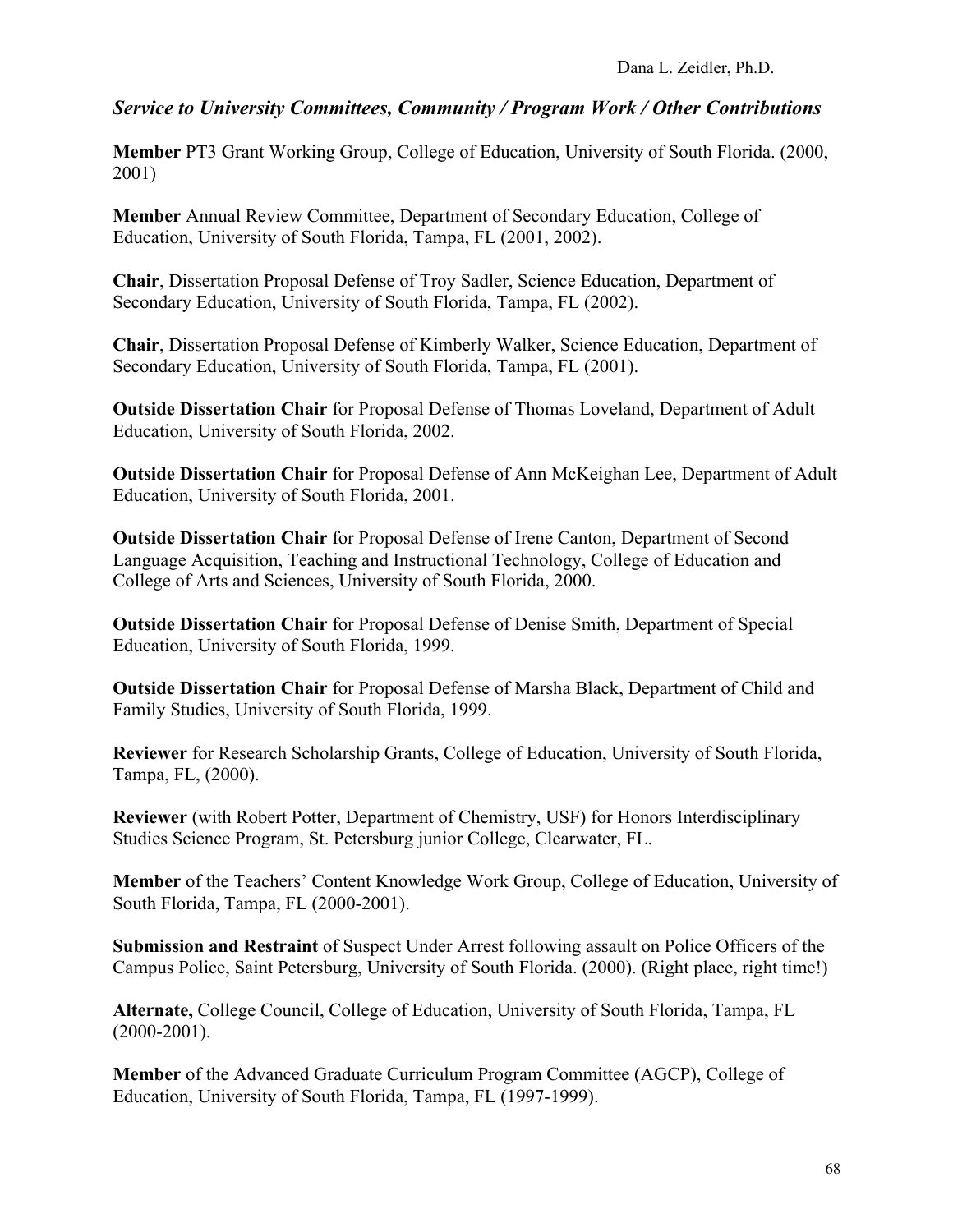**Coordinator** for NCATE in Science Education, Department of Secondary Education University of South Florida, Tampa, FL (1999-2000).

**Member** of Portfolio Assessment System for Students (PASS) Committee, College of Education, University of South Florida (2000-2001).

**Subject Area Coordinator** of Science at King High School (a Professional Development School of USF), Tampa, and FL (1999-2000).

**Volunteer** for The Great American Teach-In: Thomas E. Weightman Middle School, Wesley Chapel, Florida. (1999)

**Faculty Representative** for Secondary Education "Faculty and Staff Annual Campaign" (1999).

**Member** of AGCP Subcommittee on Qualifying/Comprehensive Examination Standards, College of Education, University of South Florida, Tampa, FL (1997-1998).

**Member** of AGCP Subcommittee on Proposal/Dissertation Defense Culture, College of Education, University of South Florida, Tampa, FL (1997-1998).

**Member** of AGCP Subcommittee on Quantitative-Qualitative Research Faculty Balance, College of Education, University of South Florida, Tampa, FL (1997-1998).

**Advisory Group Member** of Project Connect, College of Education, University of South Florida, Tampa, Florida (1996, 1997, 1998).

**Faculty Liaison** between Department of Secondary Education and University Honors Program, Office of Undergraduate Research Experiences (OURE), University of South Florida (1998 - 1999).

**Consultant** to Anchin Center, College of Education, USF for Evaluation of Urban School Science Reform Initiatives. (1998).

**Judge** for Hillsborough Regional Science Fair, Hillsborough County Public Schools, Tampa, Florida (1997, 1999, 2000).

**Judge** for River Hills Science Fair, River Hills Elementary School, Temple Terrace, FL. (1998).

**Grant Proposal Reviewer**, Coalition for Science Literacy, University of South Florida, Tampa, FL. (1997).

**Participant** for Graduate School Opportunities Fair, College of Education, University of South Florida, Tampa, FL. (1997).

**Reader** for Qualifying Papers in Technology Education, College of Education, University of South Florida, Tampa, Florida (1996, 1997).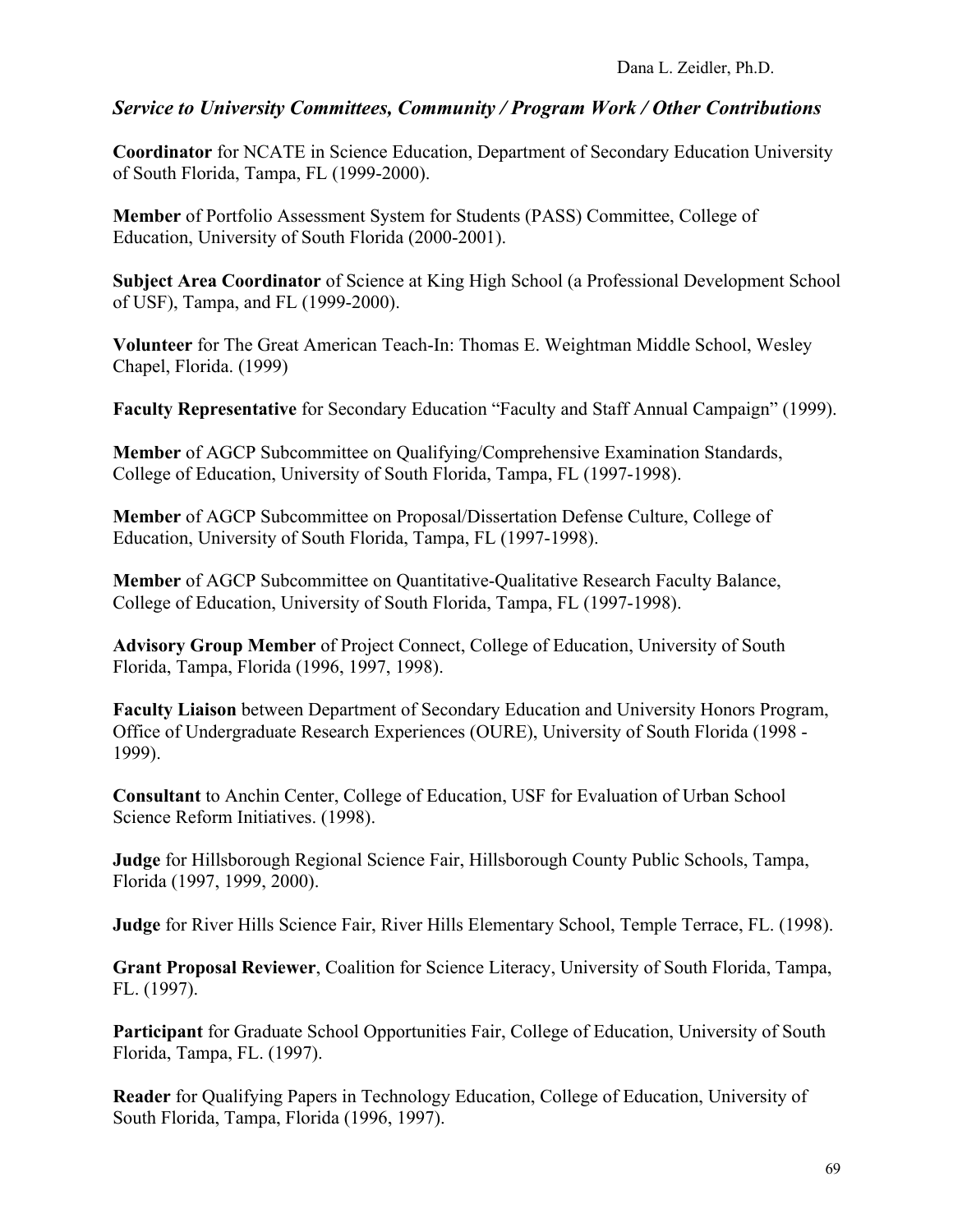**Invited Participant** for the State-Wide Teleconference on Implications of Standards-Based Education for Introductory College Science Courses; Coalition for Science Literacy, University of South Florida, Tampa, Florida & National Research Council - Center for Science, Mathematics, and Engineering Education, Washington, D.C. (1996).

**Member** of Dissertation Committee for College of Education Doctoral Students, University of South Florida, Tampa, FL. (1996)

**Conducted Review** of Science Education Laboratory Equipment Needs for Department of Secondary Education, College of Education, USF (1996).

**Chair**, NCATE Sub-Committee on Standard I-E: Content of the Curriculum-Professional Studies, (1994)

**Reader** for Community Reader Day. In Celebration of Teacher! 100th Anniversary of University of Massachusetts Lowell; Lowell Public Schools, Altrusa International, Inc. (1994).

**Faculty Representative** to the Graduate Student Organization of the College of Education, University of Massachusetts Lowell, (1990, 1991, 1992, 1993, 1994).

**Chair**, Ad Hoc Committee for Comprehensive Exam Requirement, University of Massachusetts Lowell, (1993).

**Member**, Ad Hoc Committee for Faculty/Course Evaluation, University of Massachusetts Lowell, (1992).

**Member** of the Graduate Summer Research Grants Committee, The Graduate School, University of Massachusetts Lowell, (1991).

**Chair**, Dissertation Process Committee, College of Education, University of Massachusetts Lowell, (1990-1991).

**Chair**, Dissertation Committees for Mathematics and Science Education Program UMass Lowell (1992, 1994, 1995, 1996).

**Chair**, Dissertation Committees for Language Arts and Literacy Program UMass Lowell (1994, 1995).

**Member**, Dissertation Committee for Leadership and Schooling Program UMass Lowell (1992, 1993, 1994, 1995, 1996).

**Member**, Dissertation Committee for Language Arts and Literacy Program (1995, 1996).

**Member** of the NCATE Preconditions Committee, College of Education, University of Massachusetts Lowell, (1990-1991).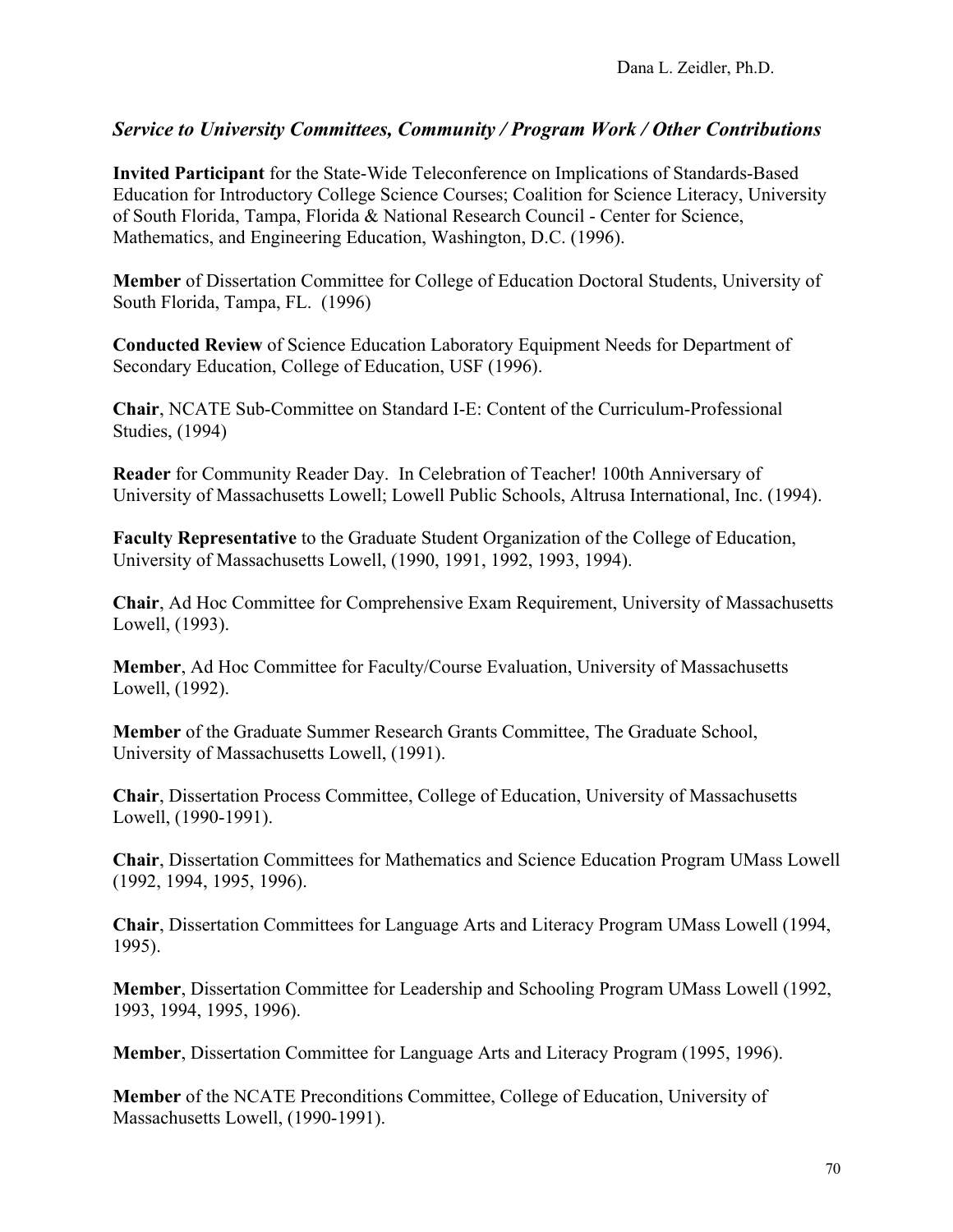**Member** of Distinguished Service Committee, University of Massachusetts Lowell, (1990). **Member** of M. Virginia Biggy Education Fund Committee, College of Education, University of Massachusetts Lowell, (1990-1991).

**Member** of Tsongas Industrial History Center Committee for "Waterworks" Fair, University of Massachusetts Lowell/Lowell National Historical Park, (1990, 1992).

**Judge** for Green School Science Fair, City of Lowell, MA, (1990).

**Chair**, Science Education Search Committee, College of Education, University of Massachusetts Lowell, (1989, 1992).

**Chair**, Academic Affairs Committee, Delaware State University, (1988-1989).

**Chair**, President's Task Force on Retention, Delaware State University, (1987-1988).

**Judge** for Delaware Science Olympiad (Secondary Schools) and Delaware Science Olympics (Middle Schools) for Department of Public Instruction, Delaware, (1983-1988).

**Committee Member** for the following standing committees at Delaware State University, (1982-1989):

Graduate Council Academic Affairs Academic Chairs Curriculum Committee Committee on Committees Faculty Research Council Academic Directors Faculty Senate Library Planning Committee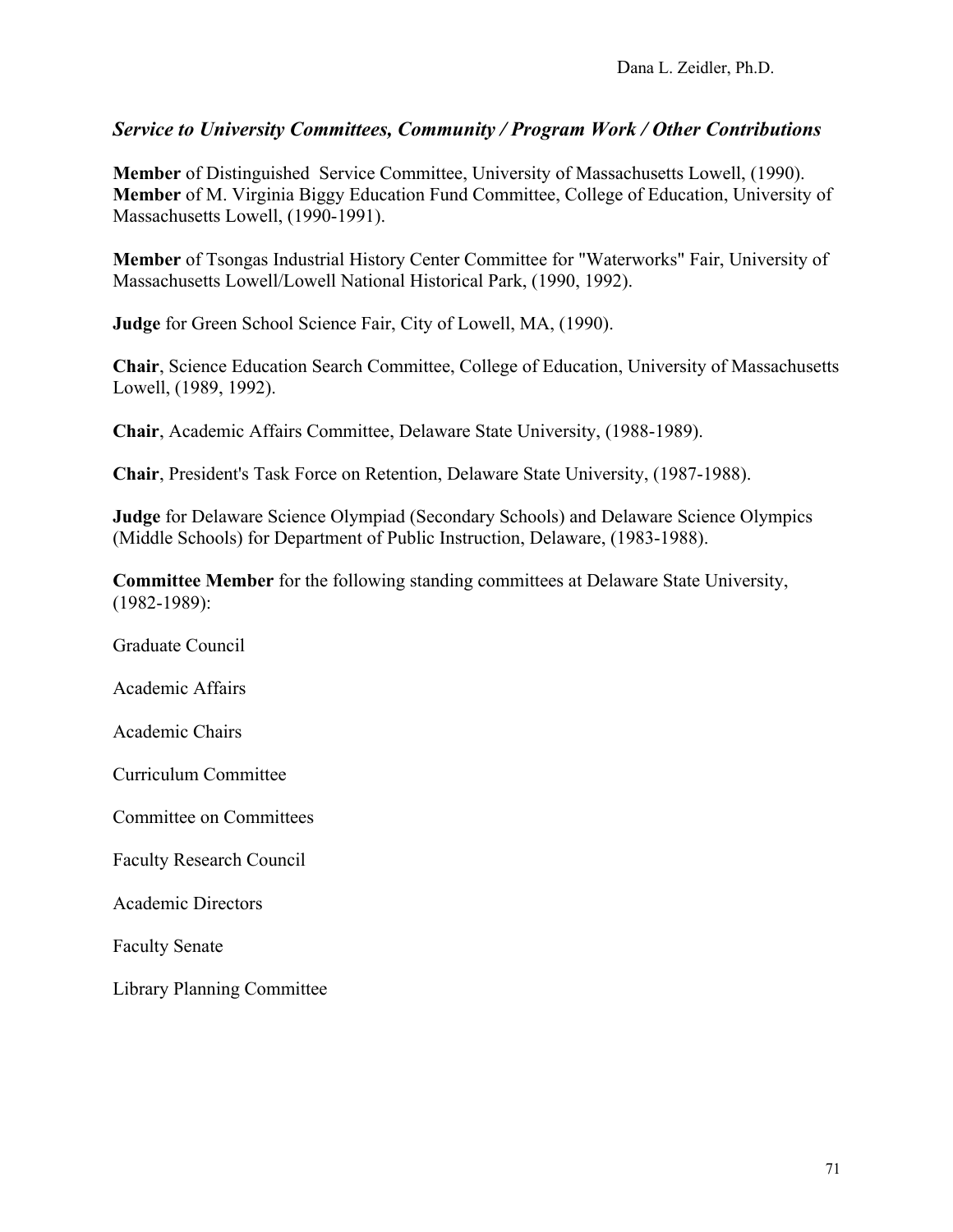### **MEMBERSHIPS (Past and Present) IN PROFESSIONAL ORGANIZATIONS**

- International Organization for Science & Technology Education (IOSTE)
- Council of Scientific Society Presidents (CSSP)
- European Science Education Research Association (ESERA)
- NARST: A Worldwide Organization for Improving Science Teaching and Learning through Research (NARST)
- National Science Teachers Association (NSTA)
- American Educational Research (AERA)
- Association for Science Teacher Education (ASTE)
- National Association for Science, Technology and Society (NASTS)
- National Science Education Leadership Association (NSELA)
- Southeastern Association for the Education of Teachers in Science (SAETS)
- Massachusetts Association of Science Teachers (MAST)
- Florida Higher Education Consortium (FHEC)
- National Association of Biology Teachers (NBTA)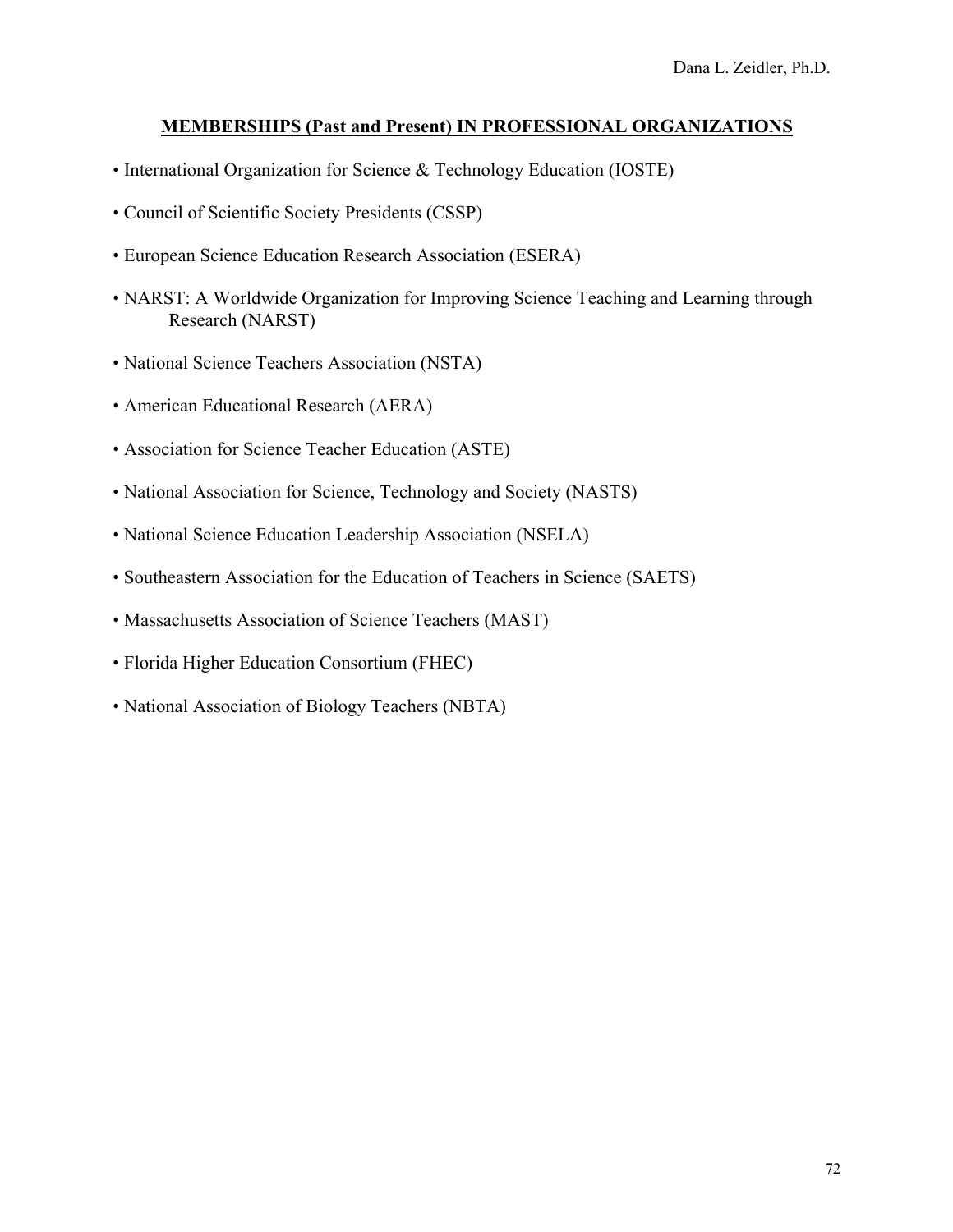# **OTHER ORGANIZATIONS AND SERVICE TO THE COMMUNITY**

**American Red Cross** Disaster Training Certification, Tampa, Fl (2001).

**American Red Cross** Basic Orientation Training Tampa, Fl (2001).

**Submission and Restraint** of Suspect Under Arrest following assault on Police Officers of the Campus Police, Saint Petersburg Campus, University of South Florida. (2000).

**Member** of Environmental Architecture Committee, Pasco Trails Association, Brooksville / Spring Hill, Florida. (1998).

**Service** to International and State Associations for Martial Arts Competition. (1986-Present).

**Member** of the Okinawa Isshinryu Karatedo & Kobudo Association (OIKKA) (See 3 below.)

(1989-2002) **Sensei (Head Instructor), Townsend Isshinryu Karate Club (1)** American Legion Post #199 West Townsend, Massachusetts

(1997-2018) **Master Dana Zeidler, Zeidler's Isshinryu Karate Club (2)** Land O' Lakes Recreation Center Pasco County Parks & Recreation, Florida

### **Instructor License OIKKA# 906 (3)**

Master Dana Zeidler, Go Dan (7th Degree Black Belt)

**(1)** Responsible for establishing and maintaining a Martial Arts School in West Townsend, Massachusetts. The school provides Karate Training averaging approximately 25 children and 20 adults from local and regional areas each year. Have performed numerous public demonstrations of Martial Arts to public organizations including: North Middlesex Regional School System, MA; Demonstration School and Lowell Public Schools, University of Massachusetts Lowell, MA; Hawthorne Brook Middle School, MA; Lunenberg Community Day, MA, National Health Week, Dover, DE.

**(2)** Responsible for establishing a second Martial Arts School in Land O' Lakes, Florida in conjunction with Pasco County Parks & Recreation, Florida. The school provides Karate Training averaging approximately 6 children and 10 adults from local and regional areas each year. Have performed numerous public demonstrations of Martial Arts to public organizations including: Lake Murtle Elementary School, Pasco County, FL.

*Schools are not run as a business but for a love of the art stressing the fusion of mind, body, and spirit.*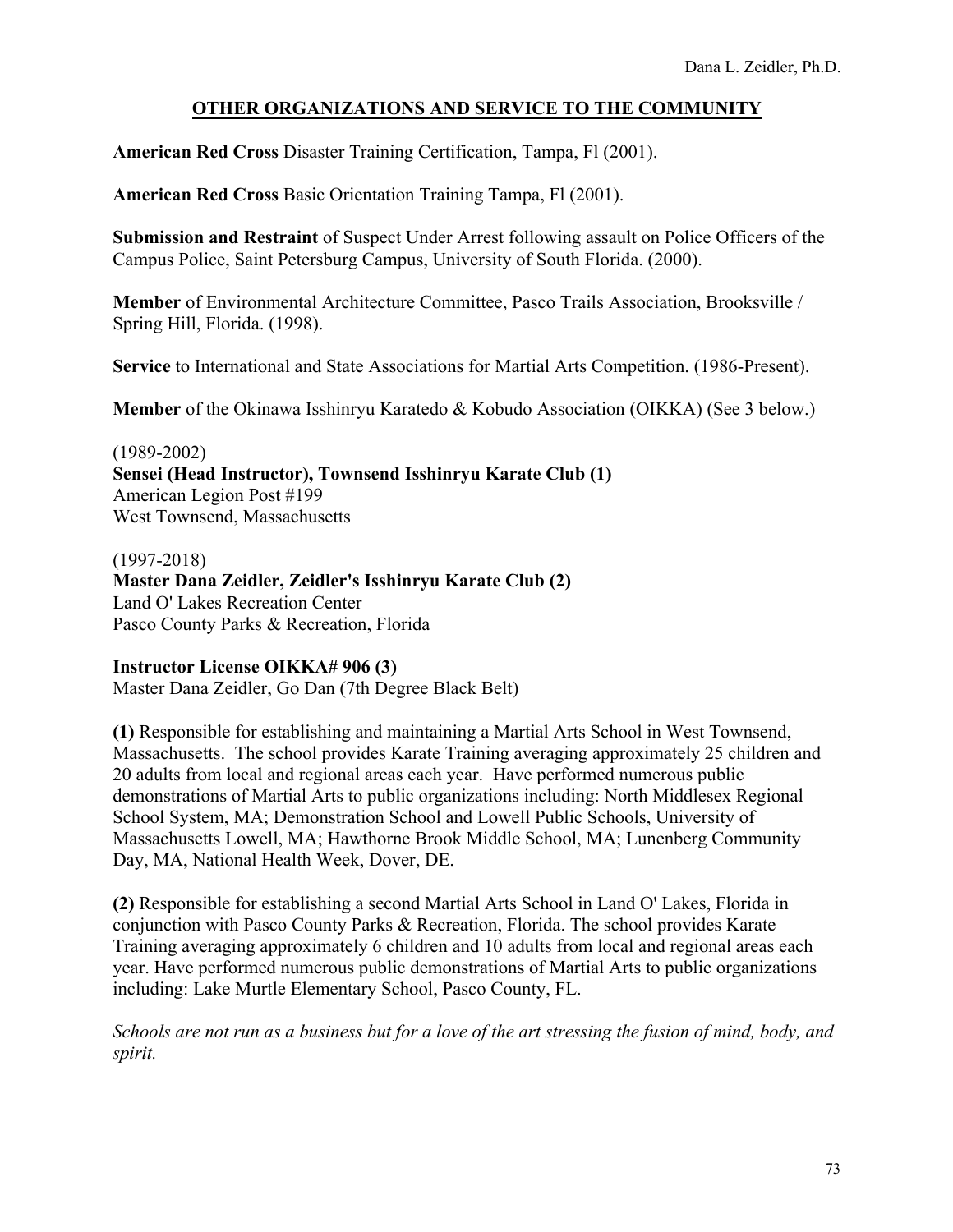### **OTHER ORGANIZATIONS AND SERVICE TO THE COMMUNITY (Cont'd.)**

**(3)** Teaching Certification by and member of: Grand Master Angi Uezu, 10th Dan, President Okinawa Isshinryu Karatedo & Kobudo Association 676-7 Aza-Iribaru Gushikawa, 904-22, Okinawa Japan

#### **Highlights:**

- Study of Isshinryu Karate began in 1982 with Master Reese Rigby, Dover Delaware.
- Promotion to Sho Dan (1<sup>st</sup> Degree Black Belt 1986) • Promotion to Ni Dan (2<sup>nd</sup> Degree Black Belt 1989) • Promotion to San Dan (3<sup>rd</sup> Degree Black Belt 1993) • Promotion to Yon Dan (4<sup>th</sup> Degree Black Belt 1996) • Promotion to Go Dan  $(5<sup>th</sup>$  Degree Black Belt 2000) • Promotion to Roku Dan  $(6<sup>h</sup>$  Degree Black Belt 2004) • Promotion to Nana Dan<sup>\*</sup> (7<sup>th</sup> Degree Black Belt 2011)

\*This rank confers the honorific title of "Master" in Okinawa.

• Host to Grand Master Angi Uezu 1996 USA Tour for New England Region.

• Tournament Competition in: Naha, Okinawa; Massachusetts, New York, Delaware, Maryland. Have earned numerous 1st, 2nd, and 3rd place awards for Kumite (Sparring), Empty Hand Kata (Forms) and Kobuto Kata (Weapons).

• Have traveled to Okinawa, Japan to study and train with Grand Master Angi Uezu, and travel to Dover, Delaware several times per year to study and train with Master Reese Rigby, Rigby's Karate Academy.

• Guest Instructor for Dojos (schools) in: Delaware, Massachusetts, New Jersey, Georgia, California, Okinawa.

• Service to International and State Associations for Martial Arts Competitions (1986-Present).

#### **Awards for Excellence in Karate Instruction Presented by:**

- Okinawa Isshinryu Karate Do and Kobudo Association of Japan: (1993) (1995) (1996).
- USA Karate Association, Massachusetts: (1998).
- Rigby's Karate Academy, Delaware: (1999).
- Townsend Isshunryu Karate Club, Massachusetts, (2001).